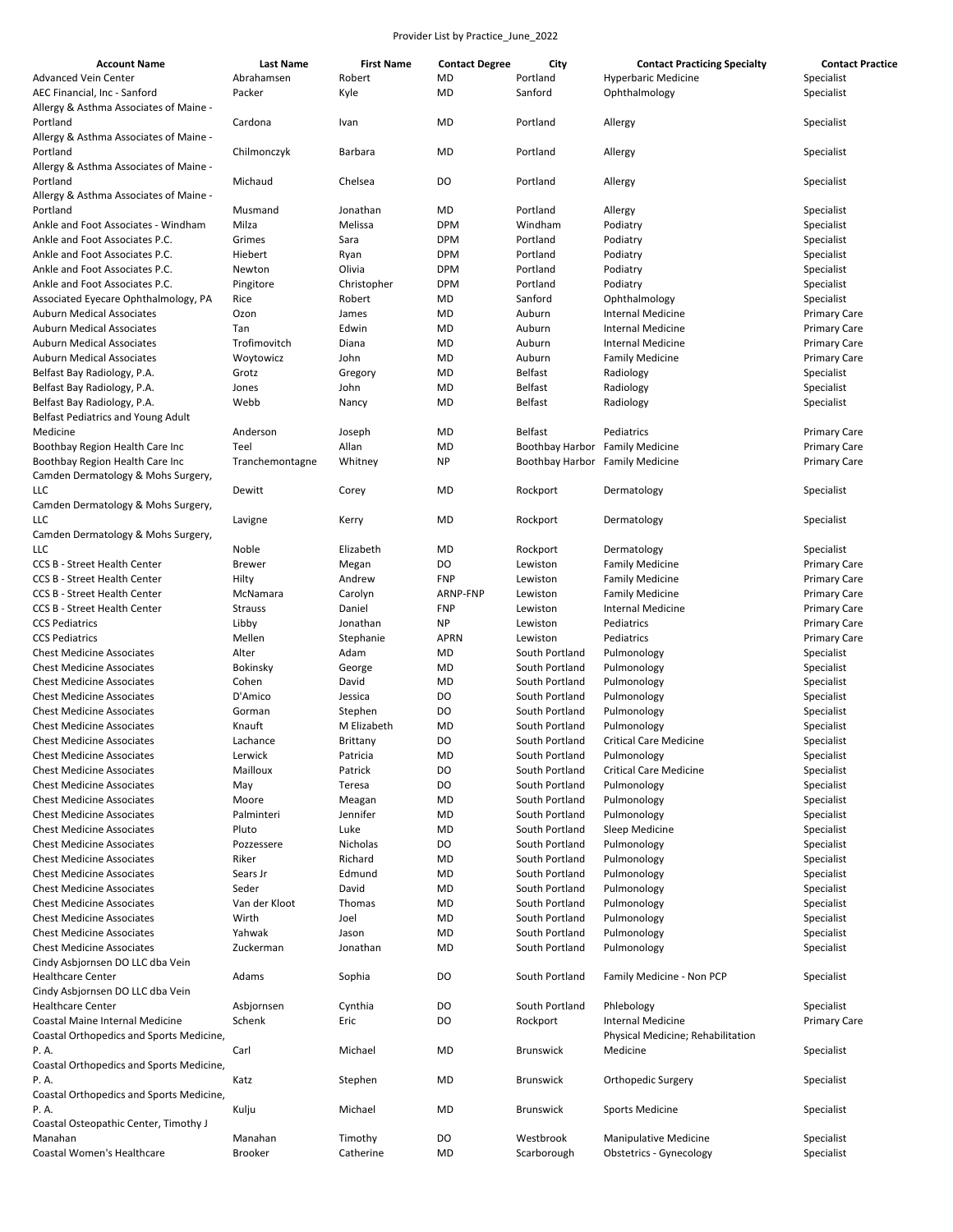| <b>Account Name</b>                                          | <b>Last Name</b>           | <b>First Name</b> | <b>Contact Degree</b>  | City                     | <b>Contact Practicing Specialty</b> | <b>Contact Practice</b>                    |
|--------------------------------------------------------------|----------------------------|-------------------|------------------------|--------------------------|-------------------------------------|--------------------------------------------|
| Coastal Women's Healthcare                                   | <b>Buck</b>                | Alison            | <b>MD</b>              | Scarborough              | <b>Obstetrics - Gynecology</b>      | Specialist                                 |
| Coastal Women's Healthcare                                   | <b>Burkley</b>             | Carla             | <b>MD</b>              | Scarborough              | <b>Obstetrics - Gynecology</b>      | Specialist                                 |
| Coastal Women's Healthcare                                   | Dawson-Chalat              | Erin              | <b>MD</b>              | Scarborough              | <b>Obstetrics - Gynecology</b>      | Specialist                                 |
| Coastal Women's Healthcare                                   | Kenny                      | Emily             | <b>MD</b>              | Scarborough              | <b>Obstetrics - Gynecology</b>      | Specialist                                 |
| Coastal Women's Healthcare                                   | Ricci                      | Samantha          | MD                     | Scarborough              | <b>Obstetrics - Gynecology</b>      | Specialist                                 |
| Coastal Women's Healthcare                                   | Shinners                   | Jennifer          | <b>MD</b>              | Scarborough              | <b>Obstetrics - Gynecology</b>      | Specialist                                 |
| Coastal Women's Healthcare                                   | Sinkin                     | Joshua            | MD                     | Scarborough              | <b>Obstetrics - Gynecology</b>      | Specialist                                 |
| Coastal Women's Healthcare                                   | Slager                     | Barbara           | MD                     | Scarborough              | <b>Obstetrics - Gynecology</b>      | Specialist                                 |
| Coastal Women's Healthcare                                   | Worster                    | Tasha             | MD                     | Scarborough              | <b>Obstetrics - Gynecology</b>      | Specialist                                 |
| David Keller, DO PC                                          | Keller                     | David             | DO                     | Portland                 | Neuromusculoskeletal Medicine       | Specialist                                 |
| Dennis J. Sullivan, MD, PA                                   | Sullivan                   | Dennis            | MD                     | <b>Bridgton</b>          | Orthopedic Surgery                  | Specialist                                 |
| Elizabeth Pierce, DO                                         | Pierce                     | Elizabeth         | DO                     | Yarmouth                 | <b>Family Medicine</b>              | <b>Primary Care</b>                        |
| Eric Muca DPM                                                | Muca                       | Eric              | <b>DPM</b>             | Saco                     | Podiatry                            | Specialist                                 |
| Erica Kramer FNP, LLC                                        | Kramer                     | Erica             | <b>FNP</b>             | South Portland           | <b>Family Medicine</b>              | <b>Primary Care</b>                        |
| Erica S Burkhart DNP APRN FNP LLC                            | Burkhart                   | Erica             | <b>FNP</b>             | South Portland           | <b>Family Medicine</b>              | <b>Primary Care</b>                        |
| <b>Eyecare Medical Group</b>                                 | Daly                       | Robert            | <b>MD</b>              | Portland                 | Ophthalmology                       | Specialist                                 |
| <b>Eyecare Medical Group</b>                                 | France                     | Richard           | <b>MD</b>              | Portland                 | Ophthalmology                       | Specialist                                 |
| <b>Eyecare Medical Group</b>                                 | Nguyen                     | Jackie            | <b>MD</b>              | Portland                 | Ophthalmology                       | Specialist                                 |
| <b>Eyecare Medical Group</b>                                 | Parnes                     | Aaron             | <b>MD</b>              | Portland                 | Ophthalmology                       | Specialist                                 |
| <b>Eyecare Medical Group</b>                                 | Sise                       | Adam              | <b>MD</b>              | Portland                 | Ophthalmology                       | Specialist                                 |
| <b>Eyecare Medical Group</b>                                 | Solish                     | Samuel            | <b>MD</b>              | Portland                 | Ophthalmology                       | Specialist                                 |
| <b>Eyecare Medical Group</b>                                 | Steidl                     | Scott             | <b>MD</b>              | Portland                 | Ophthalmology                       | Specialist                                 |
| <b>Eyecare Medical Group</b>                                 | Sterrer                    | Jordan            | <b>MD</b>              | Portland                 | Ophthalmology                       | Specialist                                 |
| Falmouth Osteopathy & Acupuncture                            | Thieme                     | Ralph             | DO                     | Falmouth                 | <b>Manipulative Medicine</b>        | Specialist                                 |
| Foot & Ankle of Augusta PA                                   | Kipp                       | Michael           | <b>DPM</b>             | Augusta                  | Podiatry                            | Specialist                                 |
| Foot and Ankle Associates of Maine, PA                       | <b>Buckner</b>             | Jessica           | <b>DPM</b>             | <b>Brunswick</b>         | Podiatry                            | Specialist                                 |
| Foot and Ankle Associates of Maine, PA                       | MacDonald                  | <b>Brian</b>      | <b>DPM</b>             | <b>Brunswick</b>         | Podiatry                            | Specialist                                 |
| Foot and Ankle Associates of Maine, PA                       | Ringo                      | Preston           | <b>DPM</b>             | <b>Brunswick</b>         | Podiatry                            | Specialist                                 |
| Foot and Ankle Associates of Maine, PA                       | Saraydarian                | Michael           | <b>DPM</b>             | <b>Brunswick</b>         | Podiatry                            | Specialist                                 |
| Foot and Ankle Associates of Maine, PA                       | Tebaldi                    | Angela            | <b>DPM</b>             | <b>Brunswick</b>         | Podiatry                            | Specialist                                 |
| Fore River Urology LLC                                       | Adey                       | Gregory           | <b>MD</b>              | South Portland           | Urology                             | Specialist                                 |
| Fore River Urology LLC                                       | Calabrese                  | Marc              | <b>MD</b>              | South Portland           | Urology                             | Specialist                                 |
| Fore River Urology LLC                                       | Hodroff                    | Marc              | <b>MD</b>              | South Portland           | Urology                             | Specialist                                 |
| Fore River Urology LLC                                       | Lebeis                     | Christopher       | <b>MD</b>              | South Portland           | Urology                             | Specialist                                 |
| Fore River Urology LLC                                       | Scoll                      | Benjamin          | <b>MD</b>              | South Portland           | Urology                             | Specialist                                 |
| Fore River Urology LLC                                       | Ursiny                     | Michal            | <b>MD</b>              | South Portland           | Urology                             | Specialist                                 |
| Franklin Health Farmington Family                            |                            |                   |                        |                          |                                     |                                            |
| Practice                                                     |                            | Jeffrey           | <b>MD</b>              |                          |                                     |                                            |
| Franklin Health Primary Care                                 | Lynds<br><b>Burchfield</b> | Deborah           | APRN-FNP               | Farmington<br>Farmington | <b>Family Medicine</b>              | <b>Primary Care</b><br><b>Primary Care</b> |
|                                                              | Hamilton                   | Deborah           |                        | Farmington               | <b>Family Medicine</b>              |                                            |
| Franklin Health Primary Care<br>Franklin Health Primary Care | Hilton                     |                   | <b>MD</b><br><b>NP</b> |                          | <b>Family Medicine</b>              | <b>Primary Care</b>                        |
|                                                              |                            | Kristy            |                        | Farmington               | <b>Family Medicine</b>              | <b>Primary Care</b><br>Specialist          |
| Franklin Health Urology                                      | <b>Batstone</b>            | Griffith          | <b>MD</b><br>DO        | Farmington               | Urology                             |                                            |
| Franklin Imaging, PLLC                                       | Field                      | Joseph            |                        | Farmington               | Radiology                           | Specialist                                 |
| Franklin Imaging, PLLC                                       | Hunter                     | George            | <b>MD</b>              | Farmington               | Radiology                           | Specialist                                 |
| Franklin Imaging, PLLC                                       | Ueda                       | Robert            | <b>MD</b>              | Farmington               | Radiology                           | Specialist                                 |
| Franklin Memorial Hospital                                   | Hyde                       | David             | DO                     | Farmington               | Hospitalist                         | Specialist                                 |
| Franklin Memorial Hospital - Farmington                      |                            |                   |                        |                          |                                     |                                            |
| <b>Family Practice</b>                                       | Caldwell                   | Jacqueline        | <b>MD</b>              | Farmington               | <b>Family Medicine</b>              | <b>Primary Care</b>                        |
| Franklin Memorial Hospital - Farmington                      |                            |                   |                        |                          |                                     |                                            |
| <b>Family Practice</b>                                       | Sanden                     | Kristine          | DO                     | Farmington               | <b>Family Medicine</b>              | <b>Primary Care</b>                        |
| Franklin Memorial Hospital - Farmington                      |                            |                   |                        |                          |                                     |                                            |
| <b>Family Practice</b>                                       | Seely                      | Karren            | <b>MD</b>              | Farmington               | <b>Family Medicine</b>              | <b>Primary Care</b>                        |
| Franklin Memorial Hospital - Hospitalists                    | Abbott                     | Christopher       | DO                     | Farmington               | Hospitalist                         | Specialist                                 |
| Franklin Memorial Hospital - Hospitalists                    | Bonham                     | Shulamith         | <b>MD</b>              | Farmington               | Hospitalist                         | Specialist                                 |
| Franklin Memorial Hospital - Hospitalists                    | Dubois                     | Donald            | <b>MD</b>              | Farmington               | Hospitalist                         | Specialist                                 |
| Franklin Memorial Hospital - Hospitalists                    | Labul                      | Larry             | DO                     | Farmington               | Hospitalist                         | Specialist                                 |
| Franklin Memorial Hospital - Hospitalists                    | McCall                     | Kathleen          | <b>MD</b>              | Farmington               | Hospitalist                         | Specialist                                 |
| Franklin Memorial Hospital - Hospitalists                    | Miller                     | Susan             | <b>MD</b>              | Farmington               | Hospitalist                         | Specialist                                 |
| Franklin Memorial Hospital - Hospitalists                    | Ryan                       | Thomas            | DO                     | Farmington               | Hospitalist                         | Specialist                                 |
| Franklin Memorial Hospital - Hospitalists                    | Stanhiser                  | Daniel            | <b>MD</b>              | Farmington               | Hospitalist                         | Specialist                                 |
| Franklin Memorial Hospital - Hospitalists                    | Torgersen                  | Lisa              | <b>MD</b>              | Farmington               | Hospitalist                         | Specialist                                 |
| Franklin Memorial Hospital Anesthesia                        |                            |                   |                        |                          |                                     |                                            |
| Department                                                   | Curtis                     | Kyle              | <b>MD</b>              | Farmington               | Anesthesiology                      | Specialist                                 |
| Franklin Memorial Hospital Anesthesia                        |                            |                   |                        |                          |                                     |                                            |
| Department                                                   | DeCarolis                  | Heather           | DO                     | Farmington               | Anesthesiology                      | Specialist                                 |
| Franklin Memorial Hospital Anesthesia                        |                            |                   |                        |                          |                                     |                                            |
| Department                                                   | Lancaster                  | James             | <b>MD</b>              | Farmington               | Anesthesiology                      | Specialist                                 |
| Franklin Memorial Hospital Anesthesia                        |                            |                   |                        |                          |                                     |                                            |
| Department                                                   | Neil                       | Jay               | <b>MD</b>              | Farmington               | Anesthesiology                      | Specialist                                 |
| Franklin Memorial Hospital Anesthesia                        |                            |                   |                        |                          |                                     |                                            |
| Department                                                   | Renaud                     | Christopher       | DO                     | Farmington               | Anesthesiology                      | Specialist                                 |
| Franklin Memorial Hospital Anesthesia                        |                            |                   |                        |                          |                                     |                                            |
| Department                                                   | Soliman                    | Loran             | <b>MD</b>              | Farmington               | Anesthesiology                      | Specialist                                 |
|                                                              |                            |                   |                        |                          |                                     |                                            |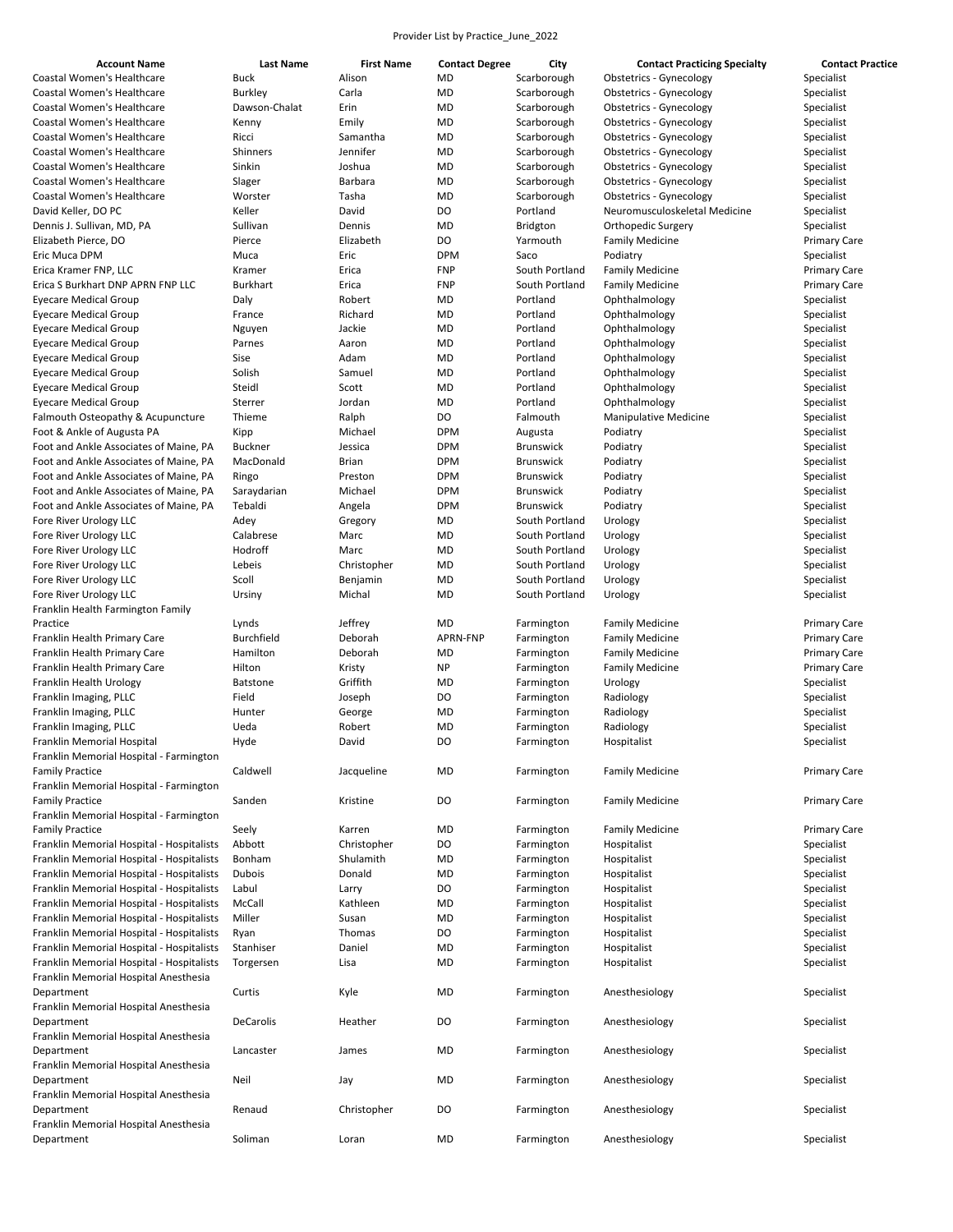| <b>Account Name</b>                                                                       | <b>Last Name</b> | <b>First Name</b>     | <b>Contact Degree</b> | City            | <b>Contact Practicing Specialty</b> | <b>Contact Practice</b> |
|-------------------------------------------------------------------------------------------|------------------|-----------------------|-----------------------|-----------------|-------------------------------------|-------------------------|
| Franklin Memorial Hospital Cancer Center Gupta                                            |                  | Ridhi                 | <b>MD</b>             | Farmington      | Hematology & Oncology               | Specialist              |
| Franklin Memorial Hospital Cancer Center Kumar<br>Franklin Memorial Hospital dba Franklin |                  | Rachit                | <b>MD</b>             | Farmington      | Hematology & Oncology               | Specialist              |
| <b>Health Internal Medicine</b><br>Franklin Memorial Hospital dba Franklin                | Goss             | Stephen               | DO                    | Farmington      | <b>Internal Medicine</b>            | <b>Primary Care</b>     |
| Health Internal Medicine                                                                  | Hershfeld        | Stacy                 | DO                    | Farmington      | <b>Internal Medicine</b>            | <b>Primary Care</b>     |
| Franklin Memorial Hospital dba Franklin<br><b>Health Internal Medicine</b>                | Knapp            | Kaitlin               | <b>NP</b>             | Farmington      | <b>Family Medicine</b>              | <b>Primary Care</b>     |
| Franklin Memorial Hospital dba Franklin<br>Health Internal Medicine                       | Ledesma          | Jacob                 | <b>MD</b>             | Farmington      | <b>Internal Medicine</b>            | <b>Primary Care</b>     |
| Franklin Memorial Hospital dba Franklin<br><b>Health Internal Medicine</b>                | Martin           | Walter                | <b>MD</b>             | Farmington      | Family Medicine - Non PCP           | <b>Primary Care</b>     |
| Franklin Memorial Hospital dba Franklin<br>Health Internal Medicine                       | O'Reilly         | Robert                | DO                    | Farmington      | <b>Internal Medicine</b>            | <b>Primary Care</b>     |
| Franklin Memorial Hospital dba Franklin<br>Health Internal Medicine                       | Smith            | Vanessa               | <b>NP</b>             | Farmington      | <b>Internal Medicine</b>            | <b>Primary Care</b>     |
| Franklin Memorial Hospital dba Franklin<br><b>Health Orthopaedics</b>                     | Blakeman         | Zachary               | <b>DPM</b>            | Farmington      | Podiatry                            | Specialist              |
| Franklin Memorial Hospital dba Franklin<br><b>Health Orthopaedics</b>                     | Pulling          | Thomas                | <b>MD</b>             | Farmington      | Orthopedics                         | Specialist              |
| Franklin Memorial Hospital dba Franklin<br><b>Health Pediatrics</b>                       | Batt             | Lorien                | <b>MD</b>             | Farmington      | Pediatrics                          | <b>Primary Care</b>     |
| Franklin Memorial Hospital dba Franklin                                                   |                  |                       |                       |                 |                                     |                         |
| <b>Health Pediatrics</b><br>Franklin Memorial Hospital dba Franklin                       | Biermann         | Marly                 | MD                    | Farmington      | Pediatrics                          | <b>Primary Care</b>     |
| <b>Health Pediatrics</b><br>Franklin Memorial Hospital dba Franklin                       | Civiello         | Gabriel               | <b>MD</b>             | Farmington      | Pediatrics                          | <b>Primary Care</b>     |
| <b>Health Pediatrics</b><br>Franklin Memorial Hospital dba Franklin                       | Donahue          | Nicole                | APRN-PNP              | Farmington      | Pediatrics                          | <b>Primary Care</b>     |
| <b>Health Pediatrics</b><br>Franklin Memorial Hospital dba Franklin                       | Jacobs           | Emily                 | DO                    | Farmington      | Pediatrics                          | <b>Primary Care</b>     |
| <b>Health Pediatrics</b><br>Franklin Memorial Hospital dba Franklin                       | Lever            | Tanya                 | <b>NP</b>             | Farmington      | Pediatrics                          | <b>Primary Care</b>     |
| <b>Health Pediatrics</b><br>Franklin Memorial Hospital dba Franklin                       | Lynn             | Heather               | <b>MD</b>             | Farmington      | Pediatrics                          | <b>Primary Care</b>     |
| <b>Health Pediatrics</b>                                                                  | Whitt            | Ryan                  | <b>MD</b>             | Farmington      | Pediatrics                          | <b>Primary Care</b>     |
| Franklin Memorial Hospital dba Franklin<br><b>Health Surgery</b>                          | Caruso           | Joseph                | <b>MD</b>             | Farmington      | General Surgery                     | Specialist              |
| Franklin Memorial Hospital dba Franklin<br><b>Health Surgery</b>                          | Gunther          | Eric                  | <b>MD</b>             | Farmington      | <b>General Surgery</b>              | Specialist              |
| Franklin Memorial Hospital dba Franklin<br><b>Health Surgery</b>                          | Gutman           | Stacey                | <b>MD</b>             | Farmington      | <b>General Surgery</b>              | Specialist              |
| Franklin Memorial Hospital dba Franklin<br><b>Health Surgery</b>                          | Hayward          | R. Bradley            | MD                    | Farmington      | <b>General Surgery</b>              | Specialist              |
| Franklin Memorial Hospital dba Franklin<br><b>Health Surgery</b>                          | Lahren           | Rodney                | <b>MD</b>             | Farmington      | <b>General Surgery</b>              | Specialist              |
| Franklin Memorial Hospital dba Franklin<br><b>Health Surgery</b>                          | Marshall         | <b>Gregory Thomas</b> | <b>MD</b>             | Farmington      | <b>General Surgery</b>              | Specialist              |
| Franklin Memorial Hospital dba Franklin                                                   |                  |                       |                       |                 |                                     |                         |
| Health Women's Care<br>Franklin Memorial Hospital dba Franklin                            | Aumand           | Tara                  | MD                    | Farmington      | Obstetrics - Gynecology             | Specialist              |
| Health Women's Care<br>Franklin Memorial Hospital dba Franklin                            | Elliott          | Dawn                  | <b>MD</b>             | Farmington      | <b>Obstetrics - Gynecology</b>      | Specialist              |
| Health Women's Care<br>Franklin Memorial Hospital dba Franklin                            | Kearing          | Susan                 | DO                    | Farmington      | <b>Obstetrics - Gynecology</b>      | Specialist              |
| Health Women's Care<br>Franklin Memorial Hospital dba Livermore                           | Zeliger          | Jennifer              | MD                    | Farmington      | <b>Obstetrics - Gynecology</b>      | Specialist              |
| <b>Falls Family Practice</b><br>Franklin Memorial Hospital dba Livermore                  | Cota             | Linda                 | <b>MD</b>             | Livermore Falls | <b>Family Medicine</b>              | <b>Primary Care</b>     |
| <b>Falls Family Practice</b><br>Franklin Memorial Hospital dba Livermore                  | Decker           | Heidi                 | MD                    | Livermore Falls | <b>Family Medicine</b>              | <b>Primary Care</b>     |
| <b>Falls Family Practice</b>                                                              | Dunlap           | Mary                  | APRN-ANP              | Livermore Falls | <b>Family Medicine</b>              | <b>Primary Care</b>     |
| Franklin Memorial Hospital dba Livermore<br><b>Falls Family Practice</b>                  | Rowland          | Michael               | MD                    | Livermore Falls | <b>Occupational Medicine</b>        | Specialist              |
| Franklin Memorial Hospital dba Livermore<br><b>Falls Family Practice</b>                  | Wooden           | Paul                  | <b>MD</b>             | Livermore Falls | <b>Family Medicine</b>              | <b>Primary Care</b>     |
| Franklin Memorial Hospital- Emergency<br>Department                                       | Canto            | Christopher           | DO                    | Farmington      | <b>Emergency Medicine</b>           | Specialist              |
| Franklin Memorial Hospital- Emergency<br>Department                                       | Colbenson        | Cheryl                | DO                    | Farmington      | <b>Emergency Medicine</b>           | Specialist              |
| Franklin Memorial Hospital- Emergency<br>Department                                       | Conrad           | Jodi                  | DO                    | Farmington      | <b>Emergency Medicine</b>           | Specialist              |
|                                                                                           |                  |                       |                       |                 |                                     |                         |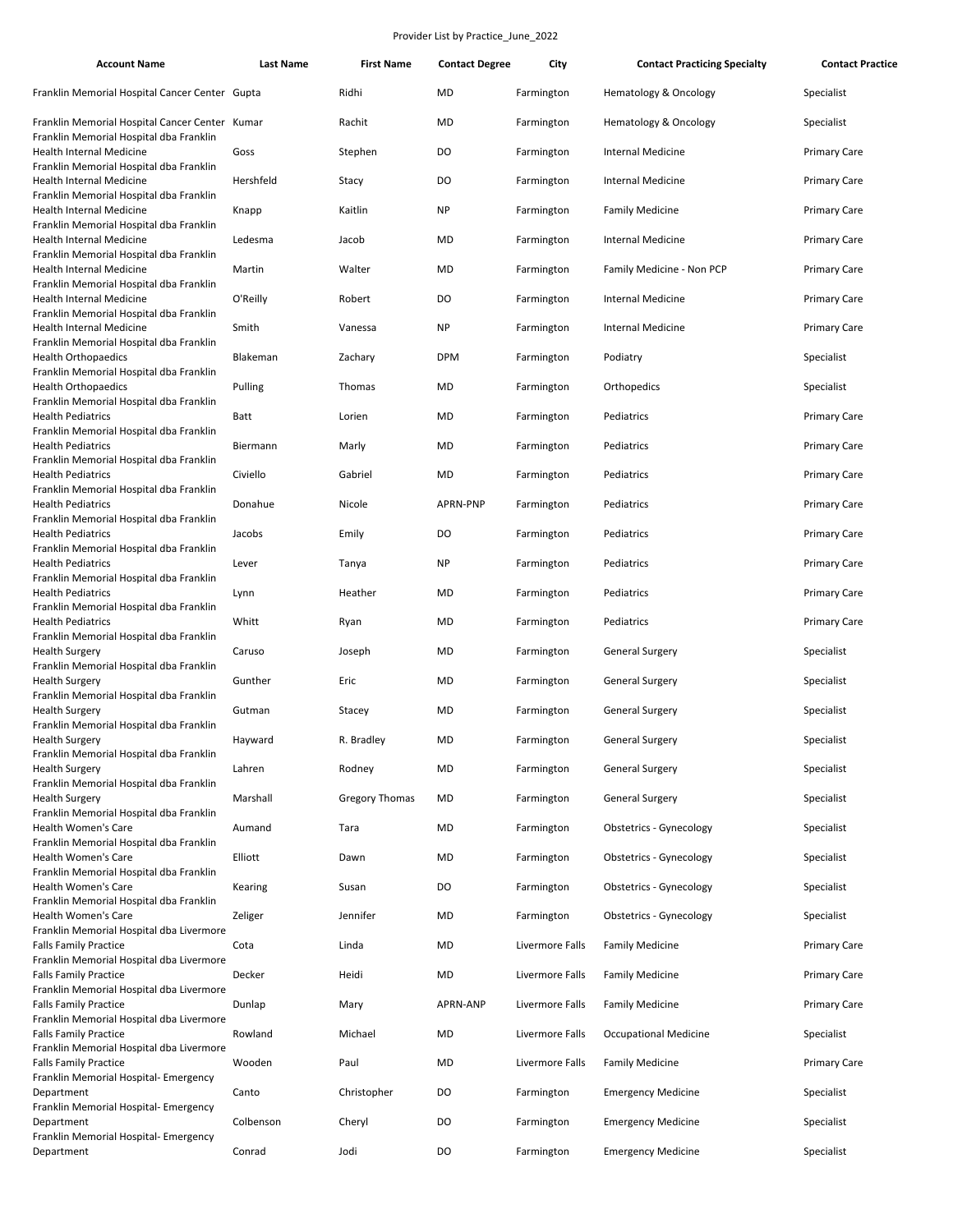| <b>Account Name</b>                                                             | <b>Last Name</b> | <b>First Name</b> | <b>Contact Degree</b> | City           | <b>Contact Practicing Specialty</b> | <b>Contact Practice</b> |
|---------------------------------------------------------------------------------|------------------|-------------------|-----------------------|----------------|-------------------------------------|-------------------------|
| Franklin Memorial Hospital- Emergency<br>Department                             | Denoncourt       | Jacob             | MD                    | Farmington     | <b>Emergency Medicine</b>           | Specialist              |
| Franklin Memorial Hospital- Emergency<br>Department                             | Ditmer           | <b>Bailey</b>     | DO                    | Farmington     | <b>Emergency Medicine</b>           | Specialist              |
| Franklin Memorial Hospital- Emergency<br>Department                             | Gammons          | David             | MD                    | Farmington     | <b>Emergency Medicine</b>           | Specialist              |
| Franklin Memorial Hospital- Emergency<br>Department                             | Govind           | Abhishekh         | MD                    | Farmington     | <b>Emergency Medicine</b>           | Specialist              |
| Franklin Memorial Hospital- Emergency<br>Department                             | Lamb             | Gail              | DO                    | Farmington     | Hospitalist                         | Specialist              |
| Franklin Memorial Hospital- Emergency<br>Department                             | Peredy           | Tamas             | M.D.                  | Farmington     | <b>Emergency Medicine</b>           | Specialist              |
| Franklin Memorial Hospital- Emergency<br>Department                             | Peter            | Joanie            | MD                    | Farmington     | <b>Emergency Medicine</b>           | Specialist              |
| Franklin Memorial Hospital- Emergency<br>Department                             | Rattray          | Kyle              | MD                    | Farmington     | Hospitalist                         | Specialist              |
| Franklin Memorial Hospital- Emergency<br>Department                             | Rice             | Andrew            | MD                    | Farmington     | <b>Emergency Medicine</b>           | Specialist              |
| Franklin Memorial Hospital- Emergency                                           |                  |                   |                       |                |                                     |                         |
| Department<br>Franklin Memorial Hospital- Emergency                             | Stoner           | Jason             | MD                    | Farmington     | <b>Emergency Medicine</b>           | Specialist              |
| Department<br>Franklin Memorial Hospital- Emergency                             | Whiting          | Cecily            | MD                    | Farmington     | <b>Emergency Medicine</b>           | Specialist              |
| Department                                                                      | Zanella          | Stephen           | DO                    | Farmington     | <b>Emergency Medicine</b>           | Specialist              |
| Franklin Memorial Hospital Oncology                                             | Hathaway         | Lindsey           | MD                    | Farmington     | Oncology                            | Specialist              |
| Galbraith Family Medicine, LLC                                                  | Galbraith        | David             | MD                    | Limerick       | <b>Family Medicine</b>              | <b>Primary Care</b>     |
| Galbraith Family Medicine, LLC                                                  | Galbraith        | Kathryn           | MD                    | Limerick       | <b>Family Medicine</b>              | <b>Primary Care</b>     |
| <b>HealthCalls LLC</b>                                                          | Smilowicz        | Alicia            | DO, FAAO              | Portland       | Neuromusculoskeletal Medicine       | Specialist              |
| Heather A. Sharkey, DO, PA<br>Hospital Osteopathic Manipulative                 | Sharkey          | Heather           | DO                    | Yarmouth       | <b>Family Medicine</b>              | <b>Primary Care</b>     |
| Medicine PC - 195 Foreriver<br>Hospital Osteopathic Manipulative                | Savernik         | Iris              | DO                    | Portland       | Neuromusculoskeletal Medicine       | Specialist              |
| Medicine PC - Bramhall<br>Hospital Osteopathic Manipulative                     | Frothingham      | Christopher       | DO                    | Portland       | Neuromusculoskeletal Medicine       | Specialist              |
| Medicine PC - Bramhall<br>Hospital Osteopathic Manipulative                     | Sendzicki        | Bonnie            | DO                    | Portland       | Neuromusculoskeletal Medicine       | Specialist              |
| Medicine PC - Bramhall                                                          | Uhler            | <b>Brett</b>      | DO                    | Portland       | <b>Manipulative Medicine</b>        | Specialist              |
| Iannetta Osteopathic Manipulation<br>Integrative Therapies for Cancer & Chronic | lannetta         | Joshua            | DO                    | Scarborough    | <b>Manipulative Medicine</b>        | Specialist              |
| <b>Disease</b>                                                                  | Tetzlaff         | Colleen           | <b>APRN-FNP</b>       | Yarmouth       | <b>Family Medicine</b>              | <b>Primary Care</b>     |
| Jennifer Lakis DO                                                               | Lakis            | Jennifer          | DO                    | Portland       | Neuromusculoskeletal Medicine       | Specialist              |
| Jo Johnson, MD                                                                  | Johnson          | Jo                | MD                    | Saco           | Ophthalmology                       | Specialist              |
| Judy Welch, MD, PA                                                              | Welch            | Judy              | MD                    | Saco           | <b>Family Medicine</b>              | <b>Primary Care</b>     |
| Julia Harre, MD                                                                 | Harre            | Julia             | MD                    | Portland       | Dermatology                         | Specialist              |
| Just for Women Gynecology                                                       | Miele            | Cathy             | MD                    | Springvale     | <b>Obstetrics - Gynecology</b>      | Specialist              |
| Just for Women Gynecology                                                       | Morris           | Kathleen          | MD                    | Springvale     | <b>Obstetrics - Gynecology</b>      | Specialist              |
| K Beladi, FNP, LLC                                                              | Beladi           | Kristina          | <b>FNP</b>            | South Portland | <b>Family Medicine</b>              | Primary Care            |
| Karen Roberts, DO, PC                                                           | Roberts          | Karen             | DO                    | Falmouth       | <b>Manipulative Medicine</b>        | Specialist              |
| Katherine J Letourneau, AGNP, LLC                                               | Letourneau       | Katherine         | <b>NP</b>             | South Portland | <b>Family Medicine</b>              | <b>Primary Care</b>     |
| Kennebunk Family Practice, LLC                                                  | Cannon           | Cecily            | DO                    | Kennebunk      | <b>Family Medicine</b>              | Primary Care            |
| L-A Internal Medicine                                                           | <b>Brodsky</b>   | Kenneth           | DO                    | Auburn         | <b>Internal Medicine</b>            | Primary Care            |
| L-A Internal Medicine                                                           | Franciose        | Judy              | FNP-C                 | Auburn         | <b>Internal Medicine</b>            | <b>Primary Care</b>     |
| L-A Internal Medicine                                                           | Raczynski        | Paul              | DO                    | Auburn         | <b>Internal Medicine</b>            | <b>Primary Care</b>     |
| Leigh Baker, DO                                                                 | Baker            | Leigh             | DO                    | Falmouth       | Neuromusculoskeletal Medicine       | Specialist              |
| Leslie Gass, DO                                                                 | Gass             | Leslie            | DO                    | Falmouth       | Neuromusculoskeletal Medicine       | Specialist              |
| Liane M Muller, DO, PA - Bridgton                                               | Muller           | Liane             | DO                    | Bridgton       | Neuromusculoskeletal Medicine       | Specialist              |
| Lifespan Family Healthcare, LLC                                                 | Clark            | Michael           | MD                    | Newcastle      | <b>Family Medicine</b>              | <b>Primary Care</b>     |
| Lifespan Family Healthcare, LLC                                                 | Feder            | Steven            | DO                    | Newcastle      | Pediatrics                          | Primary Care            |
| Lincoln Medical Partners Oncology<br>Lincoln Medical Partners Primary Care -    | Yoong            | Yinlee            | MD                    | Damariscotta   | Oncology                            | Specialist              |
| Damariscotta                                                                    | Alamo            | Aquilino          | MD                    | Damariscotta   | <b>Internal Medicine</b>            | Primary Care            |
| Lincoln Medical Partners Primary Care -<br>Damariscotta                         | Carroll          | Sheila            | MD                    | Damariscotta   | Pediatrics                          | <b>Primary Care</b>     |
| Lincoln Medical Partners Primary Care -<br>Damariscotta                         | Cavanaugh        | Catherine         | DO                    | Damariscotta   | <b>Internal Medicine</b>            | <b>Primary Care</b>     |
| Lincoln Medical Partners Primary Care -<br>Damariscotta                         | Donohue          | Valerie           | MD                    | Damariscotta   | <b>Family Medicine</b>              | <b>Primary Care</b>     |
| Lincoln Medical Partners Primary Care -                                         |                  |                   |                       |                |                                     |                         |
| Damariscotta<br>Lincoln Medical Partners Primary Care -                         | Donohue          | Ryan              | MD                    | Damariscotta   | Pediatrics                          | <b>Primary Care</b>     |
| Damariscotta<br>Lincoln Medical Partners Primary Care -                         | Dudzik           | Mary              | MD                    | Damariscotta   | <b>Family Medicine</b>              | Primary Care            |
| Damariscotta<br>Lincoln Medical Partners Primary Care -                         | Goltz            | Timothy           | MD                    | Damariscotta   | <b>Family Medicine</b>              | <b>Primary Care</b>     |
| Damariscotta                                                                    | Hunold           | Robert            | DO                    | Damariscotta   | <b>Family Medicine</b>              | Primary Care            |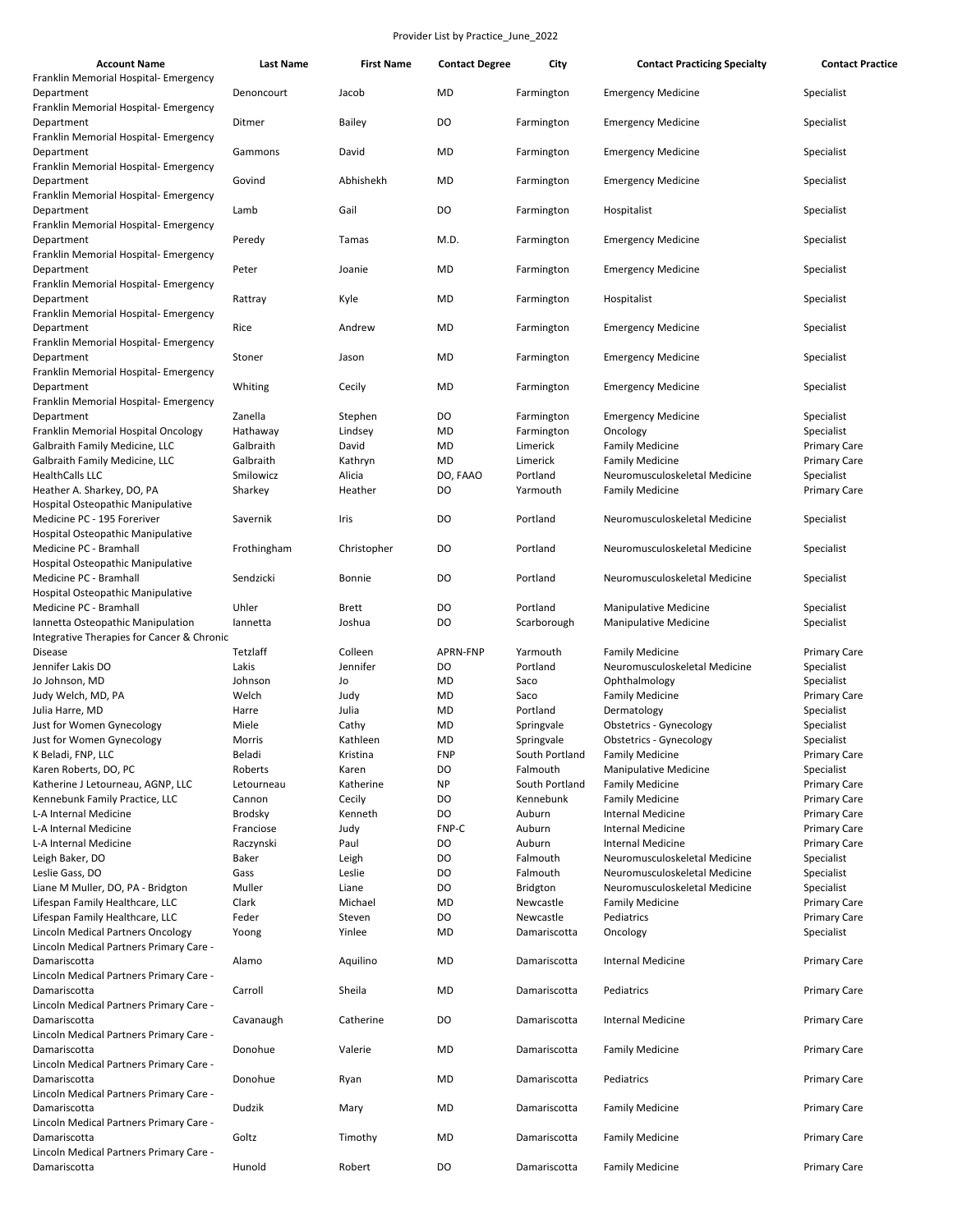| <b>Account Name</b>                                                          | Last Name           | <b>First Name</b>    | <b>Contact Degree</b>  | City                            | <b>Contact Practicing Specialty</b>                    | <b>Contact Practice</b>           |
|------------------------------------------------------------------------------|---------------------|----------------------|------------------------|---------------------------------|--------------------------------------------------------|-----------------------------------|
| Lincoln Medical Partners Primary Care -                                      |                     |                      |                        |                                 |                                                        |                                   |
| Damariscotta                                                                 | Keeport             | Melissa              | <b>MD</b>              | Damariscotta                    | Pediatrics                                             | <b>Primary Care</b>               |
| Lincoln Medical Partners Primary Care -<br>Damariscotta                      | Mills               | Keith                | <b>MD</b>              | Damariscotta                    | Oncology                                               | Specialist                        |
| Lincoln Medical Partners Primary Care -                                      |                     |                      |                        |                                 |                                                        |                                   |
| Damariscotta                                                                 | Reddy               | Greeshma             | <b>MD</b>              | Damariscotta                    | <b>Internal Medicine</b>                               | <b>Primary Care</b>               |
| Lincoln Medical Partners Primary Care -                                      |                     |                      |                        |                                 |                                                        |                                   |
| Damariscotta                                                                 | Russ                | Andrew               | <b>MD</b>              | Damariscotta                    | Pediatrics                                             | <b>Primary Care</b>               |
| Lincoln Medical Partners Primary Care -                                      |                     |                      |                        |                                 |                                                        |                                   |
| Damariscotta                                                                 | Worthing            | Eric                 | MD                     | Damariscotta                    | <b>Internal Medicine</b>                               | <b>Primary Care</b>               |
| LincolnHealth - Anesthesiology                                               | Mack                | Russell              | <b>MD</b>              | Damariscotta                    | Anesthesiology                                         | Specialist                        |
| LincolnHealth - Emergency Department                                         | <b>Bates</b>        | Daniel               | <b>MD</b>              | Damariscotta                    | <b>Emergency Medicine</b>                              | Specialist                        |
| LincolnHealth - Emergency Department                                         | Coburn              | Sarah                | <b>MD</b>              | Damariscotta                    | <b>Emergency Medicine</b>                              | Specialist                        |
| LincolnHealth - Emergency Department                                         | Duff                | Thomas               | DO                     | Damariscotta                    | <b>Emergency Medicine</b>                              | Specialist                        |
| LincolnHealth - Emergency Department                                         | Elias               | Leah                 | <b>MD</b>              | Damariscotta                    | <b>Emergency Medicine</b>                              | Specialist                        |
| LincolnHealth - Emergency Department                                         | Fowle<br>Fox        | Janet                | <b>MD</b><br><b>MD</b> | Damariscotta                    | <b>Emergency Medicine</b>                              | Specialist                        |
| LincolnHealth - Emergency Department<br>LincolnHealth - Emergency Department |                     | Timothy<br>Alexander | <b>MD</b>              | Damariscotta<br>Damariscotta    | <b>Emergency Medicine</b><br><b>Emergency Medicine</b> | Specialist<br>Specialist          |
| LincolnHealth - Emergency Department                                         | Mesrobian<br>Murray | John                 | <b>MD</b>              | Damariscotta                    | <b>Emergency Medicine</b>                              | Specialist                        |
| LincolnHealth - Emergency Department                                         | Tippie              | Tracy                | <b>MD</b>              | Damariscotta                    | <b>Emergency Medicine</b>                              | Specialist                        |
| LincolnHealth - Emergency Department                                         | Walter              | Nicholas             | <b>MD</b>              | Damariscotta                    | <b>Emergency Medicine</b>                              | Specialist                        |
| LincolnHealth - Family Medicine,                                             |                     |                      |                        |                                 |                                                        |                                   |
| Boothbay                                                                     | Barker              | Alan                 | MD                     | Boothbay Harbor Family Medicine |                                                        | <b>Primary Care</b>               |
| LincolnHealth - Family Medicine,                                             |                     |                      |                        |                                 |                                                        |                                   |
| Boothbay                                                                     | Dechenes            | Cynthia              | MD                     | Boothbay Harbor Family Medicine |                                                        | <b>Primary Care</b>               |
| LincolnHealth - Family Medicine,                                             |                     |                      |                        |                                 |                                                        |                                   |
| Boothbay                                                                     | Taylor              | Paul                 | <b>MD</b>              | Boothbay Harbor Family Medicine |                                                        | <b>Primary Care</b>               |
| LincolnHealth - Family Medicine,                                             |                     |                      |                        |                                 |                                                        |                                   |
| Waldoboro                                                                    | Coughlan            | Ann                  | <b>MD</b>              | Waldoboro                       | <b>Internal Medicine</b>                               | <b>Primary Care</b>               |
| LincolnHealth - Family Medicine,                                             |                     |                      |                        |                                 |                                                        |                                   |
| Waldoboro                                                                    | Dickens             | John                 | <b>MD</b>              | Waldoboro                       | <b>Family Medicine</b>                                 | <b>Primary Care</b>               |
| LincolnHealth - Family Medicine,                                             |                     |                      |                        |                                 |                                                        |                                   |
| Waldoboro                                                                    | Staring             | Katelyn              | <b>MD</b>              | Waldoboro                       | <b>Family Medicine</b>                                 | <b>Primary Care</b>               |
| LincolnHealth - Family Medicine,                                             |                     |                      |                        |                                 |                                                        |                                   |
| Wiscasset                                                                    | Friedland           | Daniel               | <b>MD</b>              | Wiscasset                       | <b>Family Medicine</b>                                 | <b>Primary Care</b>               |
| LincolnHealth - Family Medicine,                                             |                     | Michael              | MD                     | Wiscasset                       |                                                        |                                   |
| Wiscasset<br>LincolnHealth - General Surgery                                 | Romac<br>Hasan      | Samira               | DO                     | Damariscotta                    | <b>Family Medicine</b><br><b>General Surgery</b>       | <b>Primary Care</b><br>Specialist |
| LincolnHealth - General Surgery                                              | Kahn                | Robert               | M.D.                   | Damariscotta                    | <b>General Surgery</b>                                 | Specialist                        |
| LincolnHealth - General Surgery                                              | Laufer              | Leopold              | <b>MD</b>              | Damariscotta                    | Dermatology                                            | Specialist                        |
| LincolnHealth - General Surgery                                              | Mainella            | Mark                 | DO                     | Damariscotta                    | <b>General Surgery</b>                                 | Specialist                        |
| LincolnHealth - Hospital Medicine                                            | Bhe                 | Leticia              | <b>MD</b>              | Damariscotta                    | Hospitalist                                            | Specialist                        |
| LincolnHealth - Hospital Medicine                                            | Gewanter            | Dena                 | <b>MD</b>              | Damariscotta                    | Hospitalist                                            | Specialist                        |
| LincolnHealth - Hospital Medicine                                            | Guarnieri           | Frank                | <b>MD</b>              | Damariscotta                    | Hospitalist                                            | Specialist                        |
| LincolnHealth - Hospital Medicine                                            | Herman              | Benjamin             | <b>MD</b>              | Damariscotta                    | Hospitalist                                            | Specialist                        |
| LincolnHealth - Hospital Medicine                                            | Kanard              | Roly                 | <b>MD</b>              | Damariscotta                    | Hospitalist                                            | Specialist                        |
| LincolnHealth - Hospital Medicine                                            | Koch                | Karı                 | MD                     | Damariscotta                    | Hospitalist                                            | Specialist                        |
| LincolnHealth - Hospital Medicine                                            | O'Donnell           | Sean                 | <b>MD</b>              | Damariscotta                    | Hospitalist                                            | Specialist                        |
| LincolnHealth - Hospital Medicine                                            | Piotrowski          | Theresa              | MD                     | Damariscotta                    | Hospitalist                                            | Specialist                        |
| LincolnHealth - Hospital Medicine                                            | Ruehsen             | Hans                 | MD                     | Damariscotta                    | Hospitalist                                            | Specialist                        |
| LincolnHealth - Hospital Medicine                                            | Smith               | Jennifer             | MD                     | Damariscotta                    | Hospitalist                                            | Specialist                        |
| LincolnHealth - Hospital Medicine                                            | Tembreull           | Jarrod               | MD                     | Damariscotta                    | Hospitalist                                            | Specialist                        |
| LincolnHealth - Ophthalmology                                                | Marcincin           | Meredith             | DO                     | Damariscotta                    | Ophthalmology                                          | Specialist                        |
| LincolnHealth - Ophthalmology                                                | Nolan<br>Cicoria    | Kaitlyn<br>Anthony   | MD                     | Damariscotta                    | Ophthalmology                                          | Specialist                        |
| LincolnHealth - Orthopaedics<br>LincolnHealth - Orthopaedics                 | Merkow              | Steven               | MD<br>MD               | Damariscotta<br>Damariscotta    | Orthopedic Surgery<br>Orthopedic Surgery               | Specialist<br>Specialist          |
| LincolnHealth - Orthopaedics                                                 | Moran               | Sean                 | MD                     | Damariscotta                    | Orthopedic Surgery                                     | Specialist                        |
| LincolnHealth - Orthopaedics                                                 | Swall               | Marion               | MD                     | Damariscotta                    | Orthopedic Surgery                                     | Specialist                        |
| LincolnHealth - Orthopaedics                                                 | White               | Edward               | MD                     | Damariscotta                    | Orthopedic Surgery                                     | Specialist                        |
| LincolnHealth - Orthopaedics                                                 | Zaidi               | Syed Rifat           | <b>MD</b>              | Damariscotta                    | Orthopedic Surgery                                     | Specialist                        |
| LincolnHealth - Women's Center                                               | Eisenberg           | Deborah              | M.D.                   | Damariscotta                    | <b>Obstetrics - Gynecology</b>                         | Specialist                        |
| LincolnHealth - Women's Center                                               | Lucas               | Romeo                | DO                     | Damariscotta                    | <b>Obstetrics - Gynecology</b>                         | Specialist                        |
| Lincolnhealth- Urgent care                                                   | Curtis              | James                | MD                     | BoothBay Harbor                 | Hospitalist                                            | Specialist                        |
| Lyndon W Morgan, MD                                                          | Morgan              | Lyndon               | MD                     | Belfast                         | Ophthalmology                                          | Specialist                        |
| Lyndon W Morgan, MD                                                          | Morrison            | Serena               | MD                     | <b>Belfast</b>                  | Ophthalmology                                          | Specialist                        |
| Maine Center for Cancer Medicine and                                         |                     |                      |                        |                                 |                                                        |                                   |
| Blood Disorders d/b/a New England                                            |                     |                      |                        |                                 |                                                        |                                   |
| Cancer Specialists - Kennebunk                                               | Ilyas               | Can                  | MD                     | Kennebunk                       | Hematology & Oncology                                  | Specialist                        |
| Maine Center for Cancer Medicine and                                         |                     |                      |                        |                                 |                                                        |                                   |
| Blood Disorders d/b/a New England                                            |                     |                      |                        |                                 |                                                        |                                   |
| Cancer Specialists - Portsmouth                                              | Fukuda              | Yoko                 | MD                     | Portsmouth                      | Oncology                                               | Specialist                        |
| Maine Center for Cancer Medicine and                                         |                     |                      |                        |                                 |                                                        |                                   |
| Blood Disorders d/b/a New England                                            |                     |                      |                        |                                 |                                                        |                                   |
| Cancer Specialists - RT 1 Scarborough                                        | Wrona               | Mark                 | MD                     | Scarborough                     | Palliative Care                                        | Specialist                        |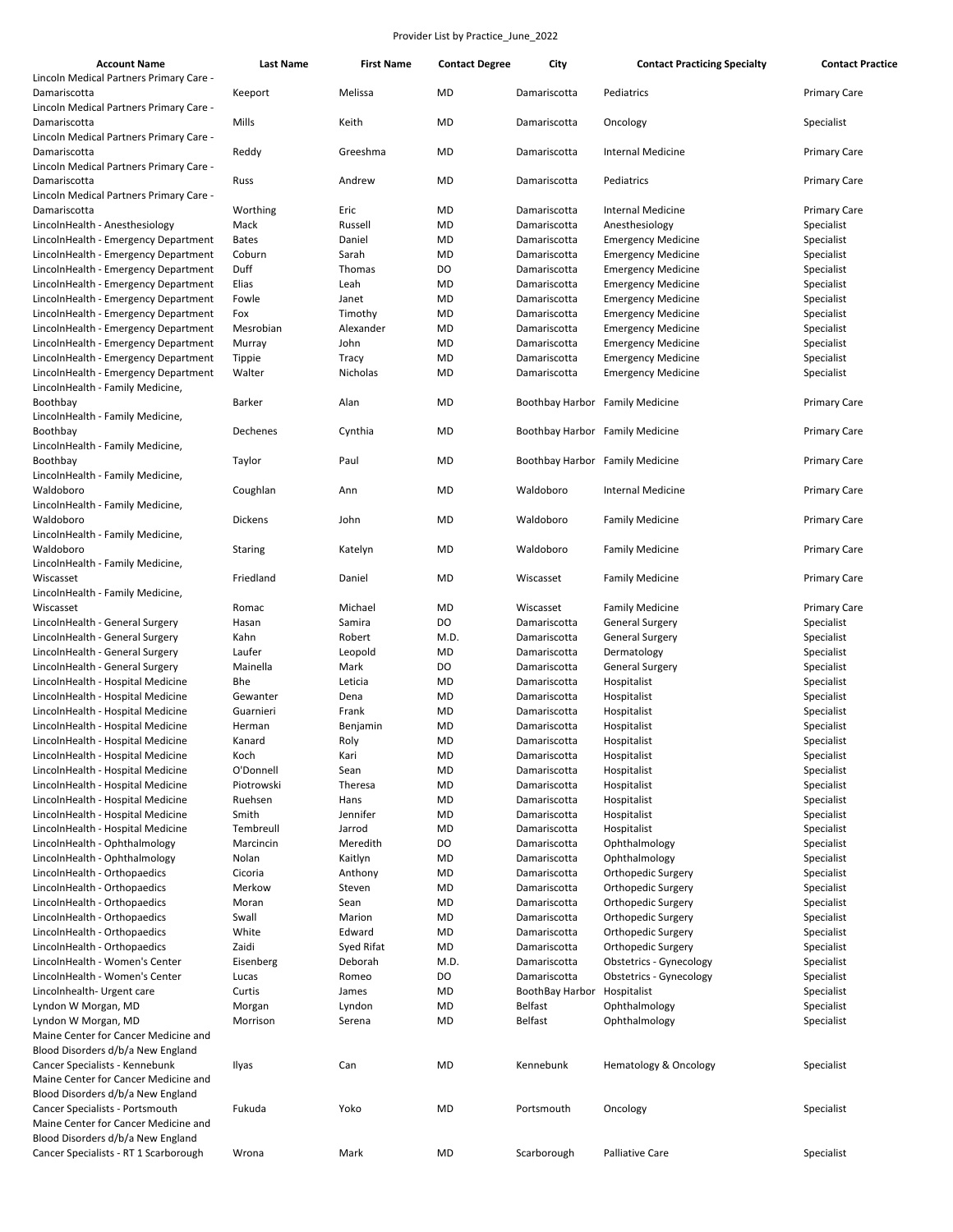| <b>Account Name</b>                   | <b>Last Name</b> | <b>First Name</b> | <b>Contact Degree</b> | City             | <b>Contact Practicing Specialty</b>          | <b>Contact Practice</b> |
|---------------------------------------|------------------|-------------------|-----------------------|------------------|----------------------------------------------|-------------------------|
| Maine Center for Cancer Medicine and  |                  |                   |                       |                  |                                              |                         |
| Blood Disorders d/b/a New England     |                  |                   |                       |                  |                                              |                         |
| Cancer Specialists - Scarborough      | <b>Battelli</b>  | Chiara            | <b>MD</b>             | Scarborough      | Oncology                                     | Specialist              |
| Maine Center for Cancer Medicine and  |                  |                   |                       |                  |                                              |                         |
| Blood Disorders d/b/a New England     |                  |                   |                       |                  |                                              |                         |
| Cancer Specialists - Scarborough      | Dugan            | Matthew           | DO                    | Scarborough      | Oncology                                     | Specialist              |
| Maine Center for Cancer Medicine and  |                  |                   |                       |                  |                                              |                         |
| Blood Disorders d/b/a New England     |                  |                   |                       |                  |                                              |                         |
| Cancer Specialists - Scarborough      | Evans            | Devon             | MD                    | Scarborough      | <b>Hematology &amp; Oncology</b>             | Specialist              |
| Maine Center for Cancer Medicine and  |                  |                   |                       |                  |                                              |                         |
| Blood Disorders d/b/a New England     |                  |                   |                       |                  |                                              |                         |
| Cancer Specialists - Scarborough      | Ryan             | Helen             | MD                    | Scarborough      | Oncology                                     | Specialist              |
| Maine Center for Cancer Medicine and  |                  |                   |                       |                  |                                              |                         |
| Blood Disorders d/b/a New England     |                  |                   |                       |                  |                                              |                         |
| Cancer Specialists - Scarborough      | Thomas           | Christian         | MD                    | Scarborough      | Oncology                                     | Specialist              |
| Maine Center for Cancer Medicine and  |                  |                   |                       |                  |                                              |                         |
| Blood Disorders d/b/a New England     |                  |                   |                       |                  |                                              |                         |
| Cancer Specialists - Scarborough      | Weisberg         | Tracey            | MD                    | Scarborough      | Oncology                                     | Specialist              |
| Maine Center for Cancer Medicine and  |                  |                   |                       |                  |                                              |                         |
| Blood Disorders d/b/a New England     |                  |                   |                       |                  |                                              |                         |
| Cancer Specialists - Scarborough      | Winters          | John              | MD                    | Scarborough      | <b>Hematology &amp; Oncology</b>             | Specialist              |
| Maine Center for Cancer Medicine and  |                  |                   |                       |                  |                                              |                         |
| Blood Disorders d/b/a New England     |                  |                   |                       |                  |                                              |                         |
| Cancer Specialists - Topsham          | Benton           | David             | MD                    | Topsham          | <b>Hematology &amp; Oncology</b>             | Specialist              |
| Maine Center for Cancer Medicine and  |                  |                   |                       |                  |                                              |                         |
| Blood Disorders d/b/a New England     |                  |                   |                       |                  |                                              |                         |
| Cancer Specialists - Topsham          | Haney            | <b>Brian</b>      | DO                    | Topsham          | Oncology                                     | Specialist              |
| Maine Center for Cancer Medicine and  |                  |                   |                       |                  |                                              |                         |
| Blood Disorders d/b/a New England     |                  |                   |                       |                  |                                              |                         |
| Cancer Specialists - Topsham          | Moukharskaya     | Julia             | <b>MD</b>             | Topsham          | Oncology                                     | Specialist              |
| Maine Center for Cancer Medicine and  |                  |                   |                       |                  |                                              |                         |
| Blood Disorders d/b/a New England     |                  |                   |                       |                  |                                              |                         |
| Cancer Specialists - Topsham          | Nackos           | Eleni             | MD                    | Topsham          | Hematology & Oncology                        | Specialist              |
| Maine Children's Cancer Program       | Chaleff          | Stanley           | MD                    | Scarborough      | Pediatric Hematology-Oncology                | Specialist              |
| Maine Children's Cancer Program       | Kastle           | Nadav             | MD                    | Scarborough      | Pediatric Hematology-Oncology                | Specialist              |
| Maine Children's Cancer Program       | Larsen           | Eric              | MD                    | Scarborough      | Pediatric Hematology-Oncology                | Specialist              |
| Maine Children's Cancer Program       | Speckhart        | S Ashley          | MD                    | Scarborough      | Pediatric Hematology-Oncology                | Specialist              |
| Maine Children's Cancer Program       | Sze              | Sei-Gyung         | MD                    | Scarborough      | Pediatric Hematology-Oncology                | Specialist              |
| Maine Children's Cancer Program       | Weiss            | Aaron             | DO                    | Scarborough      | Pediatric Hematology-Oncology                | Specialist              |
| Maine Eye Center                      | Bazarian         | Richard           | MD                    | Portland         | Ophthalmology                                | Specialist              |
| Maine Eye Center                      | Berman           | Jeffrey           | MD                    | Portland         | Ophthalmology                                | Specialist              |
| Maine Eye Center                      | Bozorg           | Sara              | MD                    | Portland         | Ophthalmology                                | Specialist              |
| Maine Eye Center                      | Cady             | R Samuel          | MD                    | Portland         | Ophthalmology                                | Specialist              |
| Maine Eye Center                      | Gelinas          | Nathaniel         | DO                    | Portland         | Ophthalmology                                | Specialist              |
| Maine Eye Center                      | Kahn             | Natan             | <b>MD</b>             | Portland         | Ophthalmology                                | Specialist              |
| Maine Eye Center                      | Libby            | Curtis            | <b>MD</b>             | Portland         | Ophthalmology                                | Specialist              |
| Maine Eye Center                      | Miller           | Brooke            | MD                    | Portland         | Ophthalmology                                | Specialist              |
| Maine Eye Center                      | Moore            | Jeffrey           | MD                    | Portland         | Ophthalmology                                | Specialist              |
| Maine Eye Center                      | Neavyn           | Lisa              | MD                    | Portland         | Ophthalmology                                | Specialist              |
| Maine Eye Center                      | Pollard          | Margaret          | MD                    | Portland         | Ophthalmology                                | Specialist              |
| Maine Eye Center                      | Wajda            | Brynn             | MD                    | Portland         | Ophthalmology                                | Specialist              |
| Maine Osteopathic Medicine, LLC       | Collins          | Stephanie         | DO                    | South Portland   | <b>Manipulative Medicine</b>                 | Specialist              |
| <b>Maine Proctology Center</b>        | Stockwell        | Richard           | DO                    | Westbrook        | Proctology                                   | Specialist              |
| Maine Transplant Program              | Parker           | Mark              | MD                    | Portland         | Nephrology                                   | Specialist              |
| MaineHealth Cancer Care - Biddeford   | Rubin            | Peter             | MD                    | Biddeford        | Oncology                                     | Specialist              |
| MaineHealth Cancer Care - Biddeford   | Smith            | Jillian           | MD                    | Biddeford        | Oncology                                     | Specialist              |
| MaineHealth Cancer Care - Brunswick   | Gullo            | John              | MD                    | <b>Brunswick</b> | Oncology                                     | Specialist              |
| MaineHealth Cancer Care - Sanford     |                  | Elizabeth         | DO                    | Sanford          | Oncology                                     | Specialist              |
| MaineHealth Cancer Care - Sanford     | Connelly         |                   |                       |                  |                                              |                         |
|                                       | Eisenberg        | Rebecca           | MD                    | Sanford          | <b>Hematology &amp; Oncology</b><br>Oncology | Specialist              |
| MaineHealth Cancer Care - So Portland | Bian             | Jessica           | MD                    | South Portland   |                                              | Specialist              |
| MaineHealth Cancer Care - So Portland | Inhorn           | Roger             | MD                    | South Portland   | Oncology                                     | Specialist              |
| MaineHealth Cancer Care - So Portland | Ketchum          | Sarah             | MD                    | South Portland   | Oncology                                     | Specialist              |
| MaineHealth Cancer Care - So Portland | Liu              | Johnson           | MD                    | South Portland   | Hematology                                   | Specialist              |
| MaineHealth Cancer Care - So Portland | Lubiner          | Eric              | DO                    | South Portland   | Oncology                                     | Specialist              |
| MaineHealth Cancer Care - So Portland | Moran            | Jason             | MD                    | South Portland   | Oncology                                     | Specialist              |
| MaineHealth Cancer Care - So Portland | Rogers           | Andrew            | MD                    | South Portland   | Hematology & Oncology                        | Specialist              |
| MaineHealth Cancer Care - So Portland | Sprague          | Kellie            | MD                    | South Portland   | Hematology                                   | Specialist              |
| MaineHealth Cancer Care - So Portland | Tchekmedyian     | Vatche            | MD                    | South Portland   | Oncology                                     | Specialist              |
| MaineHealth Cancer Care - So Portland | Voisine          | Michael           | DO                    | South Portland   | Oncology                                     | Specialist              |
| Mark Braun, MD                        | <b>Braun</b>     | Mark              | MD                    | Scarborough      | <b>Internal Medicine</b>                     | <b>Primary Care</b>     |
| <b>Medomak Family Medicine</b>        | Love             | Walter            | MD                    | Waldoboro        | <b>Family Medicine</b>                       | <b>Primary Care</b>     |
| <b>Medomak Family Medicine</b>        | Webb             | Margaret          | MD                    | Waldoboro        | <b>Family Medicine</b>                       | <b>Primary Care</b>     |
| Memorial Hospital - Hospitalist       |                  |                   |                       |                  |                                              |                         |
| Department                            | Abkowitz         | Suzanne           | MD                    | North Conway     | Hospitalist                                  | Specialist              |
|                                       |                  |                   |                       |                  |                                              |                         |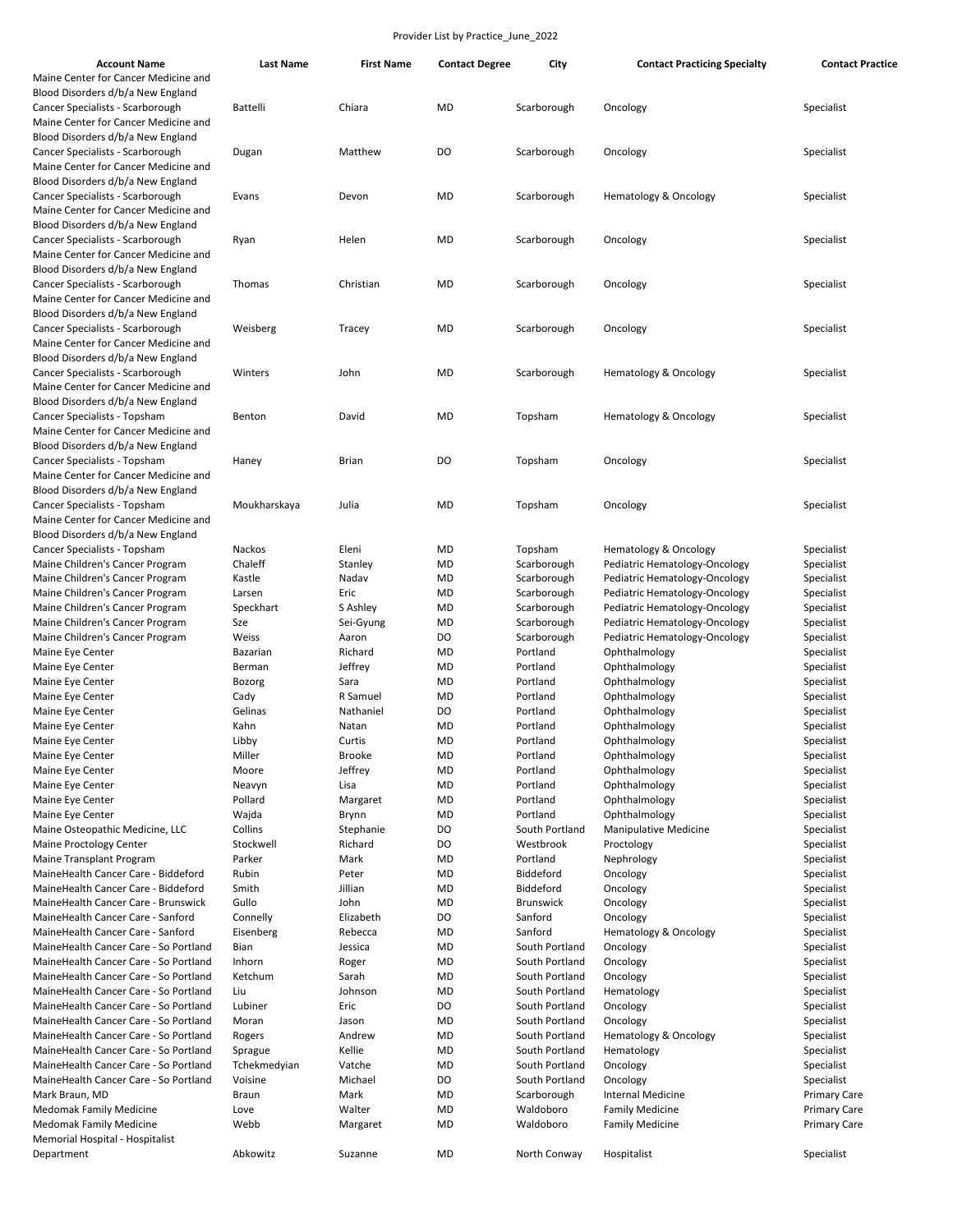| <b>Account Name</b>                                                                                      | <b>Last Name</b>  | <b>First Name</b> | <b>Contact Degree</b> | City             | <b>Contact Practicing Specialty</b> | <b>Contact Practice</b> |
|----------------------------------------------------------------------------------------------------------|-------------------|-------------------|-----------------------|------------------|-------------------------------------|-------------------------|
| Memorial Hospital - Hospitalist<br>Department                                                            | Daigle            | Marc              | MD                    | North Conway     | Hospitalist                         | Specialist              |
| Memorial Hospital - Hospitalist<br>Department                                                            | Karouni           | Ghaleb            | MD                    | North Conway     | Hospitalist                         | Specialist              |
| Memorial Hospital - Hospitalist<br>Department                                                            | Nguyen            | Myhanh            | MD                    | North Conway     | <b>Internal Medicine</b>            | Specialist              |
| Memorial Hospital - Hospitalist<br>Department<br>Memorial Hospital - Hospitalist                         | Salem             | Elie              | MD                    | North Conway     | Hospitalist                         | Specialist              |
| Department<br>Memorial Hospital dba Orthopedics at                                                       | Vipulananda       | Nimalan           | MD                    | North Conway     | Hospitalist                         | Specialist              |
| <b>Memorial Hospital</b>                                                                                 | Ames              | Andrew            | DO                    | North Conway     | Orthopedic Surgery                  | Specialist              |
| Memorial Hospital dba Orthopedics at<br><b>Memorial Hospital</b><br>Memorial Hospital dba Orthopedics at | Hoeft             | David             | <b>DPM</b>            | North Conway     | Podiatry                            | Specialist              |
| <b>Memorial Hospital</b><br>Memorial Hospital dba Orthopedics at                                         | Instrum           | Khaled            | MD                    | North Conway     | Orthopedic Surgery                  | Specialist              |
| <b>Memorial Hospital</b><br>Memorial Hospital dba Orthopedics at                                         | Phinney           | Danielle          | DO                    | North Conway     | Orthopedic Surgery                  | Specialist              |
| <b>Memorial Hospital</b><br>Memorial Hospital dba Orthopedics at                                         | Rubins            | David             | MD                    | North Conway     | Orthopedic Surgery                  | Specialist              |
| <b>Memorial Hospital</b><br>Memorial Hospital dba Surgery at                                             | Taylor            | Douglas           | MD                    | North Conway     | Orthopedic Surgery                  | Specialist              |
| <b>Memorial Hospital</b><br>Memorial Hospital dba Surgery at                                             | Bishop-Bartolomei | Kelly             | MD                    | North Conway     | <b>General Surgery</b>              | Specialist              |
| <b>Memorial Hospital</b><br>Memorial Hospital dba Surgery at                                             | Dennery           | Morice            | MD                    | North Conway     | Urology                             | Specialist              |
| <b>Memorial Hospital</b><br>Memorial Hospital dba Surgery at                                             | Lazaron           | Victor            | MD                    | North Conway     | <b>General Surgery</b>              | Specialist              |
| <b>Memorial Hospital</b><br>Memorial Hospital dba Women's Health at                                      | Marvelli          | Christopher       | MD                    | North Conway     | <b>General Surgery</b>              | Specialist              |
| <b>Memorial Hospital</b><br>Memorial Hospital dba Women's Health at                                      | Frye              | Lauren            | DO                    | North Conway     | Obstetrics - Gynecology             | Specialist              |
| <b>Memorial Hospital</b><br>Memorial Hospital dba Women's Health at                                      | Labudde           | Jennifer          | MD                    | North Conway     | Obstetrics - Gynecology             | Specialist              |
| <b>Memorial Hospital</b><br><b>Memorial Hospital Emergency</b>                                           | Madnick           | Marni             | MD                    | North Conway     | Obstetrics - Gynecology             | Specialist              |
| Department<br><b>Memorial Hospital Emergency</b>                                                         | Armellino         | Nicholas          | DO                    | North Conway     | <b>Emergency Medicine</b>           | Specialist              |
| Department<br><b>Memorial Hospital Emergency</b>                                                         | Arnold            | Jeremy            | MD                    | North Conway     | <b>Emergency Medicine</b>           | Specialist              |
| Department<br><b>Memorial Hospital Emergency</b>                                                         | Arnold            | Samantha          | DO                    | North Conway     | <b>Emergency Medicine</b>           | Specialist              |
| Department<br><b>Memorial Hospital Emergency</b>                                                         | Arters            | Harry             | DO                    | North Conway     | <b>Emergency Medicine</b>           | Specialist              |
| Department<br>Memorial Hospital Emergency                                                                | <b>Benedict</b>   | Joseph            | MD                    | North Conway     | <b>Emergency Medicine</b>           | Specialist              |
| Department<br><b>Memorial Hospital Emergency</b>                                                         | Brown             | Samuel            | DO                    | North Conway     | <b>Emergency Medicine</b>           | Specialist              |
| Department<br><b>Memorial Hospital Emergency</b>                                                         | Cohen             | Paul              | MD                    | North Conway     | <b>Emergency Medicine</b>           | Specialist              |
| Department<br><b>Memorial Hospital Emergency</b>                                                         | Davitt            | Erik              | MD                    | North Conway     | <b>Emergency Medicine</b>           | Specialist              |
| Department                                                                                               | Diaz              | Maria             | MD                    | North Conway     | <b>Emergency Medicine</b>           | Specialist              |
| <b>Memorial Hospital Emergency</b><br>Department<br><b>Memorial Hospital Emergency</b>                   | Dunn              | Matthew           | DO                    | North Conway     | <b>Emergency Medicine</b>           | Specialist              |
| Department                                                                                               | Goodwin           | Kimberly          | MD                    | North Conway     | <b>Emergency Medicine</b>           | Specialist              |
| Memorial Hospital Emergency<br>Department                                                                | Hansford          | Joel              | MD                    | North Conway     | <b>Emergency Medicine</b>           | Specialist              |
| <b>Memorial Hospital Emergency</b><br>Department                                                         | Morrison          | Joshua            | DO                    | North Conway     | <b>Emergency Medicine</b>           | Specialist              |
| <b>Memorial Hospital Emergency</b><br>Department                                                         | Mrozowski         | Arlene            | DO                    | North Conway     | <b>Emergency Medicine</b>           | Specialist              |
| <b>Memorial Hospital Emergency</b><br>Department                                                         | Rapp III          | Kenneth           | MD                    | North Conway     | <b>Emergency Medicine</b>           | Specialist              |
| <b>Memorial Hospital Emergency</b><br>Department                                                         | Steele            | Daniel            | MD                    | North Conway     | <b>Emergency Medicine</b>           | Specialist              |
| <b>Memorial Hospital Emergency</b><br>Department<br><b>Memorial Hospital Emergency</b>                   | Warden            | Matthew           | MD                    | North Conway     | <b>Emergency Medicine</b>           | Specialist              |
| Department                                                                                               | Williams          | Joseph            | MD                    | North Conway     | <b>Emergency Medicine</b>           | Specialist              |
| Metabolic Leader, LLC                                                                                    | Babirak           | Stephan           | MD, PhD               | Scarborough      | Endocrinology                       | Specialist              |
| Mid Coast Dermatology LLC                                                                                | Riemann           | Helge             | MD                    | <b>Brunswick</b> | Dermatology                         | Specialist              |
| Mid Coast Eye Associates- Bath                                                                           | Ford              | Marybeth          | MD                    | Bath             | Ophthalmology                       | Specialist              |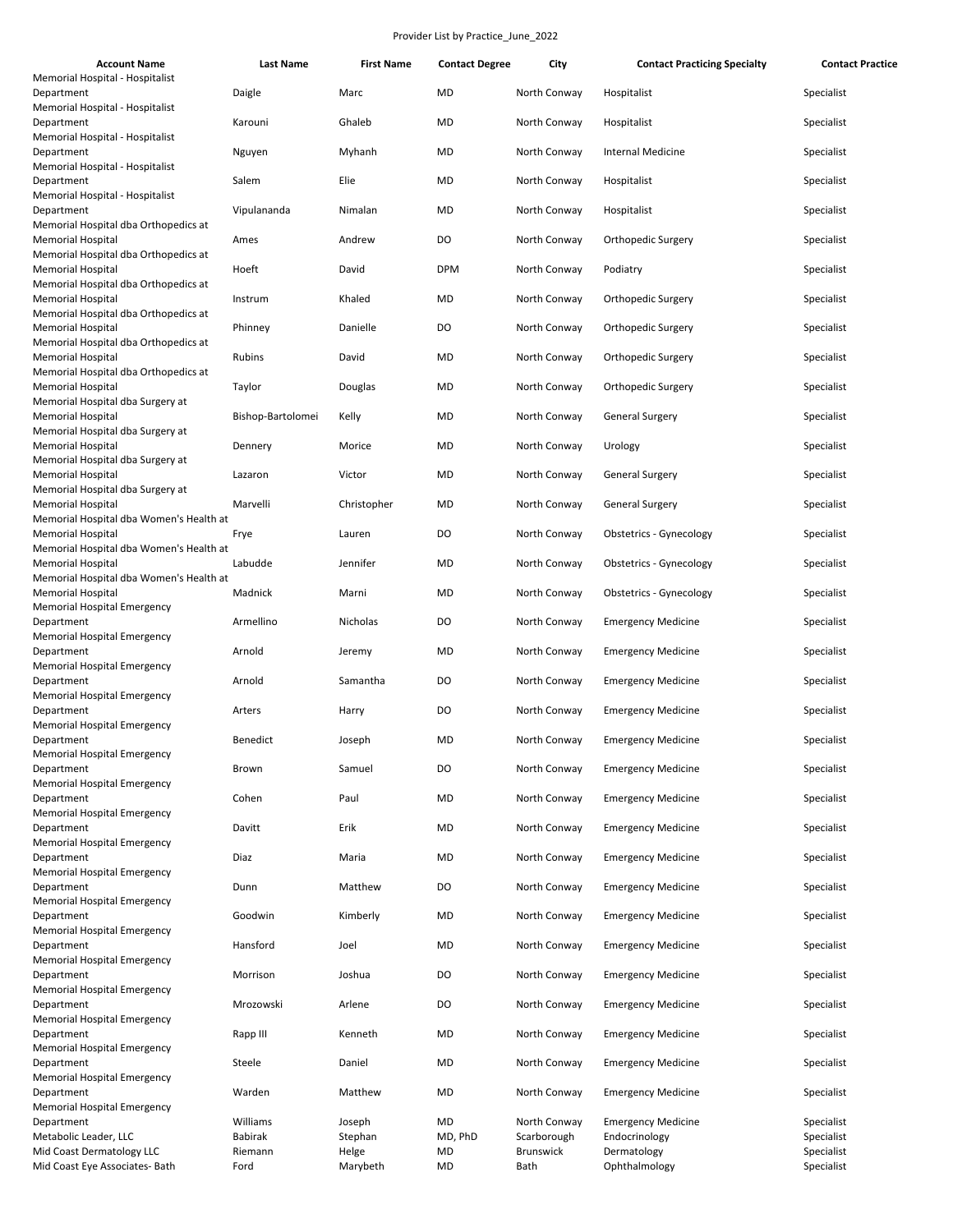| <b>Account Name</b>                      | <b>Last Name</b>  | <b>First Name</b> | <b>Contact Degree</b> | City             | <b>Contact Practicing Specialty</b> | <b>Contact Practice</b> |
|------------------------------------------|-------------------|-------------------|-----------------------|------------------|-------------------------------------|-------------------------|
| Mid Coast Eye Associates- Bath           | Gensheimer        | Gregory           | MD                    | Bath             | Ophthalmology                       | Specialist              |
|                                          |                   |                   |                       |                  |                                     |                         |
| Mid Coast Eye Associates- Bath           | Kelley            | Kurt              | MD                    | Bath             | Ophthalmology                       | Specialist              |
| Mid Coast Eye Associates- Bath           | Marotto           | Mark              | MD                    | Bath             | Ophthalmology                       | Specialist              |
| Mid Coast Eye Associates- Brunswick      | Harris            | Michelle          | MD                    | <b>Brunswick</b> | Ophthalmology                       | Specialist              |
| <b>Mid Coast Geriatrics</b>              | Young             | Benjamin          | MD                    | <b>Brunswick</b> | Geriatric Medicine                  | Specialist              |
| Mid Coast Hospital                       | Nuki              | Guy               | MD                    | <b>Brunswick</b> | Hospitalist                         | Specialist              |
| Mid Coast Hospital                       | Perkowski         | Matthew           | DO                    | <b>Brunswick</b> | Physiatry                           | Specialist              |
|                                          |                   |                   |                       |                  |                                     |                         |
| Mid Coast Hospital - MCMG ENT            | Penner            | Gregory           | MD                    | <b>Brunswick</b> | Otolaryngology                      | Specialist              |
| Mid Coast Hospital - Palliative Care     | DeMars            | Carl              | MD                    | <b>Brunswick</b> | Internal Medicine - Non PCP         | Specialist              |
| Mid Coast Hospital - Palliative Care     | Dumont            | David             | MD                    | <b>Brunswick</b> | Palliative Care                     | Specialist              |
| Mid Coast Hospitalist Service            | <b>Bussone</b>    | Justin            | DO                    | <b>Brunswick</b> | Hospitalist                         | Specialist              |
| Mid Coast Hospitalist Service            | Crabtree          | <b>Brian</b>      | MD                    | <b>Brunswick</b> | Hospitalist                         | Specialist              |
| Mid Coast Hospitalist Service            | Desmarais         | Lauren            | DO                    | <b>Brunswick</b> | Hospitalist                         | Specialist              |
|                                          |                   |                   |                       |                  |                                     |                         |
| Mid Coast Hospitalist Service            | Godara            | Geeta             | MD                    | <b>Brunswick</b> | Hospitalist                         | Specialist              |
| Mid Coast Hospitalist Service            | Goodman           | Daniel            | MD                    | <b>Brunswick</b> | Hospitalist                         | Specialist              |
| Mid Coast Hospitalist Service            | Jobe              | Lora              | MD                    | <b>Brunswick</b> | Hospitalist                         | Specialist              |
| Mid Coast Hospitalist Service            | Napiorkowska      | Hanna             | MD                    | <b>Brunswick</b> | Hospitalist                         | Specialist              |
| Mid Coast Hospitalist Service            | Opolinsky         | Dmitry            | DO                    | <b>Brunswick</b> | Hospitalist                         | Specialist              |
|                                          |                   |                   |                       |                  |                                     |                         |
| Mid Coast Hospitalist Service            | Pouliot           | Deanna            | MD                    | <b>Brunswick</b> | Hospitalist                         | Specialist              |
| Mid Coast Hospitalist Service            | Sherwin           | Scott             | MD                    | <b>Brunswick</b> | Hospitalist                         | Specialist              |
| Mid Coast Hospitalist Service            | Ventura           | Jose              | MD                    | <b>Brunswick</b> | Hospitalist                         | Specialist              |
| Mid Coast Medial Group - Family Practice |                   |                   |                       |                  |                                     |                         |
| at Parkview                              | Carr              | Suzanne           | MD                    | <b>Brunswick</b> | <b>Family Medicine</b>              | <b>Primary Care</b>     |
| Mid Coast Medial Group - Family Practice |                   |                   |                       |                  |                                     |                         |
|                                          |                   |                   |                       |                  |                                     |                         |
| at Parkview                              | Faraci            | Jessica           | MD                    | <b>Brunswick</b> | <b>Family Medicine</b>              | <b>Primary Care</b>     |
| Mid Coast Medial Group - Family Practice |                   |                   |                       |                  |                                     |                         |
| at Parkview                              | Hyman             | Paul              | MD                    | <b>Brunswick</b> | <b>Internal Medicine</b>            | <b>Primary Care</b>     |
| Mid Coast Medial Group - Family Practice |                   |                   |                       |                  |                                     |                         |
| at Parkview                              | Kelly             | Nichole           | <b>FNP</b>            | Brunswick        | <b>Family Medicine</b>              | <b>Primary Care</b>     |
|                                          |                   |                   |                       |                  |                                     |                         |
| Mid Coast Medial Group - Family Practice |                   |                   |                       |                  |                                     |                         |
| at Parkview                              | McConnell         | lan               | MD                    | <b>Brunswick</b> | Internal Medicine/Pediatrics        | <b>Primary Care</b>     |
| Mid Coast Medial Group - Family Practice |                   |                   |                       |                  |                                     |                         |
| at Parkview                              | Prince            | Hallie            | <b>NP</b>             | <b>Brunswick</b> | <b>Family Medicine</b>              | <b>Primary Care</b>     |
| Mid Coast Medial Group - Family Practice |                   |                   |                       |                  |                                     |                         |
| at Parkview                              | Wheeler           |                   | DO                    | <b>Brunswick</b> |                                     |                         |
|                                          |                   | Margaret          |                       |                  | <b>Family Medicine</b>              | <b>Primary Care</b>     |
| Mid Coast Medical Group - Bath Internal  |                   |                   |                       |                  |                                     |                         |
| Medicine                                 | Etzweiler         | Amy               | MD                    | Bath             | <b>Internal Medicine</b>            | <b>Primary Care</b>     |
| Mid Coast Medical Group - Bath Internal  |                   |                   |                       |                  |                                     |                         |
| Medicine                                 | Fiorentino        | Alexander         | MD                    | Bath             | <b>Internal Medicine</b>            | <b>Primary Care</b>     |
| Mid Coast Medical Group - Bath Internal  |                   |                   |                       |                  |                                     |                         |
|                                          |                   |                   |                       |                  |                                     |                         |
| Medicine                                 | Fredricks-Rehagen | Catherine         | DO                    | Bath             | <b>Internal Medicine</b>            | <b>Primary Care</b>     |
| Mid Coast Medical Group - Bath Internal  |                   |                   |                       |                  |                                     |                         |
| Medicine                                 | French            | Scott             | MD                    | Bath             | <b>Internal Medicine</b>            | <b>Primary Care</b>     |
| Mid Coast Medical Group - Bath Internal  |                   |                   |                       |                  |                                     |                         |
| Medicine                                 | Hanna             | Matthew           | MD                    | Bath             | <b>Internal Medicine</b>            | <b>Primary Care</b>     |
| Mid Coast Medical Group - Bath Internal  |                   |                   |                       |                  |                                     |                         |
|                                          |                   |                   |                       |                  |                                     |                         |
| Medicine                                 | Harris            | Laura             | FNP                   | Bath             | <b>Family Medicine</b>              | <b>Primary Care</b>     |
| Mid Coast Medical Group - Bath Internal  |                   |                   |                       |                  |                                     |                         |
| Medicine                                 | Hjorth            | Christopher       | MD                    | Bath             | <b>Internal Medicine</b>            | <b>Primary Care</b>     |
| Mid Coast Medical Group - Bath Internal  |                   |                   |                       |                  |                                     |                         |
| Medicine                                 | Kapala            | Christine         | DO                    | Bath             | <b>Internal Medicine</b>            | <b>Primary Care</b>     |
|                                          |                   |                   |                       |                  |                                     |                         |
| Mid Coast Medical Group - Bath Internal  |                   |                   |                       |                  |                                     |                         |
| Medicine                                 | Yeh               | Lisa              | DO                    | Bath             | <b>Internal Medicine</b>            | <b>Primary Care</b>     |
| Mid Coast Medical Group - Brunswick      |                   |                   |                       |                  |                                     |                         |
| <b>Primary Care</b>                      | Ackley-Pozzessere | Lindsey           | DO                    | <b>Brunswick</b> | <b>Family Medicine</b>              | <b>Primary Care</b>     |
| Mid Coast Medical Group - Brunswick      |                   |                   |                       |                  |                                     |                         |
| <b>Primary Care</b>                      | Kaplan            | Allan             | MD                    | <b>Brunswick</b> | <b>Family Medicine</b>              | <b>Primary Care</b>     |
|                                          |                   |                   |                       |                  |                                     |                         |
| Mid Coast Medical Group - Brunswick      |                   |                   |                       |                  |                                     |                         |
| <b>Primary Care</b>                      | Maher             | Jeffrey           | MD                    | <b>Brunswick</b> | <b>Family Medicine</b>              | <b>Primary Care</b>     |
| Mid Coast Medical Group - Cardiology     | <b>Burns</b>      | Paul              | MD                    | <b>Brunswick</b> | Cardiology                          | Specialist              |
| Mid Coast Medical Group - Cardiology     | Corbett           | Matthew           | MD                    | <b>Brunswick</b> | Cardiology                          | Specialist              |
| Mid Coast Medical Group - Cardiology     | Lowenstein        | Benjamin          | MD                    | <b>Brunswick</b> | Cardiology                          | Specialist              |
| Mid Coast Medical Group - Cardiology     | Rivas             | Enrique           | MD                    | <b>Brunswick</b> | Cardiology                          | Specialist              |
|                                          |                   |                   |                       |                  |                                     |                         |
| Mid Coast Medical Group - Cardiology     | Simon             | Ellen             | MD                    | <b>Brunswick</b> | Cardiology                          | Specialist              |
|                                          |                   |                   |                       |                  |                                     |                         |
| Mid Coast Medical Group - Cooks Corner   | Andress           | Reid              | <b>MD</b>             | <b>Brunswick</b> | Hospitalist                         | Specialist              |
| Mid Coast Medical Group -                |                   |                   |                       |                  |                                     |                         |
| Gastroenterology                         | Arguedas          | Miguel            | MD                    | <b>Brunswick</b> | Gastroenterology                    | Specialist              |
| Mid Coast Medical Group -                |                   |                   |                       |                  |                                     |                         |
|                                          |                   |                   |                       |                  |                                     |                         |
| Gastroenterology                         | Stoicov           | Calin             | MD, PhD               | <b>Brunswick</b> | Gastroenterology                    | Specialist              |
| Mid Coast Medical Group -                |                   |                   |                       |                  |                                     |                         |
| Gastroenterology                         | Yu                | Joseph            | MD                    | <b>Brunswick</b> | Gastroenterology                    | Specialist              |
| Mid Coast Medical Group - Neurology      | Reynolds          | Jacques           | DO                    | <b>Brunswick</b> | Neurology                           | Specialist              |
| Mid Coast Medical Group - Neurology      | Seasholtz         | Kathryn           | DO                    | <b>Brunswick</b> | Neurology                           | Specialist              |
|                                          |                   |                   |                       |                  |                                     |                         |
| Mid Coast Medical Group - Neurology      | Stamey            | William           | MD                    | <b>Brunswick</b> | Neurology                           | Specialist              |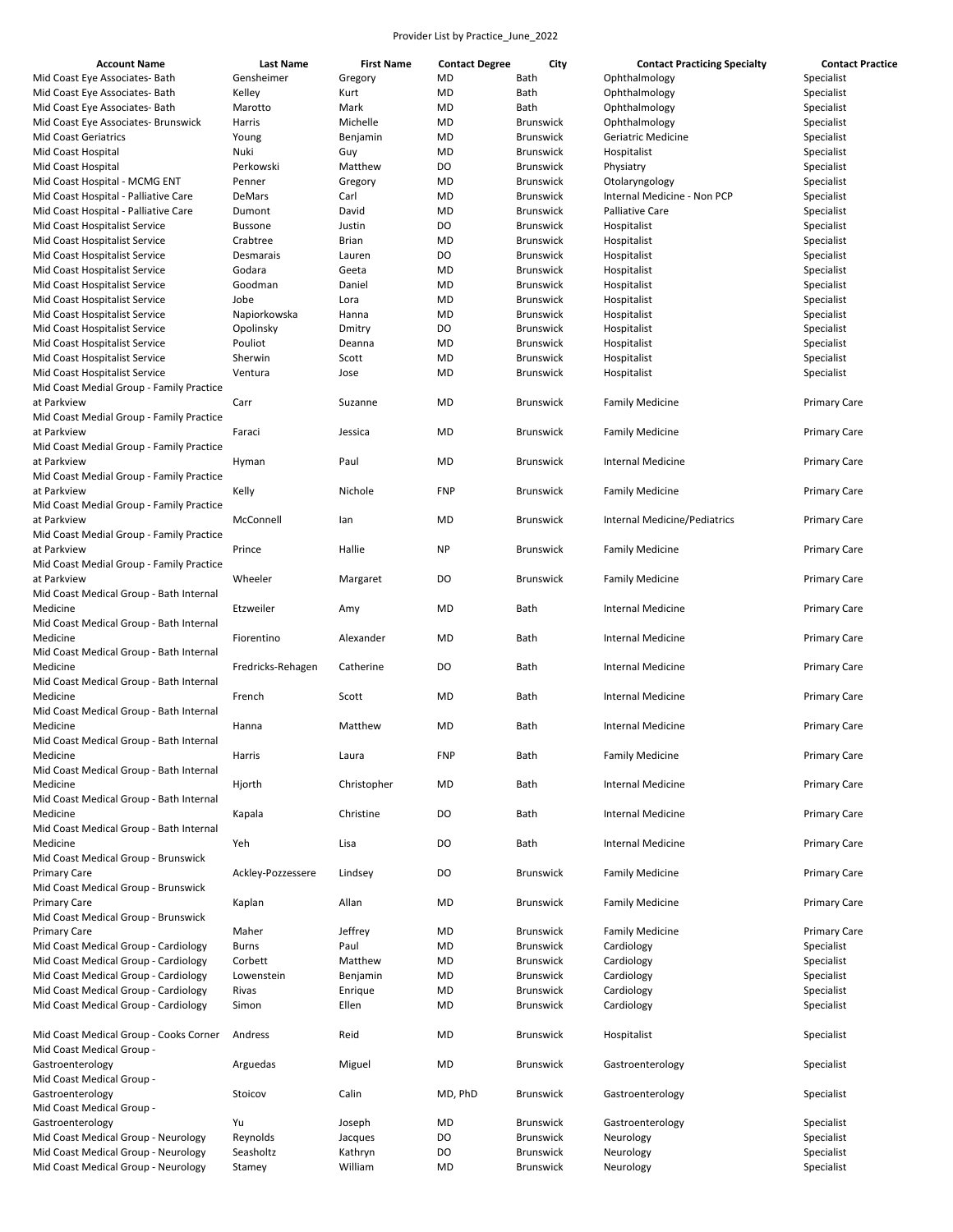| <b>Account Name</b>                           | <b>Last Name</b> | <b>First Name</b> | <b>Contact Degree</b> | City             | <b>Contact Practicing Specialty</b> | <b>Contact Practice</b> |
|-----------------------------------------------|------------------|-------------------|-----------------------|------------------|-------------------------------------|-------------------------|
| Mid Coast Medical Group - Neurology           | Taylor           | John              | DO                    | Brunswick        | Neurology                           | Specialist              |
| Mid Coast Medical Group - Neurology           | Unia             | Roople            | MD                    | <b>Brunswick</b> | Neurology                           | Specialist              |
| Mid Coast Medical Group - Orthopedics         | Furey            | Jacob             | MD                    | <b>Brunswick</b> | Orthopedic Surgery                  | Specialist              |
| Mid Coast Medical Group - Orthopedics         | Hanley           | Sean              | MD                    | <b>Brunswick</b> | Orthopedics                         | Specialist              |
| Mid Coast Medical Group - Orthopedics         |                  |                   |                       |                  |                                     |                         |
|                                               | Hutchinson       | Peter             | MD                    | <b>Brunswick</b> | Orthopedic Surgery                  | Specialist              |
| Mid Coast Medical Group - Orthopedics         | Khoury           | Lisa              | MD                    | <b>Brunswick</b> | Orthopedics                         | Specialist              |
| Mid Coast Medical Group - Orthopedics         | Lewis III        | Robert            | MD                    | <b>Brunswick</b> | Orthopedic Surgery                  | Specialist              |
| Mid Coast Medical Group - Orthopedics         | Pleacher         | Michael           | MD                    | <b>Brunswick</b> | <b>Sports Medicine</b>              | Specialist              |
| Mid Coast Medical Group - Orthopedics         | Van Orden        | John              | MD                    | <b>Brunswick</b> | Orthopedics                         | Specialist              |
| Mid Coast Medical Group - Pulmonary           | Ho               | Vu                | MD                    | <b>Brunswick</b> | Pulmonology                         | Specialist              |
| Mid Coast Medical Group - Pulmonary           | Keaney           | Patrick           | MD                    | <b>Brunswick</b> | Pulmonology                         | Specialist              |
| Mid Coast Medical Group - Pulmonary           | LaPrad           | Paul              | MD                    | <b>Brunswick</b> | Pulmonology                         | Specialist              |
| Mid Coast Medical Group - Pulmonary           | McCormick        | James             | MD                    | <b>Brunswick</b> | Pulmonology                         | Specialist              |
| Mid Coast Medical Group - Pulmonary           | Welch            | Caitlin           | MD                    | <b>Brunswick</b> | Pulmonology                         | Specialist              |
|                                               |                  |                   |                       |                  |                                     |                         |
| Mid Coast Medical Group - Rheumatology Cooper |                  | Saskia            | MD                    | Bath             | Rheumatology                        | Specialist              |
|                                               |                  |                   |                       |                  |                                     |                         |
| Mid Coast Medical Group - Rheumatology Vradii |                  | Diana             | MD                    | Bath             | Rheumatology                        | Specialist              |
| Mid Coast Medical Group - Surgical Care       | Bird             | Ira               | MD                    | <b>Brunswick</b> | <b>General Surgery</b>              | Specialist              |
|                                               |                  |                   |                       | <b>Brunswick</b> |                                     |                         |
| Mid Coast Medical Group - Surgical Care       | Johnson          | Stemple           | MD                    |                  | <b>General Surgery</b>              | Specialist              |
| Mid Coast Medical Group - Surgical Care       | Mason            | Michael           | MD                    | <b>Brunswick</b> | <b>General Surgery</b>              | Specialist              |
| Mid Coast Medical Group - Surgical Care       | Mullin           | <b>Brady</b>      | MD                    | <b>Brunswick</b> | <b>General Surgery</b>              | Specialist              |
| Mid Coast Medical Group - Topsham             |                  |                   |                       |                  |                                     |                         |
| Internal Medicine                             | Jhamb            | Kristin           | MD                    | Topsham          | <b>Internal Medicine</b>            | <b>Primary Care</b>     |
| Mid Coast Medical Group - Topsham             |                  |                   |                       |                  |                                     |                         |
| Internal Medicine                             | Martin           | Valeska           | ANP                   | Topsham          | <b>Internal Medicine</b>            | <b>Primary Care</b>     |
| Mid Coast Medical Group - Topsham             |                  |                   |                       |                  |                                     |                         |
| <b>Internal Medicine</b>                      | Meserve          | Christopher       | MD                    | Topsham          | <b>Internal Medicine</b>            | <b>Primary Care</b>     |
| Mid Coast Medical Group - Topsham             |                  |                   |                       |                  |                                     |                         |
| <b>Internal Medicine</b>                      | Parris           | Kristin           | MD                    | Topsham          | <b>Internal Medicine</b>            | <b>Primary Care</b>     |
| Mid Coast Medical Group - Topsham             |                  |                   |                       |                  |                                     |                         |
| <b>Internal Medicine</b>                      | Riehl            | Jennifer          |                       |                  |                                     |                         |
|                                               |                  |                   | MD                    | Topsham          | Internal Medicine                   | <b>Primary Care</b>     |
| Mid Coast Medical Group - Urology             | Curtis           | Michael           | MD                    | <b>Brunswick</b> | Urology                             | Specialist              |
| Mid Coast Medical Group - Urology             | Hawkins          | Craig             | MD                    | <b>Brunswick</b> | Urology                             | Specialist              |
| Mid Coast Medical Group - Urology             | Wotkowicz        | Chad              | MD                    | <b>Brunswick</b> | Urology                             | Specialist              |
| Mid Coast Medical Group - Women's             |                  |                   |                       |                  |                                     |                         |
| <b>Health Care</b>                            | Collard          | Melissa           | MD                    | <b>Brunswick</b> | Obstetrics - Gynecology             | Specialist              |
| Mid Coast Medical Group - Women's             |                  |                   |                       |                  |                                     |                         |
| <b>Health Care</b>                            | Grohs            | Stephanie         | MD                    | <b>Brunswick</b> | <b>Obstetrics - Gynecology</b>      | Specialist              |
| Mid Coast Medical Group - Women's             |                  |                   |                       |                  |                                     |                         |
| <b>Health Care</b>                            | Hill-Verrochi    | Catherine         | DO                    | <b>Brunswick</b> | <b>Obstetrics - Gynecology</b>      | Specialist              |
| Mid Coast Medical Group - Women's             |                  |                   |                       |                  |                                     |                         |
| <b>Health Care</b>                            | Jacovetty        | Erica             | MD                    | <b>Brunswick</b> | <b>Obstetrics - Gynecology</b>      | Specialist              |
| Mid Coast Medical Group - Women's             |                  |                   |                       |                  |                                     |                         |
| <b>Health Care</b>                            |                  |                   | DO                    | <b>Brunswick</b> |                                     |                         |
|                                               | Leighton         | Darcey            |                       |                  | <b>Obstetrics - Gynecology</b>      | Specialist              |
| Mid Coast Medical Group - Women's             |                  |                   |                       |                  |                                     |                         |
| Health Care                                   | Salhany          | Danielle          | DO                    | <b>Brunswick</b> | Obstetrics - Gynecology             | Specialist              |
| Mid Coast Medical Group - Women's             |                  |                   |                       |                  |                                     |                         |
| <b>Health Care</b>                            | Streeter         | Melissa           | <b>MD</b>             | <b>Brunswick</b> | <b>Obstetrics - Gynecology</b>      | Specialist              |
| Mid Coast Medical Group Ear, Nose &           |                  |                   |                       |                  |                                     |                         |
| Throat - Brunswick                            | Griffith         | Shane             | DO                    | <b>Brunswick</b> | Otolaryngology                      | Specialist              |
| Mid Coast Medical Group Ear, Nose &           |                  |                   |                       |                  |                                     |                         |
| Throat - Brunswick                            | O'Connor         | Peter             | MD                    | <b>Brunswick</b> | Otolaryngology                      | Specialist              |
| Mid Coast Medical Group Internal              |                  |                   |                       |                  |                                     |                         |
| Medicine - Parkview                           | Howe             | Timothy           | MD                    | <b>Brunswick</b> | <b>Internal Medicine</b>            | <b>Primary Care</b>     |
| Mid Coast Medical Group Pediatrics            | Enright          | David             | MD                    | <b>Brunswick</b> | Pediatrics                          | <b>Primary Care</b>     |
| Mid Coast Medical Group Pediatrics            |                  |                   |                       |                  |                                     |                         |
|                                               | Hagler           | Deborah           | MD                    | <b>Brunswick</b> | Pediatrics                          | <b>Primary Care</b>     |
| Mid Coast Medical Group Pediatrics            | Hanna            | Amina             | MD                    | Brunswick        | Pediatrics                          | <b>Primary Care</b>     |
| Mid Coast Medical Group Pediatrics            | Losey            | Lawrence          | MD                    | <b>Brunswick</b> | Pediatrics                          | <b>Primary Care</b>     |
| Mid Coast Medical Group Pediatrics            | Phelps           | Stephanie         | MD                    | <b>Brunswick</b> | Pediatrics                          | <b>Primary Care</b>     |
| Mid Coast Medical Group Pediatrics            | Ranten           | Carolyn           | DO                    | <b>Brunswick</b> | Pediatrics                          | <b>Primary Care</b>     |
| Mid Coast Medical Group Pediatrics            | Rubashkin        | Jessica           | <b>NP</b>             | <b>Brunswick</b> | Pediatrics                          | <b>Primary Care</b>     |
| Mid Coast Medical Group Pediatrics            | Wiley            | Elise             | <b>NP</b>             | <b>Brunswick</b> | Pediatrics                          | <b>Primary Care</b>     |
| Mid Coast Walk-In Clinic                      | Advani           | Tari              | MD                    | <b>Brunswick</b> | <b>Emergency Medicine</b>           | Specialist              |
| Mid Coast Walk-In Clinic                      | Mullen           | James             | MD                    | <b>Brunswick</b> | <b>Emergency Medicine</b>           | Specialist              |
| <b>MMC</b>                                    | Morse            | Bryan             | MD                    | Portland         | <b>General Surgery</b>              | Specialist              |
| <b>MMC</b>                                    | Pilkington III   | Edward            | MD                    | Portland         | <b>Infectious Disease</b>           | Specialist              |
| <b>MMC Breast Care Center</b>                 | DesJardin        | Elizabeth         | MD                    | Scarborough      | <b>General Surgery</b>              | Specialist              |
|                                               |                  |                   |                       |                  |                                     |                         |
| <b>MMC Breast Care Center</b>                 | Teller           | Paige             | MD                    | Scarborough      | <b>General Surgery</b>              | Specialist              |
| MMC Cancer Risk & Prevention - Adult          |                  |                   |                       |                  |                                     |                         |
| Oncology                                      | Jeter            | Joanne            | MD                    | Scarborough      | Oncology                            | Specialist              |
| MMC Cancer Risk & Prevention - Adult          |                  |                   |                       |                  |                                     |                         |
| Oncology                                      | Miesfeldt        | Susan             | MD                    | Scarborough      | Oncology                            | Specialist              |
| MMC Cardiac Services, R-8                     | Kramer           | Robert            | <b>MD</b>             | Portland         | Cardiothoracic Surgery              | Specialist              |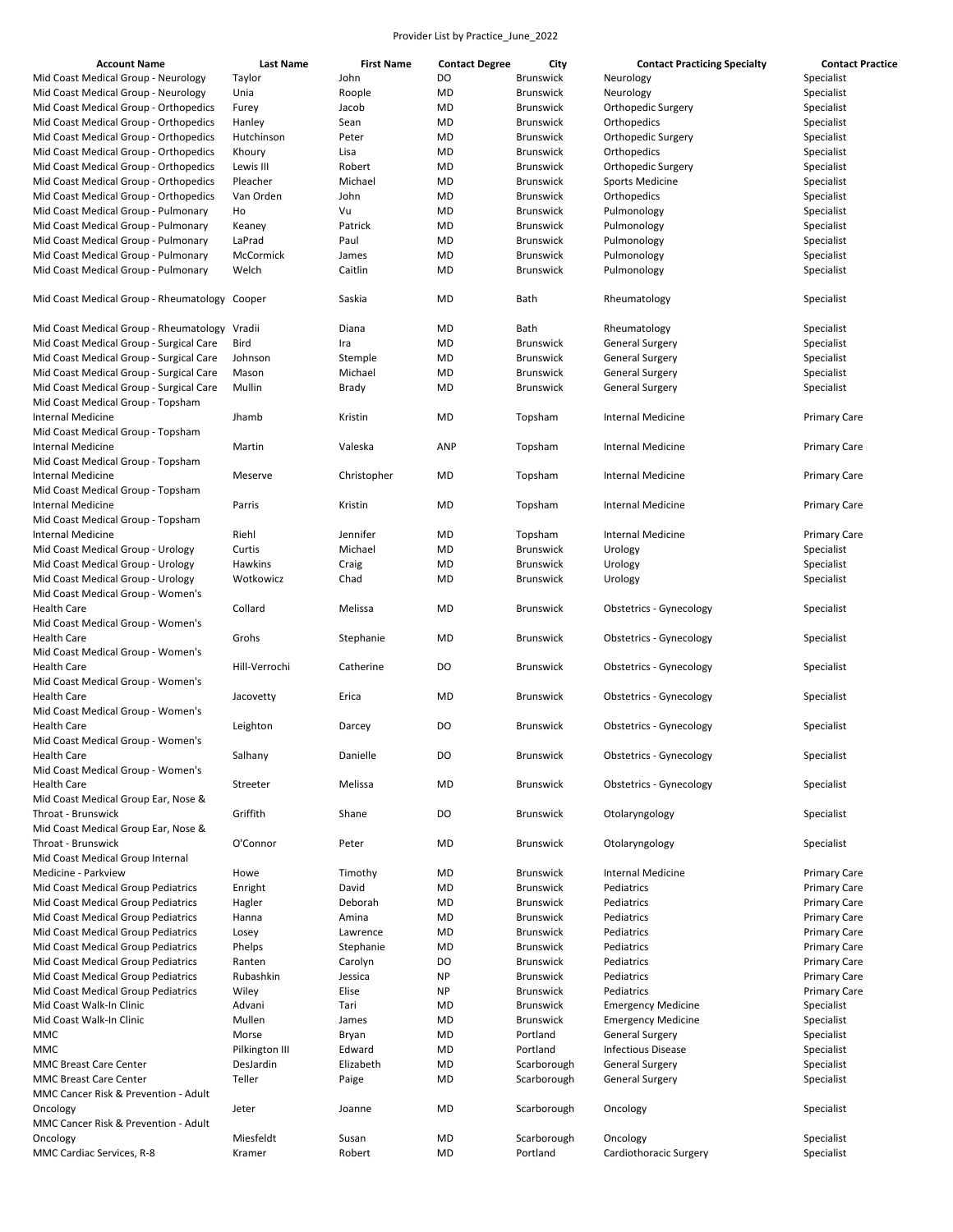| <b>Account Name</b>                     | <b>Last Name</b> | <b>First Name</b> | <b>Contact Degree</b> | City         | <b>Contact Practicing Specialty</b>                   | <b>Contact Practice</b> |
|-----------------------------------------|------------------|-------------------|-----------------------|--------------|-------------------------------------------------------|-------------------------|
| <b>MMC Cardiology</b>                   | <b>Brett</b>     | Craig             | MD                    | Portland     | Cardiology                                            | Specialist              |
| <b>MMC Cardiology</b>                   | O'Meara          | John              | <b>MD</b>             | Portland     | Cardiology                                            | Specialist              |
| <b>MMC Cardiology</b>                   | Sawyer           | Douglas           | MD                    | Portland     | Cardiology                                            | Specialist              |
|                                         |                  |                   |                       |              |                                                       |                         |
| MMC Center for Pain and Palliative Care | Caldwell         | Allison           | MD                    | Portland     | Hospice and Palliative Medicine/Pediatrics Specialist |                         |
| MMC Center for Pain and Palliative Care | Crispo           | Michelle          | MD                    | Portland     | <b>Emergency Medicine</b>                             | Specialist              |
| MMC Center for Pain and Palliative Care | Hutchinson       | Rebecca           | MD                    | Portland     | <b>Palliative Care</b>                                | Specialist              |
| MMC Center for Pain and Palliative Care | Moreno, JR       | Fernando          | MD                    | Portland     | <b>Palliative Care</b>                                | Specialist              |
|                                         |                  |                   |                       |              |                                                       |                         |
| MMC Center for Pain and Palliative Care | Richards         | Lewis             | MD                    | Portland     | Hospice and Palliative Medicine/Pediatrics Specialist |                         |
| MMC Center for Pain and Palliative Care |                  |                   | DO                    | Portland     |                                                       |                         |
|                                         | Stumpf           | Isabella          |                       |              | Hospitalist                                           | Specialist              |
| MMC dba MMP Peaks Island Family         |                  |                   |                       |              |                                                       |                         |
| Medicine                                | Gilbert          | Katherine         | <b>NP</b>             | Peaks Island | <b>Family Medicine</b>                                | <b>Primary Care</b>     |
| MMC Dept OB/GYN                         | <b>Brock</b>     | Julia             | MD                    | Portland     | <b>Obstetrics - Gynecology</b>                        | Specialist              |
| MMC Dept OB/GYN                         | Sharpless        | Kathryn           | MD                    | Portland     | Obstetrics - Gynecology                               | Specialist              |
| MMC Dept OB/GYN                         | Varaklis         | Kalli             | MD                    | Portland     | Obstetrics - Gynecology                               | Specialist              |
| <b>MMC Emergency Medicine Dept</b>      | Anderson         | Robert            | MD                    | Portland     | <b>Emergency Medicine</b>                             | Specialist              |
| MMC Emergency Medicine Dept             | Baumann          | Michael           | MD                    | Portland     | <b>Emergency Medicine</b>                             | Specialist              |
| MMC Emergency Medicine Dept             | Bloch            | Rebecca           | MD                    | Portland     | <b>Emergency Medicine</b>                             | Specialist              |
| MMC Emergency Medicine Dept             | Bohanske         | Michael           | MD                    | Portland     | <b>Emergency Medicine</b>                             | Specialist              |
| MMC Emergency Medicine Dept             | Croft            | Peter             | MD                    | Portland     | <b>Emergency Medicine</b>                             | Specialist              |
| MMC Emergency Medicine Dept             | Debiegun         | Garreth           | MD                    | Portland     | <b>Emergency Medicine</b>                             | Specialist              |
| MMC Emergency Medicine Dept             | Earnshaw         | Mark              | MD                    | Portland     | <b>Emergency Medicine</b>                             | Specialist              |
| MMC Emergency Medicine Dept             | Fallon           | Timothy           | MD                    | Portland     | <b>Emergency Medicine</b>                             | Specialist              |
| MMC Emergency Medicine Dept             | Foianini         | Anthony           | MD                    | Portland     | <b>Emergency Medicine</b>                             | Specialist              |
|                                         | Fried            | Andrew            | MD                    | Portland     |                                                       |                         |
| MMC Emergency Medicine Dept             |                  |                   |                       |              | <b>Emergency Medicine</b>                             | Specialist              |
| MMC Emergency Medicine Dept             | Germann          | Carl              | MD                    | Portland     | <b>Emergency Medicine</b>                             | Specialist              |
| MMC Emergency Medicine Dept             | Hamilton         | Elizabeth         | MD                    | Portland     | <b>Emergency Medicine</b>                             | Specialist              |
| MMC Emergency Medicine Dept             | Hansen           | John              | MD                    | Portland     | <b>Emergency Medicine</b>                             | Specialist              |
| <b>MMC Emergency Medicine Dept</b>      | Hasslinger       | Christopher       | MD                    | Portland     | <b>Emergency Medicine</b>                             | Specialist              |
| MMC Emergency Medicine Dept             | Haydar           | Samir             | DO                    | Portland     | <b>Emergency Medicine</b>                             | Specialist              |
| MMC Emergency Medicine Dept             | Hein             | Christine         | MD                    | Portland     | <b>Emergency Medicine</b>                             | Specialist              |
| MMC Emergency Medicine Dept             | Holmes           | Jeffrey           | MD                    | Portland     | <b>Emergency Medicine</b>                             | Specialist              |
| MMC Emergency Medicine Dept             | Huyler           | Anne              | MD                    | Portland     | <b>Emergency Medicine</b>                             | Specialist              |
| MMC Emergency Medicine Dept             | Jackson          | Ryan              | MD                    | Portland     | <b>Emergency Medicine</b>                             | Specialist              |
| MMC Emergency Medicine Dept             | Kring            | Randy             | MD                    | Portland     | <b>Emergency Medicine</b>                             | Specialist              |
| MMC Emergency Medicine Dept             | Lanzarini Lopes  | Gabriela          | MD                    | Portland     | <b>Emergency Medicine</b>                             | Specialist              |
| MMC Emergency Medicine Dept             | Leger            | Janessa           | MD                    | Portland     | <b>Emergency Medicine</b>                             | Specialist              |
| MMC Emergency Medicine Dept             | Linder           | Jo                | MD                    | Portland     | <b>Emergency Medicine</b>                             | Specialist              |
| MMC Emergency Medicine Dept             | MacKenzie        | David             | MD                    | Portland     | <b>Emergency Medicine</b>                             | Specialist              |
| <b>MMC Emergency Medicine Dept</b>      | MacVane          | Casey             | MD                    | Portland     | <b>Emergency Medicine</b>                             | Specialist              |
|                                         |                  |                   |                       |              |                                                       |                         |
| MMC Emergency Medicine Dept             | Martel           | John              | MD                    | Portland     | <b>Emergency Medicine</b>                             | Specialist              |
| <b>MMC Emergency Medicine Dept</b>      | Mick             | Nathan            | MD                    | Portland     | <b>Emergency Medicine</b>                             | Specialist              |
| MMC Emergency Medicine Dept             | Neavyn           | Mark              | MD                    | Portland     | <b>Emergency Medicine</b>                             | Specialist              |
| MMC Emergency Medicine Dept             | Nelson           | Sara              | MD                    | Portland     | <b>Emergency Medicine</b>                             | Specialist              |
| <b>MMC Emergency Medicine Dept</b>      | Owens            | William           | MD                    | Portland     | <b>Emergency Medicine</b>                             | Specialist              |
| MMC Emergency Medicine Dept             | Rehberg          | Joshua            | MD                    | Portland     | <b>Emergency Medicine</b>                             | Specialist              |
| MMC Emergency Medicine Dept             | Richards         | Amber             | MD                    | Portland     | <b>Emergency Medicine</b>                             | Specialist              |
| MMC Emergency Medicine Dept             | Sanders          | Stephen           | MD                    | Portland     | <b>Emergency Medicine</b>                             | Specialist              |
| MMC Emergency Medicine Dept             | Sholl            | Matthew           | MD                    | Portland     | <b>Emergency Medicine</b>                             | Specialist              |
| MMC Emergency Medicine Dept             | Sweeney          | Timothy           | MD                    | Portland     | <b>Emergency Medicine</b>                             | Specialist              |
| MMC Emergency Medicine Dept             | Wang             | Xiangyu           | MD                    | Portland     | <b>Emergency Medicine</b>                             | Specialist              |
| MMC Emergency Medicine Dept             | Wendell          | Lauren            | MD                    | Portland     | <b>Emergency Medicine</b>                             | Specialist              |
| <b>MMC Emergency Medicine Dept</b>      | Williams         | Rachel            | MD                    | Portland     | <b>Emergency Medicine</b>                             | Specialist              |
| <b>MMC Emergency Medicine Dept</b>      | Wilson           | Christina         | MD                    | Portland     | <b>Emergency Medicine</b>                             | Specialist              |
| <b>MMC Emergency Medicine Dept</b>      | Wood             | Samantha          | MD                    | Portland     | <b>Emergency Medicine</b>                             | Specialist              |
| MMC Emergency Medicine Dept             | Zimmerman        | Kate              | DO                    | Portland     | <b>Emergency Medicine</b>                             | Specialist              |
| <b>MMC Infectious Disease</b>           | Woolston         | Sophie            | MD                    | Portland     | <b>Infectious Disease</b>                             | Specialist              |
| MMC Outpatient Care Scarborough         | Bennett          | Elena             | MD                    | Scarborough  | <b>Thoracic Surgery</b>                               | Specialist              |
|                                         |                  |                   |                       |              |                                                       |                         |
| MMC Outpatient Care Scarborough         | Greatorex        | Patricia          | MD                    | Scarborough  | <b>General Surgery</b>                                | Specialist              |
| MMC Outpatient Care Scarborough         | Hochheiser       | Gary              | MD                    | Scarborough  | <b>Thoracic Surgery</b>                               | Specialist              |
| MMC Outpatient Care Scarborough         | Remick           | Scot              | MD                    | Scarborough  | Oncology                                              | Specialist              |
| MMC Palliative Medicine - 22 Bramhall   | Conner           | Kristina          | MD                    | Portland     | Hospice and Palliative Medicine                       | Specialist              |
| MMC Palliative Medicine - 22 Bramhall   | Stevens          | Sandra            | MD                    | Portland     | <b>Emergency Medicine</b>                             | Specialist              |
| MMC Pediatric Hospital Medicine         | Anwar            | Hadi              | MD                    | Portland     | Hospitalist                                           | Specialist              |
| MMC Pediatric Hospital Medicine         | Buczkowski       | Amy               | MD                    | Portland     | Hospitalist                                           | Specialist              |
| MMC Pediatric Hospital Medicine         | Fey              | Jamie             | MD                    | Portland     | Hospitalist                                           | Specialist              |
| MMC Pediatric Hospital Medicine         | Keller           | Emily             | MD                    | Portland     | Hospitalist                                           | Specialist              |
| MMC Pediatric Hospital Medicine         | Liu              | Katherine         | MD                    | Portland     | Hospitalist                                           | Specialist              |
| MMC Pediatric Hospital Medicine         | Ottolini         | Mary              | MD                    | Portland     | Hospitalist                                           | Specialist              |
| <b>MMC Pediatric Hospitalists</b>       | Bausman          | Jonathan          | DO                    | Portland     | Hospitalist                                           | Specialist              |
| <b>MMC Pediatric Hospitalists</b>       | Bennett          | Shannon           | DO                    | Portland     | Hospitalist                                           | Specialist              |
| <b>MMC Pediatric Hospitalists</b>       | Cox              | David             | MD                    | Portland     | Hospitalist                                           | Specialist              |
| <b>MMC Pediatric Hospitalists</b>       | Diminick         | Noah              | MD                    | Portland     | Hospitalist                                           | Specialist              |
|                                         |                  |                   |                       |              |                                                       |                         |
|                                         |                  |                   |                       |              |                                                       |                         |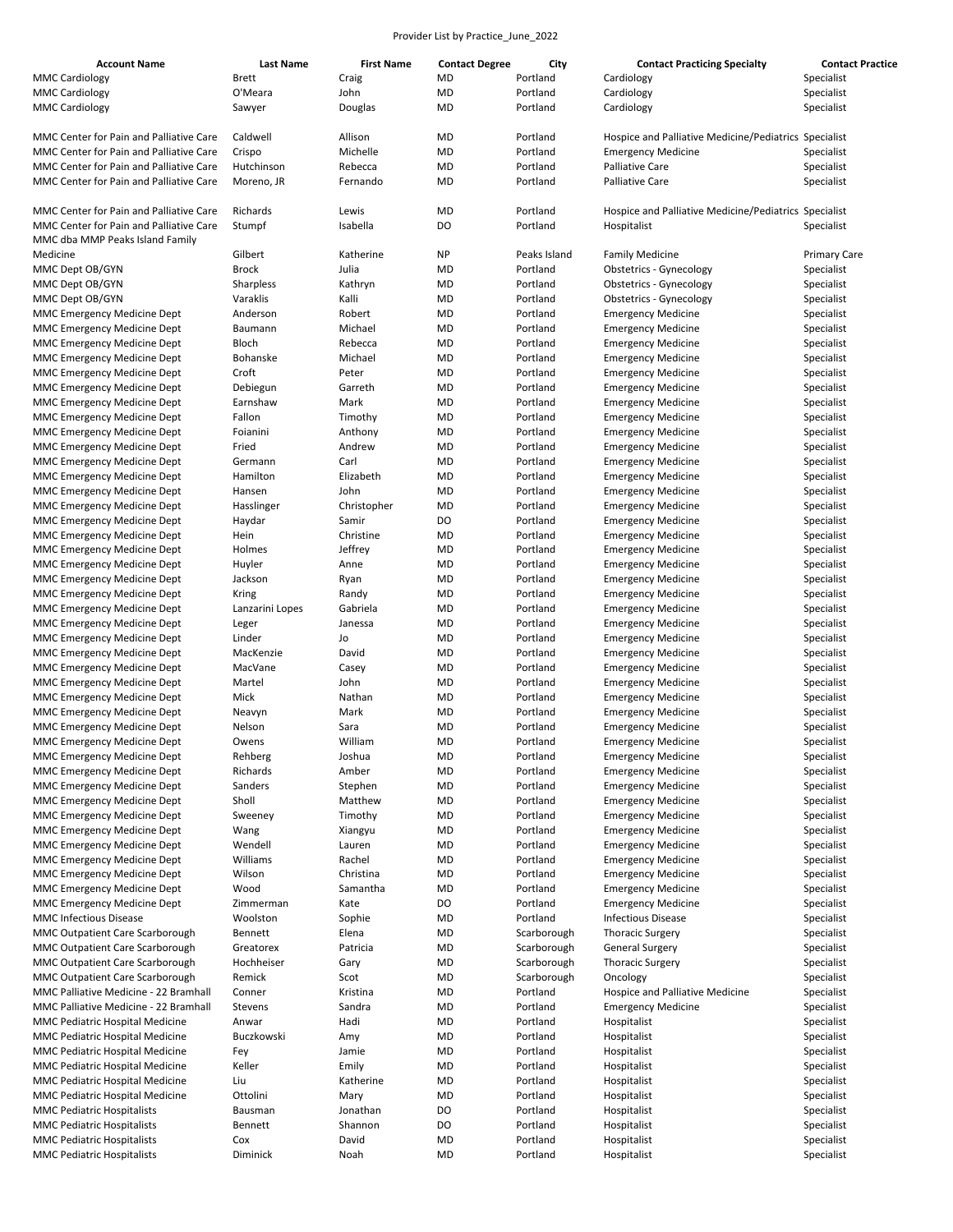| <b>Account Name</b>               | <b>Last Name</b>   | <b>First Name</b> | <b>Contact Degree</b> | City           | <b>Contact Practicing Specialty</b> | <b>Contact Practice</b>        |
|-----------------------------------|--------------------|-------------------|-----------------------|----------------|-------------------------------------|--------------------------------|
| MMC Pediatric Hospitalists        | Hayman             | Jennifer          | MD                    | Portland       | Hospitalist                         | Specialist                     |
| MMC Pediatric Hospitalists        | Jackson            | Meredith          | <b>MD</b>             | Portland       | Hospitalist                         | Specialist                     |
| <b>MMC Pediatric Hospitalists</b> | Jewell             | Jennifer          | <b>MD</b>             | Portland       | Hospitalist                         | Specialist                     |
| MMC Pediatric Hospitalists        | Mallory            | Leah              | MD                    | Portland       | Hospitalist                         | Specialist                     |
| MMC Pediatric Hospitalists        | McElwain           | Lorraine          | <b>MD</b>             | Portland       | Hospitalist                         | Specialist                     |
| MMC Pediatric Hospitalists        | Motyl              | Christopher       | DO                    | Portland       | Hospitalist                         | Specialist                     |
| MMC Pediatric Hospitalists        | Murray             | Logan             | MD                    | Portland       | Hospitalist                         | Specialist                     |
| MMC Pediatric Intensive Care Unit | Amar-Dolan         | Laura             | <b>MD</b>             | Portland       | <b>Pediatric Critical Care</b>      | Specialist                     |
| MMC Pediatric Intensive Care Unit | Bagwell            | Sandra            | <b>MD</b>             | Portland       | <b>Critical Care Medicine</b>       | Specialist                     |
| MMC Pediatric Intensive Care Unit | Ferguson           | Michael           | <b>MD</b>             | Portland       | Hospitalist                         | Specialist                     |
| MMC Pediatric Intensive Care Unit | Gregory            | Jillian           | DO                    | Portland       | Pediatric Critical Care             | Specialist                     |
| MMC Pediatric Intensive Care Unit | Pleacher           | Kristine          | <b>MD</b>             | Portland       | Hospitalist                         | Specialist                     |
| MMC Pediatric Intensive Care Unit | Zubrow             | Michael           | MD                    | Portland       | Pediatric Critical Care             | Specialist                     |
| MMC Psychiatry Dept.              | Bailyn             | Ronald            | MD                    | Portland       | Psychiatry                          | Specialist                     |
| MMC Psychiatry Dept.              | Morris             | Jonathan          | <b>MD</b>             | Portland       | Psychiatry                          | Specialist                     |
| <b>MMC Weight and Wellness</b>    | <b>Burtis</b>      | Maitija           | DO                    | Portland       | <b>Intergrative Medicine</b>        | Specialist                     |
| <b>MMC Weight and Wellness</b>    | Rand               | Melanie           | DO                    | Portland       | Family Medicine - Non PCP           | Specialist                     |
| <b>MMP Acute Care Surgery</b>     | Cullinane          | Daniel            | <b>MD</b>             | Portland       | <b>General Surgery</b>              | Specialist                     |
| <b>MMP Acute Care Surgery</b>     | Rotta              | Stacey            | <b>MD</b>             | Portland       | <b>General Surgery</b>              | Specialist                     |
| <b>MMP Acute Care Surgery</b>     | Sheppard           | Forest            | MD                    | Portland       | <b>General Surgery</b>              | Specialist                     |
| MMP Adult Hospital Medicine       | Almeder            | Lisa              | <b>MD</b>             | Portland       | Hospitalist                         | Specialist                     |
| MMP Adult Hospital Medicine       | Anderson           | Laura             | <b>MD</b>             | Portland       | Hospitalist                         | Specialist                     |
| MMP Adult Hospital Medicine       |                    | Jennifer          | DO                    |                | Hospitalist                         | Specialist                     |
|                                   | Baldwin            |                   |                       | Portland       |                                     |                                |
| MMP Adult Hospital Medicine       | Barnathan          | Evan              | <b>MD</b>             | Portland       | Hospitalist                         | Specialist                     |
| MMP Adult Hospital Medicine       | Best               | Ryan              | MD                    | Portland       | Internal Medicine                   | <b>Primary Care</b>            |
| MMP Adult Hospital Medicine       | <b>Botler</b>      | Joel              | MD                    | Portland       | Hospitalist                         | Specialist                     |
| MMP Adult Hospital Medicine       | <b>Botler</b>      | Timothy           | <b>MD</b>             | Portland       | <b>Internal Medicine</b>            | <b>Primary Care</b>            |
| MMP Adult Hospital Medicine       | Bray               | Sarah             | <b>MD</b>             | Portland       | <b>Internal Medicine</b>            | <b>Primary Care</b>            |
| MMP Adult Hospital Medicine       | <b>Brouillette</b> | Kathryn           | MD, CM                | Portland       | Hospitalist                         | Specialist                     |
| MMP Adult Hospital Medicine       | <b>Bullis</b>      | Eliza             | <b>MD</b>             | Portland       | Hospitalist                         | Specialist                     |
| MMP Adult Hospital Medicine       | Buttarazzi         | Matthew           | <b>MD</b>             | Portland       | <b>Internal Medicine</b>            | <b>Primary Care</b>            |
| MMP Adult Hospital Medicine       | Byrt               | Erin              | MD                    | Portland       | Hospitalist                         | Specialist                     |
| MMP Adult Hospital Medicine       | Cassin             | Jared             | <b>MD</b>             | Portland       | Hospitalist                         | Specialist                     |
| MMP Adult Hospital Medicine       | Cavic              | Alexis            | <b>MD</b>             | Portland       | Hospitalist                         | Specialist                     |
| MMP Adult Hospital Medicine       | Dean               | Anne              | MD                    | Portland       | Hospitalist                         | Specialist                     |
| MMP Adult Hospital Medicine       | DeBlock            | Heidi             | <b>MD</b>             | Portland       | <b>Internal Medicine</b>            | <b>Primary Care</b>            |
| MMP Adult Hospital Medicine       | DeMatteo           | Christina         | DO                    | Portland       | Hospitalist                         | Specialist                     |
| MMP Adult Hospital Medicine       | Diamond-Falk       | Kathryn           | MD                    | Portland       | Hospitalist                         | Specialist                     |
| MMP Adult Hospital Medicine       | Dupuis             | Nicholas          | DO                    | Portland       | Hospitalist                         | Specialist                     |
| MMP Adult Hospital Medicine       | Gordon             | Lesley            | <b>MD</b>             | Portland       | <b>Internal Medicine</b>            | <b>Primary Care</b>            |
| MMP Adult Hospital Medicine       | Hellen             | Micheal           | <b>MD</b>             | Portland       | Hospitalist                         | Specialist                     |
| MMP Adult Hospital Medicine       | Herrle             | Elizabeth         | <b>MD</b>             | Portland       | Hospitalist                         | Specialist                     |
| MMP Adult Hospital Medicine       | Hess               | Steven            | <b>MD</b>             | Portland       | Hospitalist                         | Specialist                     |
| MMP Adult Hospital Medicine       | Huitt              | Perri             | DO                    | Portland       | Hospitalist                         | Specialist                     |
| MMP Adult Hospital Medicine       | Isacke             | Ross              | D <sub>O</sub>        | Portland       | Hospitalist                         | Specialist                     |
| MMP Adult Hospital Medicine       | Jablonski          | Sebastian         | DO                    | Portland       | Hospitalist                         | Specialist                     |
| MMP Adult Hospital Medicine       |                    | Marc              | MD                    | Portland       |                                     |                                |
| MMP Adult Hospital Medicine       | Jacquet            |                   | <b>MD</b>             | Portland       | Hospitalist                         | Specialist                     |
|                                   | Jarawan            | Hani              |                       |                | Hospitalist                         | Specialist                     |
| MMP Adult Hospital Medicine       | Klein              | Raymond           | <b>MD</b>             | Portland       | Hospitalist                         | Specialist                     |
| MMP Adult Hospital Medicine       | Kleinman           | Christine         | DO                    | Portland       | Hospitalist                         | Specialist                     |
| MMP Adult Hospital Medicine       | McCulley           | Janet             | DO                    | Portland       | Hospitalist                         | Specialist                     |
| MMP Adult Hospital Medicine       | Meyer              | Daniel            | <b>MD</b>             | Portland       | Hospitalist                         | Specialist                     |
| MMP Adult Hospital Medicine       | Ndzana             | Innocent          | DO                    | Portland       | Hospitalist                         | Specialist                     |
| MMP Adult Hospital Medicine       | Perros             | Nicholas          | <b>MD</b>             | Portland       | Hospitalist                         | Specialist                     |
| MMP Adult Hospital Medicine       | Picone             | Claudia           | <b>MD</b>             | Portland       | Hospitalist; Internal Medicine      | <b>Primary Care/Specialist</b> |
| MMP Adult Hospital Medicine       | Piraino            | Tina              | DO                    | Portland       | Hospitalist                         | Specialist                     |
| MMP Adult Hospital Medicine       | Powers             | Spencer           | <b>MD</b>             | Portland       | <b>Internal Medicine</b>            | <b>Primary Care</b>            |
| MMP Adult Hospital Medicine       | Price              | Cameron           | <b>MD</b>             | Portland       | Hospitalist                         | Specialist                     |
| MMP Adult Hospital Medicine       | Riviere            | Amy               | DO                    | Portland       | Hospitalist                         | Specialist                     |
| MMP Adult Hospital Medicine       | Rubin              | Clifford          | DO                    | Portland       | <b>Internal Medicine</b>            | <b>Primary Care</b>            |
| MMP Adult Hospital Medicine       | Statman            | Scott             | <b>MD</b>             | Portland       | Hospitalist                         | Specialist                     |
| MMP Adult Hospital Medicine       | Subba              | Hilamber          | <b>MD</b>             | Portland       | Hospitalist                         | Specialist                     |
| MMP Adult Hospital Medicine       | Thim               | Monica            | DO                    | Portland       | <b>Internal Medicine</b>            | <b>Primary Care</b>            |
| MMP Adult Hospital Medicine       | Thomas             | Randolph Simmons  | <b>MD</b>             | Portland       | Hospitalist                         | Specialist                     |
| MMP Adult Hospital Medicine       | Thyssen            | Andreas           | <b>MD</b>             | Portland       | Hospitalist                         | Specialist                     |
| MMP Adult Hospital Medicine       | Trowbridge         | Robert            | <b>MD</b>             | Portland       | Hospitalist                         | Specialist                     |
| MMP Adult Hospital Medicine       | Withers            | Christopher       | <b>MD</b>             | Portland       | Hospitalist                         | Specialist                     |
| MMP Adult Hospital Medicine       | Woodworth          | Samuel            | <b>MD</b>             | Portland       | Hospitalist                         | Specialist                     |
| MMP Adult Hospital Medicine       | Zarookian          | Emily             | <b>MD</b>             | Portland       | <b>Internal Medicine</b>            | <b>Primary Care</b>            |
| MMP Adult Infectious Diseases     | Azis               |                   | <b>MD</b>             | South Portland |                                     | Specialist                     |
|                                   |                    | Leyla             |                       |                | <b>Infectious Disease</b>           |                                |
| MMP Adult Infectious Diseases     | <b>Biczak</b>      | Laureen           | DO                    | South Portland | <b>Infectious Disease</b>           | Specialist                     |
| MMP Adult Infectious Diseases     | Stogsdill          | Patricia          | <b>MD</b>             | South Portland | <b>Infectious Disease</b>           | Specialist                     |
| MMP Adult Infectious Diseases     | Wood               | Emily             | MD                    | South Portland | <b>Infectious Disease</b>           | Specialist                     |
|                                   |                    |                   |                       |                |                                     |                                |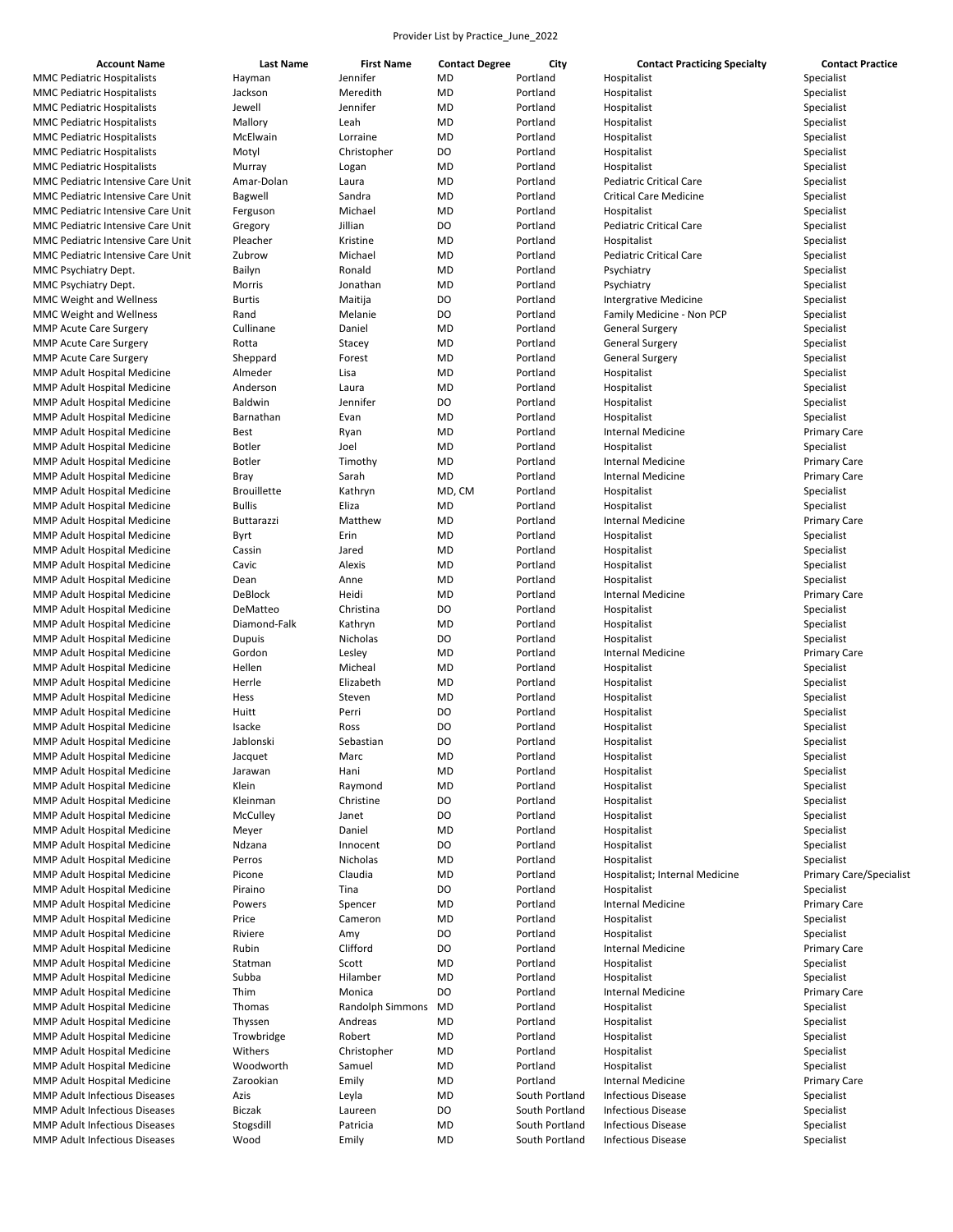| <b>Account Name</b>                           | Last Name     | <b>First Name</b> | <b>Contact Degree</b> | City           | <b>Contact Practicing Specialty</b> | <b>Contact Practice</b> |
|-----------------------------------------------|---------------|-------------------|-----------------------|----------------|-------------------------------------|-------------------------|
| MMP Adult Infectious Diseases - Dean<br>Drive | Rawlings      |                   | <b>MD</b>             | South Portland | <b>Infectious Disease</b>           | Specialist              |
|                                               |               | Stephen           |                       |                |                                     |                         |
| MMP Cape Elizabeth Internal Medicine          | Haskell       | Eric              | DO                    | Cape Elizabeth | <b>Internal Medicine</b>            | <b>Primary Care</b>     |
| MMP Cape Elizabeth Internal Medicine          | Kabaeva       | Zhyldyz           | MD                    | Cape Elizabeth | <b>Internal Medicine</b>            | <b>Primary Care</b>     |
| MMP Cape Elizabeth Internal Medicine          | McInerney     | Thomas            | MD                    | Cape Elizabeth | <b>Internal Medicine</b>            | <b>Primary Care</b>     |
| MMP Cape Elizabeth Internal Medicine          | Reynolds      | John              | MD                    | Cape Elizabeth | <b>Internal Medicine</b>            | <b>Primary Care</b>     |
| MMP Cape Elizabeth Internal Medicine          | Wellins       | Christopher       | MD                    | Cape Elizabeth | <b>Internal Medicine</b>            | <b>Primary Care</b>     |
| MMP Cardiovascular Surgery - Lewiston         | Hassan        | Ansar             | MD                    | Lewiston       | Cardiovascular Surgery              | Specialist              |
| MMP Cardiovascular Surgery - Portland         | Buchanan      | Scott             | MD                    | Portland       | Cardiothoracic Surgery              | Specialist              |
| MMP Cardiovascular Surgery - Portland         | DeNino        | Walter            | MD                    | Portland       | <b>Thoracic Surgery</b>             | Specialist              |
| MMP Cardiovascular Surgery - Portland         | Fallon II     | John              | MD                    | Portland       | <b>Thoracic Surgery</b>             | Specialist              |
|                                               |               |                   |                       |                |                                     |                         |
| MMP Cardiovascular Surgery - Portland         | Malhotra      | Sunil             | MD                    | Portland       | Cardiothoracic Surgery              | Specialist              |
| MMP Cardiovascular Surgery - Portland         | McGrath       | Michael           | MD                    | Portland       | Cardiothoracic Surgery              | Specialist              |
| MMP Cardiovascular Surgery - Portland         | Quinn         | Reed              | MD                    | Portland       | Cardiothoracic Surgery              | Specialist              |
| MMP Clinic Internal Medicine and              |               |                   |                       |                |                                     |                         |
| Pediatrics                                    | Aronson       | Jennifer          | MD                    | Portland       | <b>Internal Medicine</b>            | <b>Primary Care</b>     |
| MMP Clinic Internal Medicine and              |               |                   |                       |                |                                     |                         |
| Pediatrics                                    | Blaisdell     | Laura             | MD                    | Portland       | Pediatrics                          | <b>Primary Care</b>     |
| MMP Clinic Internal Medicine and              |               |                   |                       |                |                                     |                         |
| Pediatrics                                    | <b>Breton</b> | Katlyn            | <b>NP</b>             | Portland       | <b>Internal Medicine</b>            | <b>Primary Care</b>     |
| MMP Clinic Internal Medicine and              |               |                   |                       |                |                                     |                         |
| Pediatrics                                    | Davidson      | Nathalie          | <b>FNP</b>            | Portland       | <b>Family Medicine</b>              | <b>Primary Care</b>     |
| MMP Clinic Internal Medicine and              |               |                   |                       |                |                                     |                         |
|                                               |               |                   |                       | Portland       |                                     |                         |
| Pediatrics                                    | Dietz         | Pamela            | MD                    |                | Pediatrics                          | <b>Primary Care</b>     |
| MMP Clinic Internal Medicine and              |               |                   |                       |                |                                     |                         |
| Pediatrics                                    | DiGiovanni    | Stephen           | MD                    | Portland       | Pediatrics                          | <b>Primary Care</b>     |
| MMP Clinic Internal Medicine and              |               |                   |                       |                |                                     |                         |
| Pediatrics                                    | Eisenhardt    | Elizabeth         | MD                    | Portland       | <b>Internal Medicine</b>            | <b>Primary Care</b>     |
| MMP Clinic Internal Medicine and              |               |                   |                       |                |                                     |                         |
| Pediatrics                                    | Erickson      | John              | MD                    | Portland       | Internal Medicine - Non PCP         | Specialist              |
| MMP Clinic Internal Medicine and              |               |                   |                       |                |                                     |                         |
| Pediatrics                                    | Faherty       | Laura             | MD                    | Portland       | Pediatrics                          | <b>Primary Care</b>     |
| MMP Clinic Internal Medicine and              |               |                   |                       |                |                                     |                         |
| Pediatrics                                    | Fairfield     | Kathleen          | <b>MD</b>             | Portland       | <b>Internal Medicine</b>            | <b>Primary Care</b>     |
|                                               |               |                   |                       |                |                                     |                         |
| MMP Clinic Internal Medicine and              |               |                   |                       |                |                                     |                         |
| Pediatrics                                    | Felix         | Benjamin          | MD                    | Portland       | <b>Internal Medicine</b>            | <b>Primary Care</b>     |
| MMP Clinic Internal Medicine and              |               |                   |                       |                |                                     |                         |
| Pediatrics                                    | Gearan        | Thomas            | MD                    | Portland       | <b>Internal Medicine</b>            | <b>Primary Care</b>     |
| MMP Clinic Internal Medicine and              |               |                   |                       |                |                                     |                         |
| Pediatrics                                    | Hidu          | Erica             | <b>MD</b>             | Portland       | <b>Internal Medicine</b>            | <b>Primary Care</b>     |
| MMP Clinic Internal Medicine and              |               |                   |                       |                |                                     |                         |
| Pediatrics                                    | Magee         | Christa-Marie     | <b>NP</b>             | Portland       | <b>Internal Medicine</b>            | <b>Primary Care</b>     |
| MMP Clinic Internal Medicine and              |               |                   |                       |                |                                     |                         |
| Pediatrics                                    | Mora          | Jennifer          | APRN-FNP              | Portland       | <b>Internal Medicine</b>            | <b>Primary Care</b>     |
| MMP Clinic Internal Medicine and              |               |                   |                       |                |                                     |                         |
| Pediatrics                                    | Poulin        | Eileen            | MD                    | Portland       | Pediatrics                          | <b>Primary Care</b>     |
| MMP Clinic Internal Medicine and              |               |                   |                       |                |                                     |                         |
| Pediatrics                                    | Raymond       |                   | <b>MD</b>             | Portland       | <b>Internal Medicine</b>            | <b>Primary Care</b>     |
| MMP Clinic Internal Medicine and              |               | Gregg             |                       |                |                                     |                         |
|                                               |               |                   |                       |                |                                     |                         |
| Pediatrics                                    | Sciacca       | Kristen           | <b>MD</b>             | Portland       | <b>Internal Medicine</b>            | <b>Primary Care</b>     |
| MMP Clinic Internal Medicine and              |               |                   |                       |                |                                     |                         |
| Pediatrics                                    | Stam          | Christine         | APRN-PNP              | Portland       | <b>Internal Medicine</b>            | <b>Primary Care</b>     |
| MMP Clinic Internal Medicine and              |               |                   |                       |                |                                     |                         |
| Pediatrics                                    | Truncali      | Andrea            | MD                    | Portland       | Family Medicine - Non PCP           | Specialist              |
| <b>MMP Congenital Heart</b>                   | Andrade       | Lauren            | MD                    | Scarborough    | Cardiology; Pediatric Cardiology    | Specialist              |
| <b>MMP Congenital Heart</b>                   | Donnelly      | Jon               | MD                    | Scarborough    | <b>Pediatric Cardiology</b>         | Specialist              |
| <b>MMP Congenital Heart</b>                   | Hart          | Michael           | MD                    | Scarborough    | <b>Pediatric Cardiology</b>         | Specialist              |
| <b>MMP Congenital Heart</b>                   | Miller        | Thomas            | DO                    | Scarborough    | <b>Pediatric Cardiology</b>         | Specialist              |
| <b>MMP Congenital Heart</b>                   | Moran         | Adrian            | MD                    | Scarborough    | <b>Pediatric Cardiology</b>         | Specialist              |
|                                               |               |                   |                       |                |                                     |                         |
| <b>MMP Congenital Heart</b>                   | O'Leary       | Edward            | MD                    | Scarborough    | <b>Pediatric Cardiology</b>         | Specialist              |
| <b>MMP Congenital Heart</b>                   | Patregnani    | Jason             | MD                    | Scarborough    | <b>Pediatric Cardiology</b>         | Specialist              |
| <b>MMP Congenital Heart</b>                   | Wellen        | Shari             | MD                    | Scarborough    | <b>Pediatric Cardiology</b>         | Specialist              |
| MMP Dermatology - South Portland              | Amano         | Shinya            | <b>MD</b>             | South Portland | Dermatology                         | Specialist              |
| MMP Dermatology - South Portland              | Bander        | Thomas            | MD                    | South Portland | Dermatology                         | Specialist              |
| MMP Dermatology - South Portland              | Houk          | Laura             | <b>MD</b>             | South Portland | Dermatology                         | Specialist              |
| MMP Dermatology - South Portland              | Seiverling    | Elizabeth         | <b>MD</b>             | South Portland | Dermatology                         | Specialist              |
| MMP Endocrinology & Diabetes Center -         |               |                   |                       |                |                                     |                         |
| Scarborough                                   | Brodsky       | Irwin             | MD                    | Scarborough    | Endocrinology                       | Specialist              |
| MMP Endocrinology & Diabetes Center -         |               |                   |                       |                |                                     |                         |
| Scarborough                                   | Caldwell      | Marie             | MD                    | Scarborough    | Endocrinology                       | Specialist              |
|                                               |               |                   |                       |                |                                     |                         |
| MMP Endocrinology & Diabetes Center -         |               |                   |                       |                |                                     |                         |
| Scarborough                                   | Demetriou     | Emily             | <b>MD</b>             | Scarborough    | Endocrinology                       | Specialist              |
| MMP Endocrinology & Diabetes Center -         |               |                   |                       |                |                                     |                         |
| Scarborough                                   | Farahmand     | Abtin             | <b>MD</b>             | Scarborough    | Endocrinology                       | Specialist              |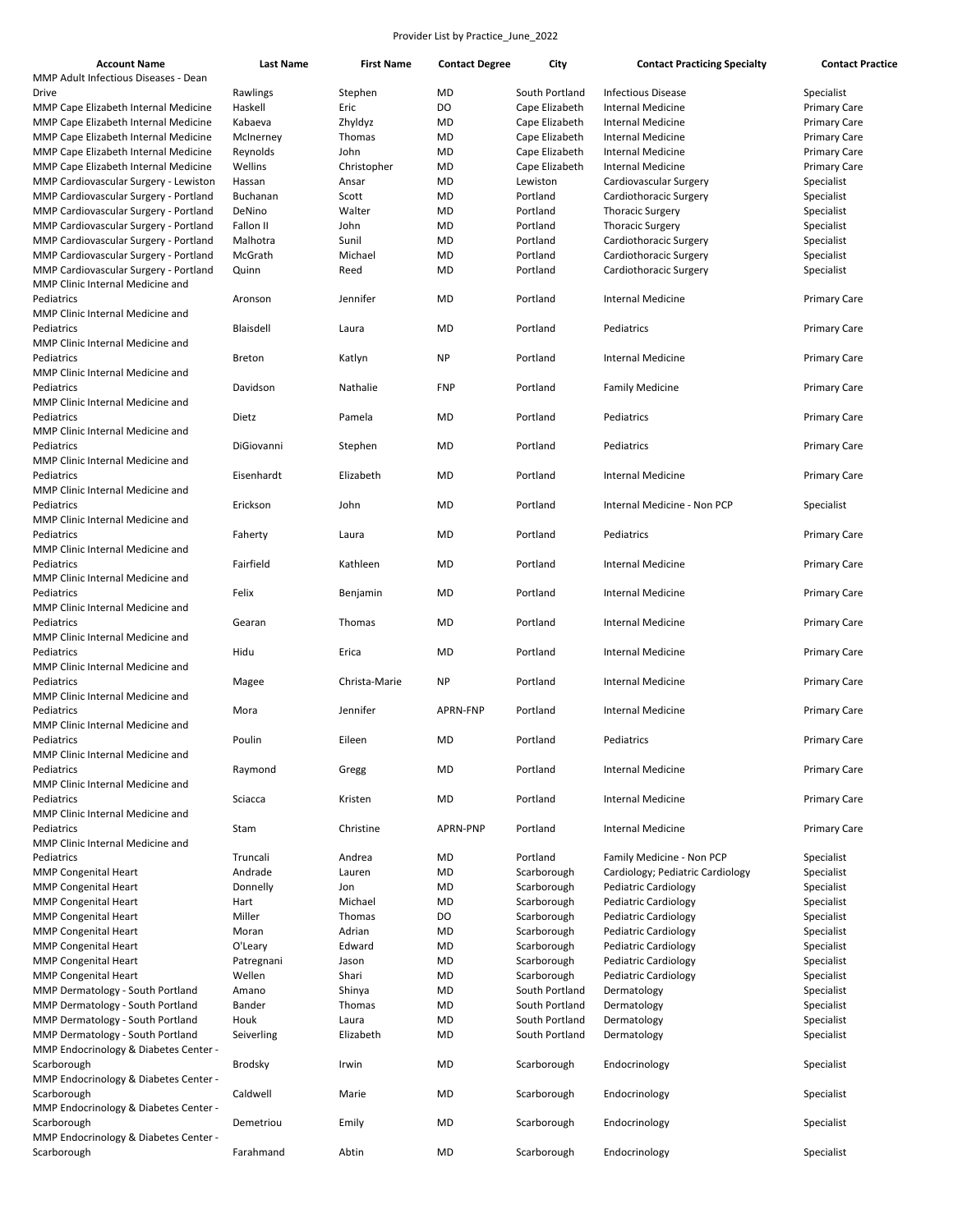| MMP Endocrinology & Diabetes Center -<br>Golden<br>Scarborough<br>Heidi<br><b>MD</b><br>Scarborough<br>Endocrinology<br>Specialist<br>MMP Endocrinology & Diabetes Center -<br><b>MD</b><br>Gujral<br>Specialist<br>Scarborough<br>Kiranjot<br>Scarborough<br>Endocrinology<br>MMP Endocrinology & Diabetes Center -<br>DO<br>Rebecca<br>Scarborough<br>Endocrinology<br>Specialist<br>Scarborough<br>Leary<br>MMP Endocrinology & Diabetes Center -<br>Oppenheim<br>Daniel<br><b>MD</b><br>Scarborough<br>Specialist<br>Scarborough<br>Endocrinology<br>MMP Endocrinology & Diabetes Center -<br><b>MD</b><br>Scarborough<br>Rockwell<br>Jessica<br>Scarborough<br>Endocrinology<br>Specialist<br>MMP Endocrinology & Diabetes Center -<br>Twining<br>Christine<br>MD<br>Scarborough<br>Endocrinology<br>Specialist<br>Scarborough<br>MMP Endocrinology & Diabetes Center -<br>Rahfa<br>Zerikly<br><b>MD</b><br>Specialist<br>Scarborough<br>Scarborough<br>Endocrinology<br>MMP Falmouth Family Medicine<br>Aalberg<br>Jeffrey<br><b>MD</b><br>Falmouth<br><b>Family Medicine</b><br><b>Primary Care</b><br>Mark<br>MMP Falmouth Family Medicine<br>Bouchard<br>MD<br>Falmouth<br><b>Family Medicine</b><br><b>Primary Care</b><br>Kathleen<br>Brennan<br><b>MD</b><br>Falmouth<br><b>Family Medicine</b><br><b>MMP Falmouth Family Medicine</b><br><b>Primary Care</b><br>Der Simonian<br>Kohar<br><b>MD</b><br>Falmouth<br><b>MMP Falmouth Family Medicine</b><br><b>Family Medicine</b><br><b>Primary Care</b><br>Chloe<br><b>FNP</b><br>MMP Falmouth Family Medicine<br>Farrell<br>Falmouth<br><b>Family Medicine</b><br><b>Primary Care</b><br>MMP Falmouth Family Medicine<br>Benjamin<br><b>MD</b><br>Falmouth<br><b>Family Medicine</b><br><b>Primary Care</b><br>Hagopian<br>Martin<br>Ingrid<br><b>MD</b><br>Falmouth<br><b>Family Medicine</b><br><b>MMP Falmouth Family Medicine</b><br><b>Primary Care</b><br><b>MMP Falmouth Family Medicine</b><br>McAteer<br>Carly<br><b>MD</b><br>Falmouth<br><b>Family Medicine</b><br><b>Primary Care</b><br><b>MD</b><br>McGarr<br>Kathleen<br>Falmouth<br><b>Family Medicine</b><br><b>MMP Falmouth Family Medicine</b><br><b>Primary Care</b><br>Samitt<br>Alison<br>MD<br>Falmouth<br><b>MMP Falmouth Family Medicine</b><br><b>Family Medicine</b><br><b>Primary Care</b><br>Schneider<br>MD<br>Falmouth<br><b>Family Medicine</b><br><b>MMP Falmouth Family Medicine</b><br>Craig<br><b>Primary Care</b><br>Nicoleta<br><b>MD</b><br>Falmouth<br><b>Family Medicine</b><br><b>MMP Falmouth Family Medicine</b><br>Toma<br><b>Primary Care</b><br>MMP Falmouth Family Medicine<br>Wissink<br>Theodore<br><b>MD</b><br>Falmouth<br><b>Family Medicine</b><br><b>Primary Care</b><br>Doehne<br>Karin<br>MD<br>Falmouth<br>Internal Medicine<br><b>MMP Falmouth Internal Medicine</b><br><b>Primary Care</b><br><b>MD</b><br>MMP Falmouth Internal Medicine<br>Fulton<br>Robert<br>Falmouth<br><b>Family Medicine</b><br><b>Primary Care</b><br>Rebecca<br>MD<br>Falmouth<br><b>Internal Medicine</b><br><b>MMP Falmouth Internal Medicine</b><br>Hemphill<br><b>Primary Care</b><br><b>MMP Falmouth Pediatrics</b><br>Dayle<br>MD<br>Falmouth<br>Pediatrics<br><b>Primary Care</b><br>Dewey<br><b>MMP Falmouth Pediatrics</b><br>Karen<br>MD<br>Falmouth<br>Pediatrics<br>Emery<br><b>Primary Care</b><br><b>MMP Falmouth Pediatrics</b><br>Markham<br>Abby<br><b>MD</b><br>Falmouth<br>Pediatrics<br><b>Primary Care</b><br><b>MMP Falmouth Pediatrics</b><br>Power<br>Jennifer<br><b>MD</b><br>Falmouth<br>Pediatrics<br><b>Primary Care</b><br>MMP General Surgery, Trauma & Critical<br>Portland<br><b>BONIAKOWSKI</b><br>Anna<br>MD<br><b>General Surgery</b><br>Specialist<br>Care<br><b>MMP Geriatric Medicine</b><br>Blake<br>Rachael<br>MD<br>Portland<br>Geriatric Medicine<br>Specialist<br><b>MMP Geriatric Medicine</b><br>Carter<br>Emily<br>MD<br>Portland<br>Geriatric Medicine<br>Specialist<br>Karen<br><b>MD</b><br>Portland<br>Geriatric Medicine<br>Specialist<br><b>MMP Geriatric Medicine</b><br>Dmytrasz<br><b>MMP Geriatric Medicine</b><br>Dur<br>Jillian<br>DO<br>Portland<br>Geriatric Medicine<br>Specialist<br>Portland<br>Hallen<br>Sarah<br><b>MD</b><br>Geriatric Medicine<br>Specialist<br><b>MMP Geriatric Medicine</b><br>DO<br>Portland<br>Geriatric Medicine<br><b>MMP Geriatric Medicine</b><br>Magner<br>Ann<br>Specialist<br>Richard<br>Marino<br>MD<br>Portland<br>Geriatric Medicine<br>Specialist<br><b>MMP Geriatric Medicine</b><br>Thomas<br>MD<br>Portland<br>Geriatric Medicine<br>Specialist<br><b>MMP Geriatric Medicine</b><br>Morrione<br>Annabelle Rae<br><b>MD</b><br>Portland<br>Specialist<br><b>MMP Geriatric Medicine</b><br>Norwood<br>Geriatric Medicine<br>David<br><b>MD</b><br>Portland<br>Specialist<br><b>MMP Geriatric Medicine</b><br>Polisner<br>Geriatric Medicine<br>DO<br>Redding<br>Geriatric Medicine<br><b>MMP Geriatric Medicine</b><br>Julia<br>Specialist<br>Portland<br>William<br><b>MD</b><br>Talpey<br>Portland<br>Geriatric Medicine<br>Specialist<br><b>MMP Geriatric Medicine</b><br><b>MMP Geriatric Medicine</b><br>Wierman<br>Heidi<br>MD<br>Portland<br>Geriatric Medicine<br>Specialist<br>Smith<br>Portland<br>MMP Gilman Clinic<br>Robert<br>MD<br><b>Infectious Disease</b><br>Specialist<br><b>MMP Gilman Clinic</b><br>Thakarar<br>Kinna<br>DO<br>Portland<br><b>Infectious Disease</b><br>Specialist<br><b>Bolkhir</b><br>MMP Hospital Medicine<br>Wesam<br>MD<br>Portland<br>Hospitalist<br>Specialist<br><b>MMP Hospital Medicine</b><br>Canepa<br>Carla<br>MD<br>Portland<br>Hospitalist<br>Specialist<br>Matthew<br>Portland<br><b>MMP Hospital Medicine</b><br>Clark<br>DO<br>Hospitalist<br>Specialist<br>Portland<br><b>MMP Hospital Medicine</b><br>Dolinsek Razsa<br>Benjamina<br>MD<br>Hospitalist<br>Specialist<br><b>MMP Hospital Medicine</b><br>Saeeda<br>MD<br>Portland<br>Hospitalist<br>Specialist<br>Fatima<br>Crystal<br>Portland<br><b>MMP Hospital Medicine</b><br>MD<br>Hospitalist<br>Specialist<br>Fox<br>Jaffee<br>William<br>Portland<br><b>MMP Hospital Medicine</b><br>MD<br>Hospitalist<br>Specialist<br>Portland<br><b>MMP Hospital Medicine</b><br>Reynerio<br>MD<br>Hospitalist<br>Specialist<br>Lanoy<br>Portland<br>Lapham<br>David<br>MD<br>Hospitalist<br>Specialist<br><b>MMP Hospital Medicine</b><br><b>MMP Hospital Medicine</b><br>Lowell<br>Isabel<br>MD<br>Portland<br>Hospitalist<br>Specialist<br><b>MMP Hospital Medicine</b><br>McCann<br>Nicole<br>MD<br>Portland<br>Hospitalist<br>Specialist<br><b>MMP Hospital Medicine</b><br>Osella<br>MD<br>Portland<br>Hospitalist<br>Specialist<br>Avery<br>Portland<br><b>MMP Hospital Medicine</b><br>Roberts<br>Amanda<br>DO<br>Hospitalist<br>Specialist<br><b>MMP Hospital Medicine</b><br>Christopher<br>MD<br>Portland<br>Hospitalist<br>Specialist<br>Roy<br><b>MMP Hospital Medicine</b><br>Schaumburg<br>Jessica<br>DO<br>Portland<br>Hospitalist<br>Specialist<br><b>MMP Hospital Medicine</b><br>Tobolski<br>Jared<br>MD<br>Portland<br>Hospitalist<br>Specialist<br><b>MMP Hospital Medicine</b><br>Tozier<br>Michael<br>MD<br>Portland<br>Hospitalist<br>Specialist<br>Nellie<br><b>MMP Hospital Medicine</b><br>Wood<br>MD<br>Portland<br>Hospitalist<br>Specialist<br>Windham<br>MMP Lakes Region Primary Care<br>Stephen<br>DO<br>Pediatrics<br><b>Primary Care</b><br>Donnelly<br>Windham<br><b>MMP Lakes Region Primary Care</b><br>Emerson<br>Fred<br>MD<br>Internal Medicine<br><b>Primary Care</b><br>Melanie<br>Windham<br><b>MMP Lakes Region Primary Care</b><br>Fitzsimmons<br>MD<br>Pediatrics<br><b>Primary Care</b><br><b>MD</b><br>Windham<br><b>MMP Lakes Region Primary Care</b><br>Kerekes<br>Jill<br>Pediatrics<br><b>Primary Care</b><br><b>MMP Lakes Region Primary Care</b><br>Paluso<br>Eugene<br>MD<br>Windham<br>Internal Medicine<br><b>Primary Care</b> | <b>Account Name</b> | <b>Last Name</b> | <b>First Name</b> | <b>Contact Degree</b> | City | <b>Contact Practicing Specialty</b> | <b>Contact Practice</b> |
|---------------------------------------------------------------------------------------------------------------------------------------------------------------------------------------------------------------------------------------------------------------------------------------------------------------------------------------------------------------------------------------------------------------------------------------------------------------------------------------------------------------------------------------------------------------------------------------------------------------------------------------------------------------------------------------------------------------------------------------------------------------------------------------------------------------------------------------------------------------------------------------------------------------------------------------------------------------------------------------------------------------------------------------------------------------------------------------------------------------------------------------------------------------------------------------------------------------------------------------------------------------------------------------------------------------------------------------------------------------------------------------------------------------------------------------------------------------------------------------------------------------------------------------------------------------------------------------------------------------------------------------------------------------------------------------------------------------------------------------------------------------------------------------------------------------------------------------------------------------------------------------------------------------------------------------------------------------------------------------------------------------------------------------------------------------------------------------------------------------------------------------------------------------------------------------------------------------------------------------------------------------------------------------------------------------------------------------------------------------------------------------------------------------------------------------------------------------------------------------------------------------------------------------------------------------------------------------------------------------------------------------------------------------------------------------------------------------------------------------------------------------------------------------------------------------------------------------------------------------------------------------------------------------------------------------------------------------------------------------------------------------------------------------------------------------------------------------------------------------------------------------------------------------------------------------------------------------------------------------------------------------------------------------------------------------------------------------------------------------------------------------------------------------------------------------------------------------------------------------------------------------------------------------------------------------------------------------------------------------------------------------------------------------------------------------------------------------------------------------------------------------------------------------------------------------------------------------------------------------------------------------------------------------------------------------------------------------------------------------------------------------------------------------------------------------------------------------------------------------------------------------------------------------------------------------------------------------------------------------------------------------------------------------------------------------------------------------------------------------------------------------------------------------------------------------------------------------------------------------------------------------------------------------------------------------------------------------------------------------------------------------------------------------------------------------------------------------------------------------------------------------------------------------------------------------------------------------------------------------------------------------------------------------------------------------------------------------------------------------------------------------------------------------------------------------------------------------------------------------------------------------------------------------------------------------------------------------------------------------------------------------------------------------------------------------------------------------------------------------------------------------------------------------------------------------------------------------------------------------------------------------------------------------------------------------------------------------------------------------------------------------------------------------------------------------------------------------------------------------------------------------------------------------------------------------------------------------------------------------------------------------------------------------------------------------------------------------------------------------------------------------------------------------------------------------------------------------------------------------------------------------------------------------------------------------------------------------------------------------------------------------------------------------------------------------------------------------------------------------------------------------------------------------------------------------------------------------------------------------------------------------------------------------------------------------------------------------------------------------------------------------------------------------------------------------------------------------------------------------------------------------------------------------------------------------------------------------------------------------------------------------------------------------------------------------------------------------------------------------------------------------------------------------------------------------------------------------------------------------------------------------------------------------------------------------------------------------------------------------------------------------------------------------------------------------------------------------------------------------------------------------------------------------------------------------------------------------------------------------------------------------------------------------------------------------------------------------------------------------------------------------------------------------------------------------------------------------------------------------------------------------------------------------------------------------------------------------------------------------------------------------------------------------------------------------------------|---------------------|------------------|-------------------|-----------------------|------|-------------------------------------|-------------------------|
|                                                                                                                                                                                                                                                                                                                                                                                                                                                                                                                                                                                                                                                                                                                                                                                                                                                                                                                                                                                                                                                                                                                                                                                                                                                                                                                                                                                                                                                                                                                                                                                                                                                                                                                                                                                                                                                                                                                                                                                                                                                                                                                                                                                                                                                                                                                                                                                                                                                                                                                                                                                                                                                                                                                                                                                                                                                                                                                                                                                                                                                                                                                                                                                                                                                                                                                                                                                                                                                                                                                                                                                                                                                                                                                                                                                                                                                                                                                                                                                                                                                                                                                                                                                                                                                                                                                                                                                                                                                                                                                                                                                                                                                                                                                                                                                                                                                                                                                                                                                                                                                                                                                                                                                                                                                                                                                                                                                                                                                                                                                                                                                                                                                                                                                                                                                                                                                                                                                                                                                                                                                                                                                                                                                                                                                                                                                                                                                                                                                                                                                                                                                                                                                                                                                                                                                                                                                                                                                                                                                                                                                                                                                                                                                                                                                                                                                                                                                                                                                                                                                                                                                                                                                                                                                                                                                                                                                                                                                                                   |                     |                  |                   |                       |      |                                     |                         |
|                                                                                                                                                                                                                                                                                                                                                                                                                                                                                                                                                                                                                                                                                                                                                                                                                                                                                                                                                                                                                                                                                                                                                                                                                                                                                                                                                                                                                                                                                                                                                                                                                                                                                                                                                                                                                                                                                                                                                                                                                                                                                                                                                                                                                                                                                                                                                                                                                                                                                                                                                                                                                                                                                                                                                                                                                                                                                                                                                                                                                                                                                                                                                                                                                                                                                                                                                                                                                                                                                                                                                                                                                                                                                                                                                                                                                                                                                                                                                                                                                                                                                                                                                                                                                                                                                                                                                                                                                                                                                                                                                                                                                                                                                                                                                                                                                                                                                                                                                                                                                                                                                                                                                                                                                                                                                                                                                                                                                                                                                                                                                                                                                                                                                                                                                                                                                                                                                                                                                                                                                                                                                                                                                                                                                                                                                                                                                                                                                                                                                                                                                                                                                                                                                                                                                                                                                                                                                                                                                                                                                                                                                                                                                                                                                                                                                                                                                                                                                                                                                                                                                                                                                                                                                                                                                                                                                                                                                                                                                   |                     |                  |                   |                       |      |                                     |                         |
|                                                                                                                                                                                                                                                                                                                                                                                                                                                                                                                                                                                                                                                                                                                                                                                                                                                                                                                                                                                                                                                                                                                                                                                                                                                                                                                                                                                                                                                                                                                                                                                                                                                                                                                                                                                                                                                                                                                                                                                                                                                                                                                                                                                                                                                                                                                                                                                                                                                                                                                                                                                                                                                                                                                                                                                                                                                                                                                                                                                                                                                                                                                                                                                                                                                                                                                                                                                                                                                                                                                                                                                                                                                                                                                                                                                                                                                                                                                                                                                                                                                                                                                                                                                                                                                                                                                                                                                                                                                                                                                                                                                                                                                                                                                                                                                                                                                                                                                                                                                                                                                                                                                                                                                                                                                                                                                                                                                                                                                                                                                                                                                                                                                                                                                                                                                                                                                                                                                                                                                                                                                                                                                                                                                                                                                                                                                                                                                                                                                                                                                                                                                                                                                                                                                                                                                                                                                                                                                                                                                                                                                                                                                                                                                                                                                                                                                                                                                                                                                                                                                                                                                                                                                                                                                                                                                                                                                                                                                                                   |                     |                  |                   |                       |      |                                     |                         |
|                                                                                                                                                                                                                                                                                                                                                                                                                                                                                                                                                                                                                                                                                                                                                                                                                                                                                                                                                                                                                                                                                                                                                                                                                                                                                                                                                                                                                                                                                                                                                                                                                                                                                                                                                                                                                                                                                                                                                                                                                                                                                                                                                                                                                                                                                                                                                                                                                                                                                                                                                                                                                                                                                                                                                                                                                                                                                                                                                                                                                                                                                                                                                                                                                                                                                                                                                                                                                                                                                                                                                                                                                                                                                                                                                                                                                                                                                                                                                                                                                                                                                                                                                                                                                                                                                                                                                                                                                                                                                                                                                                                                                                                                                                                                                                                                                                                                                                                                                                                                                                                                                                                                                                                                                                                                                                                                                                                                                                                                                                                                                                                                                                                                                                                                                                                                                                                                                                                                                                                                                                                                                                                                                                                                                                                                                                                                                                                                                                                                                                                                                                                                                                                                                                                                                                                                                                                                                                                                                                                                                                                                                                                                                                                                                                                                                                                                                                                                                                                                                                                                                                                                                                                                                                                                                                                                                                                                                                                                                   |                     |                  |                   |                       |      |                                     |                         |
|                                                                                                                                                                                                                                                                                                                                                                                                                                                                                                                                                                                                                                                                                                                                                                                                                                                                                                                                                                                                                                                                                                                                                                                                                                                                                                                                                                                                                                                                                                                                                                                                                                                                                                                                                                                                                                                                                                                                                                                                                                                                                                                                                                                                                                                                                                                                                                                                                                                                                                                                                                                                                                                                                                                                                                                                                                                                                                                                                                                                                                                                                                                                                                                                                                                                                                                                                                                                                                                                                                                                                                                                                                                                                                                                                                                                                                                                                                                                                                                                                                                                                                                                                                                                                                                                                                                                                                                                                                                                                                                                                                                                                                                                                                                                                                                                                                                                                                                                                                                                                                                                                                                                                                                                                                                                                                                                                                                                                                                                                                                                                                                                                                                                                                                                                                                                                                                                                                                                                                                                                                                                                                                                                                                                                                                                                                                                                                                                                                                                                                                                                                                                                                                                                                                                                                                                                                                                                                                                                                                                                                                                                                                                                                                                                                                                                                                                                                                                                                                                                                                                                                                                                                                                                                                                                                                                                                                                                                                                                   |                     |                  |                   |                       |      |                                     |                         |
|                                                                                                                                                                                                                                                                                                                                                                                                                                                                                                                                                                                                                                                                                                                                                                                                                                                                                                                                                                                                                                                                                                                                                                                                                                                                                                                                                                                                                                                                                                                                                                                                                                                                                                                                                                                                                                                                                                                                                                                                                                                                                                                                                                                                                                                                                                                                                                                                                                                                                                                                                                                                                                                                                                                                                                                                                                                                                                                                                                                                                                                                                                                                                                                                                                                                                                                                                                                                                                                                                                                                                                                                                                                                                                                                                                                                                                                                                                                                                                                                                                                                                                                                                                                                                                                                                                                                                                                                                                                                                                                                                                                                                                                                                                                                                                                                                                                                                                                                                                                                                                                                                                                                                                                                                                                                                                                                                                                                                                                                                                                                                                                                                                                                                                                                                                                                                                                                                                                                                                                                                                                                                                                                                                                                                                                                                                                                                                                                                                                                                                                                                                                                                                                                                                                                                                                                                                                                                                                                                                                                                                                                                                                                                                                                                                                                                                                                                                                                                                                                                                                                                                                                                                                                                                                                                                                                                                                                                                                                                   |                     |                  |                   |                       |      |                                     |                         |
|                                                                                                                                                                                                                                                                                                                                                                                                                                                                                                                                                                                                                                                                                                                                                                                                                                                                                                                                                                                                                                                                                                                                                                                                                                                                                                                                                                                                                                                                                                                                                                                                                                                                                                                                                                                                                                                                                                                                                                                                                                                                                                                                                                                                                                                                                                                                                                                                                                                                                                                                                                                                                                                                                                                                                                                                                                                                                                                                                                                                                                                                                                                                                                                                                                                                                                                                                                                                                                                                                                                                                                                                                                                                                                                                                                                                                                                                                                                                                                                                                                                                                                                                                                                                                                                                                                                                                                                                                                                                                                                                                                                                                                                                                                                                                                                                                                                                                                                                                                                                                                                                                                                                                                                                                                                                                                                                                                                                                                                                                                                                                                                                                                                                                                                                                                                                                                                                                                                                                                                                                                                                                                                                                                                                                                                                                                                                                                                                                                                                                                                                                                                                                                                                                                                                                                                                                                                                                                                                                                                                                                                                                                                                                                                                                                                                                                                                                                                                                                                                                                                                                                                                                                                                                                                                                                                                                                                                                                                                                   |                     |                  |                   |                       |      |                                     |                         |
|                                                                                                                                                                                                                                                                                                                                                                                                                                                                                                                                                                                                                                                                                                                                                                                                                                                                                                                                                                                                                                                                                                                                                                                                                                                                                                                                                                                                                                                                                                                                                                                                                                                                                                                                                                                                                                                                                                                                                                                                                                                                                                                                                                                                                                                                                                                                                                                                                                                                                                                                                                                                                                                                                                                                                                                                                                                                                                                                                                                                                                                                                                                                                                                                                                                                                                                                                                                                                                                                                                                                                                                                                                                                                                                                                                                                                                                                                                                                                                                                                                                                                                                                                                                                                                                                                                                                                                                                                                                                                                                                                                                                                                                                                                                                                                                                                                                                                                                                                                                                                                                                                                                                                                                                                                                                                                                                                                                                                                                                                                                                                                                                                                                                                                                                                                                                                                                                                                                                                                                                                                                                                                                                                                                                                                                                                                                                                                                                                                                                                                                                                                                                                                                                                                                                                                                                                                                                                                                                                                                                                                                                                                                                                                                                                                                                                                                                                                                                                                                                                                                                                                                                                                                                                                                                                                                                                                                                                                                                                   |                     |                  |                   |                       |      |                                     |                         |
|                                                                                                                                                                                                                                                                                                                                                                                                                                                                                                                                                                                                                                                                                                                                                                                                                                                                                                                                                                                                                                                                                                                                                                                                                                                                                                                                                                                                                                                                                                                                                                                                                                                                                                                                                                                                                                                                                                                                                                                                                                                                                                                                                                                                                                                                                                                                                                                                                                                                                                                                                                                                                                                                                                                                                                                                                                                                                                                                                                                                                                                                                                                                                                                                                                                                                                                                                                                                                                                                                                                                                                                                                                                                                                                                                                                                                                                                                                                                                                                                                                                                                                                                                                                                                                                                                                                                                                                                                                                                                                                                                                                                                                                                                                                                                                                                                                                                                                                                                                                                                                                                                                                                                                                                                                                                                                                                                                                                                                                                                                                                                                                                                                                                                                                                                                                                                                                                                                                                                                                                                                                                                                                                                                                                                                                                                                                                                                                                                                                                                                                                                                                                                                                                                                                                                                                                                                                                                                                                                                                                                                                                                                                                                                                                                                                                                                                                                                                                                                                                                                                                                                                                                                                                                                                                                                                                                                                                                                                                                   |                     |                  |                   |                       |      |                                     |                         |
|                                                                                                                                                                                                                                                                                                                                                                                                                                                                                                                                                                                                                                                                                                                                                                                                                                                                                                                                                                                                                                                                                                                                                                                                                                                                                                                                                                                                                                                                                                                                                                                                                                                                                                                                                                                                                                                                                                                                                                                                                                                                                                                                                                                                                                                                                                                                                                                                                                                                                                                                                                                                                                                                                                                                                                                                                                                                                                                                                                                                                                                                                                                                                                                                                                                                                                                                                                                                                                                                                                                                                                                                                                                                                                                                                                                                                                                                                                                                                                                                                                                                                                                                                                                                                                                                                                                                                                                                                                                                                                                                                                                                                                                                                                                                                                                                                                                                                                                                                                                                                                                                                                                                                                                                                                                                                                                                                                                                                                                                                                                                                                                                                                                                                                                                                                                                                                                                                                                                                                                                                                                                                                                                                                                                                                                                                                                                                                                                                                                                                                                                                                                                                                                                                                                                                                                                                                                                                                                                                                                                                                                                                                                                                                                                                                                                                                                                                                                                                                                                                                                                                                                                                                                                                                                                                                                                                                                                                                                                                   |                     |                  |                   |                       |      |                                     |                         |
|                                                                                                                                                                                                                                                                                                                                                                                                                                                                                                                                                                                                                                                                                                                                                                                                                                                                                                                                                                                                                                                                                                                                                                                                                                                                                                                                                                                                                                                                                                                                                                                                                                                                                                                                                                                                                                                                                                                                                                                                                                                                                                                                                                                                                                                                                                                                                                                                                                                                                                                                                                                                                                                                                                                                                                                                                                                                                                                                                                                                                                                                                                                                                                                                                                                                                                                                                                                                                                                                                                                                                                                                                                                                                                                                                                                                                                                                                                                                                                                                                                                                                                                                                                                                                                                                                                                                                                                                                                                                                                                                                                                                                                                                                                                                                                                                                                                                                                                                                                                                                                                                                                                                                                                                                                                                                                                                                                                                                                                                                                                                                                                                                                                                                                                                                                                                                                                                                                                                                                                                                                                                                                                                                                                                                                                                                                                                                                                                                                                                                                                                                                                                                                                                                                                                                                                                                                                                                                                                                                                                                                                                                                                                                                                                                                                                                                                                                                                                                                                                                                                                                                                                                                                                                                                                                                                                                                                                                                                                                   |                     |                  |                   |                       |      |                                     |                         |
|                                                                                                                                                                                                                                                                                                                                                                                                                                                                                                                                                                                                                                                                                                                                                                                                                                                                                                                                                                                                                                                                                                                                                                                                                                                                                                                                                                                                                                                                                                                                                                                                                                                                                                                                                                                                                                                                                                                                                                                                                                                                                                                                                                                                                                                                                                                                                                                                                                                                                                                                                                                                                                                                                                                                                                                                                                                                                                                                                                                                                                                                                                                                                                                                                                                                                                                                                                                                                                                                                                                                                                                                                                                                                                                                                                                                                                                                                                                                                                                                                                                                                                                                                                                                                                                                                                                                                                                                                                                                                                                                                                                                                                                                                                                                                                                                                                                                                                                                                                                                                                                                                                                                                                                                                                                                                                                                                                                                                                                                                                                                                                                                                                                                                                                                                                                                                                                                                                                                                                                                                                                                                                                                                                                                                                                                                                                                                                                                                                                                                                                                                                                                                                                                                                                                                                                                                                                                                                                                                                                                                                                                                                                                                                                                                                                                                                                                                                                                                                                                                                                                                                                                                                                                                                                                                                                                                                                                                                                                                   |                     |                  |                   |                       |      |                                     |                         |
|                                                                                                                                                                                                                                                                                                                                                                                                                                                                                                                                                                                                                                                                                                                                                                                                                                                                                                                                                                                                                                                                                                                                                                                                                                                                                                                                                                                                                                                                                                                                                                                                                                                                                                                                                                                                                                                                                                                                                                                                                                                                                                                                                                                                                                                                                                                                                                                                                                                                                                                                                                                                                                                                                                                                                                                                                                                                                                                                                                                                                                                                                                                                                                                                                                                                                                                                                                                                                                                                                                                                                                                                                                                                                                                                                                                                                                                                                                                                                                                                                                                                                                                                                                                                                                                                                                                                                                                                                                                                                                                                                                                                                                                                                                                                                                                                                                                                                                                                                                                                                                                                                                                                                                                                                                                                                                                                                                                                                                                                                                                                                                                                                                                                                                                                                                                                                                                                                                                                                                                                                                                                                                                                                                                                                                                                                                                                                                                                                                                                                                                                                                                                                                                                                                                                                                                                                                                                                                                                                                                                                                                                                                                                                                                                                                                                                                                                                                                                                                                                                                                                                                                                                                                                                                                                                                                                                                                                                                                                                   |                     |                  |                   |                       |      |                                     |                         |
|                                                                                                                                                                                                                                                                                                                                                                                                                                                                                                                                                                                                                                                                                                                                                                                                                                                                                                                                                                                                                                                                                                                                                                                                                                                                                                                                                                                                                                                                                                                                                                                                                                                                                                                                                                                                                                                                                                                                                                                                                                                                                                                                                                                                                                                                                                                                                                                                                                                                                                                                                                                                                                                                                                                                                                                                                                                                                                                                                                                                                                                                                                                                                                                                                                                                                                                                                                                                                                                                                                                                                                                                                                                                                                                                                                                                                                                                                                                                                                                                                                                                                                                                                                                                                                                                                                                                                                                                                                                                                                                                                                                                                                                                                                                                                                                                                                                                                                                                                                                                                                                                                                                                                                                                                                                                                                                                                                                                                                                                                                                                                                                                                                                                                                                                                                                                                                                                                                                                                                                                                                                                                                                                                                                                                                                                                                                                                                                                                                                                                                                                                                                                                                                                                                                                                                                                                                                                                                                                                                                                                                                                                                                                                                                                                                                                                                                                                                                                                                                                                                                                                                                                                                                                                                                                                                                                                                                                                                                                                   |                     |                  |                   |                       |      |                                     |                         |
|                                                                                                                                                                                                                                                                                                                                                                                                                                                                                                                                                                                                                                                                                                                                                                                                                                                                                                                                                                                                                                                                                                                                                                                                                                                                                                                                                                                                                                                                                                                                                                                                                                                                                                                                                                                                                                                                                                                                                                                                                                                                                                                                                                                                                                                                                                                                                                                                                                                                                                                                                                                                                                                                                                                                                                                                                                                                                                                                                                                                                                                                                                                                                                                                                                                                                                                                                                                                                                                                                                                                                                                                                                                                                                                                                                                                                                                                                                                                                                                                                                                                                                                                                                                                                                                                                                                                                                                                                                                                                                                                                                                                                                                                                                                                                                                                                                                                                                                                                                                                                                                                                                                                                                                                                                                                                                                                                                                                                                                                                                                                                                                                                                                                                                                                                                                                                                                                                                                                                                                                                                                                                                                                                                                                                                                                                                                                                                                                                                                                                                                                                                                                                                                                                                                                                                                                                                                                                                                                                                                                                                                                                                                                                                                                                                                                                                                                                                                                                                                                                                                                                                                                                                                                                                                                                                                                                                                                                                                                                   |                     |                  |                   |                       |      |                                     |                         |
|                                                                                                                                                                                                                                                                                                                                                                                                                                                                                                                                                                                                                                                                                                                                                                                                                                                                                                                                                                                                                                                                                                                                                                                                                                                                                                                                                                                                                                                                                                                                                                                                                                                                                                                                                                                                                                                                                                                                                                                                                                                                                                                                                                                                                                                                                                                                                                                                                                                                                                                                                                                                                                                                                                                                                                                                                                                                                                                                                                                                                                                                                                                                                                                                                                                                                                                                                                                                                                                                                                                                                                                                                                                                                                                                                                                                                                                                                                                                                                                                                                                                                                                                                                                                                                                                                                                                                                                                                                                                                                                                                                                                                                                                                                                                                                                                                                                                                                                                                                                                                                                                                                                                                                                                                                                                                                                                                                                                                                                                                                                                                                                                                                                                                                                                                                                                                                                                                                                                                                                                                                                                                                                                                                                                                                                                                                                                                                                                                                                                                                                                                                                                                                                                                                                                                                                                                                                                                                                                                                                                                                                                                                                                                                                                                                                                                                                                                                                                                                                                                                                                                                                                                                                                                                                                                                                                                                                                                                                                                   |                     |                  |                   |                       |      |                                     |                         |
|                                                                                                                                                                                                                                                                                                                                                                                                                                                                                                                                                                                                                                                                                                                                                                                                                                                                                                                                                                                                                                                                                                                                                                                                                                                                                                                                                                                                                                                                                                                                                                                                                                                                                                                                                                                                                                                                                                                                                                                                                                                                                                                                                                                                                                                                                                                                                                                                                                                                                                                                                                                                                                                                                                                                                                                                                                                                                                                                                                                                                                                                                                                                                                                                                                                                                                                                                                                                                                                                                                                                                                                                                                                                                                                                                                                                                                                                                                                                                                                                                                                                                                                                                                                                                                                                                                                                                                                                                                                                                                                                                                                                                                                                                                                                                                                                                                                                                                                                                                                                                                                                                                                                                                                                                                                                                                                                                                                                                                                                                                                                                                                                                                                                                                                                                                                                                                                                                                                                                                                                                                                                                                                                                                                                                                                                                                                                                                                                                                                                                                                                                                                                                                                                                                                                                                                                                                                                                                                                                                                                                                                                                                                                                                                                                                                                                                                                                                                                                                                                                                                                                                                                                                                                                                                                                                                                                                                                                                                                                   |                     |                  |                   |                       |      |                                     |                         |
|                                                                                                                                                                                                                                                                                                                                                                                                                                                                                                                                                                                                                                                                                                                                                                                                                                                                                                                                                                                                                                                                                                                                                                                                                                                                                                                                                                                                                                                                                                                                                                                                                                                                                                                                                                                                                                                                                                                                                                                                                                                                                                                                                                                                                                                                                                                                                                                                                                                                                                                                                                                                                                                                                                                                                                                                                                                                                                                                                                                                                                                                                                                                                                                                                                                                                                                                                                                                                                                                                                                                                                                                                                                                                                                                                                                                                                                                                                                                                                                                                                                                                                                                                                                                                                                                                                                                                                                                                                                                                                                                                                                                                                                                                                                                                                                                                                                                                                                                                                                                                                                                                                                                                                                                                                                                                                                                                                                                                                                                                                                                                                                                                                                                                                                                                                                                                                                                                                                                                                                                                                                                                                                                                                                                                                                                                                                                                                                                                                                                                                                                                                                                                                                                                                                                                                                                                                                                                                                                                                                                                                                                                                                                                                                                                                                                                                                                                                                                                                                                                                                                                                                                                                                                                                                                                                                                                                                                                                                                                   |                     |                  |                   |                       |      |                                     |                         |
|                                                                                                                                                                                                                                                                                                                                                                                                                                                                                                                                                                                                                                                                                                                                                                                                                                                                                                                                                                                                                                                                                                                                                                                                                                                                                                                                                                                                                                                                                                                                                                                                                                                                                                                                                                                                                                                                                                                                                                                                                                                                                                                                                                                                                                                                                                                                                                                                                                                                                                                                                                                                                                                                                                                                                                                                                                                                                                                                                                                                                                                                                                                                                                                                                                                                                                                                                                                                                                                                                                                                                                                                                                                                                                                                                                                                                                                                                                                                                                                                                                                                                                                                                                                                                                                                                                                                                                                                                                                                                                                                                                                                                                                                                                                                                                                                                                                                                                                                                                                                                                                                                                                                                                                                                                                                                                                                                                                                                                                                                                                                                                                                                                                                                                                                                                                                                                                                                                                                                                                                                                                                                                                                                                                                                                                                                                                                                                                                                                                                                                                                                                                                                                                                                                                                                                                                                                                                                                                                                                                                                                                                                                                                                                                                                                                                                                                                                                                                                                                                                                                                                                                                                                                                                                                                                                                                                                                                                                                                                   |                     |                  |                   |                       |      |                                     |                         |
|                                                                                                                                                                                                                                                                                                                                                                                                                                                                                                                                                                                                                                                                                                                                                                                                                                                                                                                                                                                                                                                                                                                                                                                                                                                                                                                                                                                                                                                                                                                                                                                                                                                                                                                                                                                                                                                                                                                                                                                                                                                                                                                                                                                                                                                                                                                                                                                                                                                                                                                                                                                                                                                                                                                                                                                                                                                                                                                                                                                                                                                                                                                                                                                                                                                                                                                                                                                                                                                                                                                                                                                                                                                                                                                                                                                                                                                                                                                                                                                                                                                                                                                                                                                                                                                                                                                                                                                                                                                                                                                                                                                                                                                                                                                                                                                                                                                                                                                                                                                                                                                                                                                                                                                                                                                                                                                                                                                                                                                                                                                                                                                                                                                                                                                                                                                                                                                                                                                                                                                                                                                                                                                                                                                                                                                                                                                                                                                                                                                                                                                                                                                                                                                                                                                                                                                                                                                                                                                                                                                                                                                                                                                                                                                                                                                                                                                                                                                                                                                                                                                                                                                                                                                                                                                                                                                                                                                                                                                                                   |                     |                  |                   |                       |      |                                     |                         |
|                                                                                                                                                                                                                                                                                                                                                                                                                                                                                                                                                                                                                                                                                                                                                                                                                                                                                                                                                                                                                                                                                                                                                                                                                                                                                                                                                                                                                                                                                                                                                                                                                                                                                                                                                                                                                                                                                                                                                                                                                                                                                                                                                                                                                                                                                                                                                                                                                                                                                                                                                                                                                                                                                                                                                                                                                                                                                                                                                                                                                                                                                                                                                                                                                                                                                                                                                                                                                                                                                                                                                                                                                                                                                                                                                                                                                                                                                                                                                                                                                                                                                                                                                                                                                                                                                                                                                                                                                                                                                                                                                                                                                                                                                                                                                                                                                                                                                                                                                                                                                                                                                                                                                                                                                                                                                                                                                                                                                                                                                                                                                                                                                                                                                                                                                                                                                                                                                                                                                                                                                                                                                                                                                                                                                                                                                                                                                                                                                                                                                                                                                                                                                                                                                                                                                                                                                                                                                                                                                                                                                                                                                                                                                                                                                                                                                                                                                                                                                                                                                                                                                                                                                                                                                                                                                                                                                                                                                                                                                   |                     |                  |                   |                       |      |                                     |                         |
|                                                                                                                                                                                                                                                                                                                                                                                                                                                                                                                                                                                                                                                                                                                                                                                                                                                                                                                                                                                                                                                                                                                                                                                                                                                                                                                                                                                                                                                                                                                                                                                                                                                                                                                                                                                                                                                                                                                                                                                                                                                                                                                                                                                                                                                                                                                                                                                                                                                                                                                                                                                                                                                                                                                                                                                                                                                                                                                                                                                                                                                                                                                                                                                                                                                                                                                                                                                                                                                                                                                                                                                                                                                                                                                                                                                                                                                                                                                                                                                                                                                                                                                                                                                                                                                                                                                                                                                                                                                                                                                                                                                                                                                                                                                                                                                                                                                                                                                                                                                                                                                                                                                                                                                                                                                                                                                                                                                                                                                                                                                                                                                                                                                                                                                                                                                                                                                                                                                                                                                                                                                                                                                                                                                                                                                                                                                                                                                                                                                                                                                                                                                                                                                                                                                                                                                                                                                                                                                                                                                                                                                                                                                                                                                                                                                                                                                                                                                                                                                                                                                                                                                                                                                                                                                                                                                                                                                                                                                                                   |                     |                  |                   |                       |      |                                     |                         |
|                                                                                                                                                                                                                                                                                                                                                                                                                                                                                                                                                                                                                                                                                                                                                                                                                                                                                                                                                                                                                                                                                                                                                                                                                                                                                                                                                                                                                                                                                                                                                                                                                                                                                                                                                                                                                                                                                                                                                                                                                                                                                                                                                                                                                                                                                                                                                                                                                                                                                                                                                                                                                                                                                                                                                                                                                                                                                                                                                                                                                                                                                                                                                                                                                                                                                                                                                                                                                                                                                                                                                                                                                                                                                                                                                                                                                                                                                                                                                                                                                                                                                                                                                                                                                                                                                                                                                                                                                                                                                                                                                                                                                                                                                                                                                                                                                                                                                                                                                                                                                                                                                                                                                                                                                                                                                                                                                                                                                                                                                                                                                                                                                                                                                                                                                                                                                                                                                                                                                                                                                                                                                                                                                                                                                                                                                                                                                                                                                                                                                                                                                                                                                                                                                                                                                                                                                                                                                                                                                                                                                                                                                                                                                                                                                                                                                                                                                                                                                                                                                                                                                                                                                                                                                                                                                                                                                                                                                                                                                   |                     |                  |                   |                       |      |                                     |                         |
|                                                                                                                                                                                                                                                                                                                                                                                                                                                                                                                                                                                                                                                                                                                                                                                                                                                                                                                                                                                                                                                                                                                                                                                                                                                                                                                                                                                                                                                                                                                                                                                                                                                                                                                                                                                                                                                                                                                                                                                                                                                                                                                                                                                                                                                                                                                                                                                                                                                                                                                                                                                                                                                                                                                                                                                                                                                                                                                                                                                                                                                                                                                                                                                                                                                                                                                                                                                                                                                                                                                                                                                                                                                                                                                                                                                                                                                                                                                                                                                                                                                                                                                                                                                                                                                                                                                                                                                                                                                                                                                                                                                                                                                                                                                                                                                                                                                                                                                                                                                                                                                                                                                                                                                                                                                                                                                                                                                                                                                                                                                                                                                                                                                                                                                                                                                                                                                                                                                                                                                                                                                                                                                                                                                                                                                                                                                                                                                                                                                                                                                                                                                                                                                                                                                                                                                                                                                                                                                                                                                                                                                                                                                                                                                                                                                                                                                                                                                                                                                                                                                                                                                                                                                                                                                                                                                                                                                                                                                                                   |                     |                  |                   |                       |      |                                     |                         |
|                                                                                                                                                                                                                                                                                                                                                                                                                                                                                                                                                                                                                                                                                                                                                                                                                                                                                                                                                                                                                                                                                                                                                                                                                                                                                                                                                                                                                                                                                                                                                                                                                                                                                                                                                                                                                                                                                                                                                                                                                                                                                                                                                                                                                                                                                                                                                                                                                                                                                                                                                                                                                                                                                                                                                                                                                                                                                                                                                                                                                                                                                                                                                                                                                                                                                                                                                                                                                                                                                                                                                                                                                                                                                                                                                                                                                                                                                                                                                                                                                                                                                                                                                                                                                                                                                                                                                                                                                                                                                                                                                                                                                                                                                                                                                                                                                                                                                                                                                                                                                                                                                                                                                                                                                                                                                                                                                                                                                                                                                                                                                                                                                                                                                                                                                                                                                                                                                                                                                                                                                                                                                                                                                                                                                                                                                                                                                                                                                                                                                                                                                                                                                                                                                                                                                                                                                                                                                                                                                                                                                                                                                                                                                                                                                                                                                                                                                                                                                                                                                                                                                                                                                                                                                                                                                                                                                                                                                                                                                   |                     |                  |                   |                       |      |                                     |                         |
|                                                                                                                                                                                                                                                                                                                                                                                                                                                                                                                                                                                                                                                                                                                                                                                                                                                                                                                                                                                                                                                                                                                                                                                                                                                                                                                                                                                                                                                                                                                                                                                                                                                                                                                                                                                                                                                                                                                                                                                                                                                                                                                                                                                                                                                                                                                                                                                                                                                                                                                                                                                                                                                                                                                                                                                                                                                                                                                                                                                                                                                                                                                                                                                                                                                                                                                                                                                                                                                                                                                                                                                                                                                                                                                                                                                                                                                                                                                                                                                                                                                                                                                                                                                                                                                                                                                                                                                                                                                                                                                                                                                                                                                                                                                                                                                                                                                                                                                                                                                                                                                                                                                                                                                                                                                                                                                                                                                                                                                                                                                                                                                                                                                                                                                                                                                                                                                                                                                                                                                                                                                                                                                                                                                                                                                                                                                                                                                                                                                                                                                                                                                                                                                                                                                                                                                                                                                                                                                                                                                                                                                                                                                                                                                                                                                                                                                                                                                                                                                                                                                                                                                                                                                                                                                                                                                                                                                                                                                                                   |                     |                  |                   |                       |      |                                     |                         |
|                                                                                                                                                                                                                                                                                                                                                                                                                                                                                                                                                                                                                                                                                                                                                                                                                                                                                                                                                                                                                                                                                                                                                                                                                                                                                                                                                                                                                                                                                                                                                                                                                                                                                                                                                                                                                                                                                                                                                                                                                                                                                                                                                                                                                                                                                                                                                                                                                                                                                                                                                                                                                                                                                                                                                                                                                                                                                                                                                                                                                                                                                                                                                                                                                                                                                                                                                                                                                                                                                                                                                                                                                                                                                                                                                                                                                                                                                                                                                                                                                                                                                                                                                                                                                                                                                                                                                                                                                                                                                                                                                                                                                                                                                                                                                                                                                                                                                                                                                                                                                                                                                                                                                                                                                                                                                                                                                                                                                                                                                                                                                                                                                                                                                                                                                                                                                                                                                                                                                                                                                                                                                                                                                                                                                                                                                                                                                                                                                                                                                                                                                                                                                                                                                                                                                                                                                                                                                                                                                                                                                                                                                                                                                                                                                                                                                                                                                                                                                                                                                                                                                                                                                                                                                                                                                                                                                                                                                                                                                   |                     |                  |                   |                       |      |                                     |                         |
|                                                                                                                                                                                                                                                                                                                                                                                                                                                                                                                                                                                                                                                                                                                                                                                                                                                                                                                                                                                                                                                                                                                                                                                                                                                                                                                                                                                                                                                                                                                                                                                                                                                                                                                                                                                                                                                                                                                                                                                                                                                                                                                                                                                                                                                                                                                                                                                                                                                                                                                                                                                                                                                                                                                                                                                                                                                                                                                                                                                                                                                                                                                                                                                                                                                                                                                                                                                                                                                                                                                                                                                                                                                                                                                                                                                                                                                                                                                                                                                                                                                                                                                                                                                                                                                                                                                                                                                                                                                                                                                                                                                                                                                                                                                                                                                                                                                                                                                                                                                                                                                                                                                                                                                                                                                                                                                                                                                                                                                                                                                                                                                                                                                                                                                                                                                                                                                                                                                                                                                                                                                                                                                                                                                                                                                                                                                                                                                                                                                                                                                                                                                                                                                                                                                                                                                                                                                                                                                                                                                                                                                                                                                                                                                                                                                                                                                                                                                                                                                                                                                                                                                                                                                                                                                                                                                                                                                                                                                                                   |                     |                  |                   |                       |      |                                     |                         |
|                                                                                                                                                                                                                                                                                                                                                                                                                                                                                                                                                                                                                                                                                                                                                                                                                                                                                                                                                                                                                                                                                                                                                                                                                                                                                                                                                                                                                                                                                                                                                                                                                                                                                                                                                                                                                                                                                                                                                                                                                                                                                                                                                                                                                                                                                                                                                                                                                                                                                                                                                                                                                                                                                                                                                                                                                                                                                                                                                                                                                                                                                                                                                                                                                                                                                                                                                                                                                                                                                                                                                                                                                                                                                                                                                                                                                                                                                                                                                                                                                                                                                                                                                                                                                                                                                                                                                                                                                                                                                                                                                                                                                                                                                                                                                                                                                                                                                                                                                                                                                                                                                                                                                                                                                                                                                                                                                                                                                                                                                                                                                                                                                                                                                                                                                                                                                                                                                                                                                                                                                                                                                                                                                                                                                                                                                                                                                                                                                                                                                                                                                                                                                                                                                                                                                                                                                                                                                                                                                                                                                                                                                                                                                                                                                                                                                                                                                                                                                                                                                                                                                                                                                                                                                                                                                                                                                                                                                                                                                   |                     |                  |                   |                       |      |                                     |                         |
|                                                                                                                                                                                                                                                                                                                                                                                                                                                                                                                                                                                                                                                                                                                                                                                                                                                                                                                                                                                                                                                                                                                                                                                                                                                                                                                                                                                                                                                                                                                                                                                                                                                                                                                                                                                                                                                                                                                                                                                                                                                                                                                                                                                                                                                                                                                                                                                                                                                                                                                                                                                                                                                                                                                                                                                                                                                                                                                                                                                                                                                                                                                                                                                                                                                                                                                                                                                                                                                                                                                                                                                                                                                                                                                                                                                                                                                                                                                                                                                                                                                                                                                                                                                                                                                                                                                                                                                                                                                                                                                                                                                                                                                                                                                                                                                                                                                                                                                                                                                                                                                                                                                                                                                                                                                                                                                                                                                                                                                                                                                                                                                                                                                                                                                                                                                                                                                                                                                                                                                                                                                                                                                                                                                                                                                                                                                                                                                                                                                                                                                                                                                                                                                                                                                                                                                                                                                                                                                                                                                                                                                                                                                                                                                                                                                                                                                                                                                                                                                                                                                                                                                                                                                                                                                                                                                                                                                                                                                                                   |                     |                  |                   |                       |      |                                     |                         |
|                                                                                                                                                                                                                                                                                                                                                                                                                                                                                                                                                                                                                                                                                                                                                                                                                                                                                                                                                                                                                                                                                                                                                                                                                                                                                                                                                                                                                                                                                                                                                                                                                                                                                                                                                                                                                                                                                                                                                                                                                                                                                                                                                                                                                                                                                                                                                                                                                                                                                                                                                                                                                                                                                                                                                                                                                                                                                                                                                                                                                                                                                                                                                                                                                                                                                                                                                                                                                                                                                                                                                                                                                                                                                                                                                                                                                                                                                                                                                                                                                                                                                                                                                                                                                                                                                                                                                                                                                                                                                                                                                                                                                                                                                                                                                                                                                                                                                                                                                                                                                                                                                                                                                                                                                                                                                                                                                                                                                                                                                                                                                                                                                                                                                                                                                                                                                                                                                                                                                                                                                                                                                                                                                                                                                                                                                                                                                                                                                                                                                                                                                                                                                                                                                                                                                                                                                                                                                                                                                                                                                                                                                                                                                                                                                                                                                                                                                                                                                                                                                                                                                                                                                                                                                                                                                                                                                                                                                                                                                   |                     |                  |                   |                       |      |                                     |                         |
|                                                                                                                                                                                                                                                                                                                                                                                                                                                                                                                                                                                                                                                                                                                                                                                                                                                                                                                                                                                                                                                                                                                                                                                                                                                                                                                                                                                                                                                                                                                                                                                                                                                                                                                                                                                                                                                                                                                                                                                                                                                                                                                                                                                                                                                                                                                                                                                                                                                                                                                                                                                                                                                                                                                                                                                                                                                                                                                                                                                                                                                                                                                                                                                                                                                                                                                                                                                                                                                                                                                                                                                                                                                                                                                                                                                                                                                                                                                                                                                                                                                                                                                                                                                                                                                                                                                                                                                                                                                                                                                                                                                                                                                                                                                                                                                                                                                                                                                                                                                                                                                                                                                                                                                                                                                                                                                                                                                                                                                                                                                                                                                                                                                                                                                                                                                                                                                                                                                                                                                                                                                                                                                                                                                                                                                                                                                                                                                                                                                                                                                                                                                                                                                                                                                                                                                                                                                                                                                                                                                                                                                                                                                                                                                                                                                                                                                                                                                                                                                                                                                                                                                                                                                                                                                                                                                                                                                                                                                                                   |                     |                  |                   |                       |      |                                     |                         |
|                                                                                                                                                                                                                                                                                                                                                                                                                                                                                                                                                                                                                                                                                                                                                                                                                                                                                                                                                                                                                                                                                                                                                                                                                                                                                                                                                                                                                                                                                                                                                                                                                                                                                                                                                                                                                                                                                                                                                                                                                                                                                                                                                                                                                                                                                                                                                                                                                                                                                                                                                                                                                                                                                                                                                                                                                                                                                                                                                                                                                                                                                                                                                                                                                                                                                                                                                                                                                                                                                                                                                                                                                                                                                                                                                                                                                                                                                                                                                                                                                                                                                                                                                                                                                                                                                                                                                                                                                                                                                                                                                                                                                                                                                                                                                                                                                                                                                                                                                                                                                                                                                                                                                                                                                                                                                                                                                                                                                                                                                                                                                                                                                                                                                                                                                                                                                                                                                                                                                                                                                                                                                                                                                                                                                                                                                                                                                                                                                                                                                                                                                                                                                                                                                                                                                                                                                                                                                                                                                                                                                                                                                                                                                                                                                                                                                                                                                                                                                                                                                                                                                                                                                                                                                                                                                                                                                                                                                                                                                   |                     |                  |                   |                       |      |                                     |                         |
|                                                                                                                                                                                                                                                                                                                                                                                                                                                                                                                                                                                                                                                                                                                                                                                                                                                                                                                                                                                                                                                                                                                                                                                                                                                                                                                                                                                                                                                                                                                                                                                                                                                                                                                                                                                                                                                                                                                                                                                                                                                                                                                                                                                                                                                                                                                                                                                                                                                                                                                                                                                                                                                                                                                                                                                                                                                                                                                                                                                                                                                                                                                                                                                                                                                                                                                                                                                                                                                                                                                                                                                                                                                                                                                                                                                                                                                                                                                                                                                                                                                                                                                                                                                                                                                                                                                                                                                                                                                                                                                                                                                                                                                                                                                                                                                                                                                                                                                                                                                                                                                                                                                                                                                                                                                                                                                                                                                                                                                                                                                                                                                                                                                                                                                                                                                                                                                                                                                                                                                                                                                                                                                                                                                                                                                                                                                                                                                                                                                                                                                                                                                                                                                                                                                                                                                                                                                                                                                                                                                                                                                                                                                                                                                                                                                                                                                                                                                                                                                                                                                                                                                                                                                                                                                                                                                                                                                                                                                                                   |                     |                  |                   |                       |      |                                     |                         |
|                                                                                                                                                                                                                                                                                                                                                                                                                                                                                                                                                                                                                                                                                                                                                                                                                                                                                                                                                                                                                                                                                                                                                                                                                                                                                                                                                                                                                                                                                                                                                                                                                                                                                                                                                                                                                                                                                                                                                                                                                                                                                                                                                                                                                                                                                                                                                                                                                                                                                                                                                                                                                                                                                                                                                                                                                                                                                                                                                                                                                                                                                                                                                                                                                                                                                                                                                                                                                                                                                                                                                                                                                                                                                                                                                                                                                                                                                                                                                                                                                                                                                                                                                                                                                                                                                                                                                                                                                                                                                                                                                                                                                                                                                                                                                                                                                                                                                                                                                                                                                                                                                                                                                                                                                                                                                                                                                                                                                                                                                                                                                                                                                                                                                                                                                                                                                                                                                                                                                                                                                                                                                                                                                                                                                                                                                                                                                                                                                                                                                                                                                                                                                                                                                                                                                                                                                                                                                                                                                                                                                                                                                                                                                                                                                                                                                                                                                                                                                                                                                                                                                                                                                                                                                                                                                                                                                                                                                                                                                   |                     |                  |                   |                       |      |                                     |                         |
|                                                                                                                                                                                                                                                                                                                                                                                                                                                                                                                                                                                                                                                                                                                                                                                                                                                                                                                                                                                                                                                                                                                                                                                                                                                                                                                                                                                                                                                                                                                                                                                                                                                                                                                                                                                                                                                                                                                                                                                                                                                                                                                                                                                                                                                                                                                                                                                                                                                                                                                                                                                                                                                                                                                                                                                                                                                                                                                                                                                                                                                                                                                                                                                                                                                                                                                                                                                                                                                                                                                                                                                                                                                                                                                                                                                                                                                                                                                                                                                                                                                                                                                                                                                                                                                                                                                                                                                                                                                                                                                                                                                                                                                                                                                                                                                                                                                                                                                                                                                                                                                                                                                                                                                                                                                                                                                                                                                                                                                                                                                                                                                                                                                                                                                                                                                                                                                                                                                                                                                                                                                                                                                                                                                                                                                                                                                                                                                                                                                                                                                                                                                                                                                                                                                                                                                                                                                                                                                                                                                                                                                                                                                                                                                                                                                                                                                                                                                                                                                                                                                                                                                                                                                                                                                                                                                                                                                                                                                                                   |                     |                  |                   |                       |      |                                     |                         |
|                                                                                                                                                                                                                                                                                                                                                                                                                                                                                                                                                                                                                                                                                                                                                                                                                                                                                                                                                                                                                                                                                                                                                                                                                                                                                                                                                                                                                                                                                                                                                                                                                                                                                                                                                                                                                                                                                                                                                                                                                                                                                                                                                                                                                                                                                                                                                                                                                                                                                                                                                                                                                                                                                                                                                                                                                                                                                                                                                                                                                                                                                                                                                                                                                                                                                                                                                                                                                                                                                                                                                                                                                                                                                                                                                                                                                                                                                                                                                                                                                                                                                                                                                                                                                                                                                                                                                                                                                                                                                                                                                                                                                                                                                                                                                                                                                                                                                                                                                                                                                                                                                                                                                                                                                                                                                                                                                                                                                                                                                                                                                                                                                                                                                                                                                                                                                                                                                                                                                                                                                                                                                                                                                                                                                                                                                                                                                                                                                                                                                                                                                                                                                                                                                                                                                                                                                                                                                                                                                                                                                                                                                                                                                                                                                                                                                                                                                                                                                                                                                                                                                                                                                                                                                                                                                                                                                                                                                                                                                   |                     |                  |                   |                       |      |                                     |                         |
|                                                                                                                                                                                                                                                                                                                                                                                                                                                                                                                                                                                                                                                                                                                                                                                                                                                                                                                                                                                                                                                                                                                                                                                                                                                                                                                                                                                                                                                                                                                                                                                                                                                                                                                                                                                                                                                                                                                                                                                                                                                                                                                                                                                                                                                                                                                                                                                                                                                                                                                                                                                                                                                                                                                                                                                                                                                                                                                                                                                                                                                                                                                                                                                                                                                                                                                                                                                                                                                                                                                                                                                                                                                                                                                                                                                                                                                                                                                                                                                                                                                                                                                                                                                                                                                                                                                                                                                                                                                                                                                                                                                                                                                                                                                                                                                                                                                                                                                                                                                                                                                                                                                                                                                                                                                                                                                                                                                                                                                                                                                                                                                                                                                                                                                                                                                                                                                                                                                                                                                                                                                                                                                                                                                                                                                                                                                                                                                                                                                                                                                                                                                                                                                                                                                                                                                                                                                                                                                                                                                                                                                                                                                                                                                                                                                                                                                                                                                                                                                                                                                                                                                                                                                                                                                                                                                                                                                                                                                                                   |                     |                  |                   |                       |      |                                     |                         |
|                                                                                                                                                                                                                                                                                                                                                                                                                                                                                                                                                                                                                                                                                                                                                                                                                                                                                                                                                                                                                                                                                                                                                                                                                                                                                                                                                                                                                                                                                                                                                                                                                                                                                                                                                                                                                                                                                                                                                                                                                                                                                                                                                                                                                                                                                                                                                                                                                                                                                                                                                                                                                                                                                                                                                                                                                                                                                                                                                                                                                                                                                                                                                                                                                                                                                                                                                                                                                                                                                                                                                                                                                                                                                                                                                                                                                                                                                                                                                                                                                                                                                                                                                                                                                                                                                                                                                                                                                                                                                                                                                                                                                                                                                                                                                                                                                                                                                                                                                                                                                                                                                                                                                                                                                                                                                                                                                                                                                                                                                                                                                                                                                                                                                                                                                                                                                                                                                                                                                                                                                                                                                                                                                                                                                                                                                                                                                                                                                                                                                                                                                                                                                                                                                                                                                                                                                                                                                                                                                                                                                                                                                                                                                                                                                                                                                                                                                                                                                                                                                                                                                                                                                                                                                                                                                                                                                                                                                                                                                   |                     |                  |                   |                       |      |                                     |                         |
|                                                                                                                                                                                                                                                                                                                                                                                                                                                                                                                                                                                                                                                                                                                                                                                                                                                                                                                                                                                                                                                                                                                                                                                                                                                                                                                                                                                                                                                                                                                                                                                                                                                                                                                                                                                                                                                                                                                                                                                                                                                                                                                                                                                                                                                                                                                                                                                                                                                                                                                                                                                                                                                                                                                                                                                                                                                                                                                                                                                                                                                                                                                                                                                                                                                                                                                                                                                                                                                                                                                                                                                                                                                                                                                                                                                                                                                                                                                                                                                                                                                                                                                                                                                                                                                                                                                                                                                                                                                                                                                                                                                                                                                                                                                                                                                                                                                                                                                                                                                                                                                                                                                                                                                                                                                                                                                                                                                                                                                                                                                                                                                                                                                                                                                                                                                                                                                                                                                                                                                                                                                                                                                                                                                                                                                                                                                                                                                                                                                                                                                                                                                                                                                                                                                                                                                                                                                                                                                                                                                                                                                                                                                                                                                                                                                                                                                                                                                                                                                                                                                                                                                                                                                                                                                                                                                                                                                                                                                                                   |                     |                  |                   |                       |      |                                     |                         |
|                                                                                                                                                                                                                                                                                                                                                                                                                                                                                                                                                                                                                                                                                                                                                                                                                                                                                                                                                                                                                                                                                                                                                                                                                                                                                                                                                                                                                                                                                                                                                                                                                                                                                                                                                                                                                                                                                                                                                                                                                                                                                                                                                                                                                                                                                                                                                                                                                                                                                                                                                                                                                                                                                                                                                                                                                                                                                                                                                                                                                                                                                                                                                                                                                                                                                                                                                                                                                                                                                                                                                                                                                                                                                                                                                                                                                                                                                                                                                                                                                                                                                                                                                                                                                                                                                                                                                                                                                                                                                                                                                                                                                                                                                                                                                                                                                                                                                                                                                                                                                                                                                                                                                                                                                                                                                                                                                                                                                                                                                                                                                                                                                                                                                                                                                                                                                                                                                                                                                                                                                                                                                                                                                                                                                                                                                                                                                                                                                                                                                                                                                                                                                                                                                                                                                                                                                                                                                                                                                                                                                                                                                                                                                                                                                                                                                                                                                                                                                                                                                                                                                                                                                                                                                                                                                                                                                                                                                                                                                   |                     |                  |                   |                       |      |                                     |                         |
|                                                                                                                                                                                                                                                                                                                                                                                                                                                                                                                                                                                                                                                                                                                                                                                                                                                                                                                                                                                                                                                                                                                                                                                                                                                                                                                                                                                                                                                                                                                                                                                                                                                                                                                                                                                                                                                                                                                                                                                                                                                                                                                                                                                                                                                                                                                                                                                                                                                                                                                                                                                                                                                                                                                                                                                                                                                                                                                                                                                                                                                                                                                                                                                                                                                                                                                                                                                                                                                                                                                                                                                                                                                                                                                                                                                                                                                                                                                                                                                                                                                                                                                                                                                                                                                                                                                                                                                                                                                                                                                                                                                                                                                                                                                                                                                                                                                                                                                                                                                                                                                                                                                                                                                                                                                                                                                                                                                                                                                                                                                                                                                                                                                                                                                                                                                                                                                                                                                                                                                                                                                                                                                                                                                                                                                                                                                                                                                                                                                                                                                                                                                                                                                                                                                                                                                                                                                                                                                                                                                                                                                                                                                                                                                                                                                                                                                                                                                                                                                                                                                                                                                                                                                                                                                                                                                                                                                                                                                                                   |                     |                  |                   |                       |      |                                     |                         |
|                                                                                                                                                                                                                                                                                                                                                                                                                                                                                                                                                                                                                                                                                                                                                                                                                                                                                                                                                                                                                                                                                                                                                                                                                                                                                                                                                                                                                                                                                                                                                                                                                                                                                                                                                                                                                                                                                                                                                                                                                                                                                                                                                                                                                                                                                                                                                                                                                                                                                                                                                                                                                                                                                                                                                                                                                                                                                                                                                                                                                                                                                                                                                                                                                                                                                                                                                                                                                                                                                                                                                                                                                                                                                                                                                                                                                                                                                                                                                                                                                                                                                                                                                                                                                                                                                                                                                                                                                                                                                                                                                                                                                                                                                                                                                                                                                                                                                                                                                                                                                                                                                                                                                                                                                                                                                                                                                                                                                                                                                                                                                                                                                                                                                                                                                                                                                                                                                                                                                                                                                                                                                                                                                                                                                                                                                                                                                                                                                                                                                                                                                                                                                                                                                                                                                                                                                                                                                                                                                                                                                                                                                                                                                                                                                                                                                                                                                                                                                                                                                                                                                                                                                                                                                                                                                                                                                                                                                                                                                   |                     |                  |                   |                       |      |                                     |                         |
|                                                                                                                                                                                                                                                                                                                                                                                                                                                                                                                                                                                                                                                                                                                                                                                                                                                                                                                                                                                                                                                                                                                                                                                                                                                                                                                                                                                                                                                                                                                                                                                                                                                                                                                                                                                                                                                                                                                                                                                                                                                                                                                                                                                                                                                                                                                                                                                                                                                                                                                                                                                                                                                                                                                                                                                                                                                                                                                                                                                                                                                                                                                                                                                                                                                                                                                                                                                                                                                                                                                                                                                                                                                                                                                                                                                                                                                                                                                                                                                                                                                                                                                                                                                                                                                                                                                                                                                                                                                                                                                                                                                                                                                                                                                                                                                                                                                                                                                                                                                                                                                                                                                                                                                                                                                                                                                                                                                                                                                                                                                                                                                                                                                                                                                                                                                                                                                                                                                                                                                                                                                                                                                                                                                                                                                                                                                                                                                                                                                                                                                                                                                                                                                                                                                                                                                                                                                                                                                                                                                                                                                                                                                                                                                                                                                                                                                                                                                                                                                                                                                                                                                                                                                                                                                                                                                                                                                                                                                                                   |                     |                  |                   |                       |      |                                     |                         |
|                                                                                                                                                                                                                                                                                                                                                                                                                                                                                                                                                                                                                                                                                                                                                                                                                                                                                                                                                                                                                                                                                                                                                                                                                                                                                                                                                                                                                                                                                                                                                                                                                                                                                                                                                                                                                                                                                                                                                                                                                                                                                                                                                                                                                                                                                                                                                                                                                                                                                                                                                                                                                                                                                                                                                                                                                                                                                                                                                                                                                                                                                                                                                                                                                                                                                                                                                                                                                                                                                                                                                                                                                                                                                                                                                                                                                                                                                                                                                                                                                                                                                                                                                                                                                                                                                                                                                                                                                                                                                                                                                                                                                                                                                                                                                                                                                                                                                                                                                                                                                                                                                                                                                                                                                                                                                                                                                                                                                                                                                                                                                                                                                                                                                                                                                                                                                                                                                                                                                                                                                                                                                                                                                                                                                                                                                                                                                                                                                                                                                                                                                                                                                                                                                                                                                                                                                                                                                                                                                                                                                                                                                                                                                                                                                                                                                                                                                                                                                                                                                                                                                                                                                                                                                                                                                                                                                                                                                                                                                   |                     |                  |                   |                       |      |                                     |                         |
|                                                                                                                                                                                                                                                                                                                                                                                                                                                                                                                                                                                                                                                                                                                                                                                                                                                                                                                                                                                                                                                                                                                                                                                                                                                                                                                                                                                                                                                                                                                                                                                                                                                                                                                                                                                                                                                                                                                                                                                                                                                                                                                                                                                                                                                                                                                                                                                                                                                                                                                                                                                                                                                                                                                                                                                                                                                                                                                                                                                                                                                                                                                                                                                                                                                                                                                                                                                                                                                                                                                                                                                                                                                                                                                                                                                                                                                                                                                                                                                                                                                                                                                                                                                                                                                                                                                                                                                                                                                                                                                                                                                                                                                                                                                                                                                                                                                                                                                                                                                                                                                                                                                                                                                                                                                                                                                                                                                                                                                                                                                                                                                                                                                                                                                                                                                                                                                                                                                                                                                                                                                                                                                                                                                                                                                                                                                                                                                                                                                                                                                                                                                                                                                                                                                                                                                                                                                                                                                                                                                                                                                                                                                                                                                                                                                                                                                                                                                                                                                                                                                                                                                                                                                                                                                                                                                                                                                                                                                                                   |                     |                  |                   |                       |      |                                     |                         |
|                                                                                                                                                                                                                                                                                                                                                                                                                                                                                                                                                                                                                                                                                                                                                                                                                                                                                                                                                                                                                                                                                                                                                                                                                                                                                                                                                                                                                                                                                                                                                                                                                                                                                                                                                                                                                                                                                                                                                                                                                                                                                                                                                                                                                                                                                                                                                                                                                                                                                                                                                                                                                                                                                                                                                                                                                                                                                                                                                                                                                                                                                                                                                                                                                                                                                                                                                                                                                                                                                                                                                                                                                                                                                                                                                                                                                                                                                                                                                                                                                                                                                                                                                                                                                                                                                                                                                                                                                                                                                                                                                                                                                                                                                                                                                                                                                                                                                                                                                                                                                                                                                                                                                                                                                                                                                                                                                                                                                                                                                                                                                                                                                                                                                                                                                                                                                                                                                                                                                                                                                                                                                                                                                                                                                                                                                                                                                                                                                                                                                                                                                                                                                                                                                                                                                                                                                                                                                                                                                                                                                                                                                                                                                                                                                                                                                                                                                                                                                                                                                                                                                                                                                                                                                                                                                                                                                                                                                                                                                   |                     |                  |                   |                       |      |                                     |                         |
|                                                                                                                                                                                                                                                                                                                                                                                                                                                                                                                                                                                                                                                                                                                                                                                                                                                                                                                                                                                                                                                                                                                                                                                                                                                                                                                                                                                                                                                                                                                                                                                                                                                                                                                                                                                                                                                                                                                                                                                                                                                                                                                                                                                                                                                                                                                                                                                                                                                                                                                                                                                                                                                                                                                                                                                                                                                                                                                                                                                                                                                                                                                                                                                                                                                                                                                                                                                                                                                                                                                                                                                                                                                                                                                                                                                                                                                                                                                                                                                                                                                                                                                                                                                                                                                                                                                                                                                                                                                                                                                                                                                                                                                                                                                                                                                                                                                                                                                                                                                                                                                                                                                                                                                                                                                                                                                                                                                                                                                                                                                                                                                                                                                                                                                                                                                                                                                                                                                                                                                                                                                                                                                                                                                                                                                                                                                                                                                                                                                                                                                                                                                                                                                                                                                                                                                                                                                                                                                                                                                                                                                                                                                                                                                                                                                                                                                                                                                                                                                                                                                                                                                                                                                                                                                                                                                                                                                                                                                                                   |                     |                  |                   |                       |      |                                     |                         |
|                                                                                                                                                                                                                                                                                                                                                                                                                                                                                                                                                                                                                                                                                                                                                                                                                                                                                                                                                                                                                                                                                                                                                                                                                                                                                                                                                                                                                                                                                                                                                                                                                                                                                                                                                                                                                                                                                                                                                                                                                                                                                                                                                                                                                                                                                                                                                                                                                                                                                                                                                                                                                                                                                                                                                                                                                                                                                                                                                                                                                                                                                                                                                                                                                                                                                                                                                                                                                                                                                                                                                                                                                                                                                                                                                                                                                                                                                                                                                                                                                                                                                                                                                                                                                                                                                                                                                                                                                                                                                                                                                                                                                                                                                                                                                                                                                                                                                                                                                                                                                                                                                                                                                                                                                                                                                                                                                                                                                                                                                                                                                                                                                                                                                                                                                                                                                                                                                                                                                                                                                                                                                                                                                                                                                                                                                                                                                                                                                                                                                                                                                                                                                                                                                                                                                                                                                                                                                                                                                                                                                                                                                                                                                                                                                                                                                                                                                                                                                                                                                                                                                                                                                                                                                                                                                                                                                                                                                                                                                   |                     |                  |                   |                       |      |                                     |                         |
|                                                                                                                                                                                                                                                                                                                                                                                                                                                                                                                                                                                                                                                                                                                                                                                                                                                                                                                                                                                                                                                                                                                                                                                                                                                                                                                                                                                                                                                                                                                                                                                                                                                                                                                                                                                                                                                                                                                                                                                                                                                                                                                                                                                                                                                                                                                                                                                                                                                                                                                                                                                                                                                                                                                                                                                                                                                                                                                                                                                                                                                                                                                                                                                                                                                                                                                                                                                                                                                                                                                                                                                                                                                                                                                                                                                                                                                                                                                                                                                                                                                                                                                                                                                                                                                                                                                                                                                                                                                                                                                                                                                                                                                                                                                                                                                                                                                                                                                                                                                                                                                                                                                                                                                                                                                                                                                                                                                                                                                                                                                                                                                                                                                                                                                                                                                                                                                                                                                                                                                                                                                                                                                                                                                                                                                                                                                                                                                                                                                                                                                                                                                                                                                                                                                                                                                                                                                                                                                                                                                                                                                                                                                                                                                                                                                                                                                                                                                                                                                                                                                                                                                                                                                                                                                                                                                                                                                                                                                                                   |                     |                  |                   |                       |      |                                     |                         |
|                                                                                                                                                                                                                                                                                                                                                                                                                                                                                                                                                                                                                                                                                                                                                                                                                                                                                                                                                                                                                                                                                                                                                                                                                                                                                                                                                                                                                                                                                                                                                                                                                                                                                                                                                                                                                                                                                                                                                                                                                                                                                                                                                                                                                                                                                                                                                                                                                                                                                                                                                                                                                                                                                                                                                                                                                                                                                                                                                                                                                                                                                                                                                                                                                                                                                                                                                                                                                                                                                                                                                                                                                                                                                                                                                                                                                                                                                                                                                                                                                                                                                                                                                                                                                                                                                                                                                                                                                                                                                                                                                                                                                                                                                                                                                                                                                                                                                                                                                                                                                                                                                                                                                                                                                                                                                                                                                                                                                                                                                                                                                                                                                                                                                                                                                                                                                                                                                                                                                                                                                                                                                                                                                                                                                                                                                                                                                                                                                                                                                                                                                                                                                                                                                                                                                                                                                                                                                                                                                                                                                                                                                                                                                                                                                                                                                                                                                                                                                                                                                                                                                                                                                                                                                                                                                                                                                                                                                                                                                   |                     |                  |                   |                       |      |                                     |                         |
|                                                                                                                                                                                                                                                                                                                                                                                                                                                                                                                                                                                                                                                                                                                                                                                                                                                                                                                                                                                                                                                                                                                                                                                                                                                                                                                                                                                                                                                                                                                                                                                                                                                                                                                                                                                                                                                                                                                                                                                                                                                                                                                                                                                                                                                                                                                                                                                                                                                                                                                                                                                                                                                                                                                                                                                                                                                                                                                                                                                                                                                                                                                                                                                                                                                                                                                                                                                                                                                                                                                                                                                                                                                                                                                                                                                                                                                                                                                                                                                                                                                                                                                                                                                                                                                                                                                                                                                                                                                                                                                                                                                                                                                                                                                                                                                                                                                                                                                                                                                                                                                                                                                                                                                                                                                                                                                                                                                                                                                                                                                                                                                                                                                                                                                                                                                                                                                                                                                                                                                                                                                                                                                                                                                                                                                                                                                                                                                                                                                                                                                                                                                                                                                                                                                                                                                                                                                                                                                                                                                                                                                                                                                                                                                                                                                                                                                                                                                                                                                                                                                                                                                                                                                                                                                                                                                                                                                                                                                                                   |                     |                  |                   |                       |      |                                     |                         |
|                                                                                                                                                                                                                                                                                                                                                                                                                                                                                                                                                                                                                                                                                                                                                                                                                                                                                                                                                                                                                                                                                                                                                                                                                                                                                                                                                                                                                                                                                                                                                                                                                                                                                                                                                                                                                                                                                                                                                                                                                                                                                                                                                                                                                                                                                                                                                                                                                                                                                                                                                                                                                                                                                                                                                                                                                                                                                                                                                                                                                                                                                                                                                                                                                                                                                                                                                                                                                                                                                                                                                                                                                                                                                                                                                                                                                                                                                                                                                                                                                                                                                                                                                                                                                                                                                                                                                                                                                                                                                                                                                                                                                                                                                                                                                                                                                                                                                                                                                                                                                                                                                                                                                                                                                                                                                                                                                                                                                                                                                                                                                                                                                                                                                                                                                                                                                                                                                                                                                                                                                                                                                                                                                                                                                                                                                                                                                                                                                                                                                                                                                                                                                                                                                                                                                                                                                                                                                                                                                                                                                                                                                                                                                                                                                                                                                                                                                                                                                                                                                                                                                                                                                                                                                                                                                                                                                                                                                                                                                   |                     |                  |                   |                       |      |                                     |                         |
|                                                                                                                                                                                                                                                                                                                                                                                                                                                                                                                                                                                                                                                                                                                                                                                                                                                                                                                                                                                                                                                                                                                                                                                                                                                                                                                                                                                                                                                                                                                                                                                                                                                                                                                                                                                                                                                                                                                                                                                                                                                                                                                                                                                                                                                                                                                                                                                                                                                                                                                                                                                                                                                                                                                                                                                                                                                                                                                                                                                                                                                                                                                                                                                                                                                                                                                                                                                                                                                                                                                                                                                                                                                                                                                                                                                                                                                                                                                                                                                                                                                                                                                                                                                                                                                                                                                                                                                                                                                                                                                                                                                                                                                                                                                                                                                                                                                                                                                                                                                                                                                                                                                                                                                                                                                                                                                                                                                                                                                                                                                                                                                                                                                                                                                                                                                                                                                                                                                                                                                                                                                                                                                                                                                                                                                                                                                                                                                                                                                                                                                                                                                                                                                                                                                                                                                                                                                                                                                                                                                                                                                                                                                                                                                                                                                                                                                                                                                                                                                                                                                                                                                                                                                                                                                                                                                                                                                                                                                                                   |                     |                  |                   |                       |      |                                     |                         |
|                                                                                                                                                                                                                                                                                                                                                                                                                                                                                                                                                                                                                                                                                                                                                                                                                                                                                                                                                                                                                                                                                                                                                                                                                                                                                                                                                                                                                                                                                                                                                                                                                                                                                                                                                                                                                                                                                                                                                                                                                                                                                                                                                                                                                                                                                                                                                                                                                                                                                                                                                                                                                                                                                                                                                                                                                                                                                                                                                                                                                                                                                                                                                                                                                                                                                                                                                                                                                                                                                                                                                                                                                                                                                                                                                                                                                                                                                                                                                                                                                                                                                                                                                                                                                                                                                                                                                                                                                                                                                                                                                                                                                                                                                                                                                                                                                                                                                                                                                                                                                                                                                                                                                                                                                                                                                                                                                                                                                                                                                                                                                                                                                                                                                                                                                                                                                                                                                                                                                                                                                                                                                                                                                                                                                                                                                                                                                                                                                                                                                                                                                                                                                                                                                                                                                                                                                                                                                                                                                                                                                                                                                                                                                                                                                                                                                                                                                                                                                                                                                                                                                                                                                                                                                                                                                                                                                                                                                                                                                   |                     |                  |                   |                       |      |                                     |                         |
|                                                                                                                                                                                                                                                                                                                                                                                                                                                                                                                                                                                                                                                                                                                                                                                                                                                                                                                                                                                                                                                                                                                                                                                                                                                                                                                                                                                                                                                                                                                                                                                                                                                                                                                                                                                                                                                                                                                                                                                                                                                                                                                                                                                                                                                                                                                                                                                                                                                                                                                                                                                                                                                                                                                                                                                                                                                                                                                                                                                                                                                                                                                                                                                                                                                                                                                                                                                                                                                                                                                                                                                                                                                                                                                                                                                                                                                                                                                                                                                                                                                                                                                                                                                                                                                                                                                                                                                                                                                                                                                                                                                                                                                                                                                                                                                                                                                                                                                                                                                                                                                                                                                                                                                                                                                                                                                                                                                                                                                                                                                                                                                                                                                                                                                                                                                                                                                                                                                                                                                                                                                                                                                                                                                                                                                                                                                                                                                                                                                                                                                                                                                                                                                                                                                                                                                                                                                                                                                                                                                                                                                                                                                                                                                                                                                                                                                                                                                                                                                                                                                                                                                                                                                                                                                                                                                                                                                                                                                                                   |                     |                  |                   |                       |      |                                     |                         |
|                                                                                                                                                                                                                                                                                                                                                                                                                                                                                                                                                                                                                                                                                                                                                                                                                                                                                                                                                                                                                                                                                                                                                                                                                                                                                                                                                                                                                                                                                                                                                                                                                                                                                                                                                                                                                                                                                                                                                                                                                                                                                                                                                                                                                                                                                                                                                                                                                                                                                                                                                                                                                                                                                                                                                                                                                                                                                                                                                                                                                                                                                                                                                                                                                                                                                                                                                                                                                                                                                                                                                                                                                                                                                                                                                                                                                                                                                                                                                                                                                                                                                                                                                                                                                                                                                                                                                                                                                                                                                                                                                                                                                                                                                                                                                                                                                                                                                                                                                                                                                                                                                                                                                                                                                                                                                                                                                                                                                                                                                                                                                                                                                                                                                                                                                                                                                                                                                                                                                                                                                                                                                                                                                                                                                                                                                                                                                                                                                                                                                                                                                                                                                                                                                                                                                                                                                                                                                                                                                                                                                                                                                                                                                                                                                                                                                                                                                                                                                                                                                                                                                                                                                                                                                                                                                                                                                                                                                                                                                   |                     |                  |                   |                       |      |                                     |                         |
|                                                                                                                                                                                                                                                                                                                                                                                                                                                                                                                                                                                                                                                                                                                                                                                                                                                                                                                                                                                                                                                                                                                                                                                                                                                                                                                                                                                                                                                                                                                                                                                                                                                                                                                                                                                                                                                                                                                                                                                                                                                                                                                                                                                                                                                                                                                                                                                                                                                                                                                                                                                                                                                                                                                                                                                                                                                                                                                                                                                                                                                                                                                                                                                                                                                                                                                                                                                                                                                                                                                                                                                                                                                                                                                                                                                                                                                                                                                                                                                                                                                                                                                                                                                                                                                                                                                                                                                                                                                                                                                                                                                                                                                                                                                                                                                                                                                                                                                                                                                                                                                                                                                                                                                                                                                                                                                                                                                                                                                                                                                                                                                                                                                                                                                                                                                                                                                                                                                                                                                                                                                                                                                                                                                                                                                                                                                                                                                                                                                                                                                                                                                                                                                                                                                                                                                                                                                                                                                                                                                                                                                                                                                                                                                                                                                                                                                                                                                                                                                                                                                                                                                                                                                                                                                                                                                                                                                                                                                                                   |                     |                  |                   |                       |      |                                     |                         |
|                                                                                                                                                                                                                                                                                                                                                                                                                                                                                                                                                                                                                                                                                                                                                                                                                                                                                                                                                                                                                                                                                                                                                                                                                                                                                                                                                                                                                                                                                                                                                                                                                                                                                                                                                                                                                                                                                                                                                                                                                                                                                                                                                                                                                                                                                                                                                                                                                                                                                                                                                                                                                                                                                                                                                                                                                                                                                                                                                                                                                                                                                                                                                                                                                                                                                                                                                                                                                                                                                                                                                                                                                                                                                                                                                                                                                                                                                                                                                                                                                                                                                                                                                                                                                                                                                                                                                                                                                                                                                                                                                                                                                                                                                                                                                                                                                                                                                                                                                                                                                                                                                                                                                                                                                                                                                                                                                                                                                                                                                                                                                                                                                                                                                                                                                                                                                                                                                                                                                                                                                                                                                                                                                                                                                                                                                                                                                                                                                                                                                                                                                                                                                                                                                                                                                                                                                                                                                                                                                                                                                                                                                                                                                                                                                                                                                                                                                                                                                                                                                                                                                                                                                                                                                                                                                                                                                                                                                                                                                   |                     |                  |                   |                       |      |                                     |                         |
|                                                                                                                                                                                                                                                                                                                                                                                                                                                                                                                                                                                                                                                                                                                                                                                                                                                                                                                                                                                                                                                                                                                                                                                                                                                                                                                                                                                                                                                                                                                                                                                                                                                                                                                                                                                                                                                                                                                                                                                                                                                                                                                                                                                                                                                                                                                                                                                                                                                                                                                                                                                                                                                                                                                                                                                                                                                                                                                                                                                                                                                                                                                                                                                                                                                                                                                                                                                                                                                                                                                                                                                                                                                                                                                                                                                                                                                                                                                                                                                                                                                                                                                                                                                                                                                                                                                                                                                                                                                                                                                                                                                                                                                                                                                                                                                                                                                                                                                                                                                                                                                                                                                                                                                                                                                                                                                                                                                                                                                                                                                                                                                                                                                                                                                                                                                                                                                                                                                                                                                                                                                                                                                                                                                                                                                                                                                                                                                                                                                                                                                                                                                                                                                                                                                                                                                                                                                                                                                                                                                                                                                                                                                                                                                                                                                                                                                                                                                                                                                                                                                                                                                                                                                                                                                                                                                                                                                                                                                                                   |                     |                  |                   |                       |      |                                     |                         |
|                                                                                                                                                                                                                                                                                                                                                                                                                                                                                                                                                                                                                                                                                                                                                                                                                                                                                                                                                                                                                                                                                                                                                                                                                                                                                                                                                                                                                                                                                                                                                                                                                                                                                                                                                                                                                                                                                                                                                                                                                                                                                                                                                                                                                                                                                                                                                                                                                                                                                                                                                                                                                                                                                                                                                                                                                                                                                                                                                                                                                                                                                                                                                                                                                                                                                                                                                                                                                                                                                                                                                                                                                                                                                                                                                                                                                                                                                                                                                                                                                                                                                                                                                                                                                                                                                                                                                                                                                                                                                                                                                                                                                                                                                                                                                                                                                                                                                                                                                                                                                                                                                                                                                                                                                                                                                                                                                                                                                                                                                                                                                                                                                                                                                                                                                                                                                                                                                                                                                                                                                                                                                                                                                                                                                                                                                                                                                                                                                                                                                                                                                                                                                                                                                                                                                                                                                                                                                                                                                                                                                                                                                                                                                                                                                                                                                                                                                                                                                                                                                                                                                                                                                                                                                                                                                                                                                                                                                                                                                   |                     |                  |                   |                       |      |                                     |                         |
|                                                                                                                                                                                                                                                                                                                                                                                                                                                                                                                                                                                                                                                                                                                                                                                                                                                                                                                                                                                                                                                                                                                                                                                                                                                                                                                                                                                                                                                                                                                                                                                                                                                                                                                                                                                                                                                                                                                                                                                                                                                                                                                                                                                                                                                                                                                                                                                                                                                                                                                                                                                                                                                                                                                                                                                                                                                                                                                                                                                                                                                                                                                                                                                                                                                                                                                                                                                                                                                                                                                                                                                                                                                                                                                                                                                                                                                                                                                                                                                                                                                                                                                                                                                                                                                                                                                                                                                                                                                                                                                                                                                                                                                                                                                                                                                                                                                                                                                                                                                                                                                                                                                                                                                                                                                                                                                                                                                                                                                                                                                                                                                                                                                                                                                                                                                                                                                                                                                                                                                                                                                                                                                                                                                                                                                                                                                                                                                                                                                                                                                                                                                                                                                                                                                                                                                                                                                                                                                                                                                                                                                                                                                                                                                                                                                                                                                                                                                                                                                                                                                                                                                                                                                                                                                                                                                                                                                                                                                                                   |                     |                  |                   |                       |      |                                     |                         |
|                                                                                                                                                                                                                                                                                                                                                                                                                                                                                                                                                                                                                                                                                                                                                                                                                                                                                                                                                                                                                                                                                                                                                                                                                                                                                                                                                                                                                                                                                                                                                                                                                                                                                                                                                                                                                                                                                                                                                                                                                                                                                                                                                                                                                                                                                                                                                                                                                                                                                                                                                                                                                                                                                                                                                                                                                                                                                                                                                                                                                                                                                                                                                                                                                                                                                                                                                                                                                                                                                                                                                                                                                                                                                                                                                                                                                                                                                                                                                                                                                                                                                                                                                                                                                                                                                                                                                                                                                                                                                                                                                                                                                                                                                                                                                                                                                                                                                                                                                                                                                                                                                                                                                                                                                                                                                                                                                                                                                                                                                                                                                                                                                                                                                                                                                                                                                                                                                                                                                                                                                                                                                                                                                                                                                                                                                                                                                                                                                                                                                                                                                                                                                                                                                                                                                                                                                                                                                                                                                                                                                                                                                                                                                                                                                                                                                                                                                                                                                                                                                                                                                                                                                                                                                                                                                                                                                                                                                                                                                   |                     |                  |                   |                       |      |                                     |                         |
|                                                                                                                                                                                                                                                                                                                                                                                                                                                                                                                                                                                                                                                                                                                                                                                                                                                                                                                                                                                                                                                                                                                                                                                                                                                                                                                                                                                                                                                                                                                                                                                                                                                                                                                                                                                                                                                                                                                                                                                                                                                                                                                                                                                                                                                                                                                                                                                                                                                                                                                                                                                                                                                                                                                                                                                                                                                                                                                                                                                                                                                                                                                                                                                                                                                                                                                                                                                                                                                                                                                                                                                                                                                                                                                                                                                                                                                                                                                                                                                                                                                                                                                                                                                                                                                                                                                                                                                                                                                                                                                                                                                                                                                                                                                                                                                                                                                                                                                                                                                                                                                                                                                                                                                                                                                                                                                                                                                                                                                                                                                                                                                                                                                                                                                                                                                                                                                                                                                                                                                                                                                                                                                                                                                                                                                                                                                                                                                                                                                                                                                                                                                                                                                                                                                                                                                                                                                                                                                                                                                                                                                                                                                                                                                                                                                                                                                                                                                                                                                                                                                                                                                                                                                                                                                                                                                                                                                                                                                                                   |                     |                  |                   |                       |      |                                     |                         |
|                                                                                                                                                                                                                                                                                                                                                                                                                                                                                                                                                                                                                                                                                                                                                                                                                                                                                                                                                                                                                                                                                                                                                                                                                                                                                                                                                                                                                                                                                                                                                                                                                                                                                                                                                                                                                                                                                                                                                                                                                                                                                                                                                                                                                                                                                                                                                                                                                                                                                                                                                                                                                                                                                                                                                                                                                                                                                                                                                                                                                                                                                                                                                                                                                                                                                                                                                                                                                                                                                                                                                                                                                                                                                                                                                                                                                                                                                                                                                                                                                                                                                                                                                                                                                                                                                                                                                                                                                                                                                                                                                                                                                                                                                                                                                                                                                                                                                                                                                                                                                                                                                                                                                                                                                                                                                                                                                                                                                                                                                                                                                                                                                                                                                                                                                                                                                                                                                                                                                                                                                                                                                                                                                                                                                                                                                                                                                                                                                                                                                                                                                                                                                                                                                                                                                                                                                                                                                                                                                                                                                                                                                                                                                                                                                                                                                                                                                                                                                                                                                                                                                                                                                                                                                                                                                                                                                                                                                                                                                   |                     |                  |                   |                       |      |                                     |                         |
|                                                                                                                                                                                                                                                                                                                                                                                                                                                                                                                                                                                                                                                                                                                                                                                                                                                                                                                                                                                                                                                                                                                                                                                                                                                                                                                                                                                                                                                                                                                                                                                                                                                                                                                                                                                                                                                                                                                                                                                                                                                                                                                                                                                                                                                                                                                                                                                                                                                                                                                                                                                                                                                                                                                                                                                                                                                                                                                                                                                                                                                                                                                                                                                                                                                                                                                                                                                                                                                                                                                                                                                                                                                                                                                                                                                                                                                                                                                                                                                                                                                                                                                                                                                                                                                                                                                                                                                                                                                                                                                                                                                                                                                                                                                                                                                                                                                                                                                                                                                                                                                                                                                                                                                                                                                                                                                                                                                                                                                                                                                                                                                                                                                                                                                                                                                                                                                                                                                                                                                                                                                                                                                                                                                                                                                                                                                                                                                                                                                                                                                                                                                                                                                                                                                                                                                                                                                                                                                                                                                                                                                                                                                                                                                                                                                                                                                                                                                                                                                                                                                                                                                                                                                                                                                                                                                                                                                                                                                                                   |                     |                  |                   |                       |      |                                     |                         |
|                                                                                                                                                                                                                                                                                                                                                                                                                                                                                                                                                                                                                                                                                                                                                                                                                                                                                                                                                                                                                                                                                                                                                                                                                                                                                                                                                                                                                                                                                                                                                                                                                                                                                                                                                                                                                                                                                                                                                                                                                                                                                                                                                                                                                                                                                                                                                                                                                                                                                                                                                                                                                                                                                                                                                                                                                                                                                                                                                                                                                                                                                                                                                                                                                                                                                                                                                                                                                                                                                                                                                                                                                                                                                                                                                                                                                                                                                                                                                                                                                                                                                                                                                                                                                                                                                                                                                                                                                                                                                                                                                                                                                                                                                                                                                                                                                                                                                                                                                                                                                                                                                                                                                                                                                                                                                                                                                                                                                                                                                                                                                                                                                                                                                                                                                                                                                                                                                                                                                                                                                                                                                                                                                                                                                                                                                                                                                                                                                                                                                                                                                                                                                                                                                                                                                                                                                                                                                                                                                                                                                                                                                                                                                                                                                                                                                                                                                                                                                                                                                                                                                                                                                                                                                                                                                                                                                                                                                                                                                   |                     |                  |                   |                       |      |                                     |                         |
|                                                                                                                                                                                                                                                                                                                                                                                                                                                                                                                                                                                                                                                                                                                                                                                                                                                                                                                                                                                                                                                                                                                                                                                                                                                                                                                                                                                                                                                                                                                                                                                                                                                                                                                                                                                                                                                                                                                                                                                                                                                                                                                                                                                                                                                                                                                                                                                                                                                                                                                                                                                                                                                                                                                                                                                                                                                                                                                                                                                                                                                                                                                                                                                                                                                                                                                                                                                                                                                                                                                                                                                                                                                                                                                                                                                                                                                                                                                                                                                                                                                                                                                                                                                                                                                                                                                                                                                                                                                                                                                                                                                                                                                                                                                                                                                                                                                                                                                                                                                                                                                                                                                                                                                                                                                                                                                                                                                                                                                                                                                                                                                                                                                                                                                                                                                                                                                                                                                                                                                                                                                                                                                                                                                                                                                                                                                                                                                                                                                                                                                                                                                                                                                                                                                                                                                                                                                                                                                                                                                                                                                                                                                                                                                                                                                                                                                                                                                                                                                                                                                                                                                                                                                                                                                                                                                                                                                                                                                                                   |                     |                  |                   |                       |      |                                     |                         |
|                                                                                                                                                                                                                                                                                                                                                                                                                                                                                                                                                                                                                                                                                                                                                                                                                                                                                                                                                                                                                                                                                                                                                                                                                                                                                                                                                                                                                                                                                                                                                                                                                                                                                                                                                                                                                                                                                                                                                                                                                                                                                                                                                                                                                                                                                                                                                                                                                                                                                                                                                                                                                                                                                                                                                                                                                                                                                                                                                                                                                                                                                                                                                                                                                                                                                                                                                                                                                                                                                                                                                                                                                                                                                                                                                                                                                                                                                                                                                                                                                                                                                                                                                                                                                                                                                                                                                                                                                                                                                                                                                                                                                                                                                                                                                                                                                                                                                                                                                                                                                                                                                                                                                                                                                                                                                                                                                                                                                                                                                                                                                                                                                                                                                                                                                                                                                                                                                                                                                                                                                                                                                                                                                                                                                                                                                                                                                                                                                                                                                                                                                                                                                                                                                                                                                                                                                                                                                                                                                                                                                                                                                                                                                                                                                                                                                                                                                                                                                                                                                                                                                                                                                                                                                                                                                                                                                                                                                                                                                   |                     |                  |                   |                       |      |                                     |                         |
|                                                                                                                                                                                                                                                                                                                                                                                                                                                                                                                                                                                                                                                                                                                                                                                                                                                                                                                                                                                                                                                                                                                                                                                                                                                                                                                                                                                                                                                                                                                                                                                                                                                                                                                                                                                                                                                                                                                                                                                                                                                                                                                                                                                                                                                                                                                                                                                                                                                                                                                                                                                                                                                                                                                                                                                                                                                                                                                                                                                                                                                                                                                                                                                                                                                                                                                                                                                                                                                                                                                                                                                                                                                                                                                                                                                                                                                                                                                                                                                                                                                                                                                                                                                                                                                                                                                                                                                                                                                                                                                                                                                                                                                                                                                                                                                                                                                                                                                                                                                                                                                                                                                                                                                                                                                                                                                                                                                                                                                                                                                                                                                                                                                                                                                                                                                                                                                                                                                                                                                                                                                                                                                                                                                                                                                                                                                                                                                                                                                                                                                                                                                                                                                                                                                                                                                                                                                                                                                                                                                                                                                                                                                                                                                                                                                                                                                                                                                                                                                                                                                                                                                                                                                                                                                                                                                                                                                                                                                                                   |                     |                  |                   |                       |      |                                     |                         |
|                                                                                                                                                                                                                                                                                                                                                                                                                                                                                                                                                                                                                                                                                                                                                                                                                                                                                                                                                                                                                                                                                                                                                                                                                                                                                                                                                                                                                                                                                                                                                                                                                                                                                                                                                                                                                                                                                                                                                                                                                                                                                                                                                                                                                                                                                                                                                                                                                                                                                                                                                                                                                                                                                                                                                                                                                                                                                                                                                                                                                                                                                                                                                                                                                                                                                                                                                                                                                                                                                                                                                                                                                                                                                                                                                                                                                                                                                                                                                                                                                                                                                                                                                                                                                                                                                                                                                                                                                                                                                                                                                                                                                                                                                                                                                                                                                                                                                                                                                                                                                                                                                                                                                                                                                                                                                                                                                                                                                                                                                                                                                                                                                                                                                                                                                                                                                                                                                                                                                                                                                                                                                                                                                                                                                                                                                                                                                                                                                                                                                                                                                                                                                                                                                                                                                                                                                                                                                                                                                                                                                                                                                                                                                                                                                                                                                                                                                                                                                                                                                                                                                                                                                                                                                                                                                                                                                                                                                                                                                   |                     |                  |                   |                       |      |                                     |                         |
|                                                                                                                                                                                                                                                                                                                                                                                                                                                                                                                                                                                                                                                                                                                                                                                                                                                                                                                                                                                                                                                                                                                                                                                                                                                                                                                                                                                                                                                                                                                                                                                                                                                                                                                                                                                                                                                                                                                                                                                                                                                                                                                                                                                                                                                                                                                                                                                                                                                                                                                                                                                                                                                                                                                                                                                                                                                                                                                                                                                                                                                                                                                                                                                                                                                                                                                                                                                                                                                                                                                                                                                                                                                                                                                                                                                                                                                                                                                                                                                                                                                                                                                                                                                                                                                                                                                                                                                                                                                                                                                                                                                                                                                                                                                                                                                                                                                                                                                                                                                                                                                                                                                                                                                                                                                                                                                                                                                                                                                                                                                                                                                                                                                                                                                                                                                                                                                                                                                                                                                                                                                                                                                                                                                                                                                                                                                                                                                                                                                                                                                                                                                                                                                                                                                                                                                                                                                                                                                                                                                                                                                                                                                                                                                                                                                                                                                                                                                                                                                                                                                                                                                                                                                                                                                                                                                                                                                                                                                                                   |                     |                  |                   |                       |      |                                     |                         |
|                                                                                                                                                                                                                                                                                                                                                                                                                                                                                                                                                                                                                                                                                                                                                                                                                                                                                                                                                                                                                                                                                                                                                                                                                                                                                                                                                                                                                                                                                                                                                                                                                                                                                                                                                                                                                                                                                                                                                                                                                                                                                                                                                                                                                                                                                                                                                                                                                                                                                                                                                                                                                                                                                                                                                                                                                                                                                                                                                                                                                                                                                                                                                                                                                                                                                                                                                                                                                                                                                                                                                                                                                                                                                                                                                                                                                                                                                                                                                                                                                                                                                                                                                                                                                                                                                                                                                                                                                                                                                                                                                                                                                                                                                                                                                                                                                                                                                                                                                                                                                                                                                                                                                                                                                                                                                                                                                                                                                                                                                                                                                                                                                                                                                                                                                                                                                                                                                                                                                                                                                                                                                                                                                                                                                                                                                                                                                                                                                                                                                                                                                                                                                                                                                                                                                                                                                                                                                                                                                                                                                                                                                                                                                                                                                                                                                                                                                                                                                                                                                                                                                                                                                                                                                                                                                                                                                                                                                                                                                   |                     |                  |                   |                       |      |                                     |                         |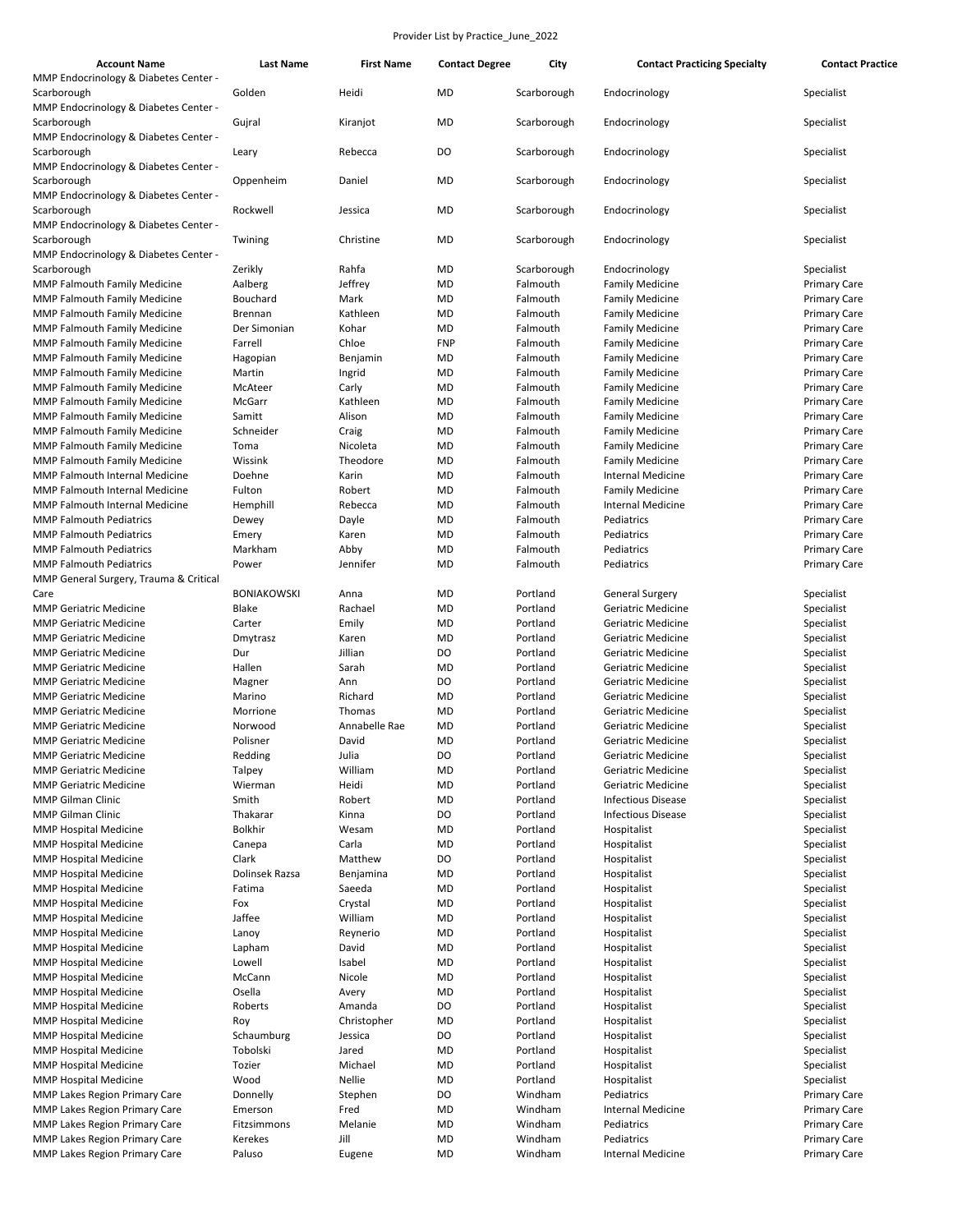| <b>Account Name</b>                        | <b>Last Name</b>  | <b>First Name</b> | <b>Contact Degree</b> | City        | <b>Contact Practicing Specialty</b> | <b>Contact Practice</b> |
|--------------------------------------------|-------------------|-------------------|-----------------------|-------------|-------------------------------------|-------------------------|
| MMP Lakes Region Primary Care              | Powell            | Amanda            | MD                    | Windham     | Pediatrics                          | <b>Primary Care</b>     |
| MMP MaineHealth Augusta Cardiology         | Caldwell          | Adam              | MD                    | Augusta     | Cardiology                          | Specialist              |
| MMP MaineHealth Augusta Cardiology         | Escobar Valle     | Jorge             | MD                    | Augusta     | Cardiology                          | Specialist              |
| MMP MaineHealth Augusta Cardiology         | Ferrara           | Jarrod            | MD                    | Augusta     | Cardiology                          | Specialist              |
| MMP MaineHealth Augusta Cardiology         | Frost             | David             | MD                    | Augusta     | Cardiology                          | Specialist              |
| MMP MaineHealth Augusta Cardiology         | Grube             | Heinrich          | MD                    | Augusta     | Cardiology                          | Specialist              |
| MMP MaineHealth Augusta Cardiology         | Morgan            | Roisin            | MD                    | Augusta     | Cardiology                          | Specialist              |
| MMP MaineHealth Augusta Cardiology         | Schafer           | R Scott           | MD                    |             | Cardiology                          | Specialist              |
|                                            |                   |                   |                       | Augusta     |                                     |                         |
| MMP MaineHealth Augusta Cardiology         | Subrahmanyan      | Lakshman          | MD                    | Augusta     | Cardiology                          | Specialist              |
| MMP MaineHealth Augusta Cardiology         | Teufel            | Edward            | MD                    | Augusta     | Cardiology                          | Specialist              |
| MMP MaineHealth Augusta Cardiology         | Ulin              | Roy               | MD                    | Augusta     | Cardiology                          | Specialist              |
| MMP MaineHealth Lewiston Cardiology        | Hohl              | Patrick           | DO                    | Lewiston    | Cardiology                          | Specialist              |
| <b>MMP MaineHealth Lewiston Cardiology</b> | Iskandar          | Aline             | MD                    | Lewiston    | Cardiology                          | Specialist              |
| MMP MaineHealth Lewiston Cardiology        | Kvasic            | Jessica           | MD                    | Lewiston    | Cardiology                          | Specialist              |
| <b>MMP MaineHealth Lewiston Cardiology</b> | Parker            | James             | MD                    | Lewiston    | Cardiology                          | Specialist              |
| <b>MMP MaineHealth Lewiston Cardiology</b> | Pruthi            | Dafina            | MD                    | Lewiston    | Cardiology                          | Specialist              |
| <b>MMP MaineHealth Lewiston Cardiology</b> | Weeman-Fahnestock | Lynette           | DO                    | Lewiston    | Cardiology                          | Specialist              |
| MMP MaineHealth Rockport Cardiology        | Cowgill           | Joshua            | MD                    | Rockport    | Cardiology                          | Specialist              |
| MMP MaineHealth Rockport Cardiology        | Gelwix            | Christopher       | MD                    | Rockport    | Cardiology                          | Specialist              |
| MMP MaineHealth Rockport Cardiology        | Hamill            | Ralph             | MD                    | Rockport    | Cardiology                          | Specialist              |
| MMP MaineHealth Rockport Cardiology        | Mayhorn           | Rodney            | MD                    | Rockport    | Cardiology                          | Specialist              |
| MMP MaineHealth Scarborough                |                   |                   |                       |             |                                     |                         |
| Cardiology                                 | Abernethy         | Abraham           | MD                    | Scarborough | Cardiology                          | Specialist              |
|                                            |                   |                   |                       |             |                                     |                         |
| MMP MaineHealth Scarborough                |                   |                   |                       |             |                                     |                         |
| Cardiology                                 | Abisalih          | David             | MD                    | Scarborough | Cardiology                          | Specialist              |
| MMP MaineHealth Scarborough                |                   |                   |                       |             |                                     |                         |
| Cardiology                                 | Afari             | Maxwell           | MD                    | Scarborough | Cardiology                          | Specialist              |
| MMP MaineHealth Scarborough                |                   |                   |                       |             |                                     |                         |
| Cardiology                                 | Annamalai         | Shiva             | MD                    | Scarborough | Cardiology                          | Specialist              |
| MMP MaineHealth Scarborough                |                   |                   |                       |             |                                     |                         |
| Cardiology                                 | <b>Burkey</b>     | David             | MD                    | Scarborough | Cardiology                          | Specialist              |
| MMP MaineHealth Scarborough                |                   |                   |                       |             |                                     |                         |
| Cardiology                                 | <b>Butzel</b>     | David             | MD                    | Scarborough | Cardiology                          | Specialist              |
| MMP MaineHealth Scarborough                |                   |                   |                       |             |                                     |                         |
| Cardiology                                 | Carpenter         | Charles           | MD                    | Scarborough | Cardiology                          | Specialist              |
| MMP MaineHealth Scarborough                |                   |                   |                       |             |                                     |                         |
| Cardiology                                 | Chakravartti      | Jaidip            | MD                    | Scarborough | Cardiology                          | Specialist              |
| MMP MaineHealth Scarborough                |                   |                   |                       |             | Advanced Heart Failure & Transplant |                         |
| Cardiology                                 | Coffin            | Samuel            | MD                    | Scarborough | Cardiology                          | Specialist              |
|                                            |                   |                   |                       |             |                                     |                         |
| MMP MaineHealth Scarborough                |                   |                   |                       |             |                                     |                         |
| Cardiology                                 | Cohen             | Mylan             | MD                    | Scarborough | Cardiology                          | Specialist              |
| MMP MaineHealth Scarborough                |                   |                   |                       |             |                                     |                         |
| Cardiology                                 | Cole              | Geoffrey          | MD                    | Scarborough | Cardiology                          | Specialist              |
| MMP MaineHealth Scarborough                |                   |                   |                       |             |                                     |                         |
| Cardiology                                 | Corsello          | Andrew            | MD                    | Scarborough | Cardiology                          | Specialist              |
| MMP MaineHealth Scarborough                |                   |                   |                       |             |                                     |                         |
| Cardiology                                 | Coyle             | Louis             | DO                    | Scarborough | Cardiology                          | Specialist              |
| MMP MaineHealth Scarborough                |                   |                   |                       |             |                                     |                         |
| Cardiology                                 | Cutler            | Joel              | MD                    | Scarborough | Cardiology                          | Specialist              |
| MMP MaineHealth Scarborough                |                   |                   |                       |             |                                     |                         |
| Cardiology                                 | Diaz              | Marco             | MD                    | Scarborough | Cardiology                          | Specialist              |
| MMP MaineHealth Scarborough                |                   |                   |                       |             |                                     |                         |
| Cardiology                                 | Donaldson         | Cameron           | MD                    | Scarborough | Cardiology                          | Specialist              |
| MMP MaineHealth Scarborough                |                   |                   |                       |             |                                     |                         |
| Cardiology                                 | Estrada           | Jeremy            | MD                    | Scarborough | Cardiology                          | Specialist              |
| MMP MaineHealth Scarborough                |                   |                   |                       |             |                                     |                         |
|                                            |                   |                   |                       |             |                                     |                         |
| Cardiology<br>MMP MaineHealth Scarborough  | Francis           | Sanjeev           | MD                    | Scarborough | Cardiology                          | Specialist              |
|                                            |                   |                   |                       |             |                                     |                         |
| Cardiology                                 | Frey              | Paul              | MD, MPH               | Scarborough | Cardiology                          | Specialist              |
| MMP MaineHealth Scarborough                |                   |                   |                       |             |                                     |                         |
| Cardiology                                 | Geller            | Bram              | MD                    | Scarborough | Cardiology                          | Specialist              |
| MMP MaineHealth Scarborough                |                   |                   |                       |             |                                     |                         |
| Cardiology                                 | Higgins           | Angela            | MD                    | Scarborough | Cardiology                          | Specialist              |
| MMP MaineHealth Scarborough                |                   |                   |                       |             |                                     |                         |
| Cardiology                                 | Hillstrom         | Jennifer          | MD                    | Scarborough | Cardiology                          | Specialist              |
| MMP MaineHealth Scarborough                |                   |                   |                       |             |                                     |                         |
| Cardiology                                 | Leyton-Mange      | Jordan            | MD                    | Scarborough | Cardiology                          | Specialist              |
| MMP MaineHealth Scarborough                |                   |                   |                       |             |                                     |                         |
| Cardiology                                 | Lualdi            | John              | MD                    | Scarborough | Cardiology                          | Specialist              |
| MMP MaineHealth Scarborough                |                   |                   |                       |             |                                     |                         |
| Cardiology                                 | Mehta             | Tapan             | MD                    | Scarborough | Cardiology                          | Specialist              |
| MMP MaineHealth Scarborough                |                   |                   |                       |             |                                     |                         |
| Cardiology                                 | Monti             | Jennifer          | MD                    | Scarborough | Cardiology                          | Specialist              |
| MMP MaineHealth Scarborough                |                   |                   |                       |             |                                     |                         |
| Cardiology                                 | Phillips          | Colin             | MD                    | Scarborough | Cardiology                          | Specialist              |
|                                            |                   |                   |                       |             |                                     |                         |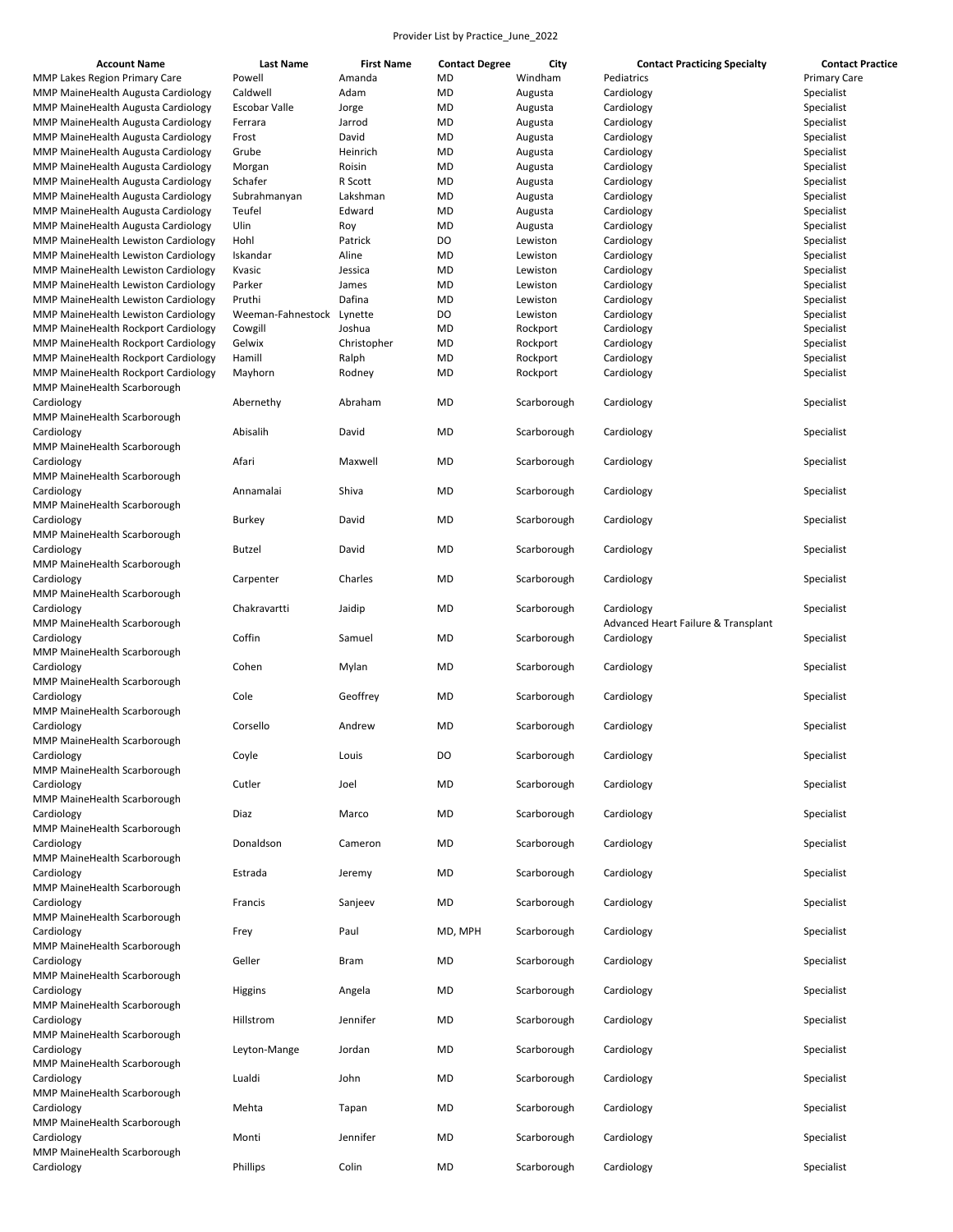| <b>Account Name</b>                              | <b>Last Name</b> | <b>First Name</b> | <b>Contact Degree</b> | City        | <b>Contact Practicing Specialty</b>                                 | <b>Contact Practice</b> |
|--------------------------------------------------|------------------|-------------------|-----------------------|-------------|---------------------------------------------------------------------|-------------------------|
| MMP MaineHealth Scarborough<br>Cardiology        | Powers           | James             | MD                    | Scarborough | Cardiology                                                          | Specialist              |
| MMP MaineHealth Scarborough<br>Cardiology        | Ritvo            | <b>Brooke</b>     | MD                    | Scarborough | Cardiac Electrophysiology                                           | Specialist              |
| MMP MaineHealth Scarborough<br>Cardiology        | Rosenblatt       | Jeffrey           | MD                    | Scarborough | Cardiology                                                          | Specialist              |
| MMP MaineHealth Scarborough<br>Cardiology        | Ryan             | Thomas            | MD                    | Scarborough | Cardiology                                                          | Specialist              |
| MMP MaineHealth Scarborough<br>Cardiology        | Schwartzman      | Andrew            | MD                    | Scarborough | Cardiology                                                          | Specialist              |
| MMP MaineHealth Scarborough<br>Cardiology        | Sesselberg       | Henry             | MD                    | Scarborough | Cardiology                                                          | Specialist              |
| MMP MaineHealth Scarborough<br>Cardiology        | Shao             | Esther            | MD                    | Scarborough | Advanced Heart Failure & Transplant<br>Cardiology                   | Specialist              |
| MMP MaineHealth Scarborough<br>Cardiology        | Sweeney          | Paul              | MD                    | Scarborough | Cardiology                                                          | Specialist              |
| MMP MaineHealth Scarborough<br>Cardiology        | Sze              | Edward            | MD                    | Scarborough | Cardiology                                                          | Specialist              |
| MMP MaineHealth Scarborough<br>Cardiology        | Tandon           | Kunal             | MD                    | Scarborough | Cardiology                                                          | Specialist              |
| MMP MaineHealth Scarborough<br>Cardiology        | Thomas           | Lisa              | MD                    | Scarborough | Cardiology                                                          | Specialist              |
| MMP MaineHealth Scarborough<br>Cardiology        | Vasaiwala        | Samip             | MD                    | Scarborough | Cardiology                                                          | Specialist              |
| MMP MaineHealth Scarborough<br>Cardiology        | Welsh            | Aimee             | MD                    | Scarborough | Cardiology                                                          | Specialist              |
| MMP MaineHealth Scarborough<br>Cardiology        | Wiernek          | Szymon            | MD                    | Scarborough | Cardiology                                                          | Specialist              |
| MMP MaineHealth Scarborough                      |                  |                   | MD                    |             | Advanced Heart Failure & Transplant<br>Cardiology                   |                         |
| Cardiology                                       | Wight            | Joseph            |                       | Scarborough |                                                                     | Specialist              |
| MMP MaineHealth Waterville Cardiology            | White            | Kevin             | MD                    | Waterville  | Cardiology                                                          | Specialist              |
| <b>MMP Nephrology</b>                            | Akom             | Michael           | MD                    | Portland    | Nephrology                                                          | Specialist              |
| <b>MMP Nephrology</b>                            | Cantlin          | Patricia          | DO                    | Portland    | Nephrology                                                          | Specialist              |
| <b>MMP Nephrology</b>                            | Cosma            | loan              | MD                    | Portland    | Nephrology                                                          | Specialist              |
| <b>MMP Nephrology</b>                            | Mangray          | Mahendra          | MD                    | Portland    | Nephrology                                                          | Specialist              |
| <b>MMP Nephrology</b>                            | Oakley           | Grant             | DO                    | Portland    | Nephrology                                                          | Specialist              |
| <b>MMP Nephrology</b>                            | Parker           | Paul              | MD                    | Portland    | Nephrology                                                          | Specialist              |
| <b>MMP Nephrology</b>                            | Segal            | Alan              | MD                    | Portland    | Nephrology                                                          | Specialist              |
| <b>MMP Nephrology</b>                            | Vella            | John              | MD, FACP              | Portland    | Nephrology                                                          | Specialist              |
| <b>MMP Nephrology</b>                            | Wasserman        | James             | MD                    | Portland    | Nephrology                                                          | Specialist              |
| <b>MMP Neurology</b>                             | Baldwin          | Kelly             | MD                    | Scarborough | Neurology                                                           | Specialist              |
|                                                  |                  |                   |                       |             |                                                                     |                         |
| <b>MMP Neurology</b>                             | Beretich         | Biljana           | MD                    | Scarborough | Neurology                                                           | Specialist              |
| <b>MMP Neurology</b>                             | Craig            | Alexa             | MD                    | Scarborough | <b>Pediatric Neurology</b>                                          | Specialist              |
| <b>MMP Neurology</b>                             | Cummings         | Christopher       | MD                    | Scarborough | Neurology                                                           | Specialist              |
| <b>MMP Neurology</b>                             | Dinnerstein      | Eric              | MD                    | Scarborough | Neurology                                                           | Specialist              |
| <b>MMP Neurology</b>                             | Dodwell          | Sarah             | MD                    | Scarborough | Neurology                                                           | Specialist              |
| <b>MMP Neurology</b>                             | Eleftheriou      | Evdokia           | MD                    | Scarborough | Neurology                                                           | Specialist              |
| <b>MMP Neurology</b>                             | Goodman          | Diana             | MD                    | Scarborough | Nephrology                                                          | Specialist              |
| <b>MMP Neurology</b>                             | Helis            | Jason             | MD                    | Scarborough | <b>Pediatric Neurology</b>                                          | Specialist              |
| <b>MMP Neurology</b>                             | Henninger        | Heidi             | MD                    | Scarborough | Neurology                                                           | Specialist              |
| <b>MMP Neurology</b>                             | Kleinman         | Michael           | DO                    | Scarborough | Neurology                                                           | Specialist              |
| <b>MMP Neurology</b>                             | Lu-Emerson       | Christine         | MD                    | Scarborough | Neurology                                                           | Specialist              |
| <b>MMP Neurology</b>                             | McAllister       | Mark              | MD                    | Scarborough | Neurology                                                           | Specialist              |
| <b>MMP Neurology</b>                             | Morris           | Jane              | MD                    | Scarborough | Neurology                                                           | Specialist              |
| <b>MMP Neurology</b>                             | Morrison         | Peter             | MD                    | Scarborough | Neurology                                                           | Specialist              |
|                                                  |                  |                   |                       |             |                                                                     |                         |
| <b>MMP Neurology</b>                             | Muscat           | Paul              | MD                    | Scarborough | Neurology                                                           | Specialist              |
| <b>MMP Neurology</b>                             | Reynolds         | Thomas            | MD                    | Scarborough | <b>Pediatric Neurology</b>                                          | Specialist              |
| <b>MMP Neurology</b>                             | Schwartz         | Tamara            | MD                    | Scarborough | Neurology                                                           | Specialist              |
| <b>MMP Neurology</b>                             | Selvitelli       | Megan             | MD                    | Scarborough | Neurology                                                           | Specialist              |
| <b>MMP Neurology</b>                             | Taplinger        | David             | MD                    | Scarborough | Neurology                                                           | Specialist              |
| MMP Neurosurgery & Spine - 92 Campus             |                  |                   |                       |             | Physical Medicine; Rehabilitation                                   |                         |
| Drive<br>MMP Neurosurgery & Spine - 92 Campus    | Fogelman         | David             | MD                    | Scarborough | Medicine                                                            | Specialist              |
| Drive                                            | Shore            | Benjamin          | MD                    | Scarborough | Orthopedic Surgery                                                  | Specialist              |
| MMP Neurosurgery & Spine - Scarborough Birknes   |                  | John              | MD                    | Scarborough | Neurosurgery                                                        | Specialist              |
| MMP Neurosurgery & Spine - Scarborough Buxton    |                  | Douglas           | MD                    | Scarborough | <b>Rehabilitation Medicine</b><br>Physical Medicine; Rehabilitation | Specialist              |
| MMP Neurosurgery & Spine - Scarborough Chan      |                  | Stephanie         | MD                    | Scarborough | Medicine                                                            | Specialist              |
| MMP Neurosurgery & Spine - Scarborough D'Angelo  |                  | William           | MD                    | Scarborough | Neurosurgery                                                        | Specialist              |
| MMP Neurosurgery & Spine - Scarborough Del Prato |                  | Lauren            | DO                    | Scarborough | <b>Physical Medicine</b>                                            | Specialist              |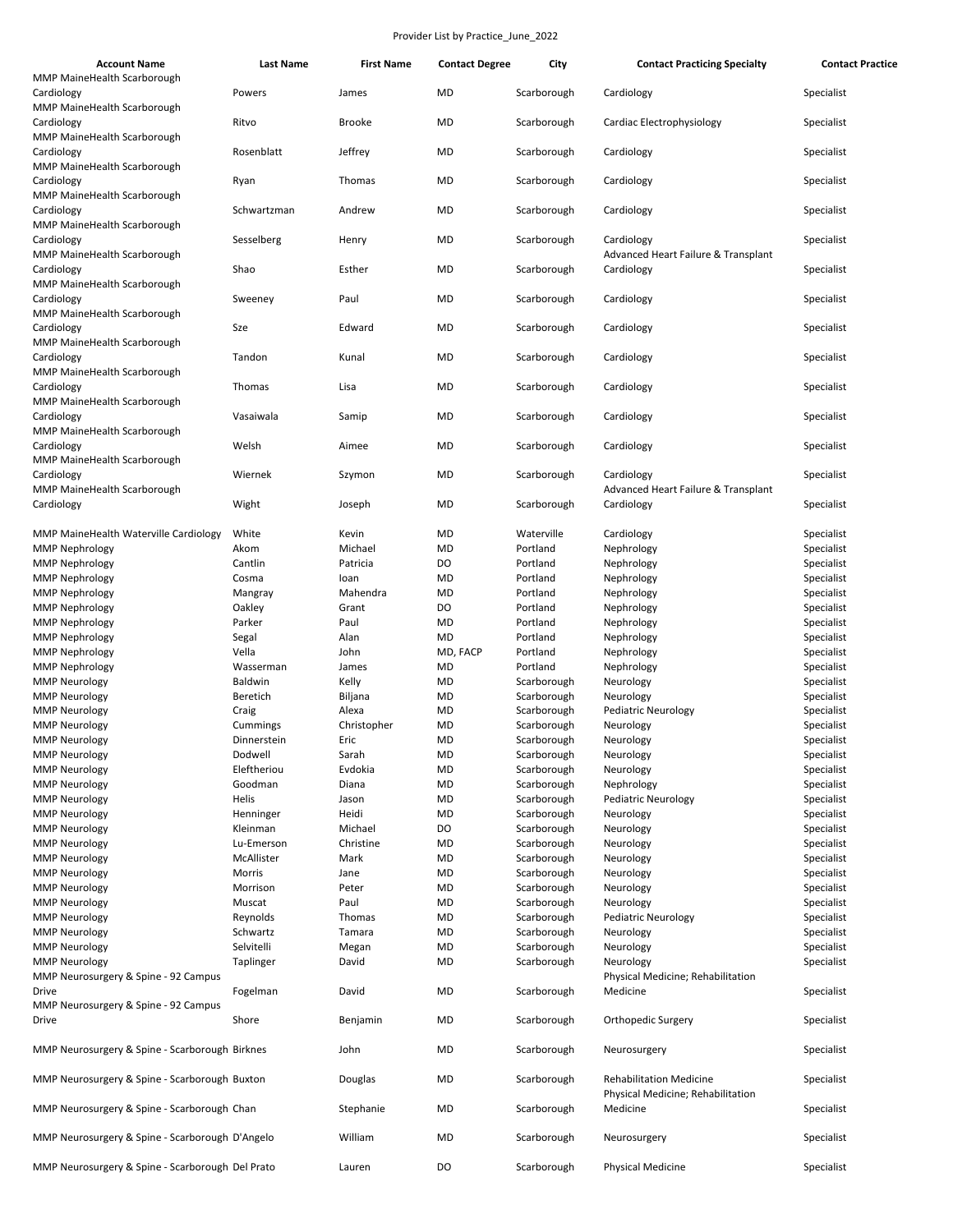| <b>Account Name</b>                              | <b>Last Name</b> | <b>First Name</b> | <b>Contact Degree</b> | City           | <b>Contact Practicing Specialty</b> | <b>Contact Practice</b> |
|--------------------------------------------------|------------------|-------------------|-----------------------|----------------|-------------------------------------|-------------------------|
| MMP Neurosurgery & Spine - Scarborough Desai     |                  | Rajiv             | MD                    | Scarborough    | Neurosurgery                        | Specialist              |
| MMP Neurosurgery & Spine - Scarborough Ecker     |                  | Robert            | MD                    | Scarborough    | Neurosurgery                        | Specialist              |
| MMP Neurosurgery & Spine - Scarborough Florman   |                  | Jeffrey           | MD                    | Scarborough    | Neurosurgery                        | Specialist              |
| MMP Neurosurgery & Spine - Scarborough Hall      |                  | John              | MD                    | Scarborough    | <b>Rehabilitation Medicine</b>      | Specialist              |
| MMP Neurosurgery & Spine - Scarborough Hall      |                  | Genevieve         | MD                    | Scarborough    | Neuromusculoskeletal Medicine       | Specialist              |
| MMP Neurosurgery & Spine - Scarborough Owen      |                  | Adam              | MD                    | Scarborough    | Anesthesiology                      | Specialist              |
| MMP Neurosurgery & Spine - Scarborough Pier      |                  | John              | MD                    | Scarborough    | <b>Rehabilitation Medicine</b>      | Specialist              |
| MMP Neurosurgery & Spine - Scarborough Rughani   |                  | Anand             | MD                    | Scarborough    | Neurosurgery                        | Specialist              |
| MMP Neurosurgery & Spine - Scarborough Sanborn   |                  | Matthew           | MD                    | Scarborough    | Neurosurgery                        | Specialist              |
| MMP Neurosurgery & Spine - Scarborough Savadove  |                  | Thomas            | MD                    | Scarborough    | <b>Physical Medicine</b>            | Specialist              |
| MMP Neurosurgery & Spine - Scarborough Totta     |                  | Michael           | MD                    | Scarborough    | <b>Rehabilitation Medicine</b>      | Specialist              |
| MMP Neurosurgery & Spine - Scarborough White     |                  | Elbert            | MD                    | Scarborough    | Neurosurgery                        | Specialist              |
| MMP Neurosurgery & Spine - Scarborough Wilson    |                  | James             | MD                    | Scarborough    | Neurosurgery                        | Specialist              |
| MMP Neurosurgery & Spine-Campus                  | Agren            | Mats              | MD                    | Scarborough    | Orthopedic Surgery                  | Specialist              |
| MMP Neurosurgery & Spine-Campus                  | Alexander        | Joseph            | MD                    | Scarborough    | Neurosurgery                        | Specialist              |
| MMP Neurosurgery & Spine-Campus                  | Anson            | Philip            | MD                    | Scarborough    | Orthopedic Surgery                  | Specialist              |
| MMP Neurosurgery & Spine-Campus                  | Ball             | Nancy             | MD                    | Scarborough    | <b>Physical Medicine</b>            | Specialist              |
| MMP Neurosurgery & Spine-Campus                  | Barth            | Konrad N M        | MD                    | Scarborough    | Neurosurgery                        | Specialist              |
| MMP Neurosurgery & Spine-Campus                  | <b>Binette</b>   | Michael           | MD                    | Scarborough    | Orthopedic Surgery                  | Specialist              |
| MMP Neurosurgery & Spine-Campus                  | Birch            | Craig             | MD                    | Scarborough    | Orthopedic Surgery                  | Specialist              |
| MMP Neurosurgery & Spine-Campus                  | <b>Branch</b>    | Benjamin          | DO                    | Scarborough    | <b>Rehabilitation Medicine</b>      | Specialist              |
| MMP Neurosurgery & Spine-Campus                  | Hogue            | Grant             | MD                    | Scarborough    | Orthopedic Surgery                  | Specialist              |
| MMP Neurosurgery & Spine-Campus                  | Kaminow          | Leonard           | MD                    | Scarborough    | Neurology                           | Specialist              |
| MMP Neurosurgery & Spine-Campus                  | Newman           | <b>Bram</b>       | MD                    | Scarborough    | <b>Sports Medicine</b>              | Specialist              |
| MMP Neurosurgery & Spine-Campus                  | Watkins          | Colyn             | MD                    | Scarborough    | Orthopedic Surgery                  | Specialist              |
|                                                  |                  |                   |                       |                |                                     |                         |
| MMP Orthopedic, Trauma & Fracture Care Blaisdell |                  | Gregory           | MD                    | Portland       | Orthopedic Surgery                  | Specialist              |
| MMP Orthopedic, Trauma & Fracture Care Camuso    |                  | Matthew           | MD                    | Portland       | Orthopedic Surgery                  | Specialist              |
| MMP Orthopedic, Trauma & Fracture Care White     |                  | Raymond           | MD                    | Portland       | Orthopedic Surgery                  | Specialist              |
| <b>MMP Orthopedics</b>                           | Avery            | F Lincoln         | <b>MD</b>             | South Portland | Orthopedic Surgery                  | Specialist              |
| <b>MMP Orthopedics</b>                           | Bean             | Jeffrey           | DO                    | South Portland | <b>Sports Medicine</b>              | Specialist              |
| <b>MMP Orthopedics</b>                           | Bigosinski       | Krystian          | MD                    | South Portland | Sports Medicine                     | Specialist              |
| <b>MMP Orthopedics</b>                           | Gillespie        | Heather           | MD                    | South Portland | <b>Sports Medicine</b>              | Specialist              |
| <b>MMP Orthopedics</b>                           | Hoffman          | Sarah             | DO                    | South Portland | <b>Sports Medicine</b>              | Specialist              |
| <b>MMP Orthopedics</b>                           | Quinn            | Kate              | DO                    | South Portland | Neuromusculoskeletal Medicine       | Specialist              |
| <b>MMP Orthopedics</b>                           | Sawyer           | Gregory           | MD                    | South Portland | Orthopedic Surgery                  | Specialist              |
| <b>MMP Orthopedics</b>                           | Stadler          | Christopher       | MD                    | South Portland | Orthopedic Surgery                  | Specialist              |
| MMP Orthopedics - Gannett Drive                  | Vaughn           | Joshua            | MD                    | South Portland | Orthopedic Surgery                  | Specialist              |
| MMP Orthopedics- Falmouth                        | Babikian         | George            | MD                    | Falmouth       | Orthopedic Surgery                  | Specialist              |
| MMP Orthopedics- Falmouth                        | Becker           | Michael           | MD                    | Falmouth       | Orthopedic Surgery                  | Specialist              |
| MMP Orthopedics- Falmouth                        | Colacchio        | Nicholas          | MD                    | Falmouth       | Orthopedic Surgery                  | Specialist              |
| MMP Orthopedics- Falmouth                        | Feller           | Ross              | MD                    | Falmouth       | Orthopedic Surgery                  | Specialist              |
| MMP Orthopedics- Falmouth                        | McGrory          | <b>Brian</b>      | MD                    | Falmouth       | Orthopedic Surgery                  | Specialist              |
| MMP Orthopedics- Falmouth                        | Rana             | Adam              | MD                    | Falmouth       | Orthopedic Surgery                  | Specialist              |
| MMP Orthopedics- Falmouth                        | Watling          | Jonathan          | MD                    | Falmouth       | Orthopedic Surgery                  | Specialist              |
| MMP Otolaryngology                               | Abbott           | Megan             | MD                    | Portland       | Otolaryngology                      | Specialist              |
| <b>MMP Otolaryngology</b>                        | Harvey           | Rebecca           | MD                    | Portland       | Otolaryngology                      | Specialist              |
| MMP Otolaryngology                               | Lee              | <b>Brian</b>      | DO                    | Portland       | Otolaryngology                      | Specialist              |
| MMP Otolaryngology                               | Marcus           | Larry             | MD                    | Portland       | Otolaryngology                      | Specialist              |
| MMP Otolaryngology                               | Maturo           | Stephen           | MD                    | Portland       | Otolaryngology                      | Specialist              |
| MMP Otolaryngology                               | Mimikos          | Christina         | DO                    | Portland       | Otolaryngology                      | Specialist              |
| MMP Otolaryngology                               | Murry            | Christopher       | DO                    | Portland       | Otolaryngology                      | Specialist              |
| MMP Otolaryngology                               | Roediger         | Frederick         | MD                    | Portland       | Otolaryngology                      | Specialist              |
| MMP Otolaryngology - Baxter                      | <b>Burke</b>     | Kevin             | MD                    | Portland       | Otolaryngology                      | Specialist              |
| MMP Otolaryngology - Baxter                      | Hearst           | Matthew           | M.D.                  | Portland       | Otolaryngology                      | Specialist              |
| <b>MMP Pediatric Specialty Care</b>              | Dunn             | Samantha          | DO                    | Portland       | Developmental Behavioral Pediatrics | Specialist              |
| MMP Pediatric Specialty Care - Suite 320         | Dedekian         | Michael           | MD                    | Portland       | Pediatric Endocrinology             | Specialist              |
| MMP Pediatric Specialty Care - Suite 320         | Fleisch          | Abby              | MD                    | Portland       | Pediatric Endocrinology             | Specialist              |
| MMP Pediatric Specialty Care - Suite 320         | Fritz            | Julia             | MD                    | Portland       | Pediatric Gastroenterology          | Specialist              |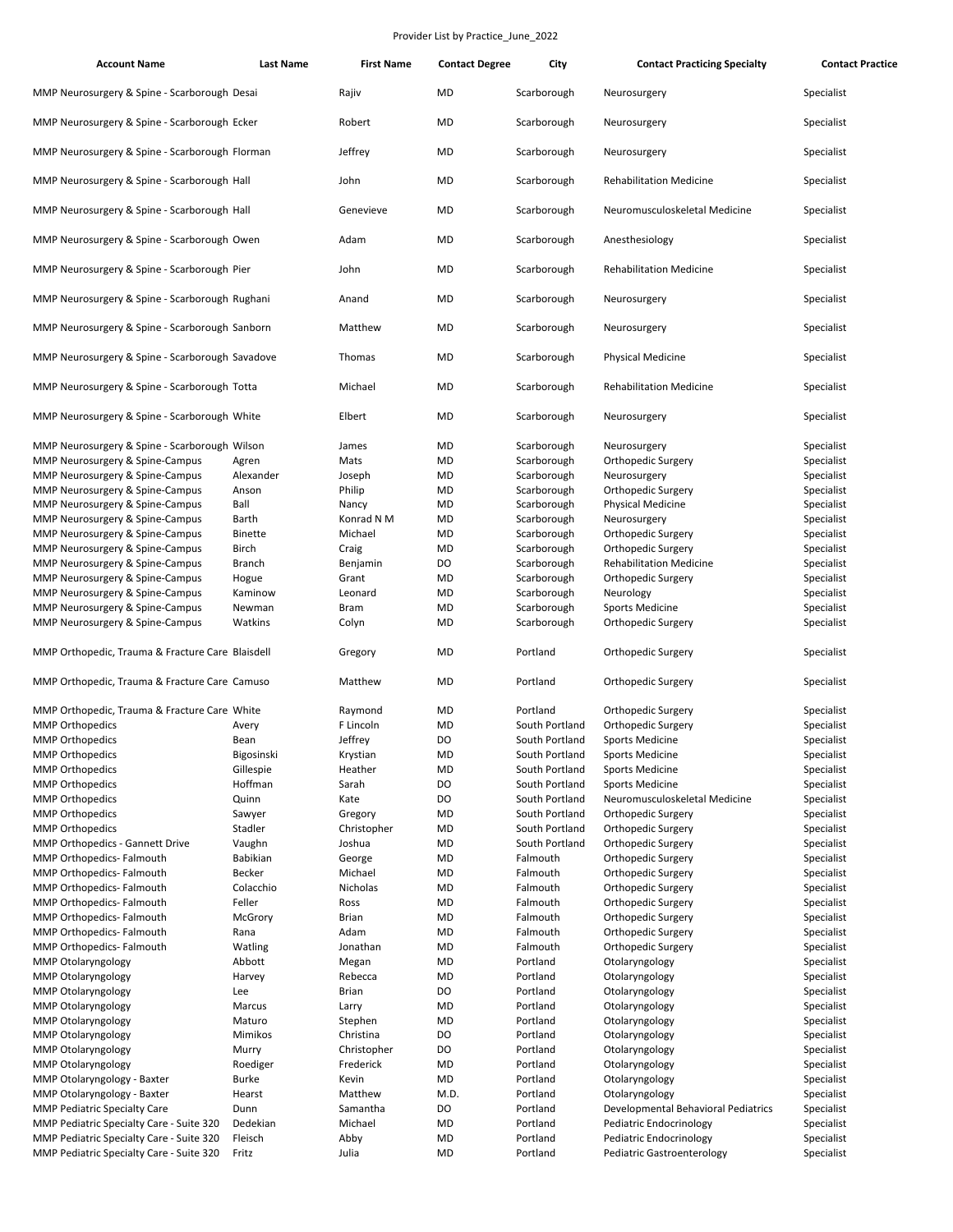| <b>Account Name</b>                                                                             | <b>Last Name</b> | <b>First Name</b> | <b>Contact Degree</b> | City           | <b>Contact Practicing Specialty</b>      | <b>Contact Practice</b> |
|-------------------------------------------------------------------------------------------------|------------------|-------------------|-----------------------|----------------|------------------------------------------|-------------------------|
| MMP Pediatric Specialty Care - Suite 320                                                        | Hoffman          | Noah              | <b>MD</b>             | Portland       | Pediatric Gastroenterology               | Specialist              |
| MMP Pediatric Specialty Care - Suite 320                                                        | Hurst            | Kathryn           | MD                    | Portland       | <b>Developmental Pediatrics</b>          | Specialist              |
| MMP Pediatric Specialty Care - Suite 320                                                        | Morris           | Alan              | <b>MD</b>             | Portland       | Pediatric Endocrinology                  | Specialist              |
| MMP Pediatric Specialty Care - Suite 320                                                        | Olshan           | Jerrold           | MD                    | Portland       | Pediatric Endocrinology                  | Specialist              |
| MMP Pediatric Specialty Care - Suite 320                                                        | Swartz           | Jonathan          | MD                    | Portland       | Pediatric Endocrinology                  |                         |
|                                                                                                 |                  |                   |                       |                |                                          | Specialist              |
| MMP Pediatric Specialty Care - Suite 320                                                        | Sztam            | Kevin             | <b>MD</b>             | Portland       | Pediatric Gastroenterology               | Specialist              |
| MMP Pediatric Specialty Care - Suite 320                                                        | Zviti            | Ronald            | MD                    | Portland       | Pediatric Nephrology                     | Specialist              |
| MMP Pediatric Specialty Care, Division of<br>Developmental & Behavioral Pediatrics              | Dalzell          | Victoria          | <b>MD</b>             | Portland       | Developmental Pediatrics                 | Specialist              |
| MMP Pediatric Specialty Care, Division of<br>Developmental & Behavioral Pediatrics              | Hubbard          | Carol             | MD                    | Portland       | Developmental Pediatrics                 | Specialist              |
| MMP Pediatric Specialty Care, Division of<br>Gastroenterology                                   | Furr             | Anna              | DO                    | Portland       | Pediatric Gastroenterology               | Specialist              |
| MMP Pediatric Specialty Care, Division of<br>Gastroenterology                                   | Lombard          | Kenneth           | MD                    | Portland       | Pediatric Gastroenterology               | Specialist              |
| MMP Pediatric Specialty Care, Division of<br>Gastroenterology                                   | Russell          | George            | MD                    | Portland       | Pediatric Gastroenterology               | Specialist              |
| MMP Pediatric Specialty Care, Division of<br>Genetics & Metabolism                              | Smith            | Wendy             | MD                    | Portland       | Pediatric Genetics & Metabolism          | Specialist              |
| MMP Pediatric Specialty Care, Division of<br>Genetics & Metabolism                              | Smith            | Rosemarie         | <b>MD</b>             | Portland       | Pediatric Genetics & Metabolism          | Specialist              |
| MMP Pediatric Specialty Care, Division of<br><b>Infectious Disease</b>                          | Goddard          | Amanda            | MD                    | Portland       | Pediatric Infectious Disease             | Specialist              |
| MMP Pediatric Specialty Care, Division of<br><b>Infectious Disease</b>                          | Jubulis          | Jennifer          | MD                    | Portland       | Pediatric Infectious Disease             | Specialist              |
| MMP Pediatric Specialty Care, Division of<br><b>Infectious Disease</b>                          | McCarthy         | Carol             | MD                    | Portland       | Pediatric Infectious Disease             | Specialist              |
| MMP Pediatric Specialty Care, Division of<br><b>Infectious Disease</b>                          | Vozzelli         | Kathleen          | MD                    | Portland       | Pediatric Infectious Disease             | Specialist              |
| MMP Pediatric Specialty Care, Division of<br>Nephrology                                         | Fremont          | Oliver            | MD                    | Portland       | Pediatric Nephrology                     | Specialist              |
| MMP Pediatric Specialty Care, Division of<br>Nephrology                                         | Gordon           | Carrie            | MD                    | Portland       | Pediatric Nephrology                     | Specialist              |
| MMP Pediatric Specialty Care, Division of<br>Nephrology                                         | Tanzer           | Marie             | MD                    | Portland       | Pediatric Nephrology                     | Specialist              |
| MMP Pediatric Specialty Care, Division of<br>Pulmonary                                          | Cairns           | Ana               | D <sub>O</sub>        | Portland       | Pediatric Pulmonary                      | Specialist              |
| MMP Pediatric Specialty Care, Division of<br>Pulmonary                                          | Coates           | Anne              | MD                    | Portland       | Pediatric Pulmonary                      | Specialist              |
| MMP Pediatric Specialty Care, Division of<br>Pulmonary                                          | Mellow           | Thomas            | MD                    | Portland       | Pediatric Pulmonary                      | Specialist              |
| MMP Pediatric Specialty Care, Division of                                                       |                  |                   |                       |                |                                          |                         |
| Pulmonary                                                                                       | Wyatt            | Colby             | MD                    | Portland       | Pediatric Pulmonary                      | Specialist              |
| <b>MMP Pediatric Surgery</b>                                                                    | Halter           | Jeffrey           | <b>MD</b>             | Portland       | Pediatric Surgery                        | Specialist              |
| <b>MMP Pediatric Surgery</b>                                                                    | Mallory          | Baird             | MD                    | Portland       | <b>Pediatric Surgery</b>                 | Specialist              |
| <b>MMP Pediatric Surgery</b>                                                                    | Pandya           | Kartikey          | <b>MD</b>             | Portland       | Pediatric Surgery                        | Specialist              |
| <b>MMP Pediatric Surgery</b>                                                                    | Turner           | Christopher       | MD                    | Portland       | <b>Pediatric Surgery</b>                 | Specialist              |
| MMP Pelvic Medicine & Reconstructive<br><b>Surgery Program</b>                                  | <b>Brandes</b>   | Mary              | <b>MD</b>             | South Portland | Pelvic Medicine & Reconstructive Surgery | Specialist              |
| MMP Pelvic Medicine & Reconstructive<br><b>Surgery Program</b>                                  | Danby            | Claire            | MD                    | South Portland | <b>Obstetrics - Gynecology</b>           | Specialist              |
| MMP Pelvic Medicine & Reconstructive<br><b>Surgery Program</b>                                  | Erekson          | Elisabeth         | <b>MD</b>             | South Portland | <b>Obstetrics - Gynecology</b>           | Specialist              |
| MMP Pelvic Medicine & Reconstructive<br>Surgery Program<br>MMP Pelvic Medicine & Reconstructive | Foust-Wright     | Caroline          | MD                    | South Portland | Pelvic Medicine & Reconstructive Surgery | Specialist              |
| Surgery Program                                                                                 | Ogorek           | John              | MD                    | South Portland | <b>Obstetrics - Gynecology</b>           | Specialist              |
| <b>MMP Portland Family Medicine</b>                                                             | Curran           | Margaret          | MD                    | Portland       | <b>Family Medicine</b>                   | <b>Primary Care</b>     |
| <b>MMP Portland Family Medicine</b>                                                             | Cyr              | Peggy             | MD                    | Portland       | <b>Family Medicine</b>                   | <b>Primary Care</b>     |
| <b>MMP Portland Family Medicine</b>                                                             | Holt             | Christina         | MD                    | Portland       | <b>Family Medicine</b>                   | <b>Primary Care</b>     |
| <b>MMP Portland Family Medicine</b>                                                             | Miller           | Alison            | MD                    | Portland       | <b>Family Medicine</b>                   | <b>Primary Care</b>     |
| <b>MMP Portland Family Medicine</b>                                                             | Norman           | Anastasia         | MD                    | Portland       | <b>Family Medicine</b>                   | <b>Primary Care</b>     |
| <b>MMP Portland Family Medicine</b>                                                             | Normandin        | Adam              | MD                    | Portland       | <b>Family Medicine</b>                   | <b>Primary Care</b>     |
| <b>MMP Portland Family Medicine</b>                                                             | Price            | Grace             | MD                    | Portland       | <b>Family Medicine</b>                   | <b>Primary Care</b>     |
| <b>MMP Portland Family Medicine</b>                                                             | Riddleberger     | James             | MD                    | Portland       | Family Medicine - Non PCP                | <b>Primary Care</b>     |
| MMP Portland Family Medicine                                                                    | Rothenberg       | Debra             | MD                    | Portland       | <b>Family Medicine</b>                   | <b>Primary Care</b>     |
| <b>MMP Portland Family Medicine</b>                                                             | Segre            | Tiffany           | MD                    | Portland       | <b>Family Medicine</b>                   | <b>Primary Care</b>     |
| <b>MMP Portland Family Medicine</b>                                                             | Tumavicus        | Edward            | MD                    | Portland       | <b>Family Medicine</b>                   | <b>Primary Care</b>     |
| <b>MMP Portland Pediatrics</b>                                                                  | Curry            | Catherine         | MD                    | Portland       | Pediatrics                               | <b>Primary Care</b>     |
| <b>MMP Portland Pediatrics</b>                                                                  | Dubail           | Jennifer          | MD                    | Portland       | Pediatrics                               | <b>Primary Care</b>     |
| <b>MMP Portland Pediatrics</b>                                                                  | Hawkins          | Timothy           | MD                    | Portland       | Pediatrics                               | <b>Primary Care</b>     |
| <b>MMP Portland Pediatrics</b>                                                                  | Silco            | Edward            | DO                    | Portland       | Pediatrics                               | <b>Primary Care</b>     |
| <b>MMP Saco Pediatrics</b>                                                                      | Emery            | Heather           | MD                    | Saco           | Pediatrics                               | <b>Primary Care</b>     |
|                                                                                                 |                  |                   |                       |                |                                          |                         |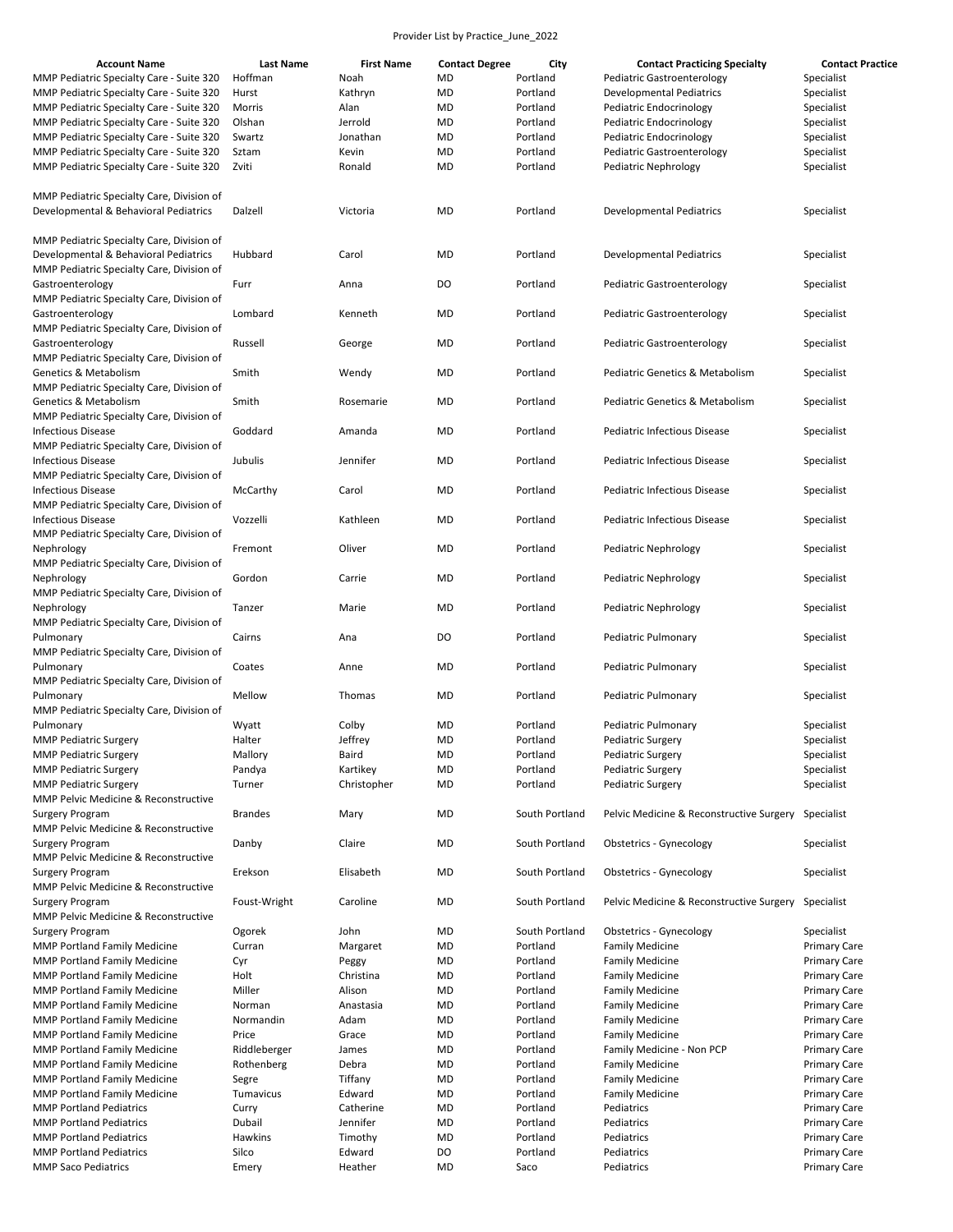| <b>Account Name</b> |  |
|---------------------|--|

| <b>Account Name</b>                    | Last Name            | <b>First Name</b> | <b>Contact Degree</b> | City           | <b>Contact Practicing Specialty</b> | <b>Contact Practice</b>        |
|----------------------------------------|----------------------|-------------------|-----------------------|----------------|-------------------------------------|--------------------------------|
| <b>MMP Saco Pediatrics</b>             | Faucette             | Robert            | MD                    | Saco           | Pediatrics                          | <b>Primary Care</b>            |
| <b>MMP Saco Pediatrics</b>             | Tetreault            | Lynne             | <b>MD</b>             | Saco           | Pediatrics                          | <b>Primary Care</b>            |
| <b>MMP Scarborough Family Medicine</b> | Albert               | Thomas            | MD                    | Scarborough    | <b>Family Medicine</b>              | <b>Primary Care</b>            |
| <b>MMP Scarborough Family Medicine</b> | Amann                | Peter             | MD                    | Scarborough    | <b>Family Medicine</b>              | <b>Primary Care</b>            |
| <b>MMP Scarborough Family Medicine</b> | Chamberlin           | Marshall          | <b>MD</b>             | Scarborough    | <b>Internal Medicine</b>            | <b>Primary Care</b>            |
|                                        |                      |                   |                       |                |                                     |                                |
| <b>MMP Scarborough Family Medicine</b> | Cherbuliez           | Nicole            | MD                    | Scarborough    | <b>Family Medicine</b>              | <b>Primary Care</b>            |
| <b>MMP Scarborough Family Medicine</b> | Isacke               | Adriana           | DO                    | Scarborough    | Family Medicine; Sports Medicine    | <b>Primary Care/Specialist</b> |
| <b>MMP Scarborough Family Medicine</b> | Lamoreau             | Bryan             | <b>MD</b>             | Scarborough    | <b>Family Medicine</b>              | <b>Primary Care</b>            |
| MMP Scarborough Family Medicine        | Minnehan             | Kaitlin           | MD                    | Scarborough    | <b>Family Medicine</b>              | <b>Primary Care</b>            |
| <b>MMP Scarborough Family Medicine</b> | Scopaz               | Kristen           | MD                    | Scarborough    | Family Medicine; Sports Medicine    | <b>Primary Care/Specialist</b> |
| MMP Scarborough Family Medicine        | Silvia               | Kristen           | MD                    | Scarborough    | <b>Family Medicine</b>              | <b>Primary Care</b>            |
| <b>MMP Scarborough Family Medicine</b> | Walls                | Heidi             | <b>MD</b>             | Scarborough    | <b>Family Medicine</b>              | <b>Primary Care</b>            |
|                                        |                      |                   |                       |                |                                     |                                |
| <b>MMP Scarborough Family Medicine</b> | Willard              | Caitlin           | MD                    | Scarborough    | <b>Family Medicine</b>              | <b>Primary Care</b>            |
| MMP Scarborough Internal Medicine      | Atchley              | Dylan             | MD                    | Scarborough    | <b>Internal Medicine</b>            | <b>Primary Care</b>            |
| MMP Scarborough Internal Medicine      | Clement              | Catherine         | <b>FNP</b>            | Scarborough    | <b>Internal Medicine</b>            | <b>Primary Care</b>            |
| MMP Scarborough Internal Medicine      | <b>DeGrinney III</b> | Joseph            | MD                    | Scarborough    | <b>Internal Medicine</b>            | <b>Primary Care</b>            |
| MMP Scarborough Internal Medicine      | Farino               | Benedict          | MD, MS                | Scarborough    | <b>Internal Medicine</b>            | <b>Primary Care</b>            |
| MMP Scarborough Internal Medicine      | Mukai                | Eric              | <b>MD</b>             | Scarborough    | <b>Internal Medicine</b>            | <b>Primary Care</b>            |
| <b>MMP South Portland Pediatrics</b>   | <b>Britton</b>       | Russell           | MD                    | South Portland | Pediatrics                          | <b>Primary Care</b>            |
|                                        |                      |                   |                       |                |                                     |                                |
| <b>MMP South Portland Pediatrics</b>   | Fanburg              | Jonathan          | MD, MPH               | South Portland | Pediatrics                          | <b>Primary Care</b>            |
| <b>MMP South Portland Pediatrics</b>   | Joy                  | Stephanie         | MD                    | South Portland | Pediatrics                          | <b>Primary Care</b>            |
| <b>MMP South Portland Pediatrics</b>   | Kerr                 | Jessie            | MD                    | South Portland | Pediatrics                          | <b>Primary Care</b>            |
| <b>MMP South Portland Pediatrics</b>   | Libby                | <b>Brock</b>      | MD                    | South Portland | Pediatrics                          | <b>Primary Care</b>            |
| <b>MMP South Portland Pediatrics</b>   | Morneault            | Erin              | DO                    | South Portland | Pediatrics                          | <b>Primary Care</b>            |
| <b>MMP South Portland Pediatrics</b>   | Rosenthal            | Jessica           | <b>MD</b>             | South Portland | Pediatrics                          | <b>Primary Care</b>            |
| <b>MMP South Portland Pediatrics</b>   | Schwindt             | Laura             | MD                    | South Portland | Pediatrics                          | <b>Primary Care</b>            |
|                                        |                      |                   |                       |                |                                     |                                |
| <b>MMP Standish Primary Care</b>       | Chase                | Scott             | DO                    | Standish       | <b>Family Medicine</b>              | <b>Primary Care</b>            |
| <b>MMP Surgical Care</b>               | Aranson              | Nathan            | MD                    | Portland       | Vascular/General surgery            | Specialist                     |
| <b>MMP Surgical Care</b>               | <b>Blazick</b>       | Elizabeth         | <b>MD</b>             | Portland       | Vascular/General surgery            | Specialist                     |
| <b>MMP Surgical Care</b>               | Bloch                | Paul              | <b>MD</b>             | Portland       | Vascular/General surgery            | Specialist                     |
| <b>MMP Surgical Care</b>               | Carter               | Damien            | <b>MD</b>             | Portland       | <b>General Surgery</b>              | Specialist                     |
| <b>MMP Surgical Care</b>               | Chung                | <b>Bruce</b>      | MD                    | Portland       | <b>General Surgery</b>              | Specialist                     |
| <b>MMP Surgical Care</b>               | Ciraulo              | David             | DO                    | Portland       | <b>General Surgery</b>              | Specialist                     |
|                                        |                      |                   |                       |                |                                     |                                |
| <b>MMP Surgical Care</b>               | Cushing              | Brad              | MD                    | Portland       | <b>General Surgery</b>              | Specialist                     |
| <b>MMP Surgical Care</b>               | Deery                | Sarah             | MD                    | Portland       | <b>General Surgery</b>              | Specialist                     |
| <b>MMP Surgical Care</b>               | Demers               | Marc              | <b>MD</b>             | Portland       | <b>General Surgery</b>              | Specialist                     |
| <b>MMP Surgical Care</b>               | Dreifus              | Jonathan          | <b>MD</b>             | Portland       | <b>General Surgery</b>              | Specialist                     |
| <b>MMP Surgical Care</b>               | Fitzgerald           | Timothy           | MD                    | Portland       | <b>General Surgery</b>              | Specialist                     |
| <b>MMP Surgical Care</b>               | Giles-Magnifico      | Kristina          | <b>MD</b>             | Portland       | <b>General Surgery</b>              | Specialist                     |
| <b>MMP Surgical Care</b>               | Hallagan             | Lee               | MD                    | Portland       | <b>General Surgery</b>              | Specialist                     |
|                                        |                      |                   |                       |                |                                     |                                |
| <b>MMP Surgical Care</b>               | Hawkins              | Robert            | MD                    | Portland       | <b>General Surgery</b>              | Specialist                     |
| <b>MMP Surgical Care</b>               | Healey               | Christopher       | MD                    | Portland       | Vascular/General surgery            | Specialist                     |
| <b>MMP Surgical Care</b>               | Herbert              | William           | <b>MD</b>             | Portland       | <b>General Surgery</b>              | Specialist                     |
| <b>MMP Surgical Care</b>               | MacGillivray         | Dougald           | MD                    | Portland       | <b>General Surgery</b>              | Specialist                     |
| <b>MMP Surgical Care</b>               | Malka                | Kimberly          | <b>MD</b>             | Portland       | Vascular/General surgery            | Specialist                     |
| <b>MMP Surgical Care</b>               | Nolan                | <b>Brian</b>      | <b>MD</b>             | Portland       | Vascular/General surgery            | Specialist                     |
| <b>MMP Surgical Care</b>               | Palma-Vargas         | Juan              | MD                    | Portland       | <b>General Surgery</b>              | Specialist                     |
|                                        |                      |                   | <b>MD</b>             | Portland       |                                     |                                |
| <b>MMP Surgical Care</b>               | Quadri               | Syed              |                       |                | <b>Thoracic Surgery</b>             | Specialist                     |
| <b>MMP Surgical Care</b>               | Radke                | Frederick         | MD                    | Portland       | <b>General Surgery</b>              | Specialist                     |
| <b>MMP Surgical Care</b>               | Rappold              | Joseph            | MD                    | Portland       | <b>General Surgery</b>              | Specialist                     |
| <b>MMP Surgical Care</b>               | Royal                | Richard           | MD                    | Portland       | <b>General Surgery</b>              | Specialist                     |
| <b>MMP Surgical Care</b>               | Sawhney              | Jaswin            | MD                    | Portland       | <b>General Surgery</b>              | Specialist                     |
| <b>MMP Surgical Care</b>               | Shurtleff            | Eric              | DO                    | Portland       | <b>General Surgery</b>              | Specialist                     |
| <b>MMP Surgical Care</b>               | Trydestam            | Cecilia           | MD                    | Portland       | <b>General Surgery</b>              | Specialist                     |
| <b>MMP Surgical Care</b>               | Turner               | Elizabeth         | MD                    | Portland       | <b>General Surgery</b>              | Specialist                     |
|                                        |                      |                   |                       |                |                                     |                                |
| <b>MMP Surgical Care</b>               | Whiting              | James             | MD                    | Portland       | <b>Transplant Surgery</b>           | Specialist                     |
| <b>MMP Surgical Care</b>               | Withers              | Laura             | MD                    | Portland       | <b>General Surgery</b>              | Specialist                     |
| <b>MMP Surgical Care</b>               | Wu                   | Leslie            | <b>MD</b>             | Portland       | <b>General Surgery</b>              | Specialist                     |
| MMP Surgical Care Casco Bay            | Brady                | Thomas            | MD                    | Portland       | General Surgery                     | Specialist                     |
| MMP Surgical Care Casco Bay            | Miller               | Heidi             | MD                    | Portland       | <b>General Surgery</b>              | Specialist                     |
| MMP Surgical Care Casco Bay            | Roberts              | M Parker          | <b>MD</b>             | Portland       | Colon & Rectal Surgery              | Specialist                     |
| MMP Surgical Care Casco Bay            | Saad                 | Richard           | MD                    | Portland       | Gastroenterology                    | Specialist                     |
|                                        |                      |                   |                       |                |                                     |                                |
| MMP Surgical Care Casco Bay            | Sahagian             | Kirk              | DO                    | Portland       | <b>General Surgery</b>              | Specialist                     |
| MMP Surgical Care Casco Bay            | Tse                  | Lindsay           | DO                    | Portland       | <b>General Surgery</b>              | Specialist                     |
| <b>MMP Urology</b>                     | <b>Beaule</b>        | Lisa              | MD                    | South Portland | Urology                             | Specialist                     |
| <b>MMP Urology</b>                     | Bose                 | Sanchita          | MD                    | South Portland | Urology                             | Specialist                     |
| <b>MMP Urology</b>                     | Hayn                 | Matthew           | MD                    | South Portland | Urology                             | Specialist                     |
| <b>MMP Urology</b>                     | Kinkead              | Thomas            | MD                    | South Portland | Urology                             | Specialist                     |
| <b>MMP Urology</b>                     | Ordonez              | Maria             | MD                    | South Portland | Urology                             | Specialist                     |
|                                        |                      |                   |                       |                |                                     |                                |
| <b>MMP Urology</b>                     | Ryan                 | Stephen           | MD                    | South Portland | Urology                             | Specialist                     |
| <b>MMP Urology</b>                     | Sammon               | Jesse             | DO                    | South Portland | Urology                             | Specialist                     |
| <b>MMP Urology</b>                     | VerLee               | Graham            | MD                    | South Portland | Urology                             | Specialist                     |
| MMP Urology - Oakland                  | Chalmers             | David             | <b>MD</b>             | Oakland        | Urogynecology                       | Specialist                     |
| MMP Urology - Oakland                  | Jumper               | Brian             | <b>MD</b>             | Oakland        | Urology                             | Specialist                     |
|                                        |                      |                   |                       |                |                                     |                                |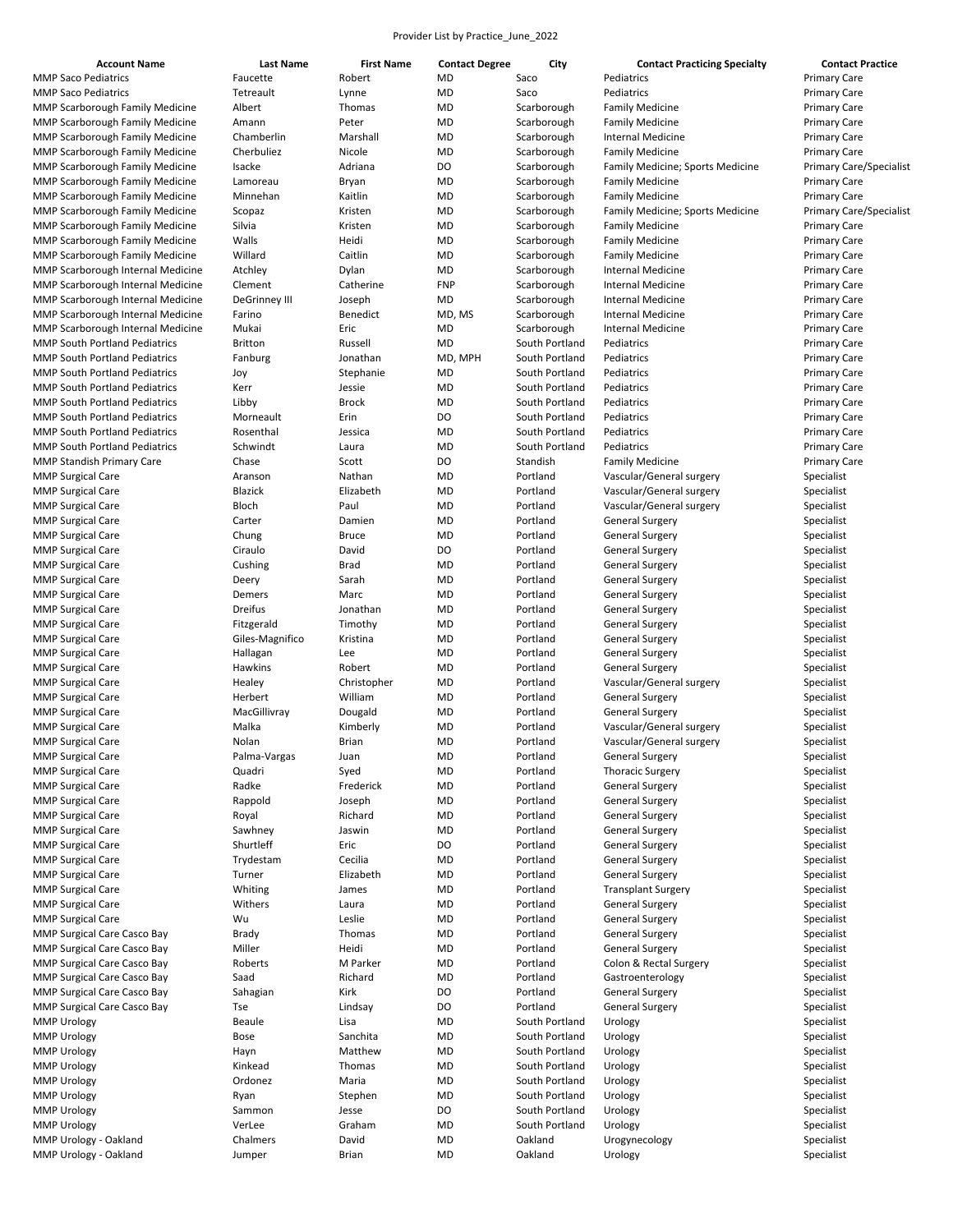| <b>Account Name</b> |  |
|---------------------|--|
|                     |  |

| <b>Account Name</b>                    | Last Name       | <b>First Name</b> | <b>Contact Degree</b> | City         | <b>Contact Practicing Specialty</b> | <b>Contact Practice</b> |
|----------------------------------------|-----------------|-------------------|-----------------------|--------------|-------------------------------------|-------------------------|
| MMP Westbrook Family Medicine          | Ahrns           | Hadjh             | MD                    | Westbrook    | <b>Family Medicine</b>              | <b>Primary Care</b>     |
| MMP Westbrook Family Medicine          | Kimball         | Marc              | MD                    | Westbrook    | <b>Family Medicine</b>              | <b>Primary Care</b>     |
| MMP Westbrook Family Medicine          | Peterson        | Darlene           | MD                    | Westbrook    | <b>Family Medicine</b>              | <b>Primary Care</b>     |
| MMP Westbrook Family Medicine          | Salembier       | <b>Brigitte</b>   | DO                    | Westbrook    | <b>Family Medicine</b>              | <b>Primary Care</b>     |
| MMP Westbrook Family Medicine          | Williams        | Scott             | MD                    | Westbrook    | <b>Family Medicine</b>              | <b>Primary Care</b>     |
| MMP Westbrook Internal Medicine        | Daggett         | John              | MD                    | Westbrook    | <b>Internal Medicine</b>            | <b>Primary Care</b>     |
| MMP Westbrook Internal Medicine        | Hayes           | Stephen           | <b>MD</b>             | Westbrook    | <b>Internal Medicine</b>            | <b>Primary Care</b>     |
| MMP Westbrook Internal Medicine        | Johnson         | Ellis             | MD                    | Westbrook    | <b>Internal Medicine</b>            | <b>Primary Care</b>     |
| MMP Westbrook Internal Medicine        | Medd            | Donald            | MD                    | Westbrook    | <b>Internal Medicine</b>            | <b>Primary Care</b>     |
| MMP Westbrook Internal Medicine        | Pinette         | Sheila            | DO                    | Westbrook    | <b>Internal Medicine</b>            | <b>Primary Care</b>     |
| <b>MMP Westbrook Pediatrics</b>        | Amory           | Lucy              | MD                    | Westbrook    | Pediatrics                          | <b>Primary Care</b>     |
| <b>MMP Westbrook Pediatrics</b>        | Ho              | Jane              | <b>MD</b>             | Westbrook    | Pediatrics                          | <b>Primary Care</b>     |
| <b>MMP Westbrook Pediatrics</b>        | Whiting         | Genevieve         | MD                    | Westbrook    | Pediatrics                          | <b>Primary Care</b>     |
| MMP Westbrook Pediatrics               | Youth           | Brian             | MD                    | Westbrook    | Pediatrics                          | <b>Primary Care</b>     |
| MMP Women's Health, Division of        |                 |                   |                       |              |                                     |                         |
| Maternal / Fetal Medicine              | Betz            | Alexandria        | <b>DO</b>             | Portland     | Obstetrics - Gynecology             | Specialist              |
| MMP Women's Health, Division of        |                 |                   |                       |              |                                     |                         |
| Maternal / Fetal Medicine              | Conroy          | Kelley            | MD                    | Portland     | Obstetrics - Gynecology             | Specialist              |
| MMP Women's Health, Division of        |                 |                   |                       |              |                                     |                         |
| Maternal / Fetal Medicine              | Deeran          | Elisabeth         | MD                    | Portland     | Obstetrics - Gynecology             | Specialist              |
| MMP Women's Health, Division of        |                 |                   |                       |              |                                     |                         |
| Maternal / Fetal Medicine              | Dersch          | Candice           | <b>MD</b>             | Portland     | Obstetrics - Gynecology             | Specialist              |
| MMP Women's Health, Division of        |                 |                   |                       |              |                                     |                         |
| Maternal / Fetal Medicine              | Fitzgerald      | Toby              | <b>DO</b>             | Portland     | Obstetrics - Gynecology             | Specialist              |
| MMP Women's Health, Division of        |                 |                   |                       |              |                                     |                         |
| Maternal / Fetal Medicine              | Hunt            | Rebecca           | <b>MD</b>             | Portland     | <b>Maternal Fetal Medicine</b>      | Specialist              |
| MMP Women's Health, Division of        |                 |                   |                       |              |                                     |                         |
| Maternal / Fetal Medicine              | Litton          | Christian         | MD                    | Portland     | Obstetrics - Gynecology             | Specialist              |
| MMP Women's Health, Division of        |                 |                   |                       |              |                                     |                         |
| Maternal / Fetal Medicine              | Pinette         | Michael           | <b>MD</b>             | Portland     | Maternal Fetal Medicine             | Specialist              |
| MMP Women's Health, Division of        |                 |                   |                       |              |                                     |                         |
| Maternal / Fetal Medicine              | Pulvino         | John              | <b>MD</b>             | Portland     | <b>Maternal Fetal Medicine</b>      | Specialist              |
| MMP Women's Health, Division of        |                 |                   |                       |              |                                     |                         |
| Maternal / Fetal Medicine              | Wax             | Joseph            | MD                    | Portland     | Maternal Fetal Medicine             | Specialist              |
| MMP Women's Health, Division of        |                 |                   |                       |              |                                     |                         |
| Maternal / Fetal Medicine              | Zamore          | Elizabeth         | <b>DO</b>             | Portland     | Obstetrics - Gynecology             | Specialist              |
| MMP Women's Health, Division of        |                 |                   |                       |              |                                     |                         |
| Oncology                               | <b>Bradford</b> | Leslie            | MD                    | Scarborough  | Obstetrics - Gynecology             | Specialist              |
| MMP Women's Health, Division of        |                 |                   |                       |              |                                     |                         |
| Oncology                               | Febbraro        | Terri             | MD                    | Scarborough  | Obstetrics - Gynecology             | Specialist              |
| MMP Women's Health, Division of        |                 |                   |                       |              |                                     |                         |
| Oncology                               | Lachance        | Jason             | MD                    | Scarborough  | Obstetrics & Gynecology/Oncology    | Specialist              |
| MMP Women's Health, Division of        |                 |                   |                       |              |                                     |                         |
| Oncology                               | Small           | Laurie            | MD                    | Scarborough  | Obstetrics & Gynecology/Oncology    | Specialist              |
| MMP Women's Health, Division of        |                 |                   |                       |              |                                     |                         |
| Oncology                               | Soultanakis     | Emmanual          | <b>MD</b>             | Scarborough  | Obstetrics & Gynecology/Oncology    | Specialist              |
| MMP Women's Health, Division of        |                 |                   |                       |              |                                     |                         |
| Reproductive Endrocrinology            | Cassling        | Caroline          | MD                    | Portland     | Obstetrics - Gynecology             | Specialist              |
| MMP Women's Health, Division of        |                 |                   |                       |              |                                     |                         |
| Reproductive Endrocrinology            | Spratt          | Daniel            | <b>MD</b>             | Portland     | Reproductive Endocrinology          | Specialist              |
| Mount Washington Valley Rural Health   | Badger          | Michael           | MD                    | North Conway | <b>Family Medicine</b>              | <b>Primary Care</b>     |
| Mount Washington Valley Rural Health   | Fekete          | Kathryn           | DO                    | North Conway | Pediatrics                          | <b>Primary Care</b>     |
| Mount Washington Valley Rural Health   | Goldenhar       | Alan              | <b>DPM</b>            | North Conway | Podiatry                            | Specialist              |
| Mount Washington Valley Rural Health   | Goss            | Jill              | FNP                   | North Conway | <b>Family Medicine</b>              | <b>Primary Care</b>     |
| Mount Washington Valley Rural Health   | Hamilton        | Rachel            | DO                    | North Conway | <b>Family Medicine</b>              | <b>Primary Care</b>     |
| Mount Washington Valley Rural Health   | Helvie          | Charlotte         | <b>MD</b>             | North Conway | Adolescent Medicine; Pediatrics     | <b>Primary Care</b>     |
| Mount Washington Valley Rural Health   | Hoffmann        | Greer             | <b>NP</b>             | North Conway | <b>Family Medicine</b>              | <b>Primary Care</b>     |
| Mount Washington Valley Rural Health   | Kenosi          | Thabo             | MD                    | North Conway | Endocrinology                       | Specialist              |
| Mount Washington Valley Rural Health   | Murphy          | Peter             | MD                    | North Conway | <b>Family Medicine</b>              | <b>Primary Care</b>     |
| Mount Washington Valley Rural Health   | Rabideau        | Raymond           | MD                    | North Conway | <b>Family Medicine</b>              | <b>Primary Care</b>     |
| Mount Washington Valley Rural Health   | Saunders        | Wenda             | MD                    | North Conway | Pediatrics                          | <b>Primary Care</b>     |
| Mount Washington Valley Rural Health   | Smith           | Craig             | DO                    | North Conway | <b>Family Medicine</b>              | <b>Primary Care</b>     |
| Mount Washington Valley Rural Health   | Smith           | Jennifer          | DO                    | North Conway | <b>Family Medicine</b>              | <b>Primary Care</b>     |
| Nephrology Associates of Central Maine | Ghimire         | Avinash           | <b>MD</b>             | Lewiston     | Nephrology                          | Specialist              |
| Nephrology Associates of Central Maine | Pyenta          | Matthew           | DO                    | Lewiston     | Nephrology                          | Specialist              |
| Nephrology Associates of Central Maine | Thornton        | Andrew            | <b>MD</b>             | Lewiston     | Nephrology                          | Specialist              |
| Nephrology Associates of Central Maine | Wright          | Jeremy            | DO                    | Lewiston     | Nephrology                          | Specialist              |
| Northeast Retina Associates, PA        | Graichen        | Dana              | <b>MD</b>             | Sanford      | Ophthalmology                       | Specialist              |
| Oncology and Infusion Therapy          | Berg            | Sigrid            | <b>MD</b>             | Belfast      | Oncology                            | Specialist              |
| Osteopathic Healthcare of Maine        | Dardeno         | Marie             | DO                    | Falmouth     | Family Medicine/OMT                 | Specialist              |
| Osteopathic Healthcare of Maine        | Gilson          | Thomas            | DO                    | Falmouth     | <b>Manipulative Medicine</b>        | Specialist              |
| Osteopathic Healthcare of Maine        | Greenfield      | Jeffrey           | DO                    | Falmouth     | Neuromusculoskeletal Medicine       | Specialist              |
| Osteopathic Healthcare of Maine        | Hankinson       | Donald            | DO                    | Falmouth     | Neuromusculoskeletal Medicine       | Specialist              |
| Osteopathic Healthcare of Maine        | Hilton          | Jennifer          | DO                    | Falmouth     | Neuromusculoskeletal Medicine       | Specialist              |
|                                        |                 |                   |                       |              |                                     |                         |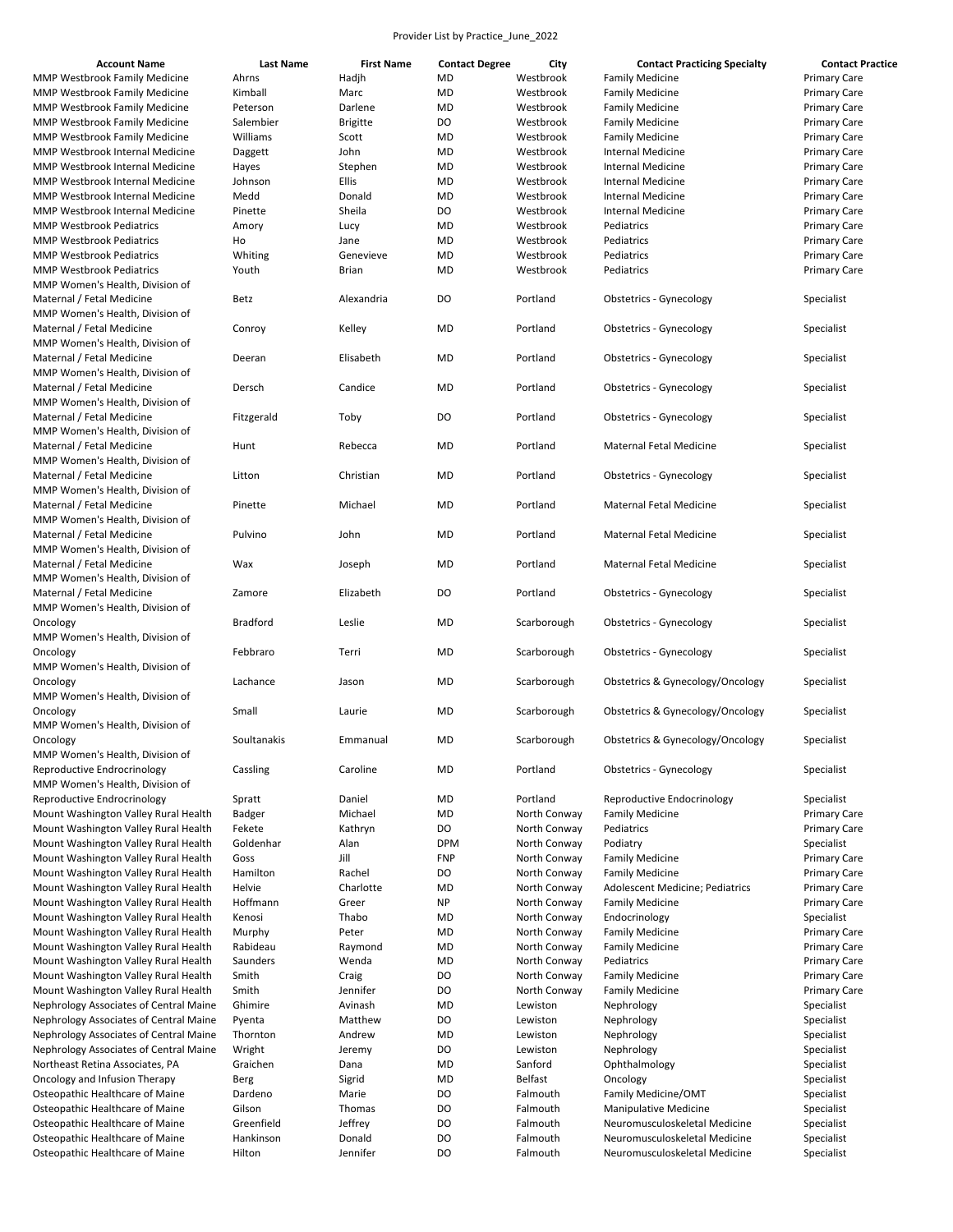| <b>Account Name</b>                                               | <b>Last Name</b>      | <b>First Name</b>    | <b>Contact Degree</b> | City                 | <b>Contact Practicing Specialty</b>                   | <b>Contact Practice</b>                    |
|-------------------------------------------------------------------|-----------------------|----------------------|-----------------------|----------------------|-------------------------------------------------------|--------------------------------------------|
| Osteopathic Healthcare of Maine                                   | Wu                    | Keelyn               | DO                    | Falmouth             | <b>Manipulative Medicine</b>                          | Specialist                                 |
| Pediatric Associates of Lewiston, P.A.                            | Dombroski             | Eric                 | DO                    | Lewiston             | Pediatrics                                            | <b>Primary Care</b>                        |
| Pediatric Associates of Lewiston, P.A.                            | Glass                 | Linda                | MD                    | Lewiston             | Pediatrics                                            | <b>Primary Care</b>                        |
| Pediatric Associates of Lewiston, P.A.                            | Glass, Jr.            | George               | MD                    | Lewiston             | Pediatrics                                            | <b>Primary Care</b>                        |
| Pediatric Associates of Lewiston, P.A.                            | Miller                | Erica                | DO                    | Lewiston             | Pediatrics                                            | <b>Primary Care</b>                        |
| Pediatric Associates of Lewiston, P.A.                            | Pivirotto<br>Hoekstra | Mia<br><b>Bruce</b>  | DO<br>MD              | Lewiston             | Pediatrics                                            | <b>Primary Care</b>                        |
| PenBay Dermatology and Mohs Surgery<br>PenBay Ear, Nose, & Throat | Chamberlin            | G. Parker            | MD                    | Rockport<br>Rockport | Family Medicine - Non PCP<br>Otolaryngology           | Specialist<br>Specialist                   |
| PenBay Ear, Nose, & Throat                                        | Kava                  | Charles              | DO                    | Rockport             | Otolaryngology                                        | Specialist                                 |
| PenBay Ear, Nose, & Throat                                        | Kluger                | Paul                 | MD                    | Rockport             | Otolaryngology                                        | Specialist                                 |
| PenBay Family Medicine                                            | Barrett-Hibl          | Jenny                | <b>FNP</b>            | Rockport             | <b>Family Medicine</b>                                | <b>Primary Care</b>                        |
| PenBay Family Medicine                                            | Carter                | Olivia               | MD                    | Rockport             | <b>Family Medicine</b>                                | <b>Primary Care</b>                        |
| PenBay Family Medicine                                            | Davis                 | Brien                | <b>NP</b>             | Rockport             | <b>Family Medicine</b>                                | <b>Primary Care</b>                        |
| PenBay Family Medicine                                            | Landfair              | Jeffrey              | MD                    | Rockport             | <b>Family Medicine</b>                                | <b>Primary Care</b>                        |
| PenBay Family Medicine                                            | Merrill               | Robert               | <b>MD</b>             | Rockport             | <b>Family Medicine</b>                                | <b>Primary Care</b>                        |
| PenBay Family Medicine                                            | Redmond-Durow         | Aoife                | <b>MD</b>             | Rockport             | <b>Family Medicine</b>                                | <b>Primary Care</b>                        |
| PenBay Family Medicine                                            | Reilly                | Katherine            | DO                    | Rockport             | <b>Family Medicine</b>                                | <b>Primary Care</b>                        |
| PenBay Family Medicine                                            | Ripley                | Tristen              | MD<br>DO              | Rockport             | <b>Family Medicine</b>                                | <b>Primary Care</b>                        |
| PenBay Family Medicine<br>PenBay Family Medicine                  | Tanner<br>Thackeray   | Cassandre<br>Carrie  | MD                    | Rockport<br>Rockport | <b>Family Medicine</b><br><b>Family Medicine</b>      | <b>Primary Care</b><br><b>Primary Care</b> |
| PenBay Family Medicine                                            | Thro                  | Holly                | <b>MD</b>             | Rockport             | <b>Family Medicine</b>                                | <b>Primary Care</b>                        |
| PenBay Gastroenterology                                           | Bernadino             | Kirk                 | MD                    | Rockport             | Gastroenterology                                      | Specialist                                 |
| PenBay Gastroenterology                                           | Sapp                  | Abby                 | DO                    | Rockport             | Gastroenterology                                      | Specialist                                 |
| PenBay Internal Medicine                                          | Abernathy             | Karen                | MD                    | Rockport             | Internal Medicine                                     | <b>Primary Care</b>                        |
| PenBay Internal Medicine                                          | Dobbins               | Kristin              | APRN, FNP-C           | Rockport             | <b>Internal Medicine</b>                              | <b>Primary Care</b>                        |
| PenBay Internal Medicine                                          | Hirshberg             | Rotchana             | APRN-FNP              | Rockport             | <b>Internal Medicine</b>                              | <b>Primary Care</b>                        |
| PenBay Internal Medicine                                          | Sherwood              | Lisa                 | MD                    | Rockport             | <b>Internal Medicine</b>                              | <b>Primary Care</b>                        |
| PenBay Internal Medicine                                          | Wiley                 | Jennifer             | DO                    | Rockport             | <b>Internal Medicine</b>                              | <b>Primary Care</b>                        |
| PenBay Internal Medicine                                          | Yetman                | Cornelius            | DO                    | Rockport             | Internal Medicine                                     | Primary Care                               |
| PenBay Long Term Care Services - Quarry                           |                       |                      |                       |                      |                                                       |                                            |
| Hill<br>PenBay Medical Center                                     | Sauvage<br>Lawrence   | Maureen<br>Elizabeth | DO<br>MD              | Camden<br>Rockport   | <b>Internal Medicine</b><br><b>Emergency Medicine</b> | <b>Primary Care</b><br>Specialist          |
| PenBay Medical Center                                             | Michalakes            | Chris                | DO                    | Rockport             | <b>Emergency Medicine</b>                             | Specialist                                 |
| PenBay Medical Center                                             | Randolph              | John                 | DO                    | Rockport             | <b>Emergency Medicine</b>                             | Specialist                                 |
| PenBay Medical Center                                             | Savidge               | Mckenzie             | DO                    | Rockport             | <b>Emergency Medicine</b>                             | Specialist                                 |
| PenBay Medical Center                                             | von Felten            | Elizabeth            | MD                    | Rockport             | Hospitalist                                           | Specialist                                 |
| PenBay Medical Center - Emergency                                 |                       |                      |                       |                      |                                                       |                                            |
| Department                                                        | Civiello              | Caitlin              | <b>MD</b>             | Rockport             | <b>Emergency Medicine</b>                             | Specialist                                 |
| PenBay Medical Center - Emergency                                 |                       |                      |                       |                      |                                                       |                                            |
| Department                                                        | Clark                 | Ariel                | MD                    | Rockport             | <b>Emergency Medicine</b>                             | Specialist                                 |
| PenBay Medical Center - Emergency<br>Department                   | Ettinger              |                      | DO                    | Rockport             |                                                       | Specialist                                 |
| PenBay Medical Center - Emergency                                 |                       | Kyle                 |                       |                      | <b>Emergency Medicine</b>                             |                                            |
| Department                                                        | Giberson              | Tyler                | MD                    | Rockport             | <b>Emergency Medicine</b>                             | Specialist                                 |
| PenBay Medical Center - Emergency                                 |                       |                      |                       |                      |                                                       |                                            |
| Department                                                        | Harish                | Nir                  | MD                    | Rockport             | <b>Emergency Medicine</b>                             | Specialist                                 |
| PenBay Medical Center - Emergency                                 |                       |                      |                       |                      |                                                       |                                            |
| Department                                                        | Jalbuena              | Tracy                | MD                    | Rockport             | <b>Emergency Medicine</b>                             | Specialist                                 |
| PenBay Medical Center - Emergency                                 |                       |                      |                       |                      |                                                       |                                            |
| Department                                                        | Lew                   | Nicole               | MD                    | Rockport             | <b>Emergency Medicine</b>                             | Specialist                                 |
| PenBay Medical Center - Emergency                                 |                       |                      |                       |                      |                                                       |                                            |
| Department<br>PenBay Medical Center - Emergency                   | Lowry                 | <b>Bruce</b>         | MD                    | Rockport             | <b>Emergency Medicine</b>                             | Specialist                                 |
| Department                                                        | Malya                 | Rohith               | MD                    | Rockport             | <b>Emergency Medicine</b>                             | Specialist                                 |
| PenBay Medical Center - Emergency                                 |                       |                      |                       |                      |                                                       |                                            |
| Department                                                        | McAllister            | Mark                 | MD                    | Rockport             | <b>Emergency Medicine</b>                             | Specialist                                 |
| PenBay Medical Center - Emergency                                 |                       |                      |                       |                      |                                                       |                                            |
| Department                                                        | Nicolet               | John                 | MD                    | Rockport             | <b>Emergency Medicine</b>                             | Specialist                                 |
| PenBay Medical Center - Emergency                                 |                       |                      |                       |                      |                                                       |                                            |
| Department                                                        | Serafini              | Sarah                | MD                    | Rockport             | <b>Emergency Medicine</b>                             | Specialist                                 |
| PenBay Medical Center - Emergency                                 |                       |                      |                       |                      |                                                       |                                            |
| Department                                                        | Skinner               | Stephen              | MD                    | Rockport             | <b>Emergency Medicine</b>                             | Specialist                                 |
| PenBay Medical Center Anesthesia Dept.                            | Degani                | Jason                | MD                    | Rockport             | Anesthesiology                                        | Specialist                                 |
|                                                                   |                       |                      |                       |                      |                                                       |                                            |
| PenBay Medical Center Anesthesia Dept.                            | Evans                 | Richard              | MD                    | Rockport             | Anesthesiology                                        | Specialist                                 |
|                                                                   |                       |                      |                       |                      |                                                       |                                            |
| PenBay Medical Center Anesthesia Dept.                            | Maddox                | David                | MD                    | Rockport             | Anesthesiology                                        | Specialist                                 |
|                                                                   |                       |                      |                       |                      |                                                       |                                            |
| PenBay Medical Center Anesthesia Dept.                            | Myrick-Brewer         | Carol                | MD                    | Rockport             | Anesthesiology                                        | Specialist                                 |
| PenBay Medical Center Anesthesia Dept.                            | Mytar-Li              | Jennifer             | DO                    | Rockport             | Anesthesiology                                        | Specialist                                 |
|                                                                   |                       |                      |                       |                      |                                                       |                                            |
| PenBay Medical Center Anesthesia Dept.                            | Wesson                | Winsor               | MD                    | Rockport             | Hospitalist                                           | Specialist                                 |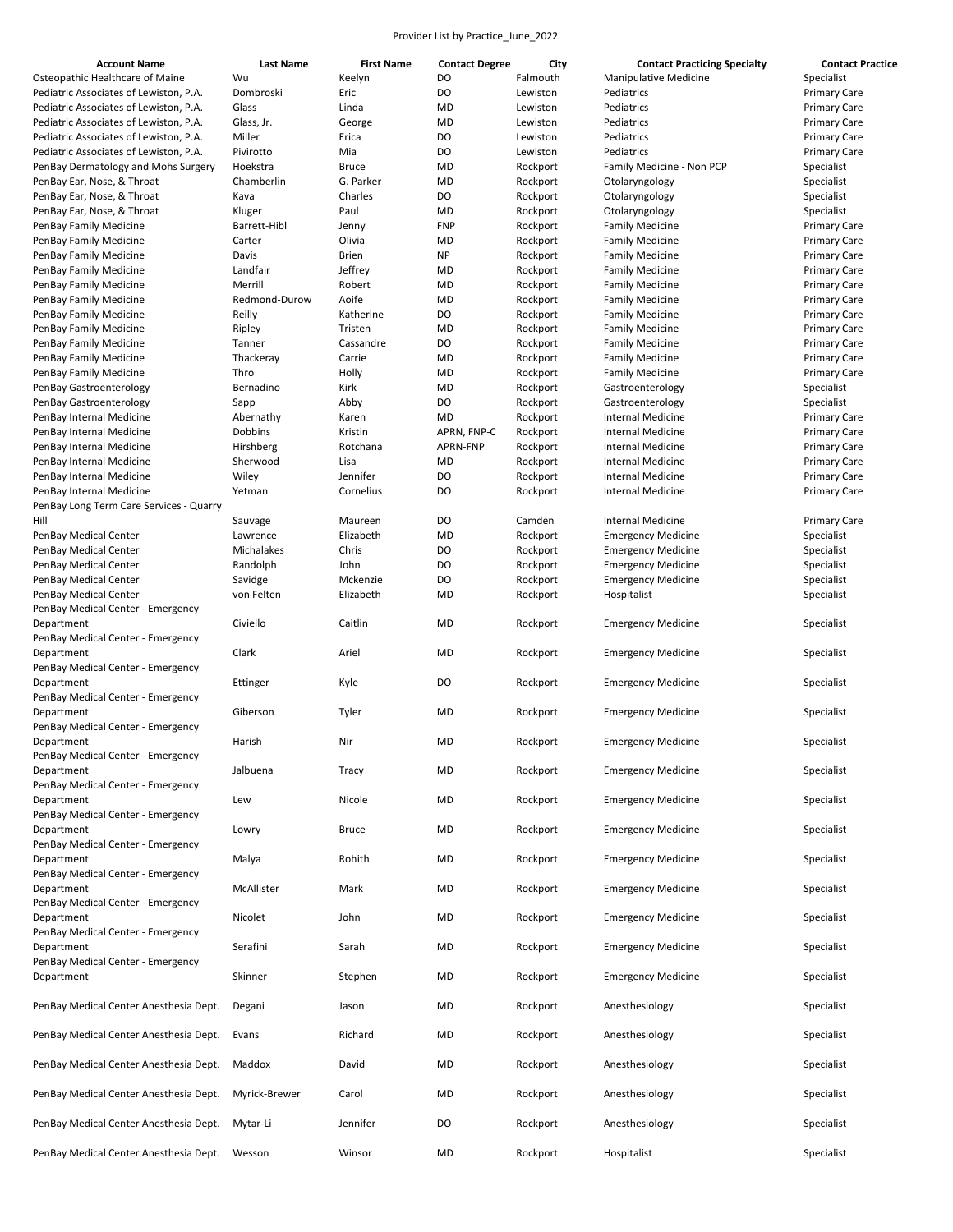| <b>Account Name</b><br>PenBay Medical Center Cancer Center                       | <b>Last Name</b><br>Nuthakki | <b>First Name</b><br>Mohan | <b>Contact Degree</b><br>MD | City<br>Rockport     | <b>Contact Practicing Specialty</b><br>Oncology               | <b>Contact Practice</b><br>Specialist      |
|----------------------------------------------------------------------------------|------------------------------|----------------------------|-----------------------------|----------------------|---------------------------------------------------------------|--------------------------------------------|
| PenBay Medical Center Hospitalists<br>Services                                   | Anderson                     | Denise                     | DO                          | Rockport             | Hospitalist                                                   | Specialist                                 |
| PenBay Medical Center Hospitalists<br>Services                                   | Goldberg                     | Jennifer                   | <b>MD</b>                   | Rockport             | Hospitalist                                                   | Specialist                                 |
| PenBay Medical Center Hospitalists<br>Services                                   | Howe                         | Barry                      | MD                          | Rockport             | Hospitalist                                                   | Specialist                                 |
| PenBay Medical Center Hospitalists<br>Services                                   | Humphrey                     | Ceba                       | MD                          | Rockport             | Hospitalist                                                   | Specialist                                 |
| PenBay Medical Center Hospitalists<br>Services                                   | Martindale                   | Madeleine                  | <b>MD</b>                   | Rockport             | Hospitalist                                                   | Specialist                                 |
| PenBay Medical Center Hospitalists<br>Services                                   | Mecklenburg                  | Emily                      | <b>MD</b>                   | Rockport             | Hospitalist                                                   | Specialist                                 |
| PenBay Medical Center Hospitalists<br>Services                                   | Mitchell                     | Patrick                    | <b>MD</b>                   | Rockport             | Hospitalist                                                   | Specialist                                 |
| PenBay Medical Center Hospitalists<br>Services                                   | Oberg-Higgins                | <b>B</b> Payson            | <b>MD</b>                   | Rockport             | Hospitalist                                                   | Specialist                                 |
| PenBay Medical Center Hospitalists<br>Services                                   | Peabody                      | Deborah                    | MD                          | Rockport             | Hospitalist                                                   | Specialist                                 |
| PenBay Medical Center Hospitalists<br>Services                                   | Peek                         | David                      | MD                          | Rockport             | Hospitalist                                                   | Specialist                                 |
| PenBay Medical Center Hospitalists<br>Services                                   | Reynolds                     | Carol                      | MD                          | Rockport             | Hospitalist                                                   | Specialist                                 |
| PenBay Medical Center Hospitalists                                               |                              |                            |                             |                      |                                                               |                                            |
| Services                                                                         | <b>Staples</b>               | Kirsten                    | MD                          | Rockport             | Hospitalist                                                   | Specialist                                 |
| PenBay Medicine and Infectious Disease<br>PenBay Medicine and Infectious Disease | Eggena<br>Guilfoyle          | Mark<br>Jennifer           | MD<br>NP                    | Rockport<br>Rockport | <b>Internal Medicine</b><br><b>Family Medicine</b>            | <b>Primary Care</b><br><b>Primary Care</b> |
| PenBay Medicine and Infectious Disease                                           | Hirschfeld                   | Hannah                     | <b>FNP</b>                  | Rockport             | <b>Family Medicine</b>                                        | <b>Primary Care</b>                        |
| PenBay Medicine and Infectious Disease                                           | Liechty                      | Cheryl                     | MD                          | Rockport             | <b>Internal Medicine</b>                                      | <b>Primary Care</b>                        |
| PenBay Medicine and Infectious Disease                                           | Rose                         | Alana                      | <b>FNP</b>                  | Rockport             | <b>Family Medicine</b>                                        | <b>Primary Care</b>                        |
| PenBay Neurology                                                                 | Kirkpatrick                  | Sally                      | MD                          | Rockport             | Neurology                                                     | Specialist                                 |
| PenBay Neurology                                                                 | Lash                         | Stephanie                  | MD                          | Rockport             | Neurology                                                     | Specialist                                 |
| PenBay Neurology                                                                 | Sigsbee                      | <b>Bruce</b>               | MD                          | Rockport             | Neurology                                                     | Specialist                                 |
| PenBay Neurology                                                                 | Stein                        | Robert                     | MD                          | Rockport             | Neurology                                                     | Specialist                                 |
| PenBay Orthopaedics                                                              | Mitchell                     | Thomas                     | MD                          | Rockport             | Orthopedic Surgery                                            | Specialist                                 |
| PenBay Orthopaedics                                                              | Rasmussen                    | Jeffrey                    | MD                          | Rockport             | Orthopedics                                                   | Specialist                                 |
| PenBay Orthopaedics                                                              | Scordino                     | Joseph III                 | MD                          | Rockport             | Orthopedic Surgery                                            | Specialist                                 |
| PenBay Pediatrics                                                                | Kloby                        | Margaret                   | MD                          | Rockport             | Pediatrics                                                    | <b>Primary Care</b>                        |
| PenBay Pediatrics                                                                | <b>Rivard Wilcox</b>         | Rachel                     | <b>PNP</b>                  | Rockport             | Pediatrics                                                    | <b>Primary Care</b>                        |
| PenBay Pediatrics                                                                | Santiago                     | Karl                       | MD                          | Rockport             | Pediatrics                                                    | <b>Primary Care</b>                        |
| PenBay Pediatrics                                                                | Stephenson                   | William                    | MD                          | Rockport             | Pediatrics                                                    | <b>Primary Care</b>                        |
| PenBay Pediatrics                                                                | Vickerman                    | Peter                      | MD                          | Rockport             | Pediatrics                                                    | <b>Primary Care</b>                        |
| PenBay Pediatrics                                                                | Winkes                       | Adeline                    | <b>MD</b>                   | Rockport             | Pediatrics<br>Physical Medicine; Rehabilitation               | <b>Primary Care</b>                        |
| PenBay Physical Medicine                                                         | Nelson                       | Emily                      | <b>MD</b>                   | Rockport             | Medicine                                                      | Specialist                                 |
| PenBay Physical Medicine                                                         | Serafini                     | Mario                      | DO                          | Rockport             | Pain Medicine                                                 | Specialist                                 |
| PenBay Podiatry                                                                  | Hall                         | Samuel                     | <b>DPM</b>                  | Rockport             | Podiatry                                                      | Specialist                                 |
| PenBay Primary Care Rockland                                                     | Emery                        | Kendra                     | DO                          | Rockland             | <b>Family Medicine</b>                                        | <b>Primary Care</b>                        |
| PenBay Pulmonary                                                                 | Filderman                    | Andrew                     | MD                          | Rockport             | Pulmonology                                                   | Specialist                                 |
| PenBay Rheumatology                                                              | Gramas                       | Deirdre                    | MD                          | Rockport             | Rheumatology                                                  | Specialist                                 |
| PenBay Surgery & Wound Healing Center                                            | Billington                   | Mark                       | MD                          | Rockport             | <b>General Surgery</b>                                        | Specialist                                 |
| PenBay Surgery & Wound Healing Center                                            | Crosslin, III                | Thomas                     | MD                          | Rockport             | <b>General Surgery</b>                                        | Specialist                                 |
| PenBay Surgery & Wound Healing Center                                            | O'Brien                      | Timothy                    | MD                          | Rockport             | <b>General Surgery</b>                                        | Specialist                                 |
| PenBay Surgery & Wound Healing Center                                            | White                        | Julie                      | MD                          | Rockport             | General Surgery                                               | Specialist                                 |
| PenBay Surgical Skin Center                                                      | Paine, Jr.                   | Gordon                     | MD                          | Rockport             | <b>General Surgery</b>                                        | Specialist                                 |
| PenBay Urology                                                                   | Albertson                    | Elizabeth                  | MD                          | Rockport             | Urology                                                       | Specialist                                 |
| PenBay Urology                                                                   | Ellison                      | Lars                       | MD                          | Rockport             | Urology                                                       | Specialist                                 |
| PenBay Urology                                                                   | Hall                         | Marshall                   | MD                          | Rockport             | Urology                                                       | Specialist                                 |
| PenBay Urology                                                                   | Valente                      | Sara                       | MD                          | Rockport             | Urology                                                       | Specialist                                 |
| PenBay Womens Health                                                             | McKenna                      | Jennifer                   | MD                          | Rockport             | Obstetrics - Gynecology                                       | Specialist                                 |
| PenBay Womens Health                                                             | O'Connor III                 | Thomas                     | MD                          | Rockport             | Obstetrics - Gynecology                                       | Specialist                                 |
| PenBay Womens Health                                                             | Pappas                       | India                      | MD                          | Rockport             |                                                               | Specialist                                 |
| Philip Abraham, MD LLC                                                           | Abraham                      | Philip                     | MD                          | Sanford              | <b>Internal Medicine</b><br>Physical Medicine; Rehabilitation | <b>Primary Care</b>                        |
| Physical and Functional Medicine Inc                                             | Savage                       | Evan                       | MD                          | Portland             | Medicine                                                      | Specialist                                 |
| Plastic & Hand Surgical Associates - So<br>Portland                              | Connolly                     | Katharine                  | MD                          | South Portland       | <b>Plastic Surgery</b>                                        | Specialist                                 |
| Plastic & Hand Surgical Associates - So<br>Portland                              | Ganske                       | Ingrid                     | MD                          | South Portland       | <b>Plastic Surgery</b>                                        | Specialist                                 |
|                                                                                  |                              |                            |                             |                      |                                                               |                                            |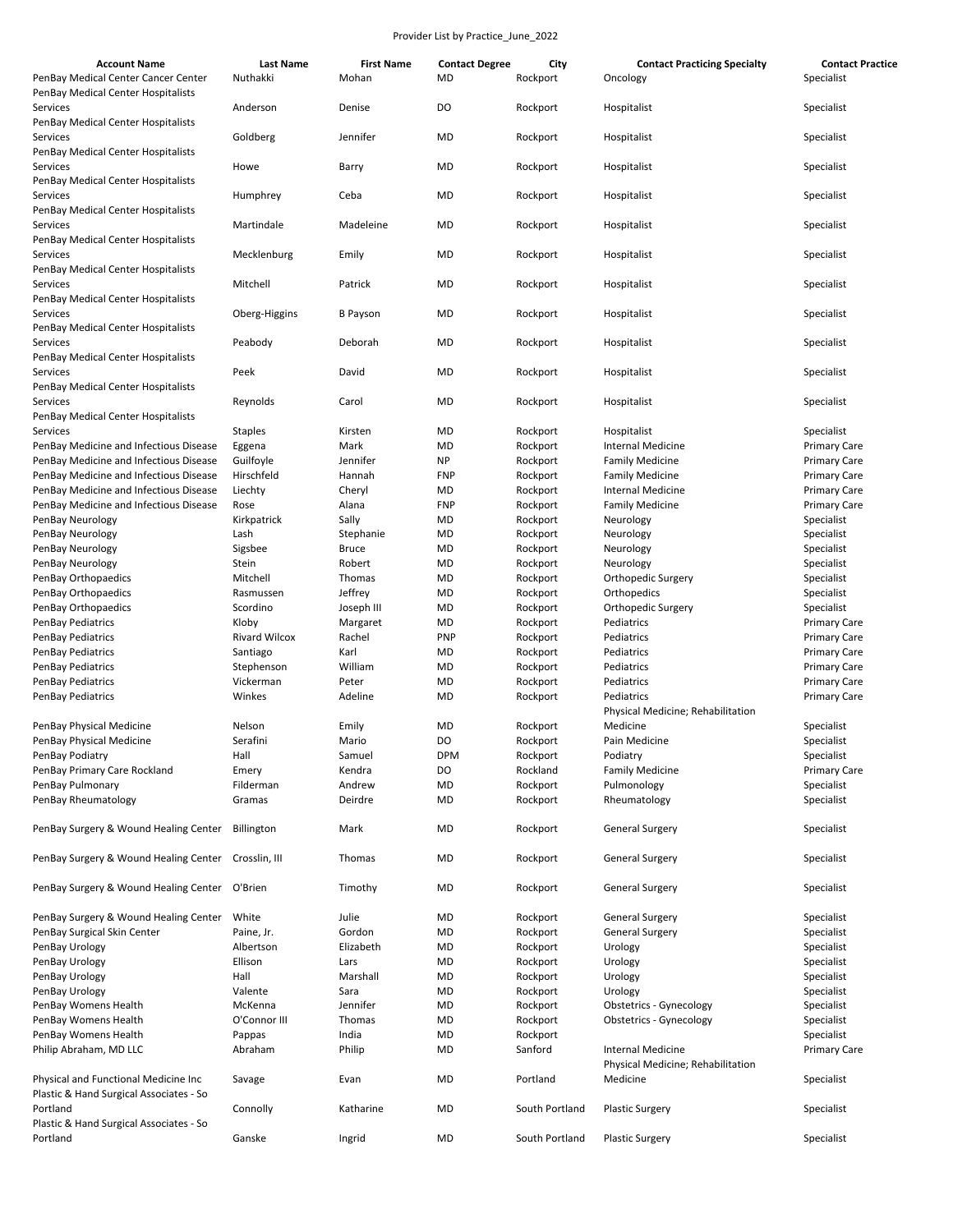| <b>Account Name</b>                                    | <b>Last Name</b> | <b>First Name</b> | <b>Contact Degree</b> | City           | <b>Contact Practicing Specialty</b>                    | <b>Contact Practice</b> |
|--------------------------------------------------------|------------------|-------------------|-----------------------|----------------|--------------------------------------------------------|-------------------------|
| Plastic & Hand Surgical Associates - So                |                  |                   |                       |                |                                                        |                         |
| Portland                                               | Kirkham          | John              | <b>MD</b>             | South Portland | <b>Plastic Surgery</b>                                 | Specialist              |
| Plastic & Hand Surgical Associates - So                |                  |                   |                       |                |                                                        |                         |
| Portland                                               | Kutz             | Richard           | <b>MD</b>             | South Portland | <b>Plastic Surgery</b>                                 | Specialist              |
| Plastic & Hand Surgical Associates - So                |                  |                   |                       |                |                                                        |                         |
| Portland                                               | Maddali          | Sirish            | <b>MD</b>             | South Portland | <b>Plastic Surgery</b>                                 | Specialist              |
| Plastic & Hand Surgical Associates - So                |                  |                   |                       |                |                                                        |                         |
| Portland                                               | Persing          | John              | MD                    | South Portland | <b>Plastic Surgery</b>                                 | Specialist              |
| Plastic & Hand Surgical Associates - So                |                  |                   |                       |                |                                                        |                         |
| Portland                                               | Turko            | Arthur            | <b>MD</b>             | South Portland | <b>Plastic Surgery</b>                                 | Specialist              |
| Plastic & Hand Surgical Associates - So                |                  |                   |                       |                |                                                        |                         |
| Portland                                               | Vaughan          | Thomas            | MD                    | South Portland | <b>Plastic Surgery</b>                                 | Specialist              |
| Plastic & Hand Surgical Associates - So                |                  |                   |                       |                |                                                        |                         |
| Portland                                               | Zelones          | Justin            | <b>MD</b>             | South Portland | <b>Plastic Surgery</b>                                 | Specialist              |
| <b>Poland Family Practice</b>                          | Elbrolosy        | Basem             | MD                    | Poland         | <b>Family Medicine</b>                                 | <b>Primary Care</b>     |
| <b>Poland Family Practice</b>                          | Smith            | Douglas           | <b>MD</b>             | Poland         | <b>Family Medicine</b>                                 | <b>Primary Care</b>     |
| Portland Foot & Ankle                                  | Flanigan, III    | K Paul            | <b>DPM</b>            | Portland       | Podiatry                                               | Specialist              |
| Portland Foot & Ankle                                  | Juris            | Robert            | <b>DPM</b>            | Portland       | Podiatry                                               | Specialist              |
| Portland Foot & Ankle                                  |                  | Christina         | <b>DPM</b>            | Portland       | Podiatry                                               | Specialist              |
| Portland Foot & Ankle                                  | Long<br>Maisak   | Kenneth           | <b>DPM</b>            | Portland       |                                                        | Specialist              |
|                                                        |                  |                   |                       |                | Podiatry                                               |                         |
| Portland Gastroenterology Associates                   | Baffy            | Noemi             | MD                    | Portland       | Gastroenterology                                       | Specialist              |
| Portland Gastroenterology Associates                   | Goldman          | Joshua            | MD                    | Portland       | Gastroenterology                                       | Specialist              |
| Portland Gastroenterology Associates                   | Howell           | Douglas           | MD                    | Portland       | Gastroenterology                                       | Specialist              |
| Portland Gastroenterology Associates                   | Kennedy          | Kate              | MD                    | Portland       | Gastroenterology                                       | Specialist              |
| Portland Gastroenterology Associates                   | Kilby            | Alan              | MD                    | Portland       | Gastroenterology                                       | Specialist              |
| Portland Gastroenterology Associates                   | Kim              | Marina            | DO                    | Portland       | Gastroenterology                                       | Specialist              |
| Portland Gastroenterology Associates                   | Mayes            | Thalia            | MD                    | Portland       | Gastroenterology                                       | Specialist              |
| Portland Gastroenterology Associates                   | Millspaugh       | Gordon            | MD                    | Portland       | Gastroenterology                                       | Specialist              |
| Portland Gastroenterology Associates                   | Morse            | James             | MD                    | Portland       | Gastroenterology                                       | Specialist              |
| <b>Portland Gastroenterology Associates</b>            | Pizzo            | Kelly             | MD                    | Portland       | Gastroenterology                                       | Specialist              |
| Portland Gastroenterology Associates                   | Potter           | Benjamin          | MD                    | Portland       | Gastroenterology                                       | Specialist              |
| Portland Gastroenterology Associates                   | Rolshud          | Daniil            | MD                    | Portland       | Gastroenterology                                       | Specialist              |
| <b>Portland Gastroenterology Associates</b>            | Rutherford       | Cristina          | MD                    | Portland       | Gastroenterology                                       | Specialist              |
| Portland Gastroenterology Associates                   | Stefan           | Andreas           | MD                    | Portland       | Gastroenterology                                       | Specialist              |
| Portland Osteopathic, PA                               | Zoll             | Eden              | DO                    | Portland       | <b>Manipulative Medicine</b>                           | Specialist              |
| Rehabilitation Associates - Brighton                   | Fridman          | Fred              | DO                    | Portland       | Hospitalist                                            | Specialist              |
| Richard Kapplemann MD                                  | Kappelmann       | Richard           | MD                    | Lewiston       | <b>Internal Medicine</b>                               | <b>Primary Care</b>     |
| Richard Kapplemann MD                                  | Miller           | Darleen           | <b>MD</b>             | Lewiston       | <b>Internal Medicine</b>                               | <b>Primary Care</b>     |
| Richard Steinmetz, DPM                                 | Steinmetz        | Richard           | <b>DPM</b>            | Portland       | Podiatry                                               | Specialist              |
| Riverside Eye Center                                   | Whitaker         | Martin            | MD                    |                | Ophthalmology                                          | Specialist              |
|                                                        | Gibbons          | Daniel            | DO                    | Norway         |                                                        |                         |
| Rivertree Osteopathic Health                           |                  |                   |                       | Topsham        | Manipulative Medicine<br>Neuromusculoskeletal Medicine | Specialist              |
| Rivertree Osteopathic Health                           | Goddard          | Jacey             | D <sub>O</sub>        | Topsham        |                                                        | Specialist              |
| Robert Laurence MD                                     | Laurence         | Robert            | MD                    | Rockport       | <b>Internal Medicine</b>                               | <b>Primary Care</b>     |
| SMHC Cardiac and Vascular Services -                   |                  |                   |                       |                |                                                        |                         |
| Biddeford                                              | Ash-Bernal       | Rachel            | <b>MD</b>             | Biddeford      | Cardiology                                             | Specialist              |
| <b>SMHC Cardiac and Vascular Services -</b>            |                  |                   |                       |                |                                                        |                         |
| Biddeford                                              | Blomberg         | Christopher       | DO                    | Biddeford      | Cardiology                                             | Specialist              |
| <b>SMHC Cardiac and Vascular Services -</b>            |                  |                   |                       |                |                                                        |                         |
| Biddeford                                              | Reza             | Shabir            | <b>MD</b>             | Biddeford      | Cardiology                                             | Specialist              |
| <b>SMHC Cardiac and Vascular Services -</b>            |                  |                   |                       |                |                                                        |                         |
| Biddeford                                              | Sherman          | Howard            | <b>MD</b>             | Biddeford      | Cardiology                                             | Specialist              |
| Southern Maine Foot & Ankle                            | Ocampo           | Peter             | <b>DPM</b>            | Scarborough    | Podiatry                                               | Specialist              |
| Southern Maine Health Care - Pain                      |                  |                   |                       |                |                                                        |                         |
| Management - Kennebunk                                 | Beverley-Waters  | Korrie            | DO                    | Kennebunk      | Neuromusculoskeletal Medicine                          | Specialist              |
| Southern Maine Health Care - Pain                      |                  |                   |                       |                |                                                        |                         |
| Management - Kennebunk                                 | Khan             | Muhammad Amir     | <b>MD</b>             | Kennebunk      | Pain Medicine                                          | Specialist              |
| Southern Maine Health Care - Pain                      |                  |                   |                       |                |                                                        |                         |
| Management - Kennebunk                                 | Temkin           | Leonid            | MD                    | Kennebunk      | Pain Medicine                                          | Specialist              |
| Southern Maine Health Care - Urology                   | Johnson          | Nathaniel         | MD                    | Biddeford      | Urology                                                | Specialist              |
| Southern Maine Health Care - Urology                   |                  | Jordan            |                       | Biddeford      |                                                        |                         |
|                                                        | Kurta            |                   | MD                    |                | Urology                                                | Specialist              |
| Southern Maine Health Care - Urology                   | Ramirez          | Michelle          | DO                    | Biddeford      | Urology                                                | Specialist              |
| Southern Maine Health Care Bariatrics                  | Han              | Laurie            | MD                    | Kennebunk      | <b>Obesity Medicine</b>                                | Specialist              |
|                                                        |                  |                   |                       |                |                                                        |                         |
| Southern Maine Health Care Dermatology Creighton-Smith |                  | Malcolm           | MD                    | Kennebunk      | Dermatology                                            | Specialist              |
|                                                        |                  |                   |                       |                |                                                        |                         |
| Southern Maine Health Care Dermatology Pratt           |                  | Loretta           | MD                    | Kennebunk      | Dermatology                                            | Specialist              |
| Southern Maine Health Care Emergency                   |                  |                   |                       |                |                                                        |                         |
| Department                                             | Beil             | Elizabeth         | <b>MD</b>             | Biddeford      | <b>Emergency Medicine</b>                              | Specialist              |
| Southern Maine Health Care Emergency                   |                  |                   |                       |                |                                                        |                         |
| Department                                             | <b>Biggs</b>     | Diana             | <b>MD</b>             | Biddeford      | <b>Emergency Medicine</b>                              | Specialist              |
| Southern Maine Health Care Emergency                   |                  |                   |                       |                |                                                        |                         |
| Department                                             | Brown            | Robert            | DO                    | Biddeford      | <b>Emergency Medicine</b>                              | Specialist              |
| Southern Maine Health Care Emergency                   |                  |                   |                       |                |                                                        |                         |
| Department                                             | <b>Burla</b>     | Michael           | DO                    | Biddeford      | <b>Emergency Medicine</b>                              | Specialist              |
|                                                        |                  |                   |                       |                |                                                        |                         |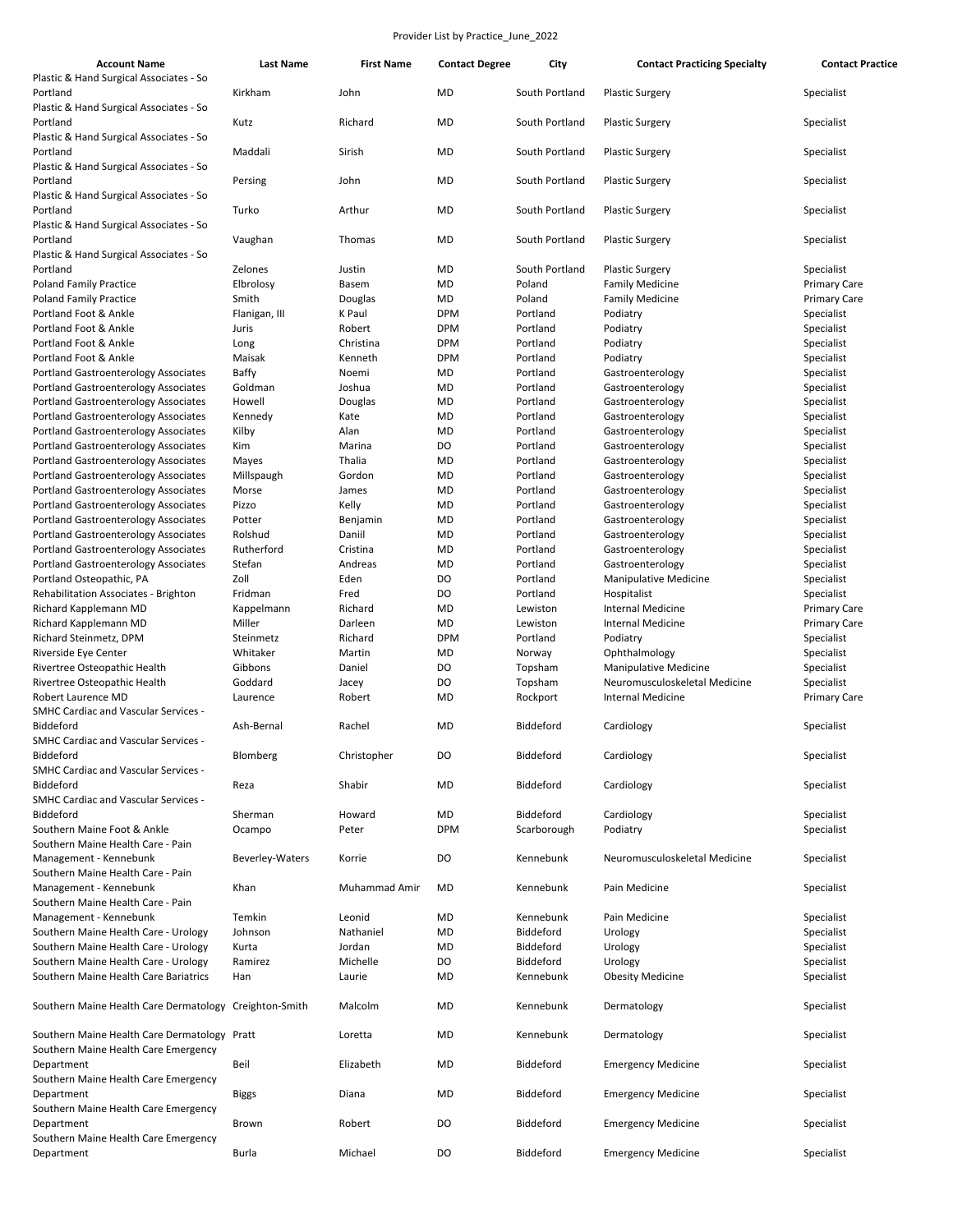| <b>Account Name</b>                                                                        | <b>Last Name</b> | <b>First Name</b> | <b>Contact Degree</b> | City             | <b>Contact Practicing Specialty</b> | <b>Contact Practice</b> |
|--------------------------------------------------------------------------------------------|------------------|-------------------|-----------------------|------------------|-------------------------------------|-------------------------|
| Southern Maine Health Care Emergency<br>Department                                         | Crouter          | Andrew            | <b>MD</b>             | Biddeford        | <b>Emergency Medicine</b>           | Specialist              |
| Southern Maine Health Care Emergency<br>Department                                         | D'Angelo         | Michael           | MD                    | Biddeford        | <b>Emergency Medicine</b>           | Specialist              |
| Southern Maine Health Care Emergency<br>Department                                         | Dube             | Lauren            | DO                    | Biddeford        | <b>Emergency Medicine</b>           | Specialist              |
| Southern Maine Health Care Emergency<br>Department                                         | Faller           | Alicia            | <b>MD</b>             | Biddeford        | <b>Emergency Medicine</b>           | Specialist              |
| Southern Maine Health Care Emergency<br>Department<br>Southern Maine Health Care Emergency | Farrell          | Scott             | <b>MD</b>             | Biddeford        | <b>Emergency Medicine</b>           | Specialist              |
| Department                                                                                 | Fling            | Nicholas          | <b>MD</b>             | Biddeford        | <b>Emergency Medicine</b>           | Specialist              |
| Southern Maine Health Care Emergency<br>Department<br>Southern Maine Health Care Emergency | Good             | Katrina           | DO                    | Biddeford        | <b>Emergency Medicine</b>           | Specialist              |
| Department<br>Southern Maine Health Care Emergency                                         | Gordon           | Marc              | <b>MD</b>             | Biddeford        | <b>Emergency Medicine</b>           | Specialist              |
| Department                                                                                 | Gorlen           | Daniel            | <b>MD</b>             | Biddeford        | <b>Emergency Medicine</b>           | Specialist              |
| Southern Maine Health Care Emergency<br>Department                                         | Gunyan           | Holly             | <b>MD</b>             | Biddeford        | <b>Emergency Medicine</b>           | Specialist              |
| Southern Maine Health Care Emergency<br>Department                                         | Hamilton         | Scott             | <b>MD</b>             | Biddeford        | <b>Emergency Medicine</b>           | Specialist              |
| Southern Maine Health Care Emergency<br>Department                                         | Hine             | Jason             | <b>MD</b>             | Biddeford        | <b>Emergency Medicine</b>           | Specialist              |
| Southern Maine Health Care Emergency<br>Department                                         | Kurucz, Jr       | John              | DO                    | Biddeford        | <b>Emergency Medicine</b>           | Specialist              |
| Southern Maine Health Care Emergency<br>Department                                         | Lanoue           | Christopher       | <b>MD</b>             | Biddeford        | <b>Emergency Medicine</b>           | Specialist              |
| Southern Maine Health Care Emergency<br>Department                                         | Leslie           | Michael           | <b>MD</b>             | Biddeford        | <b>Emergency Medicine</b>           | Specialist              |
| Southern Maine Health Care Emergency<br>Department                                         | McKee IV         | James             | DO                    | Biddeford        | <b>Emergency Medicine</b>           | Specialist              |
| Southern Maine Health Care Emergency<br>Department                                         | Meehan-Cousse    | Kelly             | <b>MD</b>             | <b>Biddeford</b> | <b>Emergency Medicine</b>           | Specialist              |
| Southern Maine Health Care Emergency<br>Department                                         | Palmer           | Allison           | <b>MD</b>             | Biddeford        | <b>Emergency Medicine</b>           | Specialist              |
| Southern Maine Health Care Emergency<br>Department                                         | Payonk           | Elizabeth         | <b>MD</b>             | Biddeford        | <b>Emergency Medicine</b>           | Specialist              |
| Southern Maine Health Care Emergency<br>Department                                         | Watts            | Michael           | <b>MD</b>             | Biddeford        | <b>Emergency Medicine</b>           | Specialist              |
| Southern Maine Health Care Emergency<br>Department                                         | Yannopoulos      | Paul              | <b>MD</b>             | Biddeford        | <b>Emergency Medicine</b>           | Specialist              |
| Southern Maine Health Care Family<br>Medicine - Saco                                       | Boucher-Cornelio | Catherine         | DO                    | Saco             | <b>Family Medicine</b>              | <b>Primary Care</b>     |
| Southern Maine Health Care Family<br>Medicine - Saco                                       | Burla            | Marisa            | DO                    | Saco             | <b>Family Medicine</b>              | <b>Primary Care</b>     |
| Southern Maine Health Care Family<br>Medicine - Saco                                       | Hurley           | Robert            | MD                    | Saco             | <b>Family Medicine</b>              | <b>Primary Care</b>     |
| Southern Maine Health Care Family<br>Medicine - Saco                                       | Kowash           | Philip            | <b>MD</b>             | Saco             | <b>Family Medicine</b>              | <b>Primary Care</b>     |
| Southern Maine Health Care Family<br>Medicine - Saco                                       | Lake             | Bethany           | MD                    | Saco             | <b>Family Medicine</b>              | <b>Primary Care</b>     |
| Southern Maine Health Care Family<br>Medicine - Saco                                       | Loffredo         | <b>Brett</b>      | MD                    | Saco             | <b>Family Medicine</b>              | <b>Primary Care</b>     |
| Southern Maine Health Care Family<br>Medicine - Saco                                       | Potyk            | Alan              | <b>MD</b>             | Saco             | <b>Family Medicine</b>              | <b>Primary Care</b>     |
| Southern Maine Health Care Family<br>Medicine - Saco                                       | Stevens          | Matthew           | DO                    | Saco             | <b>Family Medicine</b>              | <b>Primary Care</b>     |
| Southern Maine Health Care Family<br>Medicine - Saco                                       | Truong           | Thanh             | <b>MD</b>             | Saco             | <b>Family Medicine</b>              | <b>Primary Care</b>     |
| Southern Maine Health Care Family<br>Medicine - Sanford                                    | <b>Breault</b>   | Teresa            | MD                    | Sanford          | <b>Family Medicine</b>              | <b>Primary Care</b>     |
| Southern Maine Health Care Family                                                          |                  |                   |                       |                  |                                     |                         |
| Medicine - Sanford<br>Southern Maine Health Care Family                                    | Eisenberg        | Eric              | <b>MD</b>             | Sanford          | <b>Internal Medicine</b>            | <b>Primary Care</b>     |
| Medicine - Sanford<br>Southern Maine Health Care Family                                    | Frederick        | Shirley           | <b>MD</b>             | Sanford          | <b>Family Medicine</b>              | <b>Primary Care</b>     |
| Medicine - Sanford<br>Southern Maine Health Care Family                                    | Ifantides        | Melissa           | DO                    | Sanford          | <b>Family Medicine</b>              | <b>Primary Care</b>     |
| Medicine - Sanford<br>Southern Maine Health Care Family                                    | Lazos            | Spiros            | <b>MD</b>             | Sanford          | <b>Family Medicine</b>              | <b>Primary Care</b>     |
| Medicine - Sanford<br>Southern Maine Health Care Family                                    | Marshall         | Nancy             | APRN_FNP              | Sanford          | <b>Family Medicine</b>              | <b>Primary Care</b>     |
| Medicine - Sanford                                                                         | Schneider        | Steven            | MD                    | Sanford          | <b>Family Medicine</b>              | <b>Primary Care</b>     |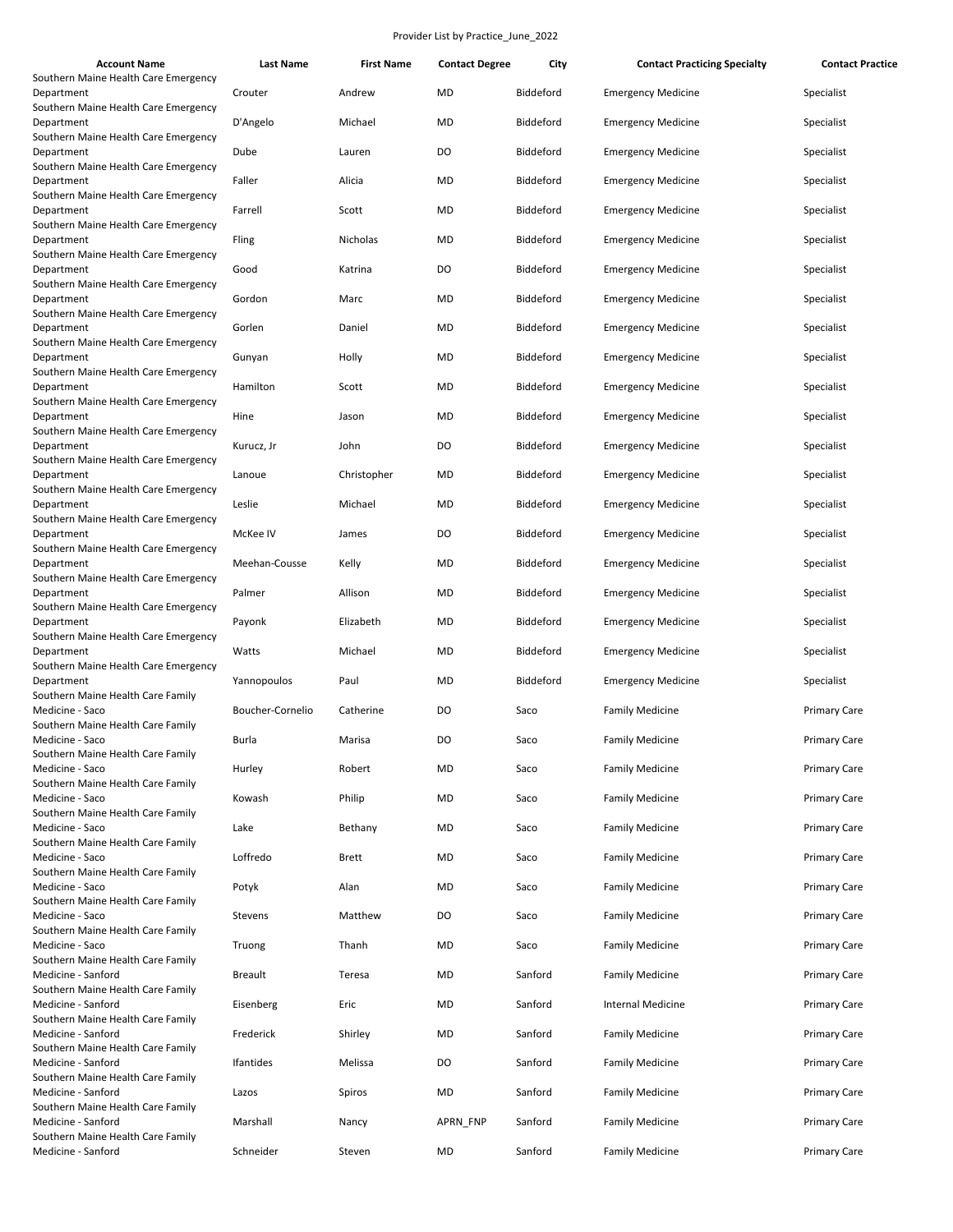| <b>Account Name</b>                                                | Last Name         | <b>First Name</b> | <b>Contact Degree</b> | City      | <b>Contact Practicing Specialty</b> | <b>Contact Practice</b> |
|--------------------------------------------------------------------|-------------------|-------------------|-----------------------|-----------|-------------------------------------|-------------------------|
| Southern Maine Health Care Family                                  |                   |                   |                       |           |                                     |                         |
| Medicine - Sanford<br>Southern Maine Health Care Family            | Scopellito-Olsen  | Anna              | <b>MD</b>             | Sanford   | <b>Internal Medicine</b>            | <b>Primary Care</b>     |
| Medicine - Sanford<br>Southern Maine Health Care Family            | Theobald          | Timothy           | DO                    | Sanford   | <b>Family Medicine</b>              | <b>Primary Care</b>     |
| Medicine - Sanford                                                 | Whitaker          | Brittany          | DO                    | Sanford   | <b>Family Medicine</b>              | <b>Primary Care</b>     |
| Southern Maine Health Care<br>Gastroenterology - Biddeford         | Prokopiw          | Igor              | <b>MD</b>             | Biddeford | Gastroenterology                    | Specialist              |
| Southern Maine Health Care<br>Gastroenterology - Biddeford         | Walker            | John              | DO                    | Biddeford | Gastroenterology                    | Specialist              |
| Southern Maine Health Care                                         |                   |                   |                       |           |                                     |                         |
| Gastroenterology - Kennebunk                                       | Thompson          | John              | DO                    | Kennebunk | Gastroenterology                    | Specialist              |
| Southern Maine Health Care Goodall<br>Campus, Emergency Department | Lyon              | Donald            | <b>MD</b>             | Sanford   | <b>Emergency Medicine</b>           | Specialist              |
| Southern Maine Health Care Goodall                                 |                   |                   |                       |           |                                     |                         |
| Campus, Emergency Department<br>Southern Maine Health Care Goodall | Perreault-Nichols | Kimberly          | DO                    | Sanford   | <b>Emergency Medicine</b>           | Specialist              |
| Campus, Emergency Department                                       | Powell            | Andrew            | <b>MD</b>             | Sanford   | <b>Emergency Medicine</b>           | Specialist              |
| Southern Maine Health Care Goodall<br>Campus, Emergency Department | Rosenberg         | Keith             | <b>MD</b>             | Sanford   | <b>Emergency Medicine</b>           | Specialist              |
| Southern Maine Health Care Goodall<br>Campus, Emergency Department | Schmitz           | Michael           | DO                    | Sanford   | <b>Emergency Medicine</b>           | Specialist              |
| Southern Maine Health Care Goodall<br>Campus, Emergency Department | Sears             | Jennifer          | DO                    | Sanford   | <b>Emergency Medicine</b>           | Specialist              |
| Southern Maine Health Care Goodall<br>Campus, Emergency Department | Stevens           | Jessica           | <b>MD</b>             | Sanford   | <b>Emergency Medicine</b>           | Specialist              |
| Southern Maine Health Care Health<br>Center Kennebunk              | Bourgeois         | Keith             | <b>FNP</b>            | Kennebunk | <b>Family Medicine</b>              | <b>Primary Care</b>     |
| Southern Maine Health Care Health<br>Center Kennebunk              |                   | Robert            | <b>MD</b>             | Kennebunk | <b>Internal Medicine</b>            |                         |
| Southern Maine Health Care Health                                  | Carpenter         |                   |                       |           |                                     | <b>Primary Care</b>     |
| Center Kennebunk<br>Southern Maine Health Care Health              | Cullen            | William           | <b>MD</b>             | Kennebunk | Internal Medicine                   | <b>Primary Care</b>     |
| Center Kennebunk<br>Southern Maine Health Care Health              | Del Prete         | Elisabeth         | DO                    | Kennebunk | <b>Family Medicine</b>              | <b>Primary Care</b>     |
| Center Kennebunk<br>Southern Maine Health Care Health              | Fasolino          | Matthew           | DO                    | Kennebunk | <b>Family Medicine</b>              | <b>Primary Care</b>     |
| Center Kennebunk<br>Southern Maine Health Care Health              | King              | Karyn             | <b>MD</b>             | Kennebunk | <b>Family Medicine</b>              | <b>Primary Care</b>     |
| Center Kennebunk                                                   | North             | Daniel            | DO                    | Kennebunk | <b>Family Medicine</b>              | <b>Primary Care</b>     |
| Southern Maine Health Care Health<br>Center Kennebunk              | Schwemm           | Heather           | MD                    | Kennebunk | <b>Internal Medicine</b>            | <b>Primary Care</b>     |
| Southern Maine Health Care Health<br>Center Kennebunk              | Segal             | Paul              | DO                    | Kennebunk | <b>Internal Medicine</b>            | <b>Primary Care</b>     |
| Southern Maine Health Care Health<br>Center Kennebunk              | Wolfson           | Joseph            | <b>MD</b>             | Kennebunk | <b>Family Medicine</b>              | <b>Primary Care</b>     |
| Southern Maine Health Care Hospitalist<br>Services                 | Akay              | Aylin             | <b>MD</b>             | Biddeford | Hospitalist                         | Specialist              |
| Southern Maine Health Care Hospitalist<br>Services                 | Bambara           | Anthony           | MD                    | Biddeford | Hospitalist                         | Specialist              |
| Southern Maine Health Care Hospitalist                             |                   |                   |                       |           |                                     |                         |
| Services<br>Southern Maine Health Care Hospitalist                 | Batra             | Mona              | MD                    | Biddeford | Hospitalist                         | Specialist              |
| Services<br>Southern Maine Health Care Hospitalist                 | Brady IV          | John              | MD                    | Biddeford | Hospitalist                         | Specialist              |
| Services<br>Southern Maine Health Care Hospitalist                 | Collard           | Jamie             | DO                    | Biddeford | Hospitalist                         | Specialist              |
| Services<br>Southern Maine Health Care Hospitalist                 | Goldman           | Andrew            | MD                    | Biddeford | Hospitalist                         | Specialist              |
| Services                                                           | Habibullah        | Masud             | MD                    | Biddeford | Hospitalist                         | Specialist              |
| Southern Maine Health Care Hospitalist<br>Services                 | Hamoda            | Ahmed             | MD                    | Biddeford | Hospitalist                         | Specialist              |
| Southern Maine Health Care Hospitalist<br>Services                 | Hintermeister     | Charles           | DO                    | Biddeford | Hospitalist                         | Specialist              |
| Southern Maine Health Care Hospitalist<br>Services                 | King              | <b>Brian</b>      | MD                    | Biddeford | Hospitalist                         | Specialist              |
| Southern Maine Health Care Hospitalist<br>Services                 | Laurent           | Vency             | MD                    | Biddeford | Hospitalist                         | Specialist              |
| Southern Maine Health Care Hospitalist<br>Services                 | Leach             |                   | MD                    | Biddeford |                                     | Specialist              |
| Southern Maine Health Care Hospitalist                             |                   | Gregory           |                       |           | Hospitalist                         |                         |
| Services<br>Southern Maine Health Care Hospitalist                 | McCaffrey         | Ryan              | MD                    | Biddeford | Hospitalist                         | Specialist              |
| Services                                                           | McNally           | Jane              | DO                    | Biddeford | Hospitalist                         | Specialist              |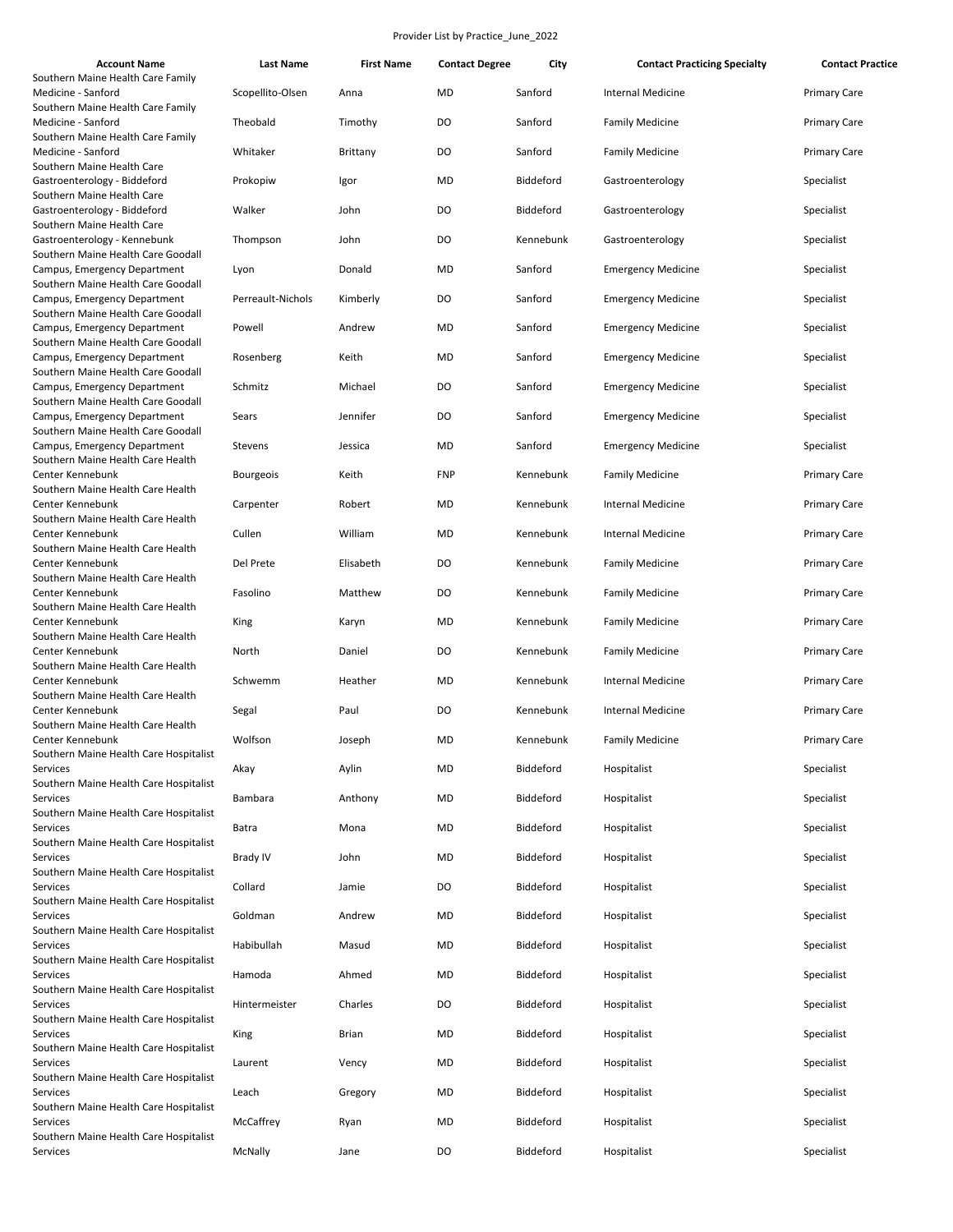| <b>Account Name</b>                                                   | Last Name   | <b>First Name</b> | <b>Contact Degree</b> | City             | <b>Contact Practicing Specialty</b> | <b>Contact Practice</b>        |
|-----------------------------------------------------------------------|-------------|-------------------|-----------------------|------------------|-------------------------------------|--------------------------------|
| Southern Maine Health Care Hospitalist<br>Services                    | Menard      | Kirstie           | DO                    | Biddeford        | Hospitalist                         | Specialist                     |
| Southern Maine Health Care Hospitalist<br>Services                    | Milligan    | lan               | MD                    | <b>Biddeford</b> | Hospitalist                         | Specialist                     |
| Southern Maine Health Care Hospitalist<br>Services                    | Mueller     | Catherine         | MD                    | Biddeford        | Hospitalist                         | Specialist                     |
| Southern Maine Health Care Hospitalist<br>Services                    | Munawar     | Sadia             | MD                    | Biddeford        | Hospitalist                         | Specialist                     |
| Southern Maine Health Care Hospitalist<br>Services                    | Paolino     | Nathalie          | DO                    | Biddeford        | Hospitalist                         | Specialist                     |
| Southern Maine Health Care Hospitalist<br>Services                    | Pringle     | Dwight            | MD                    | Biddeford        | Hospitalist                         | Specialist                     |
| Southern Maine Health Care Hospitalist<br>Services                    | Rhoden      | Riana             | MD                    | Biddeford        | Hospitalist                         | Specialist                     |
| Southern Maine Health Care Hospitalist                                |             |                   |                       |                  |                                     |                                |
| Services<br>Southern Maine Health Care Hospitalist                    | Savatteri   | Miriam            | MD                    | Biddeford        | Hospitalist                         | Specialist                     |
| Services<br>Southern Maine Health Care Hospitalist                    | Subramanian | Vinodhini         | MD                    | Biddeford        | Hospitalist                         | Specialist                     |
| Services<br>Southern Maine Health Care Hospitalist                    | Swayze      | Ava               | DO                    | Biddeford        | Hospitalist                         | Specialist                     |
| Services<br>Southern Maine Health Care Hospitalist                    | Taj         | Majid             | MD                    | Biddeford        | Hospitalist                         | Specialist                     |
| Services<br>Southern Maine Health Care Infectious                     | Zaslavsky   | Andrei            | DO                    | <b>Biddeford</b> | Hospitalist                         | Specialist                     |
| Disease<br>Southern Maine Health Care Internal                        | Courtney    | Thomas            | MD                    | Biddeford        | <b>Infectious Disease</b>           | Specialist                     |
| Medicine - Biddeford<br>Southern Maine Health Care Internal           | Abboud      | George            | MD                    | Biddeford        | <b>Internal Medicine</b>            | <b>Primary Care</b>            |
| Medicine - Biddeford                                                  | Albaum      | Michael           | MD                    | Biddeford        | <b>Internal Medicine</b>            | <b>Primary Care</b>            |
| Southern Maine Health Care Internal<br>Medicine - Biddeford           | Carpenter   | Lisa              | DO                    | Biddeford        | <b>Internal Medicine</b>            | <b>Primary Care</b>            |
| Southern Maine Health Care Internal<br>Medicine - Biddeford           | Cohen       | Hal               | DO                    | Biddeford        | Internal Medicine                   | <b>Primary Care</b>            |
| Southern Maine Health Care Internal<br>Medicine - Biddeford           | Digby       | Charles           | DO                    | Biddeford        | Pediatrics                          | <b>Primary Care</b>            |
| Southern Maine Health Care Internal<br>Medicine - Biddeford           | Foote       | Katherine         | DO                    | Biddeford        | Internal Medicine                   | <b>Primary Care</b>            |
| Southern Maine Health Care Internal<br>Medicine - Biddeford           | Handanos    | Nicholas          | MD                    | Biddeford        | Internal Medicine                   | <b>Primary Care</b>            |
| Southern Maine Health Care Internal<br>Medicine - Biddeford           | Handanos    | Christine         | MD                    | Biddeford        | Endocrinology; Internal Medicine    | <b>Primary Care/Specialist</b> |
| Southern Maine Health Care Internal<br>Medicine - Biddeford           | Lyman       | Robert            | DO                    | Biddeford        | <b>Internal Medicine</b>            | <b>Primary Care</b>            |
| Southern Maine Health Care Neurology -<br>Biddeford                   | Dolan       | John              | DO                    | Biddeford        | Neurology                           | Specialist                     |
| Southern Maine Health Care Neurology -<br>Biddeford                   | Erickson    | Russell           | MD                    | Biddeford        | Neurology                           | Specialist                     |
| Southern Maine Health Care Orthopedic                                 |             |                   |                       | Sanford          |                                     |                                |
| Surgery<br>Southern Maine Health Care Orthopedic                      | Goudreau    | Frank             | DO                    |                  | Orthopedic Surgery                  | Specialist                     |
| Surgery<br>Southern Maine Health Care Orthopedics                     | Grosvenor   | Julie             | MD                    | Sanford          | Orthopedic Surgery                  | Specialist                     |
| Surgery - Biddeford<br>Southern Maine Health Care Orthopedics         | Basque      | Christian         | MD                    | Biddeford        | <b>Sports Medicine</b>              | Specialist                     |
| Surgery - Biddeford<br>Southern Maine Health Care Orthopedics         | Bush        | Matthew           | MD                    | Biddeford        | Orthopedic Surgery                  | Specialist                     |
| Surgery - Biddeford<br>Southern Maine Health Care Orthopedics         | Bush        | Jeffrey           | MD                    | Biddeford        | Orthopedic Surgery                  | Specialist                     |
| Surgery - Biddeford<br>Southern Maine Health Care Orthopedics         | Johnson     | David             | MD                    | Biddeford        | Orthopedic Surgery                  | Specialist                     |
| Surgery - Biddeford<br>Southern Maine Health Care Orthopedics         | Solari      | John              | MD                    | Biddeford        | Orthopedic Surgery                  | Specialist                     |
| Surgery - Biddeford                                                   | Taggart     | Gregory           | MD                    | Biddeford        | Orthopedic Surgery                  | Specialist                     |
| Southern Maine Health Care Osteopathic                                |             |                   |                       |                  |                                     |                                |
| Manipulative Medicine - Saco<br>Southern Maine Health Care Palliative | Shepherd    | Sarah             | DO                    | Saco             | <b>Manipulative Medicine</b>        | Specialist                     |
| Care<br>Southern Maine Health Care Pediatrics -                       | Slobodnjak  | JoAnna            | MD                    | Biddeford        | Hospice and Palliative Medicine     | Specialist                     |
| Biddeford<br>Southern Maine Health Care Pediatrics -                  | Bordeau     | Margaret          | DO                    | Biddeford        | Pediatrics                          | <b>Primary Care</b>            |
| Biddeford<br>Southern Maine Health Care Pediatrics -                  | Harrod      | Katherine         | MD                    | Biddeford        | Pediatrics                          | <b>Primary Care</b>            |
| Biddeford                                                             | Manning     | Christina         | <b>MD</b>             | Biddeford        | Pediatrics                          | Primary Care                   |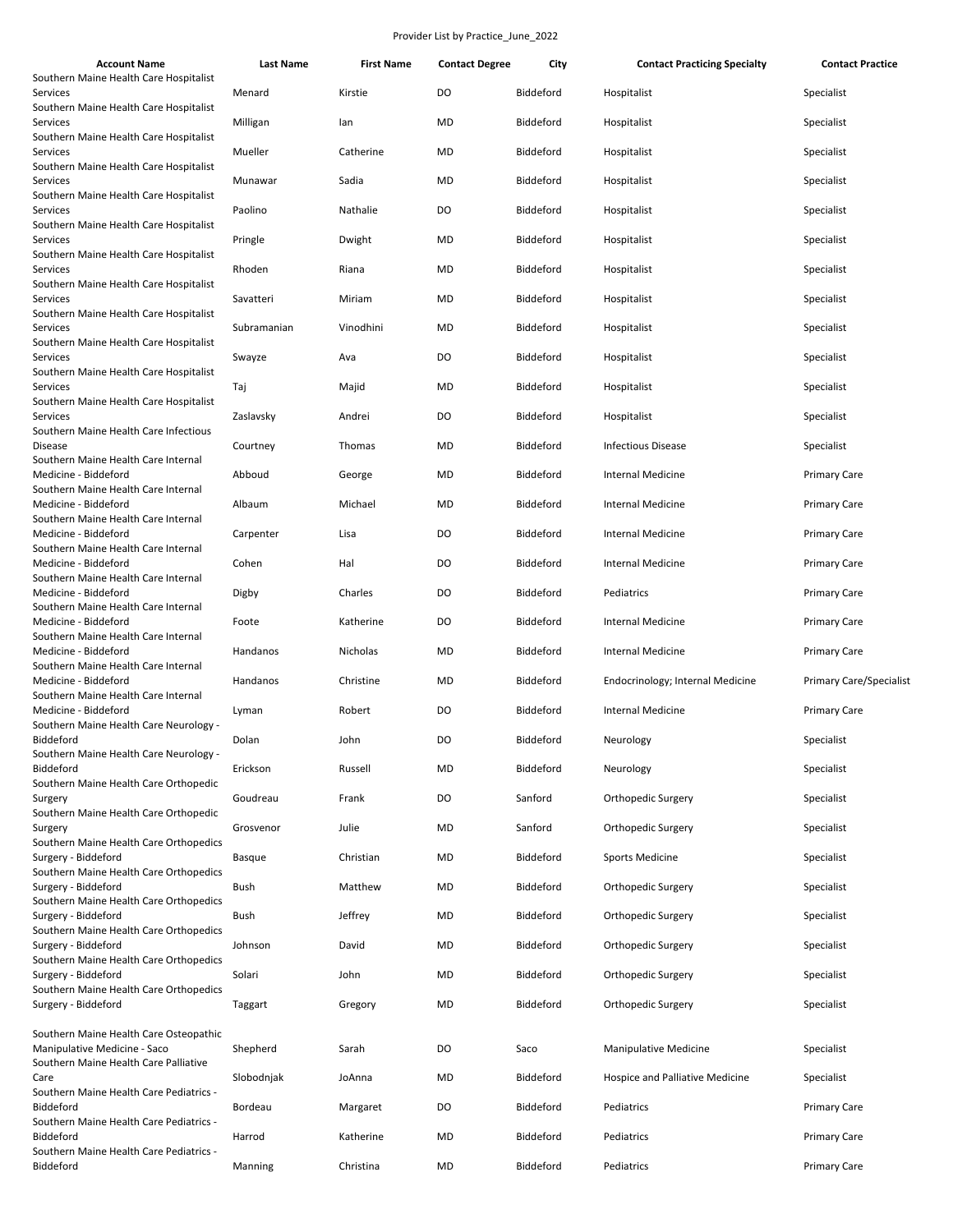| <b>Account Name</b>                                                          | <b>Last Name</b>  | <b>First Name</b>    | <b>Contact Degree</b> | City                   | <b>Contact Practicing Specialty</b> | <b>Contact Practice</b>  |
|------------------------------------------------------------------------------|-------------------|----------------------|-----------------------|------------------------|-------------------------------------|--------------------------|
| Southern Maine Health Care Pediatrics -<br>Biddeford                         | Patraitis         | Cynthia              | DO                    | Biddeford              | Pediatrics                          | <b>Primary Care</b>      |
| Southern Maine Health Care Pediatrics -<br>Biddeford                         | Payne             | Michael              | <b>NP</b>             | Biddeford              | <b>Family Medicine</b>              | <b>Primary Care</b>      |
| Southern Maine Health Care Pediatrics -<br>Biddeford                         | Pelletier         | Joan                 | DO                    | Biddeford              | Pediatrics                          | <b>Primary Care</b>      |
| Southern Maine Health Care Pediatrics -<br>Biddeford                         | Yanagisawa        | Katherine            | DO                    | Biddeford              | Pediatrics                          | <b>Primary Care</b>      |
| Southern Maine Health Care Pediatrics -<br>Kennebunk                         | <b>Burgess</b>    | Donald               | <b>MD</b>             | Kennebunk              | Developmental Behavioral Pediatrics | Specialist               |
| Southern Maine Health Care Pediatrics -<br>Kennebunk                         | Daigle            | Heather              | <b>MD</b>             | Kennebunk              | Pediatrics                          | <b>Primary Care</b>      |
| Southern Maine Health Care Pediatrics -<br>Kennebunk                         | Gouldsbrough      | Lisa                 | DO                    | Kennebunk              | Pediatric - Non PCP                 | <b>Primary Care</b>      |
| Southern Maine Health Care Pediatrics -<br>Kennebunk                         | Rogers            | Christopher          | DO                    | Kennebunk              | Pediatrics                          | <b>Primary Care</b>      |
| Southern Maine Health Care Pediatrics -<br>Saco                              | Price             | Maura                | MD                    | Saco                   | Pediatrics                          | <b>Primary Care</b>      |
| Southern Maine Health Care Pulmonary -<br>Biddeford                          | Bandara           | Mahesh               | <b>MD</b>             | Biddeford              | Pulmonology                         | Specialist               |
| Southern Maine Health Care Pulmonary -                                       |                   |                      |                       |                        |                                     |                          |
| Biddeford<br>Southern Maine Health Care Pulmonary -                          | Eid               | Tarek                | <b>MD</b>             | Biddeford              | Pulmonology                         | Specialist               |
| Biddeford<br>Southern Maine Health Care Pulmonary -                          | Mahal             | Yasmin               | DO                    | Biddeford              | Pulmonology                         | Specialist               |
| Biddeford<br>Southern Maine Health Care Sleep Lab                            | Morin<br>Hughes   | Scott<br>Christopher | DO<br>MD              | Biddeford<br>Kennebunk | Pulmonology<br>Neurology            | Specialist<br>Specialist |
| Southern Maine Health Care Surgery -<br>Biddeford                            | Carroll           | Michael              | MD                    | Biddeford              | General Surgery                     | Specialist               |
| Southern Maine Health Care Surgery -<br>Biddeford                            | Doiron            | Robert               | MD                    | Biddeford              | <b>General Surgery</b>              | Specialist               |
| Southern Maine Health Care Surgery -<br>Biddeford                            | Grubb             | David                | MD                    | Biddeford              | General Surgery                     | Specialist               |
| Southern Maine Health Care Surgery -<br>Biddeford                            | Skavdahl          | David                | <b>MD</b>             | Biddeford              | <b>General Surgery</b>              | Specialist               |
| Southern Maine Health Care Walk-In Care<br>Saco                              | Morrison          | Carl                 | <b>MD</b>             | Saco                   | Urgent Care (walk-ins)              | Specialist               |
| Southern Maine Health Care Walk-In Care<br>Saco                              | Pine              | Patrick              | MD                    | Saco                   | Urgent Care (walk-ins)              | Specialist               |
| Southern Maine Health Care Walk-In Care<br>Waterboro                         | Clark             | Peter                | DO                    | East Waterboro         | Urgent Care (walk-ins)              | Specialist               |
| Southern Maine Health Care Walk-In Care<br>Waterboro                         |                   |                      | DO                    | East Waterboro         |                                     |                          |
| Southern Maine Health Care Walk-In Care                                      | Meadows           | Rhianna              |                       |                        | Urgent Care (walk-ins)              | Specialist               |
| Waterboro<br>Southern Maine Health Care Walk-In Care                         | Morin             | Jessika              | <b>MD</b>             | East Waterboro         | Urgent Care (walk-ins)              | Specialist               |
| Waterboro<br>Southern Maine Health Care Women's                              | Sullivan          | Christine            | MD                    | East Waterboro         | Urgent Care (walk-ins)              | Specialist               |
| Health - Biddeford<br>Southern Maine Health Care Women's                     | <b>Bittler</b>    | Tammi                | <b>MD</b>             | Biddeford              | Obstetrics - Gynecology             | Specialist               |
| Health - Biddeford<br>Southern Maine Health Care Women's                     | Conover           | Lillian              | <b>MD</b>             | <b>Biddeford</b>       | Obstetrics - Gynecology             | Specialist               |
| Health - Biddeford<br>Southern Maine Health Care Women's                     | Lucas             | Karen                | MD                    | Biddeford              | Obstetrics - Gynecology             | Specialist               |
| Health - Biddeford<br>Southern Maine Health Care Women's                     | Manning           | Peter                | MD                    | Biddeford              | Obstetrics - Gynecology             | Specialist               |
| Health - Biddeford<br>Southern Maine Health Care Women's                     | McDonough         | Amanda               | <b>MD</b>             | Biddeford              | <b>Obstetrics - Gynecology</b>      | Specialist               |
| Health - Biddeford<br>Southern Maine Health Care Women's                     | O'Hare            | Mary                 | <b>MD</b>             | Biddeford              | Obstetrics - Gynecology             | Specialist               |
| Health - Biddeford<br>Southern Maine Health Care Women's                     | Paranya Mackenzie | Gretchen             | <b>MD</b>             | Biddeford              | Obstetrics - Gynecology             | Specialist               |
| Health - Biddeford                                                           | White             | Wayne                | <b>MD</b>             | Biddeford              | Obstetrics - Gynecology             | Specialist               |
| Southern Maine Health Care Work Well<br>Southern Maine Health Care Wound and | Upham             | Paul                 | MD                    | Biddeford              | <b>Occupational Medicine</b>        | Specialist               |
| <b>Ostomy Center</b><br>Spectrum Healthcare Partners, P.A.                   | Southworth        | Michael              | MD                    | Biddeford              | Vascular/General surgery            | Specialist               |
| /Anesthesiology<br>Spectrum Healthcare Partners, P.A.                        | Abruzzese         | Christopher          | DO                    | South Portland         | Anesthesiology                      | Specialist               |
| /Anesthesiology<br>Spectrum Healthcare Partners, P.A.                        | Allyn             | John                 | <b>MD</b>             | South Portland         | Anesthesiology                      | Specialist               |
| /Anesthesiology<br>Spectrum Healthcare Partners, P.A.                        | Ascanio           | Robert               | MD                    | South Portland         | Anesthesiology                      | Specialist               |
| /Anesthesiology                                                              | Beeler            | Christopher          | <b>MD</b>             | South Portland         | Anesthesiology                      | Specialist               |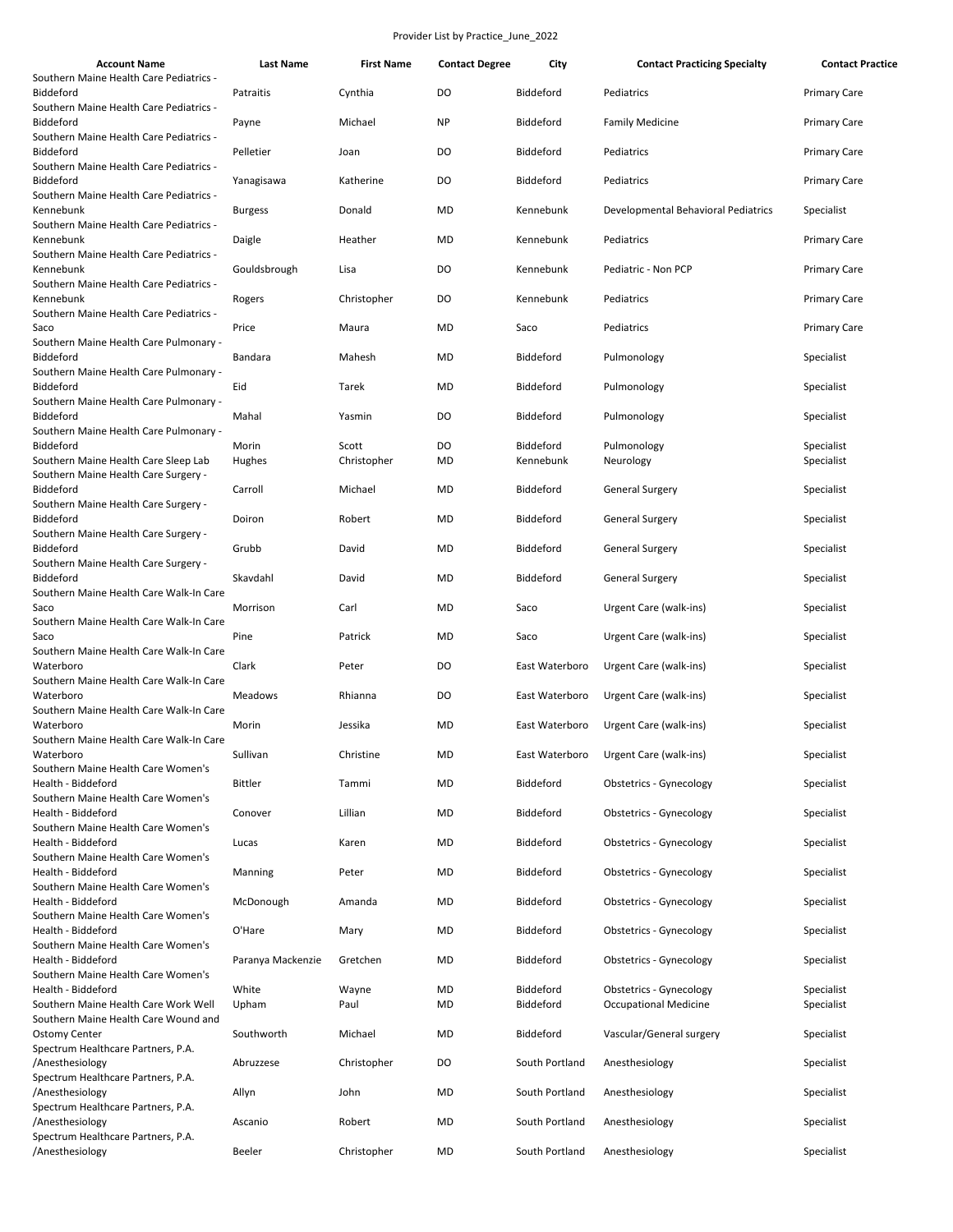| <b>Account Name</b>                                   | <b>Last Name</b> | <b>First Name</b> | <b>Contact Degree</b> | City           | <b>Contact Practicing Specialty</b> | <b>Contact Practice</b> |
|-------------------------------------------------------|------------------|-------------------|-----------------------|----------------|-------------------------------------|-------------------------|
| Spectrum Healthcare Partners, P.A.                    |                  |                   |                       |                |                                     |                         |
| /Anesthesiology                                       | <b>Bolles</b>    | Thomas            | MD                    | South Portland | Anesthesiology                      | Specialist              |
| Spectrum Healthcare Partners, P.A.                    |                  |                   |                       |                |                                     |                         |
| /Anesthesiology                                       | Boulanger        | Nancy             | MD                    | South Portland | Anesthesiology                      | Specialist              |
| Spectrum Healthcare Partners, P.A.<br>/Anesthesiology | Boyd             | William           | <b>MD</b>             | South Portland | Anesthesiology                      | Specialist              |
| Spectrum Healthcare Partners, P.A.                    |                  |                   |                       |                |                                     |                         |
| /Anesthesiology                                       | <b>Bradley</b>   | James             | MD                    | South Portland | Anesthesiology                      | Specialist              |
| Spectrum Healthcare Partners, P.A.                    |                  |                   |                       |                |                                     |                         |
| /Anesthesiology                                       | Brill            | Kevin             | MD                    | South Portland | Anesthesiology                      | Specialist              |
| Spectrum Healthcare Partners, P.A.                    |                  |                   |                       |                |                                     |                         |
| /Anesthesiology                                       | Brill            | Margaret          | MD                    | South Portland | Anesthesiology                      | Specialist              |
| Spectrum Healthcare Partners, P.A.                    |                  |                   |                       |                |                                     |                         |
| /Anesthesiology                                       | <b>Butterly</b>  | Arielle           | <b>MD</b>             | South Portland | Anesthesiology                      | Specialist              |
| Spectrum Healthcare Partners, P.A.                    |                  |                   | MD                    | South Portland | <b>Critical Care Medicine</b>       |                         |
| /Anesthesiology<br>Spectrum Healthcare Partners, P.A. | Campbell         | Douglas           |                       |                |                                     | Specialist              |
| /Anesthesiology                                       | Campos, III      | Daniel            | MD                    | South Portland | Anesthesiology                      | Specialist              |
| Spectrum Healthcare Partners, P.A.                    |                  |                   |                       |                |                                     |                         |
| /Anesthesiology                                       | Carter           | Bryan             | <b>MD</b>             | South Portland | Anesthesiology                      | Specialist              |
| Spectrum Healthcare Partners, P.A.                    |                  |                   |                       |                |                                     |                         |
| /Anesthesiology                                       | Chemmanam        | Issac             | MD                    | South Portland | Anesthesiology                      | Specialist              |
| Spectrum Healthcare Partners, P.A.                    |                  |                   |                       |                |                                     |                         |
| /Anesthesiology                                       | Christie         | Angus             | MD                    | South Portland | Anesthesiology                      | Specialist              |
| Spectrum Healthcare Partners, P.A.                    |                  |                   |                       |                |                                     |                         |
| /Anesthesiology<br>Spectrum Healthcare Partners, P.A. | Crispin          | John              | MD                    | South Portland | Anesthesiology                      | Specialist              |
| /Anesthesiology                                       | Crovo            | Dana              | MD                    | South Portland | Anesthesiology                      | Specialist              |
| Spectrum Healthcare Partners, P.A.                    |                  |                   |                       |                |                                     |                         |
| /Anesthesiology                                       | Curry            | Craig             | MD                    | South Portland | Anesthesiology                      | Specialist              |
| Spectrum Healthcare Partners, P.A.                    |                  |                   |                       |                |                                     |                         |
| /Anesthesiology                                       | Dean             | Carol             | MD                    | South Portland | Anesthesiology                      | Specialist              |
| Spectrum Healthcare Partners, P.A.                    |                  |                   |                       |                |                                     |                         |
| /Anesthesiology                                       | Del Rosario III  | Antonio           | MD                    | South Portland | Anesthesiology                      | Specialist              |
| Spectrum Healthcare Partners, P.A.                    |                  |                   |                       |                |                                     |                         |
| /Anesthesiology<br>Spectrum Healthcare Partners, P.A. | DiLisio          | Gary              | MD                    | South Portland | Anesthesiology                      | Specialist              |
| /Anesthesiology                                       | Dougherty        | Kolleen           | MD                    | South Portland | Anesthesiology                      | Specialist              |
| Spectrum Healthcare Partners, P.A.                    |                  |                   |                       |                |                                     |                         |
| /Anesthesiology                                       | Epstein          | Robert            | MD                    | South Portland | Anesthesiology                      | Specialist              |
| Spectrum Healthcare Partners, P.A.                    |                  |                   |                       |                |                                     |                         |
| /Anesthesiology                                       | Ewert            | James             | MD                    | South Portland | Anesthesiology                      | Specialist              |
| Spectrum Healthcare Partners, P.A.                    |                  |                   |                       |                |                                     |                         |
| /Anesthesiology                                       | Flowerdew        | James             | MD                    | South Portland | Anesthesiology                      | Specialist              |
| Spectrum Healthcare Partners, P.A.                    |                  | James             | <b>MD</b>             | South Portland | Anesthesiology                      | Specialist              |
| /Anesthesiology<br>Spectrum Healthcare Partners, P.A. | Gagnon           |                   |                       |                |                                     |                         |
| /Anesthesiology                                       | George           | Dale              | MD                    | South Portland | Anesthesiology                      | Specialist              |
| Spectrum Healthcare Partners, P.A.                    |                  |                   |                       |                |                                     |                         |
| /Anesthesiology                                       | Gleason          | Barry             | MD                    | South Portland | Anesthesiology                      | Specialist              |
| Spectrum Healthcare Partners, P.A.                    |                  |                   |                       |                |                                     |                         |
| /Anesthesiology                                       | Green            | Matthew           | MD                    | South Portland | Anesthesiology                      | Specialist              |
| Spectrum Healthcare Partners, P.A.                    |                  |                   |                       |                |                                     |                         |
| /Anesthesiology                                       | Hackett          | Patrick           | MD                    | South Portland | Anesthesiology                      | Specialist              |
| Spectrum Healthcare Partners, P.A.                    | Hankes           |                   | DO                    |                |                                     |                         |
| /Anesthesiology<br>Spectrum Healthcare Partners, P.A. |                  | Diane             |                       | South Portland | Anesthesiology                      | Specialist              |
| /Anesthesiology                                       | Harden           | Stephen           | MD                    | South Portland | Anesthesiology                      | Specialist              |
| Spectrum Healthcare Partners, P.A.                    |                  |                   |                       |                |                                     |                         |
| /Anesthesiology                                       | Hathaway         | Jessica           | MD                    | South Portland | Anesthesiology                      | Specialist              |
| Spectrum Healthcare Partners, P.A.                    |                  |                   |                       |                |                                     |                         |
| /Anesthesiology                                       | Hathcock         | Byron             | MD                    | South Portland | Anesthesiology                      | Specialist              |
| Spectrum Healthcare Partners, P.A.                    |                  |                   |                       |                |                                     |                         |
| /Anesthesiology                                       | Hayman           | Allan             | MD                    | South Portland | Anesthesiology                      | Specialist              |
| Spectrum Healthcare Partners, P.A.                    |                  |                   | MD                    |                |                                     |                         |
| /Anesthesiology<br>Spectrum Healthcare Partners, P.A. | Hicks            | Anne              |                       | South Portland | Anesthesiology                      | Specialist              |
| /Anesthesiology                                       | Hubbs            | Peter             | MD                    | South Portland | Anesthesiology                      | Specialist              |
| Spectrum Healthcare Partners, P.A.                    |                  |                   |                       |                |                                     |                         |
| /Anesthesiology                                       | Kalman           | Rebecca           | MD                    | South Portland | Anesthesiology                      | Specialist              |
| Spectrum Healthcare Partners, P.A.                    |                  |                   |                       |                |                                     |                         |
| /Anesthesiology                                       | Kelly            | Sean              | MD                    | South Portland | Anesthesiology                      | Specialist              |
| Spectrum Healthcare Partners, P.A.                    |                  |                   |                       |                |                                     |                         |
| /Anesthesiology                                       | <b>KORSUNSKY</b> | Galina            | MD                    | South Portland | Anesthesiology                      | Specialist              |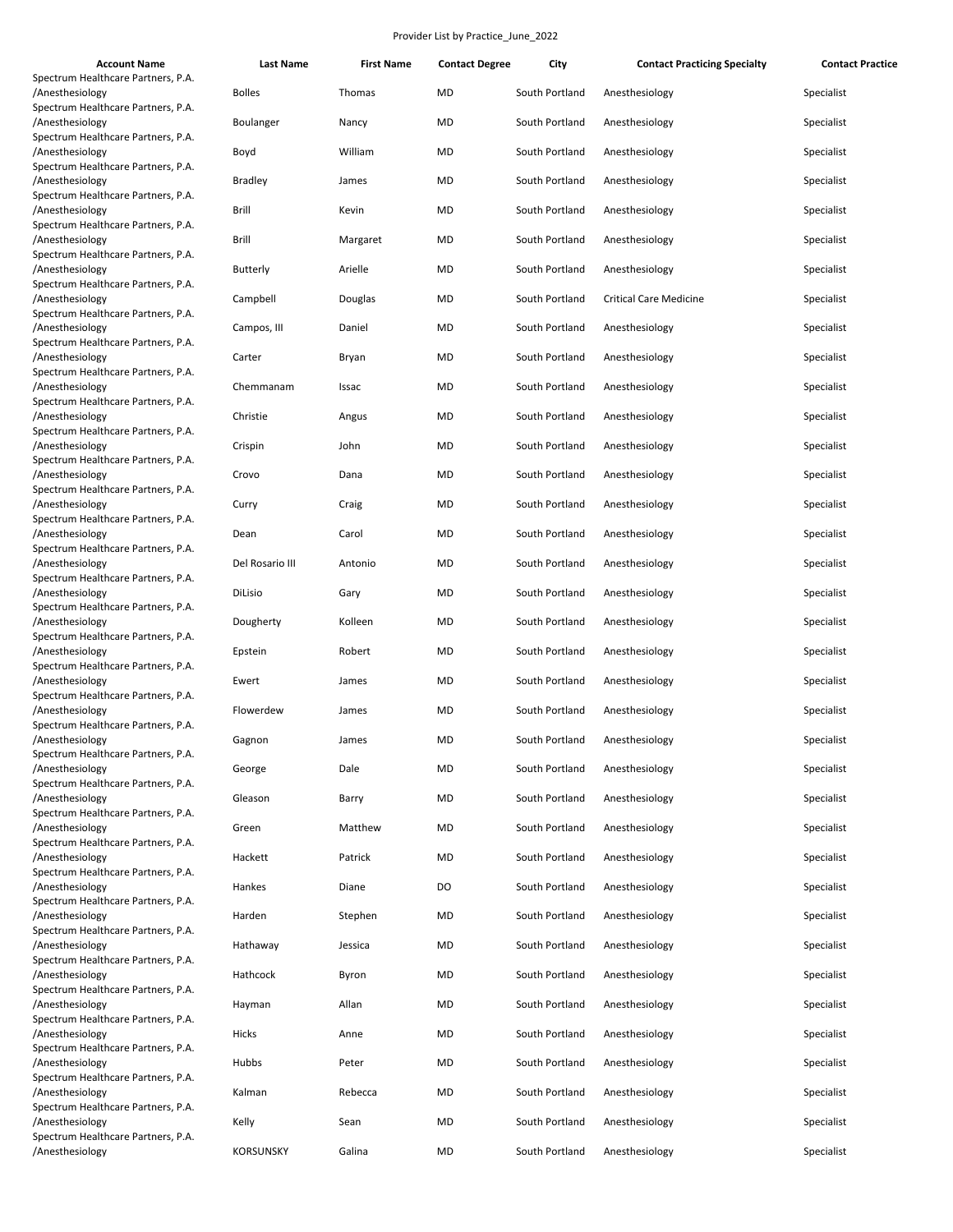| <b>Account Name</b>                                                                         | <b>Last Name</b>      | <b>First Name</b> | <b>Contact Degree</b> | City                             | <b>Contact Practicing Specialty</b>            | <b>Contact Practice</b>  |
|---------------------------------------------------------------------------------------------|-----------------------|-------------------|-----------------------|----------------------------------|------------------------------------------------|--------------------------|
| Spectrum Healthcare Partners, P.A.<br>/Anesthesiology                                       | Laduzenski            | Sarah             | MD                    | South Portland                   | Anesthesiology                                 | Specialist               |
| Spectrum Healthcare Partners, P.A.<br>/Anesthesiology                                       | Lennon                | Paul              | MD                    | South Portland                   | Anesthesiology                                 | Specialist               |
| Spectrum Healthcare Partners, P.A.<br>/Anesthesiology                                       | Lloyd                 | Aaron             | MD                    | South Portland                   | Anesthesiology                                 | Specialist               |
| Spectrum Healthcare Partners, P.A.<br>/Anesthesiology<br>Spectrum Healthcare Partners, P.A. | Lord                  | Charles           | MD                    | South Portland                   | Anesthesiology                                 | Specialist               |
| /Anesthesiology<br>Spectrum Healthcare Partners, P.A.                                       | Makrides              | John              | MD                    | South Portland                   | Anesthesiology                                 | Specialist               |
| /Anesthesiology<br>Spectrum Healthcare Partners, P.A.                                       | McAllister            | <b>Brian</b>      | MD                    | South Portland                   | Anesthesiology                                 | Specialist               |
| /Anesthesiology<br>Spectrum Healthcare Partners, P.A.                                       | Meserve               | Jonathan          | MD                    | South Portland                   | Anesthesiology                                 | Specialist               |
| /Anesthesiology<br>Spectrum Healthcare Partners, P.A.                                       | Morrissette           | Gregory           | MD                    | South Portland                   | Anesthesiology                                 | Specialist               |
| /Anesthesiology<br>Spectrum Healthcare Partners, P.A.                                       | Morrissette           | Nina              | MD                    | South Portland                   | Anesthesiology                                 | Specialist               |
| /Anesthesiology<br>Spectrum Healthcare Partners, P.A.                                       | Mountjoy              | Ryan              | MD                    | South Portland                   | Anesthesiology                                 | Specialist               |
| /Anesthesiology<br>Spectrum Healthcare Partners, P.A.                                       | Nohr                  | Orion             | MD                    | South Portland                   | Anesthesiology                                 | Specialist               |
| /Anesthesiology<br>Spectrum Healthcare Partners, P.A.                                       | O'Brien               | Adam              | DO                    | South Portland                   | Anesthesiology                                 | Specialist               |
| /Anesthesiology<br>Spectrum Healthcare Partners, P.A.                                       | Papalimberis          | Theodoros         | MD                    | South Portland                   | Anesthesiology                                 | Specialist               |
| /Anesthesiology<br>Spectrum Healthcare Partners, P.A.                                       | Pisini                | James             | DO                    | South Portland                   | Anesthesiology                                 | Specialist               |
| /Anesthesiology<br>Spectrum Healthcare Partners, P.A.<br>/Anesthesiology                    | Poltak<br>Quaye       | Justin<br>Aurora  | MD<br>MD              | South Portland<br>South Portland | Anesthesiology<br>Anesthesiology               | Specialist<br>Specialist |
| Spectrum Healthcare Partners, P.A.<br>/Anesthesiology                                       | Rosner                | Irl               | MD                    | South Portland                   | Anesthesiology                                 | Specialist               |
| Spectrum Healthcare Partners, P.A.<br>/Anesthesiology                                       | Sauer                 | William           | MD                    | South Portland                   | Anesthesiology                                 | Specialist               |
| Spectrum Healthcare Partners, P.A.<br>/Anesthesiology                                       | Sawtelle              | Anna              | MD                    | South Portland                   | Anesthesiology                                 | Specialist               |
| Spectrum Healthcare Partners, P.A.<br>/Anesthesiology                                       | Smith                 | Daniel            | MD                    | South Portland                   | Anesthesiology                                 | Specialist               |
| Spectrum Healthcare Partners, P.A.<br>/Anesthesiology                                       | Sutherland            | Laurie            | MD                    | South Portland                   | Anesthesiology                                 | Specialist               |
| Spectrum Healthcare Partners, P.A.<br>/Anesthesiology                                       | Swartz                | William           | MD                    | South Portland                   | Anesthesiology                                 | Specialist               |
| Spectrum Healthcare Partners, P.A.<br>/Anesthesiology                                       | Travis                | Bryn              | MD                    | South Portland                   | Anesthesiology                                 | Specialist               |
| Spectrum Healthcare Partners, P.A.<br>/Anesthesiology                                       | Vaz                   | O'Neal            | DO                    | South Portland                   | Anesthesiology                                 | Specialist               |
| Spectrum Healthcare Partners, P.A.<br>/Oncology<br>Spectrum Healthcare Partners, P.A.       | <b>Bristol</b>        | lan               | MD                    | South Portland                   | <b>Radiation Oncology</b>                      | Specialist               |
| /Oncology<br>Spectrum Healthcare Partners, P.A.                                             | McGinn                | Cornelius         | <b>MD</b>             | South Portland                   | <b>Radiation Oncology</b>                      | Specialist               |
| /Oncology<br>Spectrum Healthcare Partners, P.A.                                             | Pryzant               | Rodger            | MD                    | South Portland                   | <b>Radiation Oncology</b>                      | Specialist               |
| /Oncology<br>Spectrum Healthcare Partners, P.A.                                             | Villiotte             | Philip            | MD                    | South Portland                   | <b>Radiation Oncology</b>                      | Specialist               |
| /Radiology Div.<br>Spectrum Healthcare Partners, P.A.                                       | Akard                 | William           | MD                    | South Portland                   | Radiology                                      | Specialist               |
| /Radiology Div.<br>Spectrum Healthcare Partners, P.A.                                       | Allison               | James             | MD                    | South Portland                   | Radiology                                      | Specialist               |
| /Radiology Div.<br>Spectrum Healthcare Partners, P.A.                                       | Cheney                | Matthew           | MD                    | South Portland                   | Radiology                                      | Specialist               |
| /Radiology Div.<br>Spectrum Healthcare Partners, P.A.                                       | Cinelli               | Christina         | MD                    | South Portland                   | Radiology                                      | Specialist               |
| /Radiology Div.<br>Spectrum Healthcare Partners, P.A.                                       | Cox                   | Cydney            | MD                    | South Portland                   | Radiology                                      | Specialist               |
| /Radiology Div.<br>Spectrum Healthcare Partners, P.A.                                       | Cruz                  | Edward            | MD                    | South Portland                   | Radiology                                      | Specialist               |
| /Radiology Div.<br>Spectrum Healthcare Partners, P.A.<br>/Radiology Div.                    | <b>Dykes</b><br>Ebert | Thomas<br>Emily   | MD<br>MD              | South Portland<br>South Portland | Vascular/Interventional Radiology<br>Radiology | Specialist<br>Specialist |
| Spectrum Healthcare Partners, P.A.<br>/Radiology Div.                                       | Farraher              | Steven            | MD                    | South Portland                   | Radiology                                      | Specialist               |
|                                                                                             |                       |                   |                       |                                  |                                                |                          |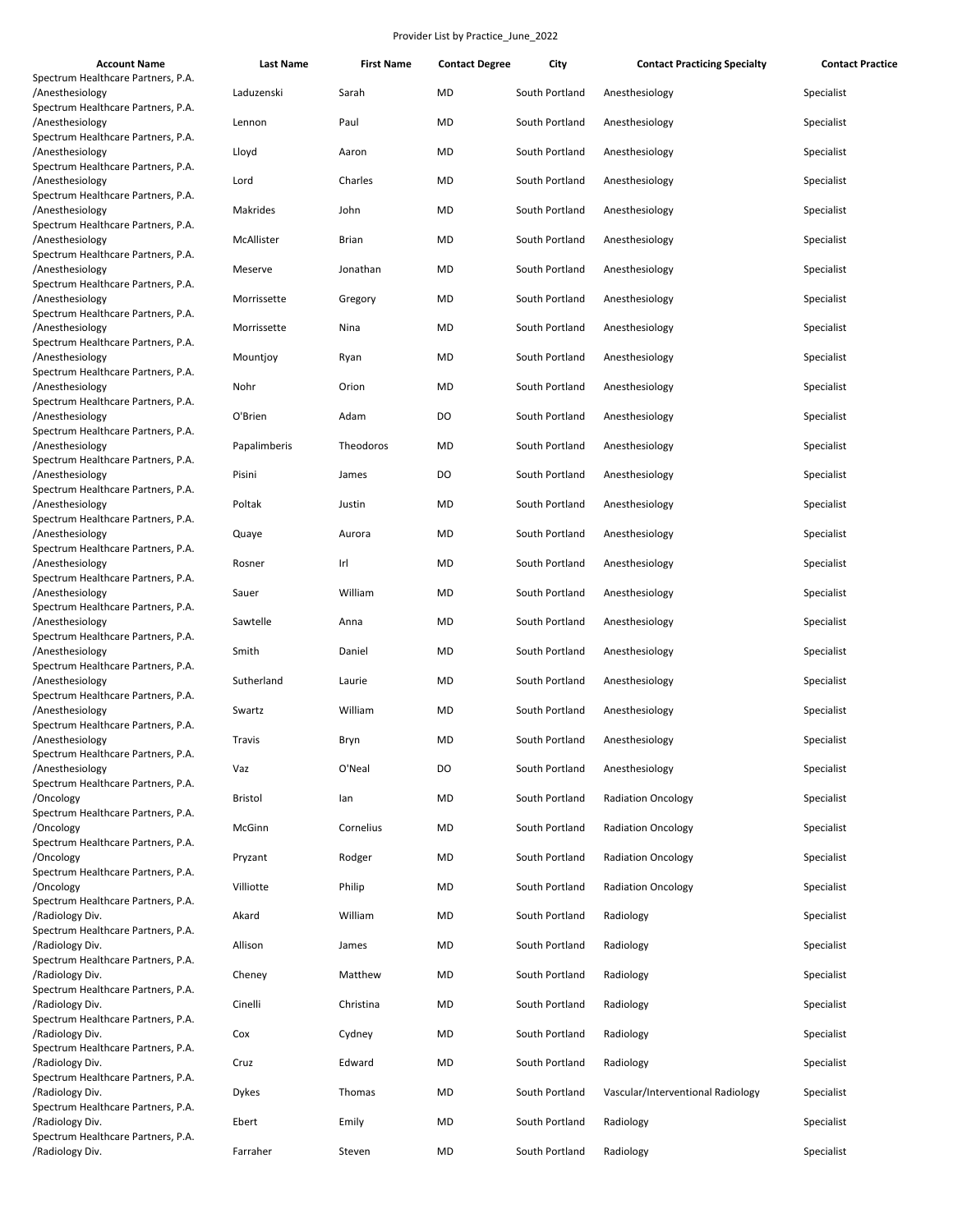| <b>Account Name</b>                                                                         | <b>Last Name</b> | <b>First Name</b>    | <b>Contact Degree</b> | City                             | <b>Contact Practicing Specialty</b> | <b>Contact Practice</b>  |
|---------------------------------------------------------------------------------------------|------------------|----------------------|-----------------------|----------------------------------|-------------------------------------|--------------------------|
| Spectrum Healthcare Partners, P.A.<br>/Radiology Div.                                       | Fife             | Jennifer             | MD                    | South Portland                   | Radiology                           | Specialist               |
| Spectrum Healthcare Partners, P.A.<br>/Radiology Div.                                       | Fredericks       | Scott                | MD                    | South Portland                   | Radiology                           | Specialist               |
| Spectrum Healthcare Partners, P.A.<br>/Radiology Div.<br>Spectrum Healthcare Partners, P.A. | Gerding          | Joseph               | MD                    | South Portland                   | Vascular/Interventional Radiology   | Specialist               |
| /Radiology Div.<br>Spectrum Healthcare Partners, P.A.                                       | Goldfinger       | Michael              | MD                    | South Portland                   | Radiology                           | Specialist               |
| /Radiology Div.<br>Spectrum Healthcare Partners, P.A.                                       | Kim              | Paul                 | MD                    | South Portland                   | Vascular/Interventional Radiology   | Specialist               |
| /Radiology Div.<br>Spectrum Healthcare Partners, P.A.                                       | Kloda            | Daniel               | DO                    | South Portland                   | Vascular/Interventional Radiology   | Specialist               |
| /Radiology Div.<br>Spectrum Healthcare Partners, P.A.                                       | Kustan           | John                 | MD                    | South Portland                   | Radiology                           | Specialist               |
| /Radiology Div.<br>Spectrum Healthcare Partners, P.A.                                       | Landes           | Andrew               | MD                    | South Portland                   | Radiology                           | Specialist               |
| /Radiology Div.<br>Spectrum Healthcare Partners, P.A.                                       | Livingston       | <b>Brian</b>         | MD                    | South Portland                   | Radiology                           | Specialist               |
| /Radiology Div.<br>Spectrum Healthcare Partners, P.A.                                       | Mancall          | Andrew               | <b>MD</b>             | South Portland                   | Radiology                           | Specialist               |
| /Radiology Div.<br>Spectrum Healthcare Partners, P.A.                                       | McElhinney       | <b>Brian</b>         | DO                    | South Portland                   | Radiology                           | Specialist               |
| /Radiology Div.<br>Spectrum Healthcare Partners, P.A.                                       | Meade            | Christine            | MD                    | South Portland                   | Vascular/Interventional Radiology   | Specialist               |
| /Radiology Div.<br>Spectrum Healthcare Partners, P.A.                                       | Mullen           | Charles              | MD                    | South Portland                   | Radiology                           | Specialist               |
| /Radiology Div.<br>Spectrum Healthcare Partners, P.A.                                       | Pietras          | Elizabeth            | MD                    | South Portland                   | Radiology                           | Specialist               |
| /Radiology Div.<br>Spectrum Healthcare Partners, P.A.                                       | Place            | James                | MD                    | South Portland                   | Radiology                           | Specialist               |
| /Radiology Div.<br>Spectrum Healthcare Partners, P.A.                                       | Quinn            | Michael              | <b>MD</b>             | South Portland                   | Radiology                           | Specialist               |
| /Radiology Div.<br>Spectrum Healthcare Partners, P.A.                                       | Resnick          | Elena                | MD                    | South Portland                   | Radiology                           | Specialist               |
| /Radiology Div.<br>Spectrum Healthcare Partners, P.A.                                       | Sarma            | Umesh                | MD                    | South Portland                   | Radiology                           | Specialist               |
| /Radiology Div.<br>Spectrum Healthcare Partners, P.A.                                       | Siegel           | Sharon               | MD                    | South Portland                   | Radiology                           | Specialist               |
| /Radiology Div.<br>Spectrum Healthcare Partners, P.A.                                       | Stephenson       | Matthew              | MD                    | South Portland                   | Radiology                           | Specialist               |
| /Radiology Div.<br>Spectrum Healthcare Partners, P.A.                                       | Talmadge         | Jennifer             | MD                    | South Portland                   | Radiology                           | Specialist               |
| /Radiology Div.<br>Spectrum Healthcare Partners, P.A.                                       | Williams         | Susan                | MD                    | South Portland                   | Radiology                           | Specialist               |
| /Radiology Div.<br>Spectrum Healthcare Partners, P.A.                                       | Winn             | Steven               | MD                    | South Portland                   | Radiology                           | Specialist               |
| /Radiology Div.<br>Spectrum Healthcare Partners, P.A. d/b/a                                 | Wonderlick       | Julien               | MD                    | South Portland                   | Radiology                           | Specialist               |
| <b>Central Maine Orthopaedics</b><br>Spectrum Healthcare Partners,                          | Poppell          | Charles              | MD                    | Auburn                           | Anesthesiology                      | Specialist               |
| P.A./Pathology<br>Spectrum Healthcare Partners,                                             | Blaszyk          | Hagen                | MD                    | South Portland                   | Pathology                           | Specialist               |
| P.A./Pathology<br>Spectrum Healthcare Partners,                                             | Christman        | Robert               | MD                    | South Portland                   | Pathology                           | Specialist               |
| P.A./Pathology<br>Spectrum Healthcare Partners,                                             | Dressel          | Douglas              | MD                    | South Portland                   | Pathology                           | Specialist               |
| P.A./Pathology<br>Spectrum Healthcare Partners,                                             | Gaindh           | Ramesh               | MD                    | South Portland                   | Pathology                           | Specialist               |
| P.A./Pathology<br>Spectrum Healthcare Partners,                                             | Ginevan          | Kim                  | MD                    | South Portland                   | Pathology                           | Specialist               |
| P.A./Pathology<br>Spectrum Healthcare Partners,                                             | Guibord          | Ronald               | MD                    | South Portland                   | Pathology                           | Specialist               |
| P.A./Pathology<br>Spectrum Healthcare Partners,                                             | Hammour          | Tarek                | MD                    | South Portland                   | Pathology                           | Specialist               |
| P.A./Pathology<br>Spectrum Healthcare Partners,                                             | Hayes            | Timothy              | MD, DVM               | South Portland                   | Pathology                           | Specialist               |
| P.A./Pathology<br>Spectrum Healthcare Partners,                                             | Jones            | Michael              | MD                    | South Portland                   | Pathology                           | Specialist               |
| P.A./Pathology<br>Spectrum Healthcare Partners,                                             | Kidric           | Diane                | DO                    | South Portland                   | Pathology                           | Specialist               |
| P.A./Pathology<br>Spectrum Healthcare Partners,                                             | Melhus           | Ola                  | MD                    | South Portland                   | Pathology                           | Specialist               |
| P.A./Pathology<br>Spectrum Healthcare Partners, PA                                          | Meserve<br>Adams | Emily<br>Christopher | MD<br>MD              | South Portland<br>South Portland | Pathology<br>Anesthesiology         | Specialist<br>Specialist |
|                                                                                             |                  |                      |                       |                                  |                                     |                          |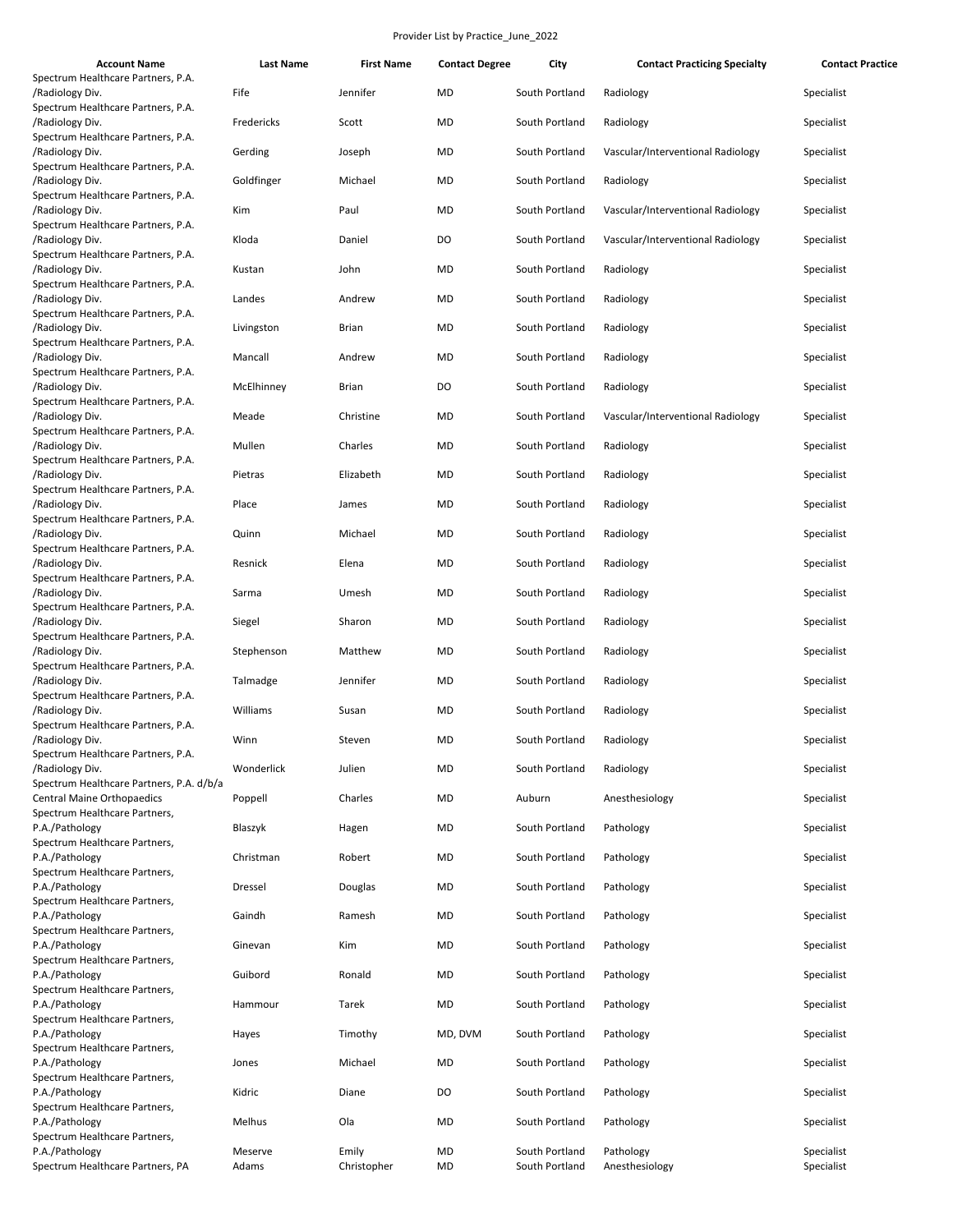| Bilal<br>Spectrum Healthcare Partners, PA<br>MD<br>South Portland<br>Ahmad<br>Pathology<br>Spectrum Healthcare Partners, PA<br>Beeler<br>Whitney<br>MD<br>South Portland<br>Radiology<br>Spectrum Healthcare Partners, PA<br>Eric<br>MD<br>South Portland<br>Anesthesiology<br>Brown<br><b>MD</b><br>Spectrum Healthcare Partners, PA<br>Thomas<br>South Portland<br>Radiology<br>Carraway<br>Michael<br>Spectrum Healthcare Partners, PA<br>DiGianvittorio<br>DO<br>South Portland<br>Radiology<br>Spectrum Healthcare Partners, PA<br>Diomede<br>Olga<br>MD<br>South Portland<br>Anesthesiology<br>Spectrum Healthcare Partners, PA<br>Edwards<br>MD<br>South Portland<br>Radiology<br>Sonya<br>Spectrum Healthcare Partners, PA<br>Forker<br>Cynthia<br>MD<br>South Portland<br>Pathology<br>Spectrum Healthcare Partners, PA<br>Garcia<br>Joseph<br>MD<br>South Portland<br>Anesthesiology<br>DO<br>Spectrum Healthcare Partners, PA<br>Giblin<br>Christina<br>South Portland<br>Anesthesiology<br>Spectrum Healthcare Partners, PA<br>Hinrichs<br>Karl<br><b>MD</b><br>South Portland<br>Anesthesiology<br>Spectrum Healthcare Partners, PA<br>Hintz<br>Steven<br>MD<br>South Portland<br>Radiology<br>Spectrum Healthcare Partners, PA<br>Kidd<br>John<br>MD<br>South Portland<br>Anesthesiology<br>Spectrum Healthcare Partners, PA<br>Kimmelshue<br>Katherine<br>MD<br>South Portland<br>Pathology | Specialist<br>Specialist<br>Specialist<br>Specialist<br>Specialist<br>Specialist<br>Specialist<br>Specialist<br>Specialist<br>Specialist<br>Specialist |
|------------------------------------------------------------------------------------------------------------------------------------------------------------------------------------------------------------------------------------------------------------------------------------------------------------------------------------------------------------------------------------------------------------------------------------------------------------------------------------------------------------------------------------------------------------------------------------------------------------------------------------------------------------------------------------------------------------------------------------------------------------------------------------------------------------------------------------------------------------------------------------------------------------------------------------------------------------------------------------------------------------------------------------------------------------------------------------------------------------------------------------------------------------------------------------------------------------------------------------------------------------------------------------------------------------------------------------------------------------------------------------------------------------|--------------------------------------------------------------------------------------------------------------------------------------------------------|
|                                                                                                                                                                                                                                                                                                                                                                                                                                                                                                                                                                                                                                                                                                                                                                                                                                                                                                                                                                                                                                                                                                                                                                                                                                                                                                                                                                                                            |                                                                                                                                                        |
|                                                                                                                                                                                                                                                                                                                                                                                                                                                                                                                                                                                                                                                                                                                                                                                                                                                                                                                                                                                                                                                                                                                                                                                                                                                                                                                                                                                                            |                                                                                                                                                        |
|                                                                                                                                                                                                                                                                                                                                                                                                                                                                                                                                                                                                                                                                                                                                                                                                                                                                                                                                                                                                                                                                                                                                                                                                                                                                                                                                                                                                            |                                                                                                                                                        |
|                                                                                                                                                                                                                                                                                                                                                                                                                                                                                                                                                                                                                                                                                                                                                                                                                                                                                                                                                                                                                                                                                                                                                                                                                                                                                                                                                                                                            |                                                                                                                                                        |
|                                                                                                                                                                                                                                                                                                                                                                                                                                                                                                                                                                                                                                                                                                                                                                                                                                                                                                                                                                                                                                                                                                                                                                                                                                                                                                                                                                                                            |                                                                                                                                                        |
|                                                                                                                                                                                                                                                                                                                                                                                                                                                                                                                                                                                                                                                                                                                                                                                                                                                                                                                                                                                                                                                                                                                                                                                                                                                                                                                                                                                                            |                                                                                                                                                        |
|                                                                                                                                                                                                                                                                                                                                                                                                                                                                                                                                                                                                                                                                                                                                                                                                                                                                                                                                                                                                                                                                                                                                                                                                                                                                                                                                                                                                            |                                                                                                                                                        |
|                                                                                                                                                                                                                                                                                                                                                                                                                                                                                                                                                                                                                                                                                                                                                                                                                                                                                                                                                                                                                                                                                                                                                                                                                                                                                                                                                                                                            |                                                                                                                                                        |
|                                                                                                                                                                                                                                                                                                                                                                                                                                                                                                                                                                                                                                                                                                                                                                                                                                                                                                                                                                                                                                                                                                                                                                                                                                                                                                                                                                                                            |                                                                                                                                                        |
|                                                                                                                                                                                                                                                                                                                                                                                                                                                                                                                                                                                                                                                                                                                                                                                                                                                                                                                                                                                                                                                                                                                                                                                                                                                                                                                                                                                                            |                                                                                                                                                        |
|                                                                                                                                                                                                                                                                                                                                                                                                                                                                                                                                                                                                                                                                                                                                                                                                                                                                                                                                                                                                                                                                                                                                                                                                                                                                                                                                                                                                            |                                                                                                                                                        |
|                                                                                                                                                                                                                                                                                                                                                                                                                                                                                                                                                                                                                                                                                                                                                                                                                                                                                                                                                                                                                                                                                                                                                                                                                                                                                                                                                                                                            |                                                                                                                                                        |
|                                                                                                                                                                                                                                                                                                                                                                                                                                                                                                                                                                                                                                                                                                                                                                                                                                                                                                                                                                                                                                                                                                                                                                                                                                                                                                                                                                                                            | Specialist                                                                                                                                             |
|                                                                                                                                                                                                                                                                                                                                                                                                                                                                                                                                                                                                                                                                                                                                                                                                                                                                                                                                                                                                                                                                                                                                                                                                                                                                                                                                                                                                            | Specialist                                                                                                                                             |
|                                                                                                                                                                                                                                                                                                                                                                                                                                                                                                                                                                                                                                                                                                                                                                                                                                                                                                                                                                                                                                                                                                                                                                                                                                                                                                                                                                                                            | Specialist                                                                                                                                             |
| Spectrum Healthcare Partners, PA<br>Klazynski<br><b>Brian</b><br>MD<br>South Portland<br>Pathology                                                                                                                                                                                                                                                                                                                                                                                                                                                                                                                                                                                                                                                                                                                                                                                                                                                                                                                                                                                                                                                                                                                                                                                                                                                                                                         | Specialist                                                                                                                                             |
| Spectrum Healthcare Partners, PA<br>John<br>MD<br>South Portland<br>Anesthesiology<br>Kwock                                                                                                                                                                                                                                                                                                                                                                                                                                                                                                                                                                                                                                                                                                                                                                                                                                                                                                                                                                                                                                                                                                                                                                                                                                                                                                                | Specialist                                                                                                                                             |
| Spectrum Healthcare Partners, PA<br>Lambie<br>William<br>MD<br>South Portland<br>Pathology                                                                                                                                                                                                                                                                                                                                                                                                                                                                                                                                                                                                                                                                                                                                                                                                                                                                                                                                                                                                                                                                                                                                                                                                                                                                                                                 | Specialist                                                                                                                                             |
|                                                                                                                                                                                                                                                                                                                                                                                                                                                                                                                                                                                                                                                                                                                                                                                                                                                                                                                                                                                                                                                                                                                                                                                                                                                                                                                                                                                                            |                                                                                                                                                        |
| Spectrum Healthcare Partners, PA<br>Levin<br>Benjamin<br>MD<br>South Portland<br>Anesthesiology                                                                                                                                                                                                                                                                                                                                                                                                                                                                                                                                                                                                                                                                                                                                                                                                                                                                                                                                                                                                                                                                                                                                                                                                                                                                                                            | Specialist                                                                                                                                             |
| Spectrum Healthcare Partners, PA<br>Maher<br>Keila<br>MD<br>South Portland<br>Anesthesiology                                                                                                                                                                                                                                                                                                                                                                                                                                                                                                                                                                                                                                                                                                                                                                                                                                                                                                                                                                                                                                                                                                                                                                                                                                                                                                               | Specialist                                                                                                                                             |
| Spectrum Healthcare Partners, PA<br>Mamon<br>John<br>MD<br>South Portland<br>Radiology                                                                                                                                                                                                                                                                                                                                                                                                                                                                                                                                                                                                                                                                                                                                                                                                                                                                                                                                                                                                                                                                                                                                                                                                                                                                                                                     | Specialist                                                                                                                                             |
| Spectrum Healthcare Partners, PA<br>Mendelson<br>Kenneth<br>MD<br>South Portland<br>Radiology                                                                                                                                                                                                                                                                                                                                                                                                                                                                                                                                                                                                                                                                                                                                                                                                                                                                                                                                                                                                                                                                                                                                                                                                                                                                                                              | Specialist                                                                                                                                             |
| <b>MD</b><br>Spectrum Healthcare Partners, PA<br>Moretz<br>Jeremy<br>South Portland<br>Radiology                                                                                                                                                                                                                                                                                                                                                                                                                                                                                                                                                                                                                                                                                                                                                                                                                                                                                                                                                                                                                                                                                                                                                                                                                                                                                                           | Specialist                                                                                                                                             |
| Spectrum Healthcare Partners, PA<br>Lindsay<br>MD<br>South Portland<br>Anesthesiology<br>Murray                                                                                                                                                                                                                                                                                                                                                                                                                                                                                                                                                                                                                                                                                                                                                                                                                                                                                                                                                                                                                                                                                                                                                                                                                                                                                                            | Specialist                                                                                                                                             |
| Spectrum Healthcare Partners, PA<br>Mutter<br>Christopher<br>DO<br>South Portland<br>Radiology                                                                                                                                                                                                                                                                                                                                                                                                                                                                                                                                                                                                                                                                                                                                                                                                                                                                                                                                                                                                                                                                                                                                                                                                                                                                                                             | Specialist                                                                                                                                             |
| Spectrum Healthcare Partners, PA<br>MD<br>South Portland<br>Radiology<br>Novak<br>Sean                                                                                                                                                                                                                                                                                                                                                                                                                                                                                                                                                                                                                                                                                                                                                                                                                                                                                                                                                                                                                                                                                                                                                                                                                                                                                                                     | Specialist                                                                                                                                             |
|                                                                                                                                                                                                                                                                                                                                                                                                                                                                                                                                                                                                                                                                                                                                                                                                                                                                                                                                                                                                                                                                                                                                                                                                                                                                                                                                                                                                            |                                                                                                                                                        |
| Spectrum Healthcare Partners, PA<br>Paolino<br><b>MD</b><br>South Portland<br>Pathology<br>Ryan                                                                                                                                                                                                                                                                                                                                                                                                                                                                                                                                                                                                                                                                                                                                                                                                                                                                                                                                                                                                                                                                                                                                                                                                                                                                                                            | Specialist                                                                                                                                             |
| DO<br>Spectrum Healthcare Partners, PA<br>Parker<br>Victoria<br>South Portland<br>Pathology                                                                                                                                                                                                                                                                                                                                                                                                                                                                                                                                                                                                                                                                                                                                                                                                                                                                                                                                                                                                                                                                                                                                                                                                                                                                                                                | Specialist                                                                                                                                             |
| Spectrum Healthcare Partners, PA<br>Quattrochi<br><b>Brian</b><br>MD, PhD<br>South Portland<br>Pathology                                                                                                                                                                                                                                                                                                                                                                                                                                                                                                                                                                                                                                                                                                                                                                                                                                                                                                                                                                                                                                                                                                                                                                                                                                                                                                   | Specialist                                                                                                                                             |
| Spectrum Healthcare Partners, PA<br>Reidman<br>Daniel<br>DO<br>South Portland<br>Radiology                                                                                                                                                                                                                                                                                                                                                                                                                                                                                                                                                                                                                                                                                                                                                                                                                                                                                                                                                                                                                                                                                                                                                                                                                                                                                                                 | Specialist                                                                                                                                             |
| DO<br>Spectrum Healthcare Partners, PA<br>Russell<br>Erich<br>South Portland<br>Radiology                                                                                                                                                                                                                                                                                                                                                                                                                                                                                                                                                                                                                                                                                                                                                                                                                                                                                                                                                                                                                                                                                                                                                                                                                                                                                                                  | Specialist                                                                                                                                             |
| Spectrum Healthcare Partners, PA<br>Sarrafpour<br>MD<br>South Portland<br>Anesthesiology<br>Syena                                                                                                                                                                                                                                                                                                                                                                                                                                                                                                                                                                                                                                                                                                                                                                                                                                                                                                                                                                                                                                                                                                                                                                                                                                                                                                          | Specialist                                                                                                                                             |
| Spectrum Healthcare Partners, PA<br>MD<br>South Portland<br>Song<br>Sharon<br>Pathology                                                                                                                                                                                                                                                                                                                                                                                                                                                                                                                                                                                                                                                                                                                                                                                                                                                                                                                                                                                                                                                                                                                                                                                                                                                                                                                    | Specialist                                                                                                                                             |
| Spectrum Healthcare Partners, PA<br>Spiro<br>Corey<br>MD<br>South Portland<br>Anesthesiology                                                                                                                                                                                                                                                                                                                                                                                                                                                                                                                                                                                                                                                                                                                                                                                                                                                                                                                                                                                                                                                                                                                                                                                                                                                                                                               | Specialist                                                                                                                                             |
| Spectrum Healthcare Partners, PA<br><b>Steciuk</b><br>Mark<br>MD<br>South Portland<br>Pathology                                                                                                                                                                                                                                                                                                                                                                                                                                                                                                                                                                                                                                                                                                                                                                                                                                                                                                                                                                                                                                                                                                                                                                                                                                                                                                            | Specialist                                                                                                                                             |
|                                                                                                                                                                                                                                                                                                                                                                                                                                                                                                                                                                                                                                                                                                                                                                                                                                                                                                                                                                                                                                                                                                                                                                                                                                                                                                                                                                                                            |                                                                                                                                                        |
| Spectrum Healthcare Partners, PA<br>MD<br>South Portland<br>Tomic<br>Sonja<br>Pathology                                                                                                                                                                                                                                                                                                                                                                                                                                                                                                                                                                                                                                                                                                                                                                                                                                                                                                                                                                                                                                                                                                                                                                                                                                                                                                                    | Specialist                                                                                                                                             |
| Spectrum Healthcare Partners, PA<br>Warters<br>Roberts<br>MD<br>South Portland<br>Anesthesiology                                                                                                                                                                                                                                                                                                                                                                                                                                                                                                                                                                                                                                                                                                                                                                                                                                                                                                                                                                                                                                                                                                                                                                                                                                                                                                           | Specialist                                                                                                                                             |
| Spectrum Healthcare Partners, PA<br>Weidenbach<br>Kaitlyn<br>MD<br>South Portland<br>Radiology                                                                                                                                                                                                                                                                                                                                                                                                                                                                                                                                                                                                                                                                                                                                                                                                                                                                                                                                                                                                                                                                                                                                                                                                                                                                                                             | Specialist                                                                                                                                             |
| South Portland<br>Spectrum Healthcare Partners, PA<br>Wingfield<br>Dylan<br>MD<br>Hospitalist                                                                                                                                                                                                                                                                                                                                                                                                                                                                                                                                                                                                                                                                                                                                                                                                                                                                                                                                                                                                                                                                                                                                                                                                                                                                                                              | Specialist                                                                                                                                             |
| Spectrum Orthopaedics - Brunswick<br>Regnier<br>Christopher<br>DO<br><b>Brunswick</b><br><b>Sports Medicine</b>                                                                                                                                                                                                                                                                                                                                                                                                                                                                                                                                                                                                                                                                                                                                                                                                                                                                                                                                                                                                                                                                                                                                                                                                                                                                                            | Specialist                                                                                                                                             |
| Portland<br>Spectrum Orthopaedics - Portland<br>Asherman<br>Dirk<br>MD<br>Orthopedic Surgery                                                                                                                                                                                                                                                                                                                                                                                                                                                                                                                                                                                                                                                                                                                                                                                                                                                                                                                                                                                                                                                                                                                                                                                                                                                                                                               | Specialist                                                                                                                                             |
| Spectrum Orthopaedics - Portland<br>MD<br>Portland<br>Barr<br>Stephen<br>Orthopedic Surgery                                                                                                                                                                                                                                                                                                                                                                                                                                                                                                                                                                                                                                                                                                                                                                                                                                                                                                                                                                                                                                                                                                                                                                                                                                                                                                                | Specialist                                                                                                                                             |
| Spectrum Orthopaedics - Portland<br>Kathryn<br>MD<br>Portland<br>Hanna<br>Orthopedic Surgery                                                                                                                                                                                                                                                                                                                                                                                                                                                                                                                                                                                                                                                                                                                                                                                                                                                                                                                                                                                                                                                                                                                                                                                                                                                                                                               | Specialist                                                                                                                                             |
| Hoffman<br>Spectrum Orthopaedics - Portland<br>Eric<br>MD<br>Portland                                                                                                                                                                                                                                                                                                                                                                                                                                                                                                                                                                                                                                                                                                                                                                                                                                                                                                                                                                                                                                                                                                                                                                                                                                                                                                                                      | Specialist                                                                                                                                             |
| Orthopedic Surgery<br>Huffard                                                                                                                                                                                                                                                                                                                                                                                                                                                                                                                                                                                                                                                                                                                                                                                                                                                                                                                                                                                                                                                                                                                                                                                                                                                                                                                                                                              |                                                                                                                                                        |
| Spectrum Orthopaedics - Portland<br>MD<br>Portland<br>Orthopedic Surgery<br>Benjamin                                                                                                                                                                                                                                                                                                                                                                                                                                                                                                                                                                                                                                                                                                                                                                                                                                                                                                                                                                                                                                                                                                                                                                                                                                                                                                                       | Specialist                                                                                                                                             |
| Spectrum Orthopaedics - Portland<br>Kuhn<br>James<br><b>MD</b><br>Portland<br>Orthopedic Surgery                                                                                                                                                                                                                                                                                                                                                                                                                                                                                                                                                                                                                                                                                                                                                                                                                                                                                                                                                                                                                                                                                                                                                                                                                                                                                                           | Specialist                                                                                                                                             |
| Spectrum Orthopaedics - Portland<br>Thomas<br>MD<br>Portland<br>Orthopedic Surgery<br>Murray                                                                                                                                                                                                                                                                                                                                                                                                                                                                                                                                                                                                                                                                                                                                                                                                                                                                                                                                                                                                                                                                                                                                                                                                                                                                                                               | Specialist                                                                                                                                             |
| Spectrum Orthopaedics - Portland<br>Michael<br><b>MD</b><br>Portland<br>Newman<br>Orthopedics                                                                                                                                                                                                                                                                                                                                                                                                                                                                                                                                                                                                                                                                                                                                                                                                                                                                                                                                                                                                                                                                                                                                                                                                                                                                                                              | Specialist                                                                                                                                             |
| Spectrum Orthopaedics - Portland<br>MD<br>Portland<br>Orthopedic Surgery<br>Oliviero<br>Vincent                                                                                                                                                                                                                                                                                                                                                                                                                                                                                                                                                                                                                                                                                                                                                                                                                                                                                                                                                                                                                                                                                                                                                                                                                                                                                                            | Specialist                                                                                                                                             |
| Spectrum Orthopaedics - Portland<br>Physical Medicine<br>Pavlak<br>Douglas<br>MD<br>Portland                                                                                                                                                                                                                                                                                                                                                                                                                                                                                                                                                                                                                                                                                                                                                                                                                                                                                                                                                                                                                                                                                                                                                                                                                                                                                                               | Specialist                                                                                                                                             |
| Spectrum Orthopaedics - Portland<br>Perlmutter<br>Gary<br>MD<br>Portland<br>Orthopedic Surgery                                                                                                                                                                                                                                                                                                                                                                                                                                                                                                                                                                                                                                                                                                                                                                                                                                                                                                                                                                                                                                                                                                                                                                                                                                                                                                             | Specialist                                                                                                                                             |
| Spectrum Orthopaedics - Portland<br>DO<br>Portland<br>Orthopedic Surgery<br>Piers<br>Wayne                                                                                                                                                                                                                                                                                                                                                                                                                                                                                                                                                                                                                                                                                                                                                                                                                                                                                                                                                                                                                                                                                                                                                                                                                                                                                                                 | Specialist                                                                                                                                             |
| Spectrum Orthopaedics - Portland<br>Samuel<br>Portland<br><b>Hand Surgery</b><br>Scott<br>MD                                                                                                                                                                                                                                                                                                                                                                                                                                                                                                                                                                                                                                                                                                                                                                                                                                                                                                                                                                                                                                                                                                                                                                                                                                                                                                               | Specialist                                                                                                                                             |
|                                                                                                                                                                                                                                                                                                                                                                                                                                                                                                                                                                                                                                                                                                                                                                                                                                                                                                                                                                                                                                                                                                                                                                                                                                                                                                                                                                                                            |                                                                                                                                                        |
| Spectrum Orthopaedics - Portland<br>Wilkerson<br>MD<br>Portland<br>Hand Surgery; Orthopedic Surgery<br>James                                                                                                                                                                                                                                                                                                                                                                                                                                                                                                                                                                                                                                                                                                                                                                                                                                                                                                                                                                                                                                                                                                                                                                                                                                                                                               | Specialist                                                                                                                                             |
| Spectrum Orthopaedics - Portland<br>Wolf<br>MD<br>Portland<br>Orthopedic Surgery<br><b>Bryce</b>                                                                                                                                                                                                                                                                                                                                                                                                                                                                                                                                                                                                                                                                                                                                                                                                                                                                                                                                                                                                                                                                                                                                                                                                                                                                                                           | Specialist                                                                                                                                             |
| Spectrum Orthopaedics - Saco<br>Ouellette<br>MD<br>Sports Medicine<br>Lucien<br>Saco                                                                                                                                                                                                                                                                                                                                                                                                                                                                                                                                                                                                                                                                                                                                                                                                                                                                                                                                                                                                                                                                                                                                                                                                                                                                                                                       | Specialist                                                                                                                                             |
| Spectrum Orthopaedics - Windham<br>Christopher<br>DO<br>Windham<br><b>Sports Medicine</b><br>Lonegan                                                                                                                                                                                                                                                                                                                                                                                                                                                                                                                                                                                                                                                                                                                                                                                                                                                                                                                                                                                                                                                                                                                                                                                                                                                                                                       | Specialist                                                                                                                                             |
| St. Mary's Anesthesia<br>Michael<br>Lewiston<br>Anesthesiology<br><b>Barnes</b><br>MD                                                                                                                                                                                                                                                                                                                                                                                                                                                                                                                                                                                                                                                                                                                                                                                                                                                                                                                                                                                                                                                                                                                                                                                                                                                                                                                      | Specialist                                                                                                                                             |
| St. Mary's Anesthesia<br>Chicoine<br>Ronald<br>MD<br>Lewiston<br>Anesthesiology                                                                                                                                                                                                                                                                                                                                                                                                                                                                                                                                                                                                                                                                                                                                                                                                                                                                                                                                                                                                                                                                                                                                                                                                                                                                                                                            | Specialist                                                                                                                                             |
| St. Mary's Anesthesia<br>Kenneth<br>DO<br>Lewiston<br>Anesthesiology<br>Lageroos                                                                                                                                                                                                                                                                                                                                                                                                                                                                                                                                                                                                                                                                                                                                                                                                                                                                                                                                                                                                                                                                                                                                                                                                                                                                                                                           | Specialist                                                                                                                                             |
| St. Mary's Anesthesia<br>Daniel<br>MD<br>Anesthesiology<br>Landry<br>Lewiston                                                                                                                                                                                                                                                                                                                                                                                                                                                                                                                                                                                                                                                                                                                                                                                                                                                                                                                                                                                                                                                                                                                                                                                                                                                                                                                              | Specialist                                                                                                                                             |
| St. Mary's Anesthesia<br>Thompson<br>MD<br>Lewiston<br>Anesthesiology<br>Jon                                                                                                                                                                                                                                                                                                                                                                                                                                                                                                                                                                                                                                                                                                                                                                                                                                                                                                                                                                                                                                                                                                                                                                                                                                                                                                                               |                                                                                                                                                        |
|                                                                                                                                                                                                                                                                                                                                                                                                                                                                                                                                                                                                                                                                                                                                                                                                                                                                                                                                                                                                                                                                                                                                                                                                                                                                                                                                                                                                            | Specialist                                                                                                                                             |
|                                                                                                                                                                                                                                                                                                                                                                                                                                                                                                                                                                                                                                                                                                                                                                                                                                                                                                                                                                                                                                                                                                                                                                                                                                                                                                                                                                                                            |                                                                                                                                                        |
| St. Mary's Center for Cancer & Blood                                                                                                                                                                                                                                                                                                                                                                                                                                                                                                                                                                                                                                                                                                                                                                                                                                                                                                                                                                                                                                                                                                                                                                                                                                                                                                                                                                       | Specialist                                                                                                                                             |
| Liu<br>MD<br>Disorders<br>Na<br>Lewiston<br>Oncology                                                                                                                                                                                                                                                                                                                                                                                                                                                                                                                                                                                                                                                                                                                                                                                                                                                                                                                                                                                                                                                                                                                                                                                                                                                                                                                                                       |                                                                                                                                                        |
| St. Mary's Center for Family Medicine at                                                                                                                                                                                                                                                                                                                                                                                                                                                                                                                                                                                                                                                                                                                                                                                                                                                                                                                                                                                                                                                                                                                                                                                                                                                                                                                                                                   |                                                                                                                                                        |
| Mollison Way<br>Alto<br>Sarah<br>NP<br><b>Family Medicine</b><br>Lewiston                                                                                                                                                                                                                                                                                                                                                                                                                                                                                                                                                                                                                                                                                                                                                                                                                                                                                                                                                                                                                                                                                                                                                                                                                                                                                                                                  | <b>Primary Care</b>                                                                                                                                    |
| St. Mary's Center for Family Medicine at                                                                                                                                                                                                                                                                                                                                                                                                                                                                                                                                                                                                                                                                                                                                                                                                                                                                                                                                                                                                                                                                                                                                                                                                                                                                                                                                                                   |                                                                                                                                                        |
| Assadollahzadeh                                                                                                                                                                                                                                                                                                                                                                                                                                                                                                                                                                                                                                                                                                                                                                                                                                                                                                                                                                                                                                                                                                                                                                                                                                                                                                                                                                                            |                                                                                                                                                        |
| DO<br><b>Family Medicine</b><br>Mollison Way<br>Mina<br>Lewiston                                                                                                                                                                                                                                                                                                                                                                                                                                                                                                                                                                                                                                                                                                                                                                                                                                                                                                                                                                                                                                                                                                                                                                                                                                                                                                                                           | <b>Primary Care</b>                                                                                                                                    |
| St. Mary's Center for Family Medicine at                                                                                                                                                                                                                                                                                                                                                                                                                                                                                                                                                                                                                                                                                                                                                                                                                                                                                                                                                                                                                                                                                                                                                                                                                                                                                                                                                                   |                                                                                                                                                        |
| Mollison Way<br>Dobrinick<br>Robin<br><b>FNP</b><br>Lewiston<br><b>Family Medicine</b>                                                                                                                                                                                                                                                                                                                                                                                                                                                                                                                                                                                                                                                                                                                                                                                                                                                                                                                                                                                                                                                                                                                                                                                                                                                                                                                     | Specialist                                                                                                                                             |
| St. Mary's Center for Family Medicine at                                                                                                                                                                                                                                                                                                                                                                                                                                                                                                                                                                                                                                                                                                                                                                                                                                                                                                                                                                                                                                                                                                                                                                                                                                                                                                                                                                   |                                                                                                                                                        |
| Mollison Way<br>Harnden<br>Matthew<br>APRN-FNP<br><b>Family Medicine</b><br>Lewiston                                                                                                                                                                                                                                                                                                                                                                                                                                                                                                                                                                                                                                                                                                                                                                                                                                                                                                                                                                                                                                                                                                                                                                                                                                                                                                                       | <b>Primary Care</b>                                                                                                                                    |
| St. Mary's Center for Family Medicine at                                                                                                                                                                                                                                                                                                                                                                                                                                                                                                                                                                                                                                                                                                                                                                                                                                                                                                                                                                                                                                                                                                                                                                                                                                                                                                                                                                   |                                                                                                                                                        |
| Mollison Way<br>Michaud<br>Jeffrey<br>DO<br><b>Family Medicine</b><br>Lewiston                                                                                                                                                                                                                                                                                                                                                                                                                                                                                                                                                                                                                                                                                                                                                                                                                                                                                                                                                                                                                                                                                                                                                                                                                                                                                                                             | <b>Primary Care</b>                                                                                                                                    |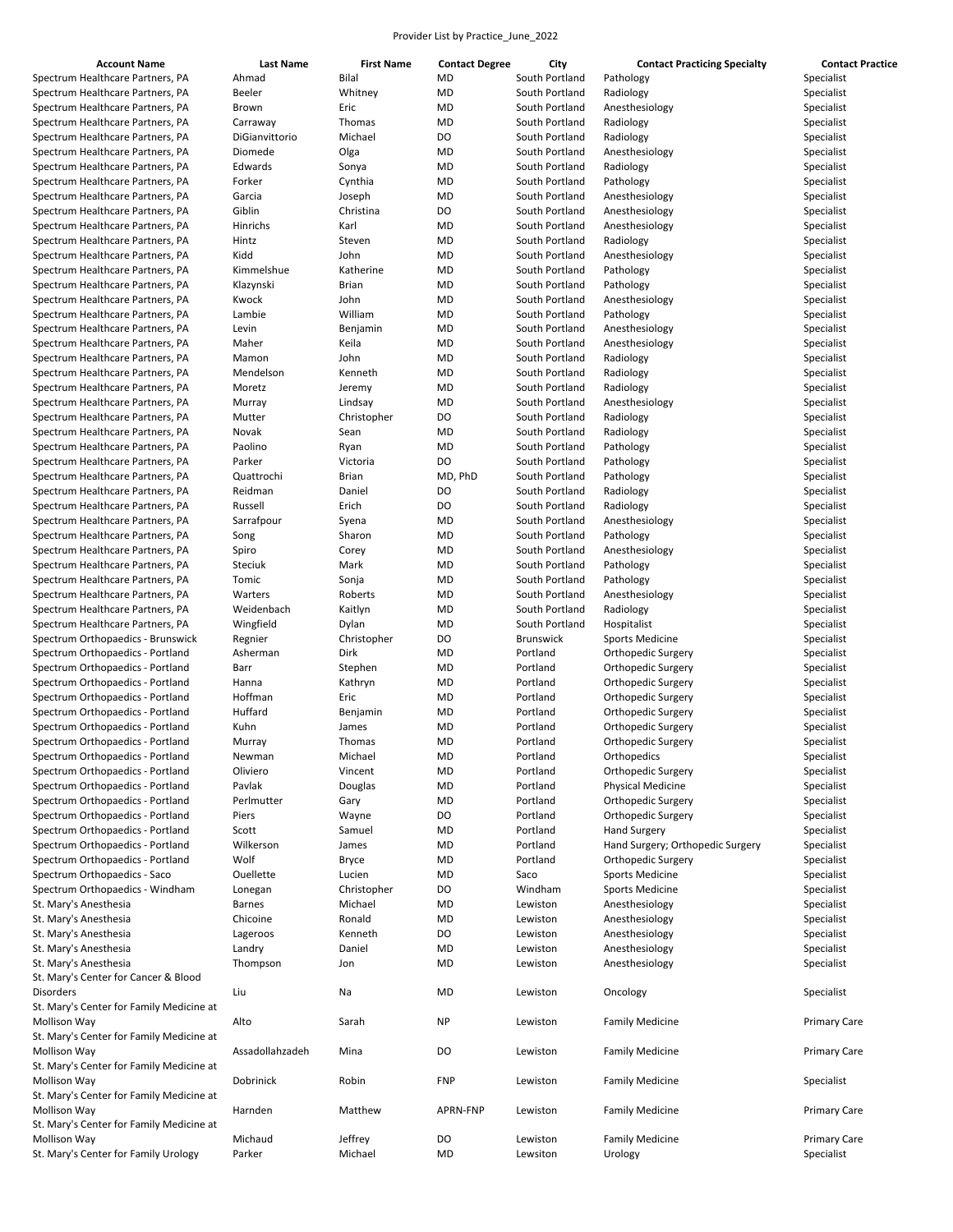| <b>Account Name</b>                                                             | <b>Last Name</b> | <b>First Name</b> | <b>Contact Degree</b> | City        | <b>Contact Practicing Specialty</b> | <b>Contact Practice</b> |
|---------------------------------------------------------------------------------|------------------|-------------------|-----------------------|-------------|-------------------------------------|-------------------------|
| St. Mary's Center for Orthopaedics                                              | <b>Buck</b>      | Daniel            | <b>DPM</b>            | Auburn      | Podiatry                            | Specialist              |
| St. Mary's Center for Orthopaedics                                              | Davila           | Jeffrey           | MD                    | Auburn      | Orthopedic Surgery                  | Specialist              |
| St. Mary's Center for Orthopaedics                                              | Kovalenko        | <b>Boris</b>      | MD                    | Auburn      | Orthopedic Surgery                  | Specialist              |
|                                                                                 | Qvick            |                   |                       |             |                                     |                         |
| St. Mary's Center for Orthopaedics                                              |                  | Lars              | MD                    | Auburn      | Orthopedic Surgery                  | Specialist              |
| St. Mary's Center for Sleep Disorders<br>St. Mary's Center Hyperbaric and Wound | Shattuck         | Thaddeus          | MD                    | Auburn      | Sleep Medicine                      | Specialist              |
| care<br>St. Mary's Center Hyperbaric and Wound                                  | Gallagher        | Stephen           | MD                    | Lewiston    | <b>Hyperbaric Medicine</b>          | Specialist              |
| care                                                                            | Kaplan           | Lane              | DO                    | Lewiston    | <b>Hyperbaric Medicine</b>          | Specialist              |
| St. Mary's Emergency Department                                                 | Collins          | William           | MD                    | Lewiston    | <b>Emergency Medicine</b>           | Specialist              |
| St. Mary's Emergency Department                                                 | Flint            | Joan              | MD                    | Lewiston    |                                     | Specialist              |
|                                                                                 |                  |                   |                       |             | <b>Emergency Medicine</b>           |                         |
| St. Mary's Emergency Department                                                 | Madore           | Elizabeth         | DO                    | Lewiston    | <b>Emergency Medicine</b>           | Specialist              |
| St. Mary's Emergency Department                                                 | McQuillen        | Kemedy            | MD                    | Lewiston    | <b>Emergency Medicine</b>           | Specialist              |
| St. Mary's Emergency Department                                                 | Nam              | Douglas           | MD                    | Lewiston    | <b>Emergency Medicine</b>           | Specialist              |
| St. Mary's Emergency Department                                                 | Parker           | Amy               | MD                    | Lewiston    | <b>Emergency Medicine</b>           | Specialist              |
| St. Mary's Emergency Department                                                 | Pelletier        | Julie             | MD                    | Lewiston    | <b>Emergency Medicine</b>           | Specialist              |
| St. Mary's Emergency Department                                                 | Pelletier        | Scott             | MD                    | Lewiston    | <b>Emergency Medicine</b>           | Specialist              |
| St. Mary's Emergency Department                                                 | Reilly           | Ronald            | MD                    | Lewiston    | <b>Emergency Medicine</b>           | Specialist              |
| St. Mary's Emergency Department                                                 | Steinkeler       | Sidney            | MD                    | Lewiston    | <b>Emergency Medicine</b>           | Specialist              |
| St. Mary's Emergency Department                                                 | Sweeney          | Christopher       | MD                    | Lewiston    | <b>Emergency Medicine</b>           | Specialist              |
| St. Mary's Emergency Department                                                 | Yerid            | Steven            | MD                    | Lewiston    | <b>Emergency Medicine</b>           | Specialist              |
| St. Mary's Endoscopy Department                                                 | Miskovsky        | Emil              | MD                    | Lewiston    | Gastroenterology                    | Specialist              |
|                                                                                 | Sivulich         |                   |                       |             |                                     |                         |
| St. Mary's Endoscopy Department                                                 |                  | Michael           | MD                    | Lewiston    | Gastroenterology                    | Specialist              |
| St. Mary's Medical Associates                                                   | Boucher          | Nan               | GNP, ANP              | Lewiston    | <b>Internal Medicine</b>            | <b>Primary Care</b>     |
| St. Mary's Medical Associates                                                   | Brown            | Jeffrey           | MD                    | Lewiston    | <b>Internal Medicine</b>            | <b>Primary Care</b>     |
| St. Mary's Medical Associates                                                   | Jordan           | Dashiell          | MD                    | Lewiston    | <b>Family Medicine</b>              | <b>Primary Care</b>     |
| St. Mary's Neurology Associates                                                 | <b>Burke</b>     | David             | MD                    | Lewiston    | Neurology                           | Specialist              |
| St. Mary's Neurology Associates                                                 | Daigle           | Alison            | DO                    | Lewiston    | Neurology                           | Specialist              |
| St. Mary's Neurology Associates                                                 | Di Salvo         | Louis             | MD                    | Lewiston    | Neurology                           | Specialist              |
| St. Mary's Neurology Associates                                                 | Robinson         | Carl              | MD                    | Lewiston    | Neurology                           | Specialist              |
| St. Mary's Orthopedics Portland                                                 | Matthews         | Sacha             | MD                    | Portland    | Orthopedic Surgery                  | Specialist              |
| St. Mary's Orthopedics Portland                                                 | Nash             | William           | MD                    | Portland    | <b>General Surgery</b>              | Specialist              |
|                                                                                 |                  |                   |                       |             | Physical Medicine; Rehabilitation   |                         |
|                                                                                 | Gast             | David             | MD                    | Auburn      | Medicine                            |                         |
| St. Mary's Physiatry Services                                                   |                  |                   |                       |             |                                     | Specialist              |
| St. Mary's Physiatry Services                                                   | Reppel           | Alycia            | MD                    | Auburn      | <b>Physical Medicine</b>            | Specialist              |
| St. Mary's Pulmonary Medicine and                                               |                  |                   |                       |             |                                     |                         |
| <b>Infectious Disease</b>                                                       | <b>Bagley</b>    | Peter             | MD                    | Lewiston    | Pulmonology                         | Specialist              |
| St. Mary's Pulmonary Medicine and                                               |                  |                   |                       |             |                                     |                         |
| <b>Infectious Disease</b>                                                       | Carroll          | Matthew           | MD                    | Lewiston    | <b>Infectious Disease</b>           | Specialist              |
| St. Mary's Pulmonary Medicine and                                               |                  |                   |                       |             |                                     |                         |
| <b>Infectious Disease</b>                                                       | Ghosh            | Sreeparna         | MD                    | Lewiston    | <b>Critical Care Medicine</b>       | Specialist              |
| St. Mary's Pulmonary Medicine and                                               |                  |                   |                       |             |                                     |                         |
| <b>Infectious Disease</b>                                                       | Maguire          | Teresita          | MD                    | Lewiston    | <b>Infectious Disease</b>           | Specialist              |
| St. Mary's Pulmonary Medicine and                                               |                  |                   |                       |             |                                     |                         |
| <b>Infectious Disease</b>                                                       | McArdle          | Robert            | DO                    | Lewiston    | Pulmonology                         | Specialist              |
| St. Mary's Regional Medical Center                                              | Aziz             | Osama             | MD                    | Lewiston    | Critical Care Medicine; Pulmonology | Specialist              |
|                                                                                 |                  |                   |                       |             |                                     |                         |
| St. Mary's Regional Medical Center                                              | Dutton           | Timothy           | MD                    | Lewiston    | Anesthesiology                      | Specialist              |
| St. Mary's Rheumatology and Integrative                                         |                  |                   |                       |             |                                     |                         |
| Medicine                                                                        | Brown            | Anne              | MD                    | Lewiston    | <b>Intergrative Medicine</b>        | Specialist              |
| St. Mary's Rheumatology and Integrative                                         |                  |                   |                       |             |                                     |                         |
| Medicine                                                                        | O'Connell        | Erik              | DO                    | Lewiston    | Rheumatology                        | Specialist              |
| St. Mary's Rheumatology and Integrative                                         |                  |                   |                       |             |                                     |                         |
| Medicine                                                                        | Scott            | Amanda            | MD                    | Lewiston    | Rheumatology                        | Specialist              |
| St. Mary's Surgical Associates                                                  | Copertino        | Leonard           | MD                    | Lewiston    | <b>General Surgery</b>              | Specialist              |
| St. Mary's Surgical Associates                                                  | Ikossi           | Maria             | MD, PhD, FACS         | Lewiston    | <b>General Surgery</b>              | Specialist              |
| Steep Falls Family Practice                                                     | Rovner           | Robert            | MD                    | Steep Falls | <b>Family Medicine</b>              | <b>Primary Care</b>     |
| <b>Stephens Memorial Hospital</b>                                               | Choo             | Jean              | MD                    | Norway      | <b>Family Medicine</b>              | <b>Primary Care</b>     |
| Stephens Memorial Hospital                                                      | Weems            | Patricia          | MD                    | Norway      | <b>Emergency Medicine</b>           | Specialist              |
|                                                                                 |                  |                   |                       |             |                                     |                         |
| Stephens Memorial Hospital Association -                                        |                  |                   |                       |             |                                     |                         |
| <b>Emergency Department</b>                                                     | Gallea           | James             | MD                    | Norway      | <b>Emergency Medicine</b>           | Specialist              |
| Stephens Memorial Hospital Association -                                        |                  |                   |                       |             |                                     |                         |
| <b>Emergency Department</b>                                                     | Haley            | Timothy           | DO                    | Norway      | <b>Emergency Medicine</b>           | Specialist              |
| Stephens Memorial Hospital Association -                                        |                  |                   |                       |             |                                     |                         |
| <b>Emergency Department</b>                                                     | Hewson           | Thomas            | MD                    | Norway      | <b>Emergency Medicine</b>           | Specialist              |
| Stephens Memorial Hospital Association -                                        |                  |                   |                       |             |                                     |                         |
| <b>Emergency Department</b>                                                     | Kerr             | Matthew           | MD                    | Norway      | <b>Emergency Medicine</b>           | Specialist              |
| Stephens Memorial Hospital Association -                                        |                  |                   |                       |             |                                     |                         |
| <b>Emergency Department</b>                                                     | Knapp            | Ryan              | MD                    | Norway      | <b>Emergency Medicine</b>           | Specialist              |
| Stephens Memorial Hospital Association -                                        |                  |                   |                       |             |                                     |                         |
| <b>Emergency Department</b>                                                     | Piker            | Tobin             | MD                    | Norway      | <b>Emergency Medicine</b>           | Specialist              |
| Stephens Memorial Hospital Association -                                        |                  |                   |                       |             |                                     |                         |
|                                                                                 | Root             | Kathleen          | MD                    | Norway      | <b>Emergency Medicine</b>           | Specialist              |
| <b>Emergency Department</b>                                                     |                  |                   |                       |             |                                     |                         |
| Stephens Memorial Hospital Association -                                        |                  |                   |                       |             |                                     |                         |
| <b>Emergency Department</b>                                                     | Schoengold       | Jeffrey           | MD                    | Norway      | <b>Emergency Medicine</b>           | Specialist              |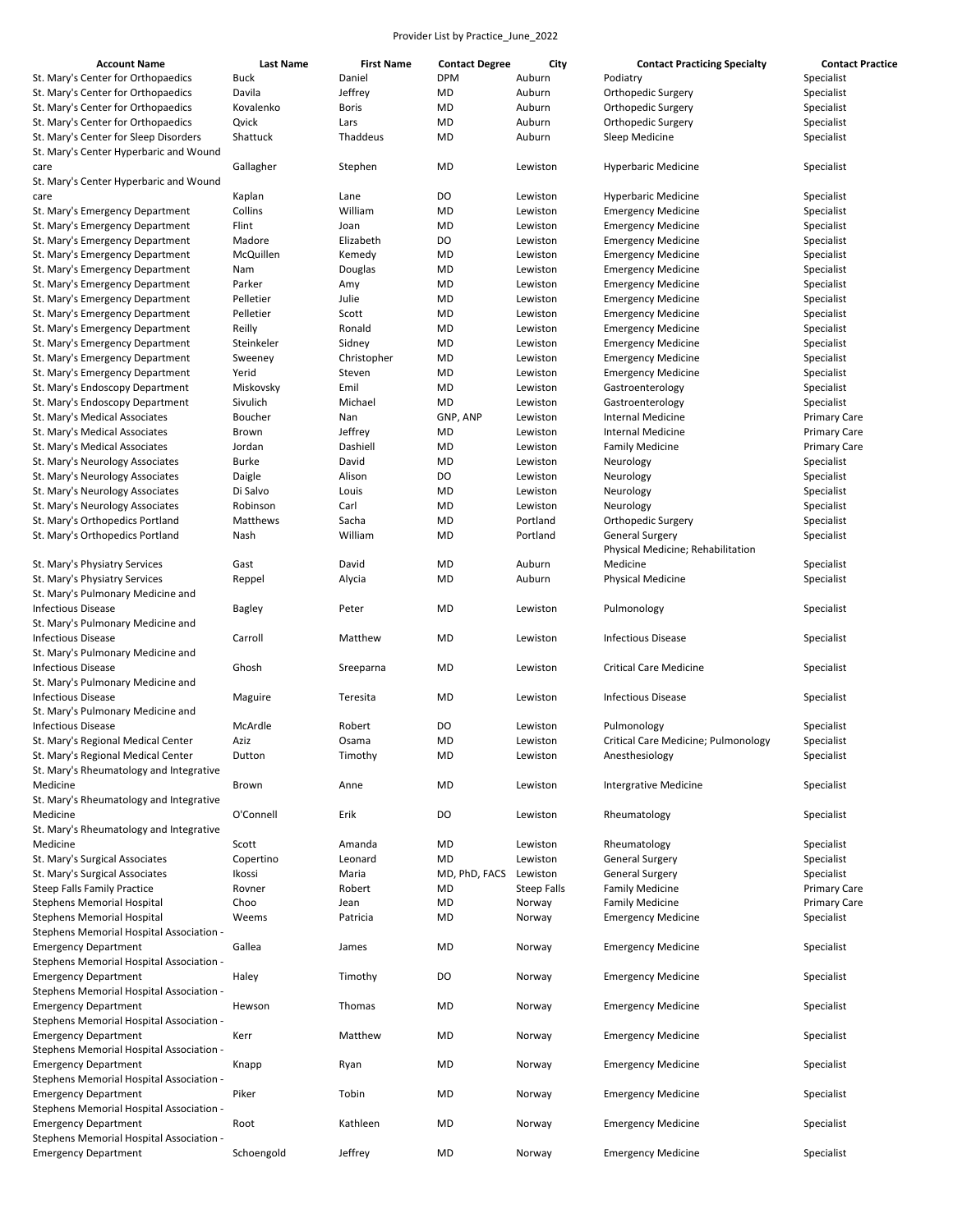| <b>Account Name</b>                                                           | <b>Last Name</b> | <b>First Name</b> | <b>Contact Degree</b> | City           | <b>Contact Practicing Specialty</b>           | <b>Contact Practice</b> |
|-------------------------------------------------------------------------------|------------------|-------------------|-----------------------|----------------|-----------------------------------------------|-------------------------|
| Stephens Memorial Hospital Association -<br><b>Emergency Department</b>       | Sledge           | Albert            | MD                    | Norway         | <b>Emergency Medicine</b>                     | Specialist              |
| Stephens Memorial Hospital Association -<br><b>Emergency Department</b>       | Toussaint        | Sean              | MD                    | Norway         | <b>Emergency Medicine</b>                     | Specialist              |
| Stephens Memorial Hospital Association -<br><b>Hospitalist Group</b>          | Callender        | G. Sean           | MD                    | Norway         | Hospitalist                                   | Specialist              |
| Stephens Memorial Hospital Association -<br><b>Hospitalist Group</b>          | Lavoie           | David             | MD                    | Norway         | Hospitalist                                   | Specialist              |
| Victoria Thieme, DO<br>Waldo County General Hospital -                        | Thieme           | Victoria          | DO                    | Topsham        | Neuromusculoskeletal Medicine                 | Specialist              |
| <b>Emergency Medicine</b>                                                     | Beal             | Angus             | MD                    | <b>Belfast</b> | <b>Emergency Medicine</b>                     | Specialist              |
| Waldo County General Hospital -<br><b>Emergency Medicine</b>                  | <b>Britton</b>   | Daniel            | MD                    | <b>Belfast</b> | <b>Emergency Medicine</b>                     | Specialist              |
| Waldo County General Hospital -<br><b>Emergency Medicine</b>                  | D'Amato          | Carl              | MD                    | <b>Belfast</b> | <b>Emergency Medicine</b>                     | Specialist              |
| Waldo County General Hospital -<br><b>Emergency Medicine</b>                  | Doerfler         | Walter            | DO                    | <b>Belfast</b> | <b>Emergency Medicine</b>                     | Specialist              |
| Waldo County General Hospital -<br><b>Emergency Medicine</b>                  | Ettinger         | David             | MD                    | <b>Belfast</b> | <b>Emergency Medicine</b>                     | Specialist              |
| Waldo County General Hospital -<br><b>Emergency Medicine</b>                  | Gregory-Martin   | Heather           | MD                    | <b>Belfast</b> | <b>Emergency Medicine</b>                     | Specialist              |
| Waldo County General Hospital -<br><b>Emergency Medicine</b>                  | Lex              | Carolyn           | MD                    | <b>Belfast</b> | <b>Emergency Medicine</b>                     | Specialist              |
| Waldo County General Hospital -<br><b>Emergency Medicine</b>                  | Libby            | <b>Brandon</b>    | MD                    | <b>Belfast</b> | <b>Emergency Medicine</b>                     | Specialist              |
| Waldo County General Hospital -                                               |                  |                   |                       |                |                                               |                         |
| <b>Emergency Medicine</b><br>Waldo County General Hospital -                  | Pagonis          | John              | MD                    | <b>Belfast</b> | <b>Emergency Medicine</b>                     | Specialist              |
| <b>Emergency Medicine</b><br>Waldo County General Hospital -                  | Parlin           | Susan             | MD                    | <b>Belfast</b> | <b>Emergency Medicine</b>                     | Specialist              |
| <b>Emergency Medicine</b><br>Waldo County General Hospital -                  | Reinke           | Daniel            | MD                    | <b>Belfast</b> | <b>Emergency Medicine</b>                     | Specialist              |
| <b>Emergency Medicine</b><br>Waldo County General Hospital -                  | Todd             | Sophie            | DO                    | <b>Belfast</b> | <b>Emergency Medicine</b>                     | Specialist              |
| Hospitalist<br>Waldo County General Hospital -                                | Balke            | Jeffrey           | MD                    | <b>Belfast</b> | Hospitalist                                   | Specialist              |
| Hospitalist<br>Waldo County General Hospital -                                | Domit            | Fadi              | MD                    | <b>Belfast</b> | Hospitalist                                   | Specialist              |
| Hospitalist                                                                   | Dotson           | Suzanna           | MD                    | <b>Belfast</b> | Hospitalist                                   | Specialist              |
| Waldo County General Hospital -<br>Hospitalist                                | Gochioco         | Michelle          | MD                    | <b>Belfast</b> | Hospitalist                                   | Specialist              |
| Waldo County General Hospital -<br>Hospitalist                                | MacCausland      | Christopher       | DO                    | <b>Belfast</b> | Hospitalist                                   | Specialist              |
| Waldo County General Hospital -<br>Hospitalist                                | Paul             | Jennifer          | MD                    | <b>Belfast</b> | Hospitalist                                   | Specialist              |
| Waldo County General Hospital -<br>Hospitalist                                | Prokopius        | Ronald            | M.D.                  | Belfast        | Hospitalist                                   | Specialist              |
| Waldo County General Hospital -<br>Hospitalist                                | Ramkissoon       | Rishi             | <b>MD</b>             | <b>Belfast</b> | Hospitalist                                   | Specialist              |
| Waldo County General Hospital -                                               |                  |                   |                       |                |                                               |                         |
| Hospitalist<br>Waldo County Medical Partners - Arthur                         | Smith            | Curtis            | MD                    | <b>Belfast</b> | Hospitalist                                   | Specialist              |
| Jewell Community Health Center<br>Waldo County Medical Partners - Donald      | Carin            | Dorothy           | MD                    | <b>Brooks</b>  | <b>Family Medicine</b>                        | <b>Primary Care</b>     |
| S. Walker Health Center<br>Waldo County Medical Partners - Ear,               | Molison          | Matthew           | DO                    | Liberty        | <b>Family Medicine</b>                        | <b>Primary Care</b>     |
| Nose and Throat<br>Waldo County Medical Partners - Internal                   | Krivitsky        | Paul              | MD                    | <b>Belfast</b> | Otolaryngology                                | Specialist              |
| Medicine<br><b>Waldo County Medical Partners -</b>                            | <b>Block</b>     | Sidney            | MD                    | <b>Belfast</b> | Rheumatology                                  | Specialist              |
| Lincolnville Regional Health Center<br><b>Waldo County Medical Partners -</b> | Hurley           | Julie             | DO                    | Lincolnville   | <b>Family Medicine</b>                        | <b>Primary Care</b>     |
| Lincolnville Regional Health Center                                           | Presutto         | Leigh             | <b>MD</b>             | Lincolnville   | <b>Family Medicine</b>                        | <b>Primary Care</b>     |
| Waldo County Medical Partners - Physical<br>Medicine                          | Haigney          | Dayton            | MD                    | Searsport      | Physical Medicine; Rehabilitation<br>Medicine | Specialist              |
| Waldo County Medical Partners - Primary<br>& Walk-in Care                     | Cassou           | Helen             | <b>NP</b>             | <b>Belfast</b> | <b>Family Medicine</b>                        | <b>Primary Care</b>     |
| Waldo County Medical Partners - Primary<br>& Walk-in Care                     | Hutton Lykling   | Elizabeth         | <b>MD</b>             | <b>Belfast</b> | <b>Family Medicine</b>                        | <b>Primary Care</b>     |
| Waldo County Medical Partners - Primary<br>& Walk-in Care                     | Madore           | Samuel            | DO                    | <b>Belfast</b> | Neuromusculoskeletal Medicine                 | Specialist              |
| Waldo County Medical Partners - Primary<br>& Walk-in Care                     | Mailloux         | Benjamin          | <b>MD</b>             | <b>Belfast</b> | <b>Family Medicine</b>                        | <b>Primary Care</b>     |
| Waldo County Medical Partners - Primary<br>& Walk-in Care                     | Newsom           | Jeffrey           | MD                    | <b>Belfast</b> | <b>Family Medicine</b>                        | <b>Primary Care</b>     |
|                                                                               |                  |                   |                       |                |                                               |                         |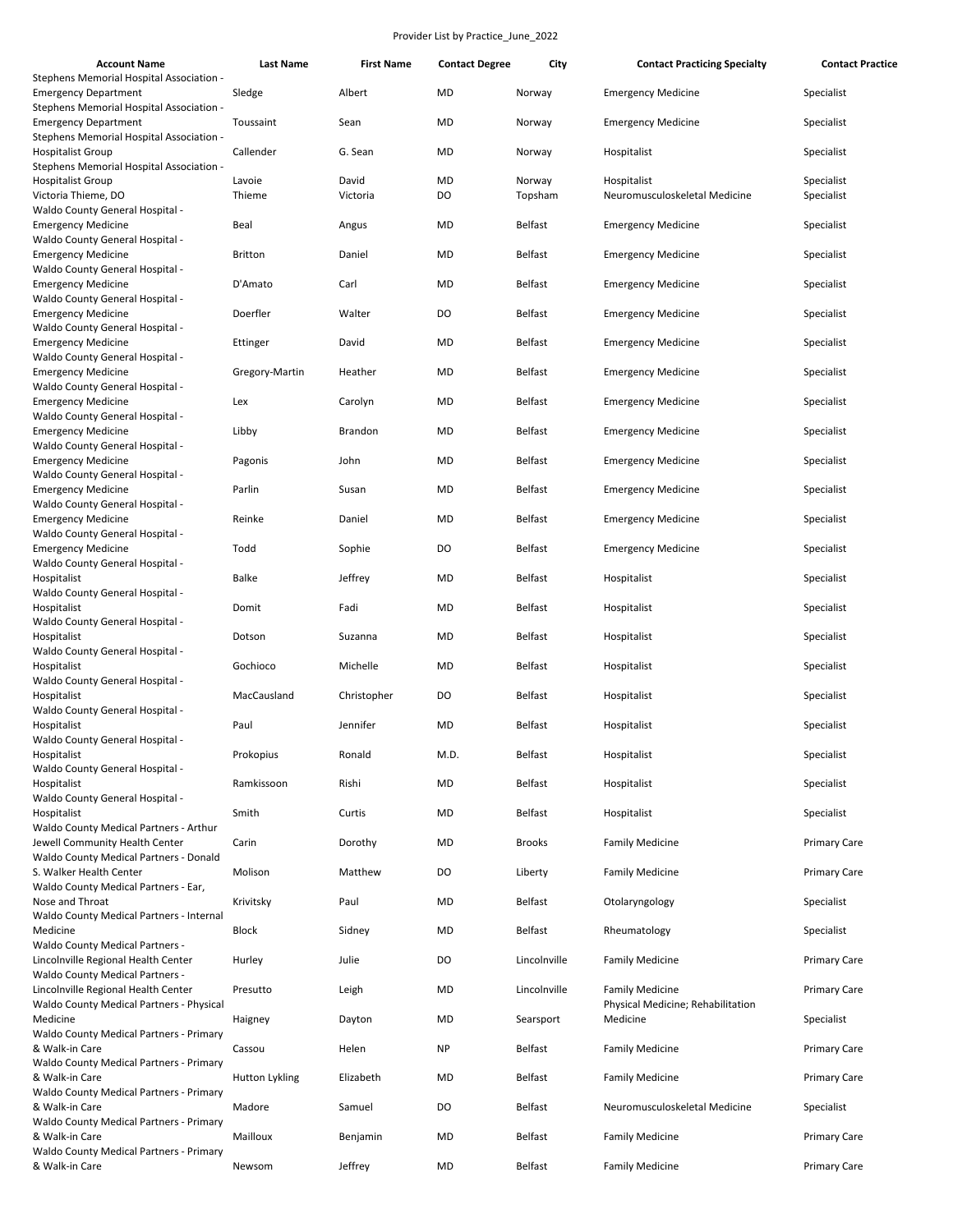| <b>Account Name</b>                                                              | <b>Last Name</b> | <b>First Name</b> | <b>Contact Degree</b> | City             | <b>Contact Practicing Specialty</b> | <b>Contact Practice</b> |
|----------------------------------------------------------------------------------|------------------|-------------------|-----------------------|------------------|-------------------------------------|-------------------------|
| Waldo County Medical Partners - Primary                                          |                  |                   |                       |                  |                                     |                         |
| & Walk-in Care                                                                   | Wilson           | Steven            | MD                    | Belfast          | <b>Family Medicine</b>              | <b>Primary Care</b>     |
| Waldo County Medical Partners - Stockton<br>Springs Regional Health Center       | Lang             | Daphne            | MD                    | Stockton Springs | <b>Family Medicine</b>              | <b>Primary Care</b>     |
| <b>Waldo County Medical Partners -</b><br>Women's Health                         | Grondahl         | Robert            | MD                    | Belfast          | <b>Obstetrics - Gynecology</b>      | Specialist              |
| <b>Waldo County Medical Partners -</b><br>Women's Health                         | Lastra           | <b>Bruce</b>      | DO                    | <b>Belfast</b>   | <b>Obstetrics - Gynecology</b>      | Specialist              |
| <b>Waldo County Medical Partners</b>                                             |                  |                   |                       |                  |                                     |                         |
| Anesthesia                                                                       | <b>Barresi</b>   | Paul              | MD                    | <b>Belfast</b>   | Anesthesiology                      | Specialist              |
| <b>Waldo County Medical Partners</b><br>Anesthesia                               | <b>Brackett</b>  | Rebecca           | MD                    | <b>Belfast</b>   | Anesthesiology                      | Specialist              |
| <b>Waldo County Medical Partners</b>                                             |                  |                   |                       |                  |                                     |                         |
| Anesthesia<br><b>Waldo County Medical Partners</b>                               | Gowesky          | Michael           | MD                    | <b>Belfast</b>   | Anesthesiology                      | Specialist              |
| Anesthesia<br><b>Waldo County Medical Partners</b>                               | Kirkpatrick      | Richard           | MD                    | <b>Belfast</b>   | Anesthesiology                      | Specialist              |
| Anesthesia                                                                       | Kizor            | Russell           | MD                    | <b>Belfast</b>   | Anesthesiology                      | Specialist              |
| <b>Waldo County Medical Partners</b><br>Anesthesia                               | Sidou            | Vickie            | MD                    | <b>Belfast</b>   | Anesthesiology                      | Specialist              |
| <b>Waldo County Medical Partners</b>                                             |                  |                   |                       |                  |                                     |                         |
| Anesthesia<br><b>Waldo County Medical Partners</b>                               | Smith            | Terrance          | MD                    | <b>Belfast</b>   | Anesthesiology                      | Specialist              |
| Anesthesia<br><b>Waldo County Medical Partners</b>                               | Voisine          | Rodney            | MD                    | <b>Belfast</b>   | Anesthesiology                      | Specialist              |
| Cardiovascular Medicine                                                          | Hobson           | Steven            | MD                    | <b>Belfast</b>   | Cardiology                          | Specialist              |
| Waldo County Medical Partners Family<br>Medicine                                 | Grant            | Corinne           | DO                    | <b>Belfast</b>   | <b>Family Medicine</b>              | <b>Primary Care</b>     |
| Waldo County Medical Partners Family                                             |                  |                   |                       |                  |                                     |                         |
| Medicine<br><b>Waldo County Medical Partners</b>                                 | Ward             | Heather           | MD                    | <b>Belfast</b>   | <b>Family Medicine</b>              | Primary Care            |
| Nephrology                                                                       | Desai            | Niraj             | MD                    | <b>Belfast</b>   | Nephrology                          | Specialist              |
| <b>Waldo County Medical Partners</b><br>Nephrology                               | Jamal            | Faisal            | MD                    | <b>Belfast</b>   | Neurology                           | Specialist              |
| <b>Waldo County Medical Partners</b><br>Orthopedics & Sports Medicine            | Nelson           | Owen              | MD                    | <b>Belfast</b>   | Orthopedic Surgery                  | Specialist              |
| <b>Waldo County Medical Partners</b><br><b>Orthopedics &amp; Sports Medicine</b> | Noonan, Jr       | Joseph            | MD                    | <b>Belfast</b>   | Orthopedic Surgery                  | Specialist              |
| Waldo County Medical Partners Physical &                                         |                  |                   | DO                    |                  | Neuromusculoskeletal Medicine       |                         |
| <b>Integrative Medicine</b><br>Waldo County Medical Partners Physical &          | Ashmore          | Mary              |                       | Searsport        |                                     | Specialist              |
| <b>Integrative Medicine</b>                                                      | <b>Britton</b>   | Megan             | MD                    | Searsport        | Family Medicine - Non PCP           | Specialist              |
| Waldo County Medical Partners Podiatry<br><b>Waldo County Medical Partners</b>   | Samojla          | <b>Brad</b>       | <b>DPM</b>            | <b>Belfast</b>   | Podiatry                            | Specialist              |
| Pulmonology<br><b>Waldo County Medical Partners</b>                              | Floreani         | Anthony           | MD                    | <b>Belfast</b>   | Pulmonology                         | Specialist              |
| Rheumatology                                                                     | Moran            | Mary              | MD                    | <b>Belfast</b>   | Rheumatology                        | Specialist              |
| <b>Waldo County Medical Partners Surgical</b>                                    |                  |                   |                       |                  |                                     |                         |
| Associates<br>Waldo County Medical Partners Surgical                             | Helmholz         | Randolph          | MD                    | <b>Belfast</b>   | <b>General Surgery</b>              | Specialist              |
| Associates                                                                       | Lydon            | Shane             | MD                    | Belfast          | <b>General Surgery</b>              | Specialist              |
| Waldo County Medical Partners Surgical<br>Associates                             | Nelson           | Benjamin          | MD                    | Belfast          | <b>General Surgery</b>              | Specialist              |
| <b>Waldoboro Family Medicine</b>                                                 | Aldrich          | Judith            | DO                    | Waldoboro        | <b>Family Medicine</b>              | Primary Care            |
| <b>Waldoboro Family Medicine</b>                                                 | Allen            | Jay               | MD                    | Waldoboro        | <b>Family Medicine</b>              | Primary Care            |
| <b>Waldoboro Family Medicine</b>                                                 | Davey            | Kevin             | MD                    | Waldoboro        | Pediatrics                          | <b>Primary Care</b>     |
| <b>Waterboro Village Pediatrics</b>                                              | Bickford         | Laura             | APRN-FNP              | East Waterboro   | Pediatrics                          | <b>Primary Care</b>     |
| <b>Waterboro Village Pediatrics</b>                                              | <b>Brooks</b>    | Ann               | MD                    | East Waterboro   | Pediatrics                          | Primary Care            |
| <b>Waterboro Village Pediatrics</b>                                              | Marescot         | Keasha            | MD                    | East Waterboro   | Pediatrics                          | Primary Care            |
| <b>Waterboro Village Pediatrics</b>                                              | Walsh            | Mary              | DO                    | East Waterboro   | Pediatrics                          | <b>Primary Care</b>     |
| Western Maine Obstetrics & Gynecology                                            | Andrews          | Jeannette         | DO                    | Norway           | <b>Obstetrics - Gynecology</b>      | Specialist              |
| Western Maine Obstetrics & Gynecology                                            | Brown            | Jacob             | MD                    | Norway           | <b>Obstetrics - Gynecology</b>      | Specialist              |
| Western Maine Obstetrics & Gynecology                                            | Faloon           | Jordan            | DO                    | Norway           | <b>Obstetrics - Gynecology</b>      | Specialist              |
| Western Maine Obstetrics & Gynecology                                            | Hardy            | Gregory           | MD                    | Norway           | <b>Obstetrics - Gynecology</b>      | Specialist              |
| Western Maine Obstetrics & Gynecology                                            | Plourde          | Carolyn           | MD                    | Norway           | <b>Obstetrics - Gynecology</b>      | Specialist              |
| <b>Western Maine Pediatrics</b>                                                  | Herlihy          | Kathleen          | MD                    | Norway           | Pediatrics                          | Primary Care            |
| <b>Western Maine Pediatrics</b>                                                  | Karonis          | Emily             | <b>NP</b>             | Norway           | Pediatrics                          | <b>Primary Care</b>     |
| <b>Western Maine Pediatrics</b>                                                  | Langevin         | Jocelyn           | DO                    | Norway           | Pediatrics                          | <b>Primary Care</b>     |
| <b>Western Maine Pediatrics</b>                                                  | Sunday           | Jennifer          | DO                    | Norway           | Pediatrics                          | Primary Care            |
| <b>Western Maine Pediatrics</b>                                                  | Tran             | Danielle          | MD                    | Norway           | Pediatrics                          | <b>Primary Care</b>     |
| <b>Western Maine Pediatrics</b>                                                  | Wilson           | Sarah             | MD                    | Norway           | Pediatrics                          | Primary Care            |
| Western Maine Primary Care                                                       | Cleveland        | Laura             | <b>NP</b>             | Norway           | <b>Family Medicine</b>              | Primary Care            |
| Western Maine Primary Care                                                       | Dargis           | Booth             | MD                    | Norway           | <b>Family Medicine</b>              | <b>Primary Care</b>     |
| Western Maine Primary Care                                                       | Eastman          | Gillian           | <b>MD</b>             | Norway           | <b>Family Medicine</b>              | <b>Primary Care</b>     |